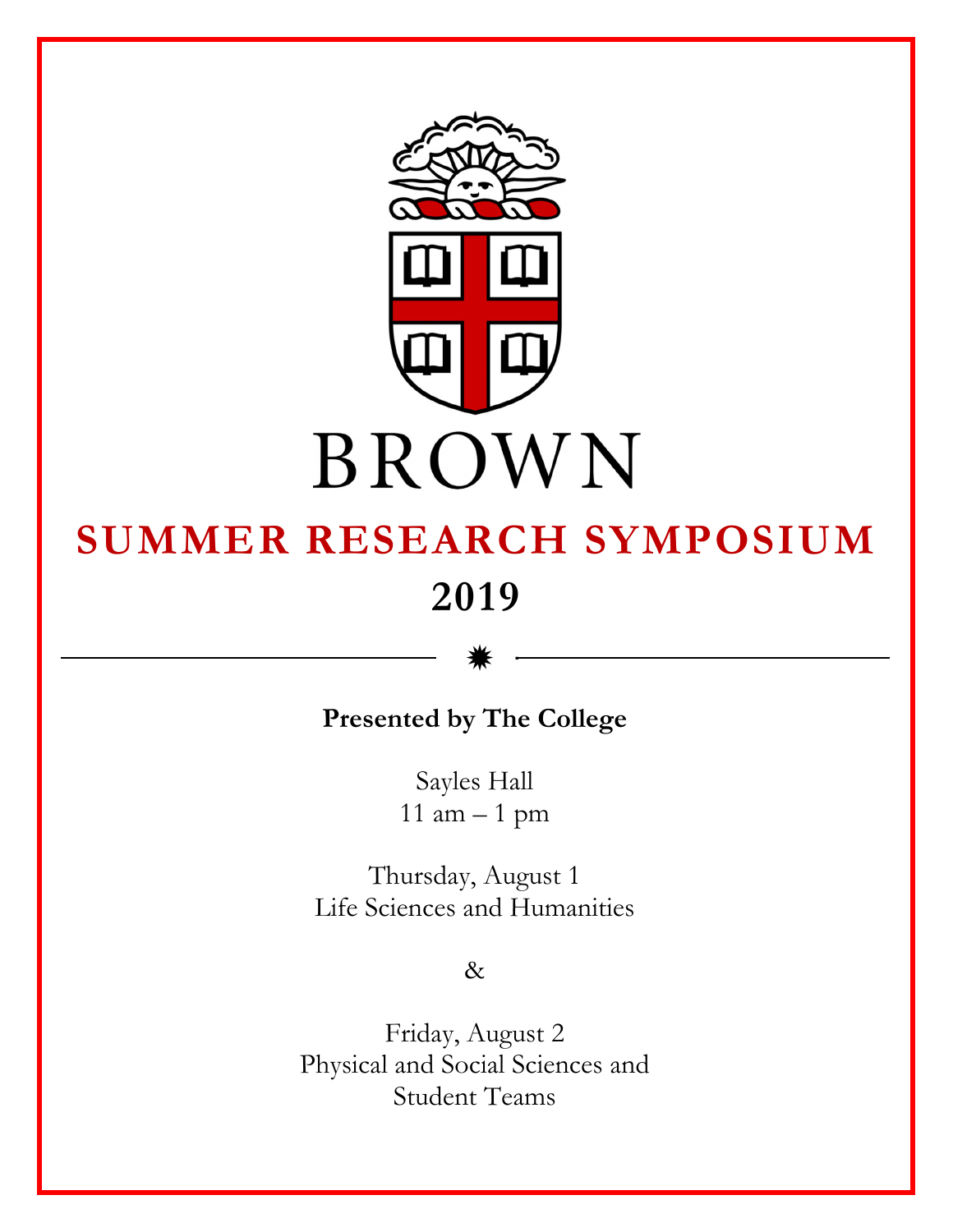# SUMMER RESEARCH SYMPOSIUM SAYLES HALL

# THURSDAY, AUGUST 1

LIFE SCIENCES AND HUMANITIES INDIVIDUAL PRESENTATIONS

| $11:00 - 11:05$ Welcome |                                                         |
|-------------------------|---------------------------------------------------------|
|                         | Oludurotimi Adetunji, Associate Dean of the College for |
|                         | Undergraduate Research and Inclusive Science            |
|                         |                                                         |
|                         | $11:05 - 11:10$ Brief Remarks                           |
|                         | Jill Pipher, Vice President for Research                |
|                         | Elisha Benjamin Andrews Professor of Mathematics        |
|                         |                                                         |
| $11:10 - 1:00$          | <b>Research Poster Presentations</b>                    |

# FRIDAY, AUGUST 2

PHYSICAL SCIENCES, SOCIAL SCIENCES, AND TEAM PRESENTATIONS

| $11:00 - 11:05$ Welcome |                                                                                              |
|-------------------------|----------------------------------------------------------------------------------------------|
|                         | Oludurotimi Adetunji, Associate Dean of the College for                                      |
|                         | Undergraduate Research and Inclusive Science                                                 |
|                         | 11:05 - 11:10 Brief Remarks, Presentation of Mentor Award<br>Rashid Zia, Dean of the College |
| $11:10 - 1:00$          | <b>Research Poster Presentations</b>                                                         |

Light lunch will be provided both days.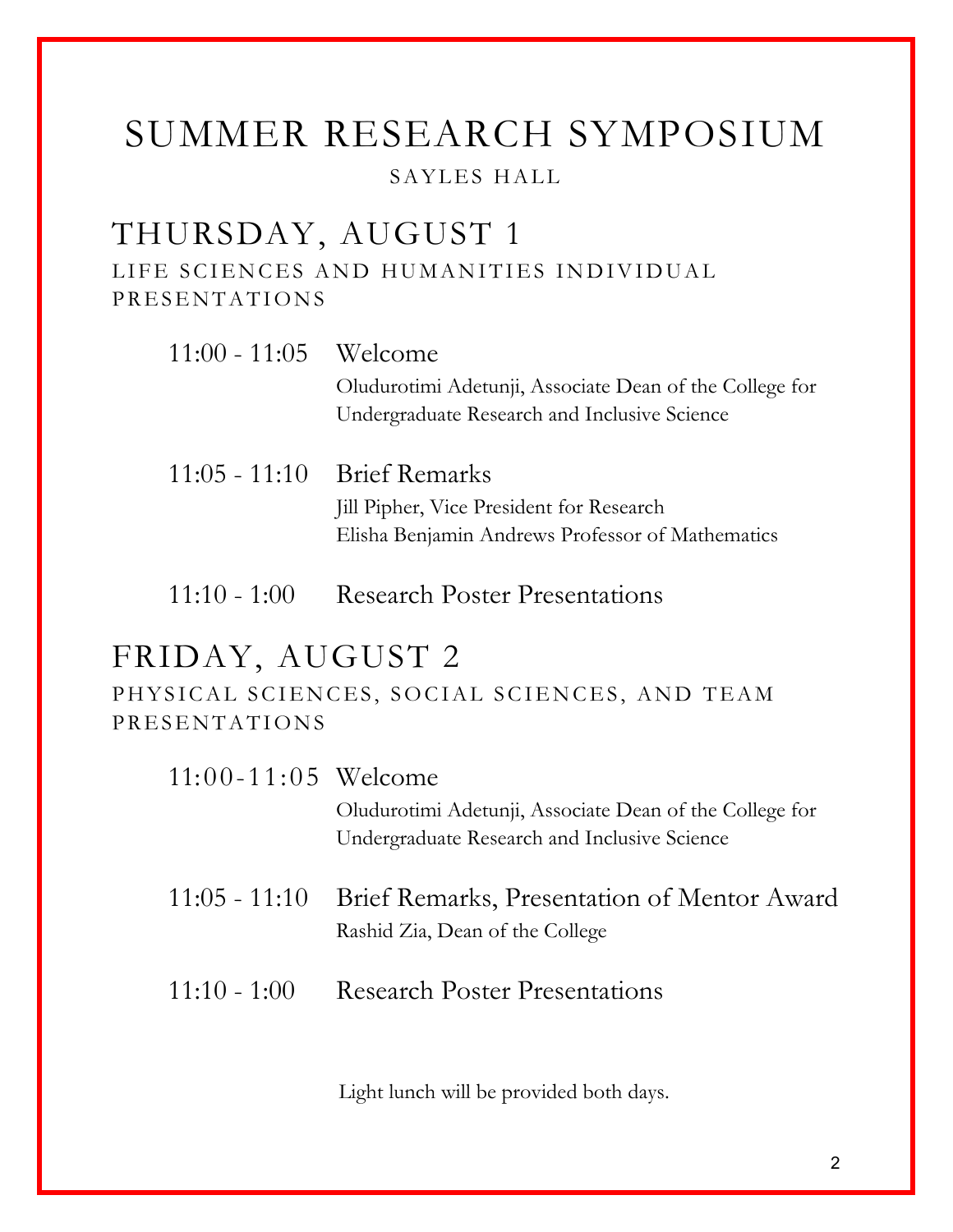# SYMPOSIUM ORGANIZERS

Oludurotimi Adetunji

Associate Dean of the College for Undergraduate Research and Inclusive Science

Janice Rego Program Coordinator

Jessica Minker Symposium Intern

# ACKNOWLEDGEMENTS

Christina Paxson President

Richard Locke Provost

Rashid Zia Dean of the College

Brown University Library Center for Digital Scholarship

# PRESERVING YOUR RESEARCH

Students who opt to upload their posters to the Brown Digital Repository can do so using the self-deposit tool, available at https://repository.library.brown.edu/deposits/srs/

The deadline to upload posters is September 1<sup>st</sup>, 2019.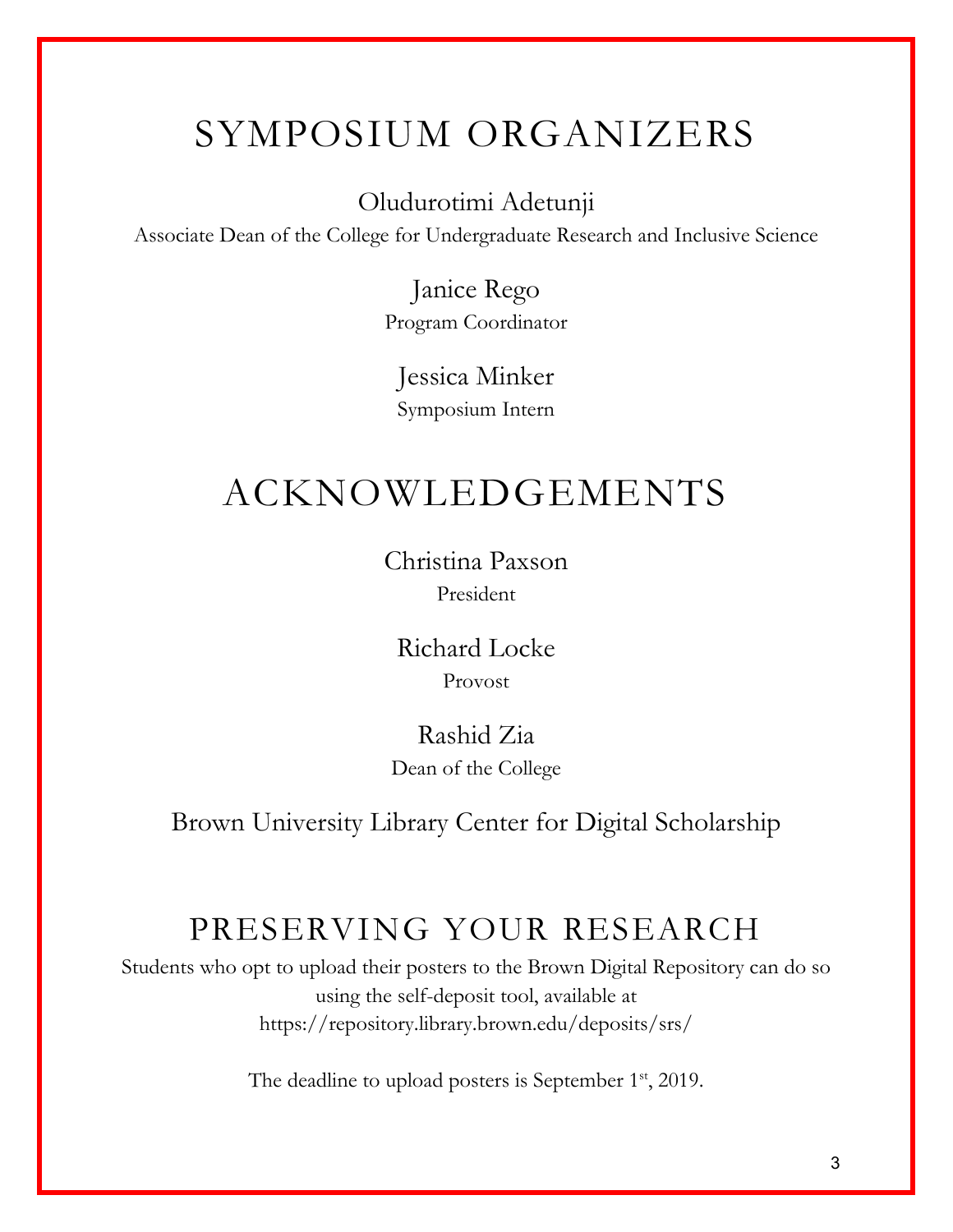# ROOM LAYOUT

# [STAGE]

| A1          | B1             | C <sub>1</sub> | D1             | $\rm E1$         | ${\rm F1}$    |
|-------------|----------------|----------------|----------------|------------------|---------------|
| A2          | $\rm B2$       | C <sub>2</sub> | $\rm{D}2$      | $\mathrm{E}2$    | ${\rm F2}$    |
| $\rm A3$    | B3             | C <sub>3</sub> | D3             | $\mathrm{E}3$    | ${\rm F3}$    |
| A4          | B4             | C <sub>4</sub> | $\rm D4$       | $\mathrm{E}4$    | F4            |
| $\rm A5$    | B <sub>5</sub> | C <sub>5</sub> | D <sub>5</sub> | E5               | ${\rm F}5$    |
| ${\rm A6}$  | ${\rm B6}$     | C6             | $\mathrm{D}6$  | ${\rm E6}$       | ${\rm F6}$    |
| ${\rm A}7$  | $\mathbf{B}7$  | ${\cal C}7$    | $\mathbf{D}7$  | $\rm E7$         | ${\rm F}7$    |
| $\rm A8$    | $\mbox{B}8$    | C8             | $\mathbf{D}8$  | $\rm E8$         | ${\rm F}8$    |
| $\rm A9$    | $\rm B9$       | C <sub>0</sub> | $\rm D9$       | $\mathrm{E}9$    | ${\rm F}9$    |
| A10         | B10            | C10            | D10            | $\rm E10$        | ${\rm F10}$   |
| A11         | <b>B11</b>     | C11            | D11            | E11              | ${\rm F}11$   |
| A12         | B12            | C12            | D12            | E12              | ${\rm F}12$   |
| A13         | <b>B13</b>     | C13            | D13            | E13              | F13           |
| A14         | <b>B14</b>     | C14            | D14            | E14              | F14           |
| A15         | <b>B15</b>     | $\rm C15$      | D15            | E15              | F15           |
| $\rm A16$   | <b>B16</b>     | ${\rm C}16$    | D16            | E16              | F16           |
| $\rm A17$   | $\rm B17$      | C17            | D17            | $\rm E17$        | F17           |
| $\rm A18^*$ | $B18*$         | $C18*$         | ${\rm D}18^*$  | $\mathrm{E}18^*$ | ${\rm F18^*}$ |
| $A19*$      | $B19*$         |                |                |                  |               |

# [ENTRANCE] [LOBBY]

 $* =$  Friday only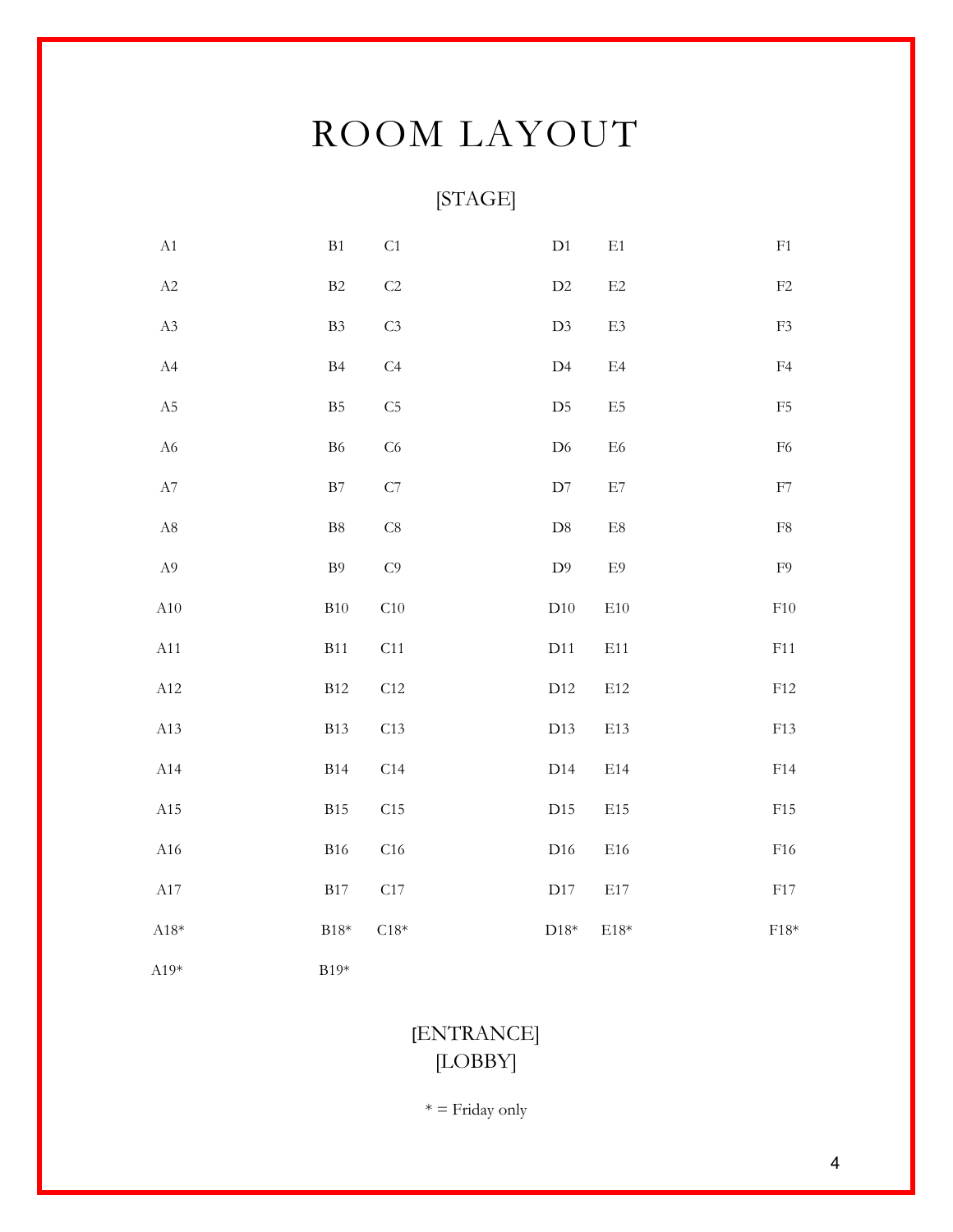# THURSDAY, AUGUST 1ST INDEX

A1 Stephanie Adaniya B15 Eugene Hrabarchuk D13 Crystal Parry A2 Caitlin Aguirre B16 Jonathan Huang F17 Ratna Patel A3 Jessica Anderson B17 Demitri Jackson D14 Iris Peng A4 Bethany Arabic C1 Reed Jaworski D15 Barbara Pereira Vera A5 Destiny Arnold C2 Talon Johnson D16 Marie Piatski A6 Fares Awa C3 Noelle Jung D17 Alisa Pugacheva A7 Marie Baker C4 Roshini Kalagara E1 Sarah Pugliese A8 Amalia Bay C5 Leila Kim E2 Yael Quiles Ramirez A9 Gregorio Benitez C6 Jane Kruskop F15 Gabriel Rivera A10 Ismael Bousso C7 Jenny Lee E3 Maria Rodriguez A11 Yael Braverman C8 Adrian Lee E4 Priyanka Roy A12 Jack Briano C9 So Min (Rachel) Lee E5 Yasmin Roye A13 Jasmine Brite C10 Savannah Lewis E6 Alyssa Rust F10 Pablo Caban-Bonet C11 Ellen Li E7 Ian Sabula A14 Hannah Cahill C12 Troy Li E8 Lori Sahakian A15 Agnes Cheng C13 Grace Li E9 Destinee Semidey A16 Kelly Clark C14 Ian Light E10 Daniel Shleifer B1 Zachary Cook F14 Uriel Lopez-Serrano E11 Faith Simmonds F11 Rosa Cordero-Cruz C15 Kristina Lowndes F16 Cecilia Slane B2 Madalyn Critz C16 Vivian Lu E12 Tali Sorets B3 Abigail Cuevas C17 Hanley Ma E13 Maxwell Spurrell B4 Lucas Paulo de Lima Camillo D1 Sonoor Majid E14 Cassandra T-Pederson B5 Emma Diamond D2 Omar Martinez E15 Jason Tsai B6 Rose Domonoske D3 Claire McEwen E16 Thomas Usherwood F12 Gabrielle DoVael D4 William McNelis E17 Kensley Villavasso B7 Allie Elkhadem D5 Loreilys Mejias-Rivera FI Samer Wahood B8 Noel Getachew D6 Braxton Morrison F2 Anthony Walley B9 Victoria Gillam D7 Gloria Nashed F3 Christina Washington B10 Anuva Goel D8 Ramses Ngachoko F4 Hastings Williams B11 Madison Gowett D9 Ariel Nieves F5 Jordan Wise B12 Annie He A17 Anna Odell F6 Derek Xu F13 Katelynn Hester D10 Dayshalis Ofray F7 Xinzhu (Tina) Yang B13 Will Hinckley D11 Tessa Palisoc F8 Zane Yu B14 Samuel Hinthorn D12 Wesley Parker F9 Linda Zhang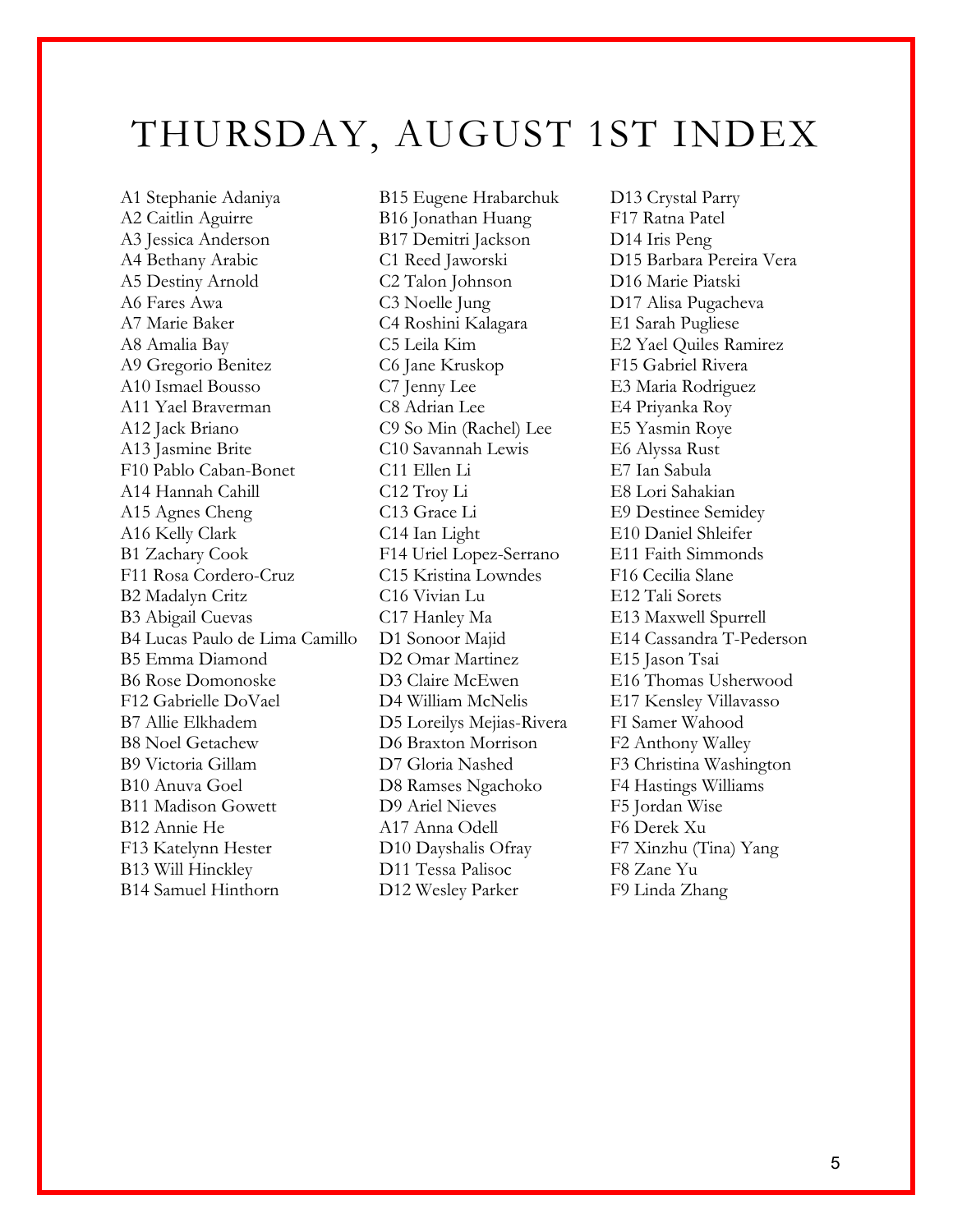# FRIDAY, AUGUST 2 INDEX

A1 Hameed Abdul B2 Madelyn Gatchel C10 Casey Nelson<br>A2 Michelle Adler F2 Andrea Gilmore C11 Bonnee Nie A2 Michelle Adler F2 Andrea Gilmore E11 Abdullah Ahmed B3 Miriam Gordon F11 Terren Nunes A3 Dana Altoaimi F13 Addie Harrison C12 Katie O'Leary A4 Teresa Amor F3 Claire Hawkins C13 Carlos Olivares Reboredo F10 Wills Andersen B4 Elizabeth Healy F14 Emily Papiez E12 David Baek B5 Kimberly Hernandez C14 Andrew Park F2 Ryan Bain F4 Jacquelin Ho F13 Gil Parnon F18 Cintia Barbosa DeCastilho F13 Gisela Hoxha C15 Ben Peeples A5 Charles Bares E4 Galen Hu C16 Samantha Pennino E13Caitlin Barrett E5 Eric Ingram C17 Zoe Phillips E14 Haley Barthel B6 Nola Iwasaki F7, F8, F9 Halle Purdom E15 Deniz Bayazit B7 Zev Izenberg E11 Fatemeh Radaei F7, F8, F9 Livia Belman-Wells F15 Sebastien Jean-Pierre F4 Lizmaylin Ramos A6 Shoham Benmelech F5 Jessie Jing E9 Emily Rehmet E15 Matthew Berg B8 Zach Kapner C18 Jesse Remeis A7 Julia Berkson B9 Gee Kim D1 Jolie Ren E16 Aliosha Bielenberg B10 Jeong Woo Kim D2 Jennifer Riggin D16 Ella Brett-Turner B11 Solomon Klein D3 Elizabeth Rogan A8 Solana Buchanan F6 Maria Kloiber E15 Ariel Rotter-Aboyoun A9 Ye Won Byun B12 Nishanth Jumar D4 Austen Royer A10 Joseph Cavanagh B13 Eindra Kyi F3 Natalie Rugg E12 Shi-Yo Chen F7, F8, F9 Christian Landis D5 Jorge Ruiz Gonzalez F12 Jay-Young Cho B14 Luc Langolis F10 John Rush A11 Jungho (Daniel) Choi B15 Brendan Le F13 Madison Russell D17 Shiloah Coley B16 Bunlong Leang F11 Violet Sackett A12 Allie Coonin F5 Catherine Liao D6 Esteban Safranchik D18 Elizabeth Cruz F14 Vivian Ling D7 Andrea Salazar A13 Eashan Das B17 Andrea Llamas Sanchez D8 Jamila Smith F6 Nediyana Daskalova B18 Xavier Loinaz A14 Evan Dastin-van Rijn E6 Kelsie Lopez D9 Vida Steiro A15 Ben Davidson B19 Edwina Lorient D10 Brandon Stubbs A16 Wylie De Groff C1 Jacqueline Luke F12 Stephen Sun E17 Siddhi Deshpande C2 Luke MacHale E10 James Sylvester-Costello F17 Nam Do C3 Andrea Malpica F11 Paige Torres A17 Eric DuBois E15 Rebecca Matthew F1 Elaine Tran F3 Lexie Ekstrom C4 Willie McClinton D11 Adam Tropper E17 Jenna Ellington C5 Samantha McGraw F13 Berke Turkay E18 Kimberlyn Ellis E7 Emely Medina F14 Victoria Vafaee F1 Jessica Eskander F10 Kameron Medine D12 Malik Walker A18, F16 Grace Fan C6 Lisette Melendez F7, F8, F9 Axel Weber E1 Christiana Faucher E13 Gillian Melikain D13 Sophie Weiss E2 Patricia Fernandez F11 Bria Metzger D14 Angela White E11 James Fife C7 Jacob Migneault F16 Corinne Williams A19 Batia Friedman-Shaw C8 Eric Mischell F17 Julia Windham<br>E3 Daneris Fuentes E8 Isabelle Moselev F18 Yiheng Xie B1 Laila Gamaledin C9 Kitty Moy E14 Alexander Zhao E18 David Garcia F7, F8, F9 Prince Ncube D15 Holly Zheng

E8 Isabelle Moseley F18 Yiheng Xie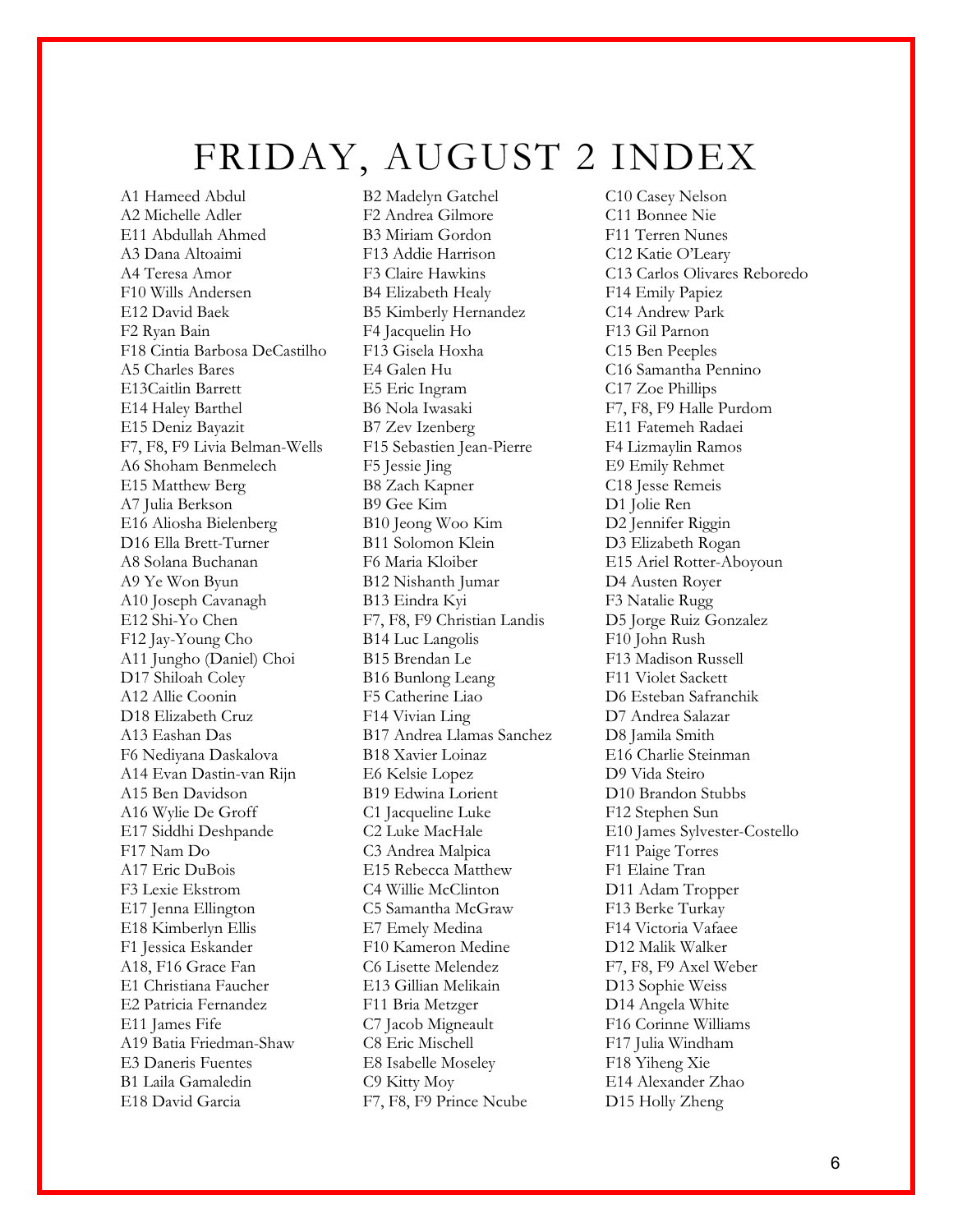# SUMMER RESEARCH SYMPOSIUM POSTERS

Thursday, August 1

Life Sciences and Humanities Individual Presentations

# LIFE SCIENCES INDIVIDUAL PRESENTATIONS

### Stephanie Adaniya Poster: A1

Home Institution: Brown University

Summer Research Program: Research Assistant

Faculty Mentor: Phyllis Dennery (Department of Cell Biology, Molecular Biology and Biochemistry) **Role of Heme Oxygenases on Pulmonary Expression of Circadian Genes** 

Heme oxygenase (HO), the rate-limiting enzyme in heme degradation, has an inducible isoform (HO-1), which is induced in response to oxidative stress, as well as a constitutive isoform (HO-2). Our previous in vitro studies have shown that HO-1 knockout (KO) cells and HO-2 knockdown cells each display significant changes in various cellular activities, such as expression and periodicity of circadian genes, respectively. Here, we present the in vivo complement to previous in vitro HO KO data and discuss the role of the isoforms of HO on the expression of circadian genes in the lung and their implications for understanding the pulmonary response to oxidative stress.

Caitlin Aguirre Poster: A2 Home Institution: Wellesley College Summer Research Program: Undergraduate Research- Delaney Lab (Chemistry dept.)

Faculty Mentor: Sarah Delaney (Chemistry)

# **Effects of the Spiroiminodihydantoin (Sp) Lesion on DNA Translational Positioning in Nucleosomes and NEIL1 Glycosylase Efficiency**

Approximately 3 billion base pairs of Deoxyribonucleic Acid (DNA) make up the human genome encoding the genes that make us who we are. DNA is compacted  $\sim$ 7-fold and strategically organized into chromosomes. The most fundamental unit of chromosomal compaction, Nucleosome Core Particles (NCPs), are made up of 146 base pairs of DNA wrapped twice around histone octamer proteins. DNA is vulnerable to oxidative stress by exogenous and endogenous agents which may potentially cause permanent mutations, cancer, cellular aging or apoptosis. The Delaney and Núñez Labs are most interested in investigating how the Spiroiminodihydantoin (Sp) lesion, a mutation caused by DNA oxidation, affects the transitional positioning of double stranded DNA around a histone octamer and the efficiency of mammalian glycosylase, NEIL1, to remove the Sp lesion from NCPs. This investigation utilized hydroxyl radical footprinting to evaluate the translational position of DNA around histone proteins as well as glycosylase time course assays.

Jessica Anderson Poster: A3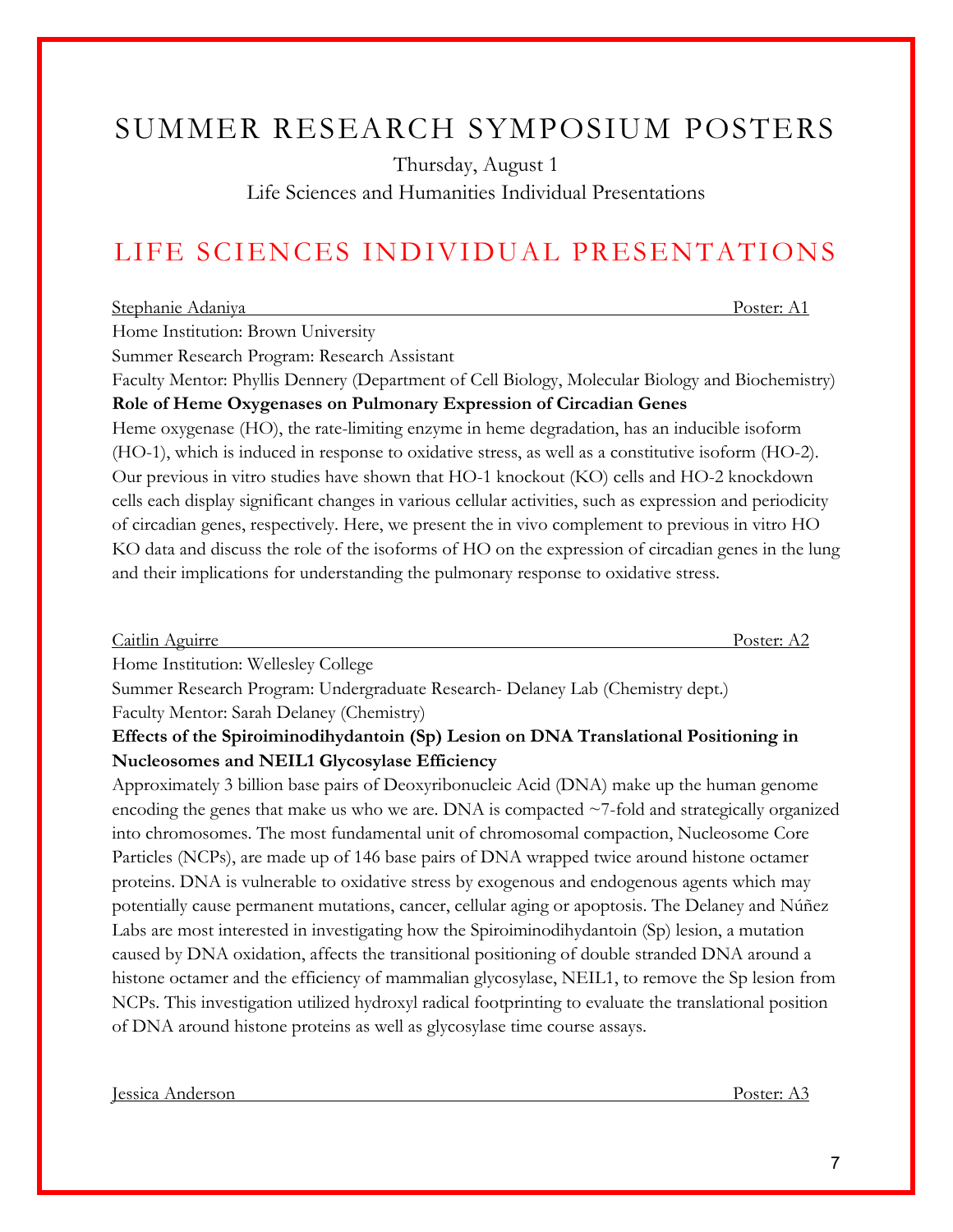Home Institution: Xavier University of Louisiana

Summer Research Program: Leadership Alliance-Summer Research Early Identification Program (SR-EIP)

Faculty Mentor: Thomas Bartnikas (Department of Pathology and Laboratory Medicine )

# **How Metal Transporters Contribute to Levels of Manganese in the Body**

Manganese is essential to human metabolism; however, excess can be toxic. Metal transporters Slc39a14 and Slc30a10 are present in hepatocytes and enterocytes, key functional cells in the liver and small intestine. Slc39a14 brings manganese into cells. Slc30a10 excretes manganese into bile and small intestine for excretion. The purpose of this study is to determine the role of Slc30a10 and Slc39a14 transporters in manganese homeostasis. Tissues collected from wild type, single gene knock out, and double gene knock out mice were analyzed via inductively coupled plasma atomic emission spectroscopy to determine metal concentrations. Results show decreased liver manganese concentrations in double knockout mice. More tissues and blood will be analyzed in the future.

Bethany Arabic Poster: A4

Home Institution: Simmons University

Summer Research Program: Leadership Alliance-Summer Research Early Identification Program (SR-EIP)

Faculty Mentors: Robbert Creton (Department of Molecular Biology, Cell Biology and Biochemistry), Sara Tucker (Department of Molecular Biology, Cell Biology and Biochemistry) **Novel Assays to Test Treatments for Visual Disorders** 

According to the World Health Organization, approximately 1.3 billion people live with some form of visual impairment. As a result, new treatments for visual disorders are needed. Before these potential treatments become available, they must be tested on model organisms, like zebrafish (Danio rerio). This study presents novel assays, which capture the visually-guided behavior of zebrafish larvae, in response to both visual and acoustic stimuli. The assay was utilized to determine if vision loss in zebrafish larvae was achieved after exposure to UV and visible light. In the future, this assay could be used to test treatments for visual disorders.

| Destiny | Arnold | Poster: A5 |  |
|---------|--------|------------|--|
|         |        |            |  |

Home Institution: Rhode Island College

Summer Research Program: Leadership Alliance-Summer Research Early Identification Program (SR-EIP)

Faculty Mentors: Chun-Shiang Chung (Department of Surgical Research), Alfred Ayala (Department of Surgical Research)

**Contribution of SHP-1 Signaling to Sepsis-Induced Changes in Macrophage Function**

Sepsis, an overreactive immune response to infection, remains the leading cause of death in critically ill patients. Programmed cell death-1 (PD-1), checkpoint protein, and PD-1 ligand-1 (PD-L1), gene knockout has reduced inflammatory response in septic mice, implicating a role for PD-1 and potentially it's signaling through SHP-1 activation. We hypothesize that inhibiting SHP-1 with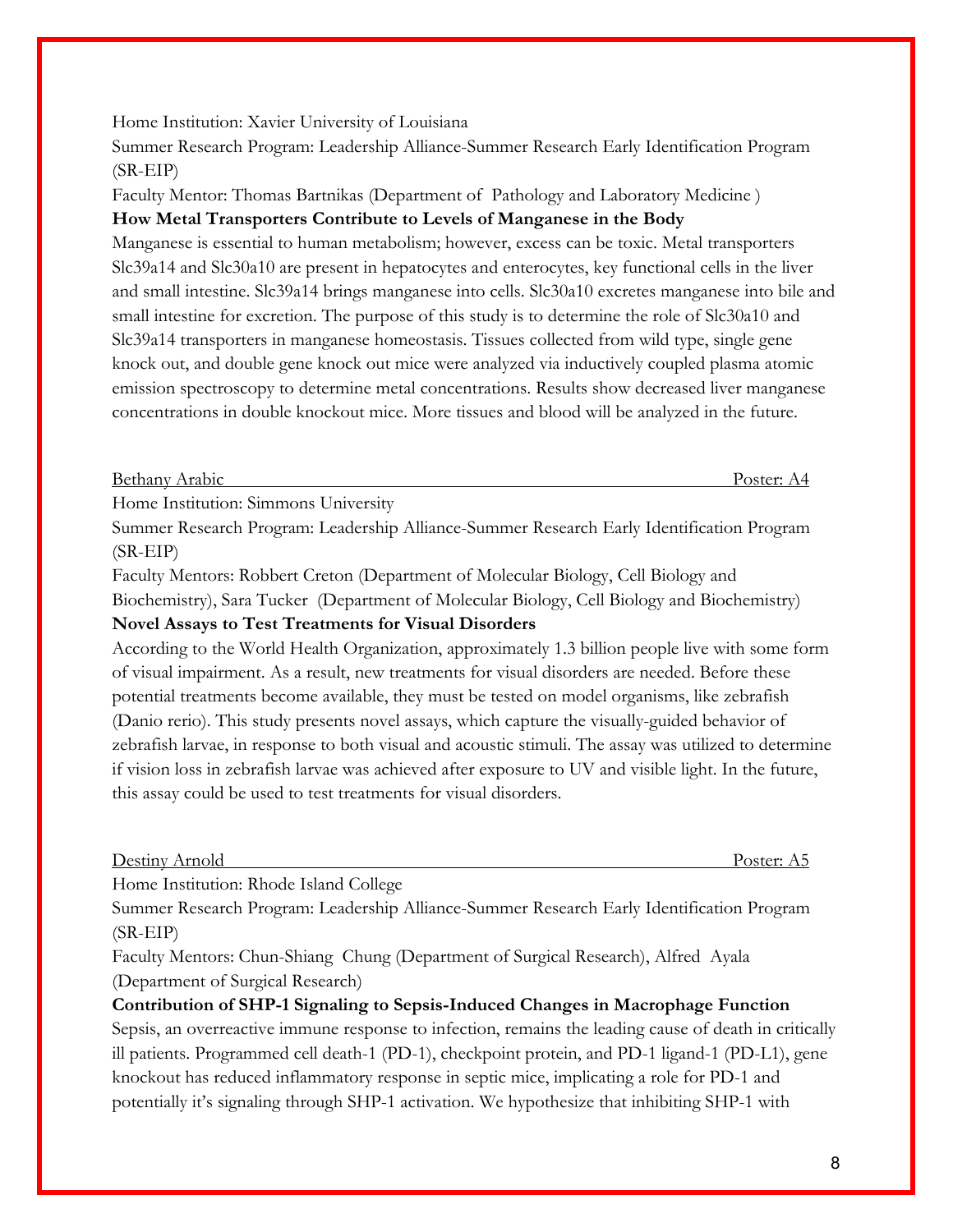known antagonist TPI-1 will reduce inflammation. Murine macrophage cells were pre-treated with TPI-1 then stimulated with lipopolysaccharide (LPS) and cultured for 6, 12, and 24-hour increments. Cells and culture-supernatants were collected for cytokine determinations using ELISA and SHP-1 phosphorylation levels assessment using Western Blots. There was significantly less SHP-1 activation and cytokine production in cells pre-treated with TPI-1, implicating TPI-1 as a possible treatment for sepsis.

Fares Awa Poster: A6

Home Institution: Brown

Summer Research Program: Undergraduate Teaching and Research Awards (UTRA) Faculty Mentor: Barbara Stonestreet (Pediatrics - Women & Infant's)

**Exposure to endotoxin reduces cerebral cortical vessel density in preterm fetal sheep** Perinatal brain injury can result in a wide array of neurodevelopmental impairments and sometimes fetal death. Oftentimes, this brain injury is caused by an exposure to inflammation, which, confounded with prematurity, can leave the fetal brain vulnerable to damage. One component to proper fetal development is the maturation of a healthy neurovasculature. However, inflammatory stressors can interfere with this development and cause brain injury. In our study, we observed the adaption of the neurovasculature following chronic inflammation in preterm ovine brain. Inflammation was caused by continuous low-dose LPS infusions. Following five days of LPS exposure, we used immunohistochemistry to evaluate vessel density, astrogliosis, astrocyte coverage around the blood vessels, pericyte coverage and pro-inflammatory marker expression, specifically IL6 and IL1beta, in the cerebral cortex and white matter.

| Marie Baker | Poster.<br>.<br>1 L L L<br><b>.</b> |
|-------------|-------------------------------------|
|             |                                     |

Home Institution: Brown University

Summer Research Program: Undergraduate Teaching and Research Awards (UTRA) Faculty Mentor: Sean Monaghan (Division of Surgical Research)

# **The Impact of U1-70K Isoform Changes in Endothelial Cell Barrier Dysfunction in Acute Respiratory Distress Syndrome**

Novel isoforms of U1-70K, a protein in the U1 complex of the spliceosome, have been identified due to alternative RNA splicing in animal models of acute respiratory distress syndrome (ARDS). We hypothesize that these novel isoforms alter the splicing of endothelial barrier proteins (PECAM-1, VE-Cadherin, and VEGF-alpha), resulting in endothelial barrier dysfunction. Our aim is to determine if hypoxic and/or acidotic conditions, like those present in ARDS, cause cultured lung endothelial cells to elevate expression of the U1-70K isoform using western blot analysis, and subsequently assess the degree of barrier dysfunction via ECIS (Electric Cell-substrate Impedance Testing). If an isoform of U1-70K causes the barrier dysfunction, this could be a target for intervention or a marker of disease severity.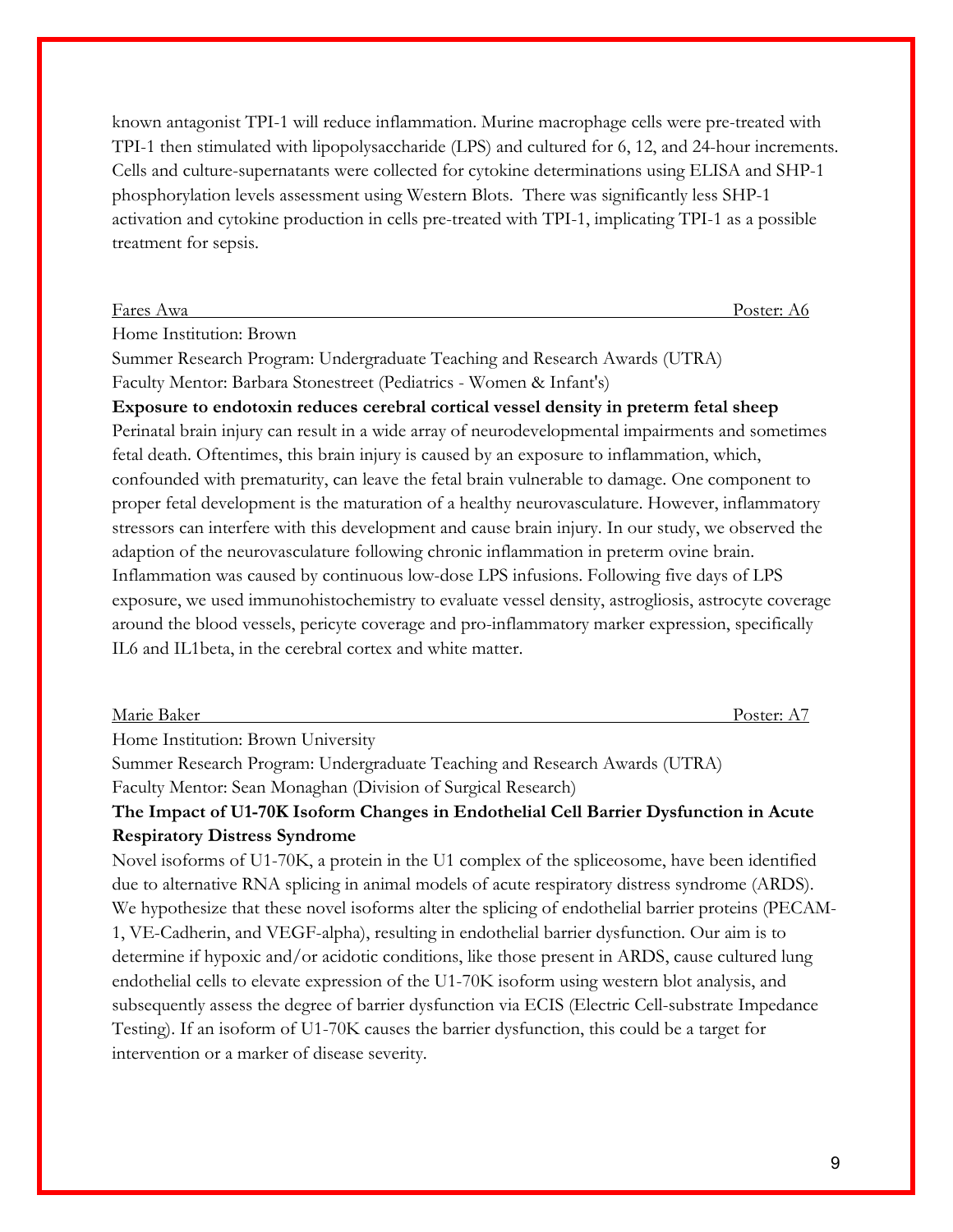#### Amalia Bay Poster: A8

Home Institution: Brown University

Summer Research Program: Summer Research Assistantship in Biomedical Sciences Faculty Mentor: Dr. Chiung-Kuei Huang (Liver Research Center, RI Hospital and Warren Alpert Medical School of Brown University)

# **The Combinational Therapy of Targeting Aspartate Beta-Hydroxylase and Cisplatin in Cholangiocarcinoma**

Cholangiocarcinoma is a serious disease that doesn't have sufficient effective therapies. CCA patients are resistant to chemotherapies that are normally used for other malignant tumors. Preliminary data conducted by Dr. Huang and his lab has identified that 2-oxoglutarate (2-OG) and a 2-OG dependent enzyme, aspartate beta-hydroxylase (ASPH) are involved in chemoresistance. This project proposes to analyze whether targeting ASPH in addition to chemotherapy treatments can conceivably eliminate CCA tumors

| $\sqrt{2}$<br>Gregorio Benitez | Poster: AS |
|--------------------------------|------------|
|                                |            |

Home Institution: Brown University

Summer Research Program: Undergraduate Teaching and Research Awards (UTRA) Faculty Mentors: Eleftherios Mylonakis (Infectious Disease Division), Fanti Sechante (Infectious Disease Division)

**Identifying CDI 90-day Readmission Risk Factors: A Rhode Island Database Study**

Clostridioides difficile (C. diff) is the top hospital acquired pathogen in the nation with tremendous burden on both patients and the healthcare system. C. diff infection (CDI) was considered to be a sole healthcare facility onset (HO) infection but the changing epidemiology of C. diff has further categorized the infection into that of community onset (CO) and community-onset healthcare facility associated (CO-HCFA). With general readmission to inpatient settings a national concern, there is an incentive to lower rates of readmission with CDI. Utilizing data from the largest healthcare database in Rhode Island, this study will look to pinpoint factors associated with elevated risk of 90-day readmission with CDI following discharge with either CO, CO-HCFA, or HO.

|--|

Poster: A10

Home Institution: Morgan State University

Summer Research Program: Leadership Alliance-Summer Research Early Identification Program (SR-EIP)

Faculty Mentor: Wafik El-Deiry (Department of Pathology and Laboratory Science)

# **Mechanism Of Sensitization of Pancreatic Cancer Cells to ONC201 and TRAIL Cell Death Targeting Therapeutics**

Pancreatic cancer has a patient survival rate below 10%. Recent research explored a novel treatment in pancreatic cancer that induces TNF-related apoptosis-inducing ligand using ONC201. Recent unpublished work supports efficacy of combination of ONC201 with TRAIL or TRAIL receptor agonists. Endogenous TRAIL protein has a short half-life in vivo. TLY012 is a PEGylated form of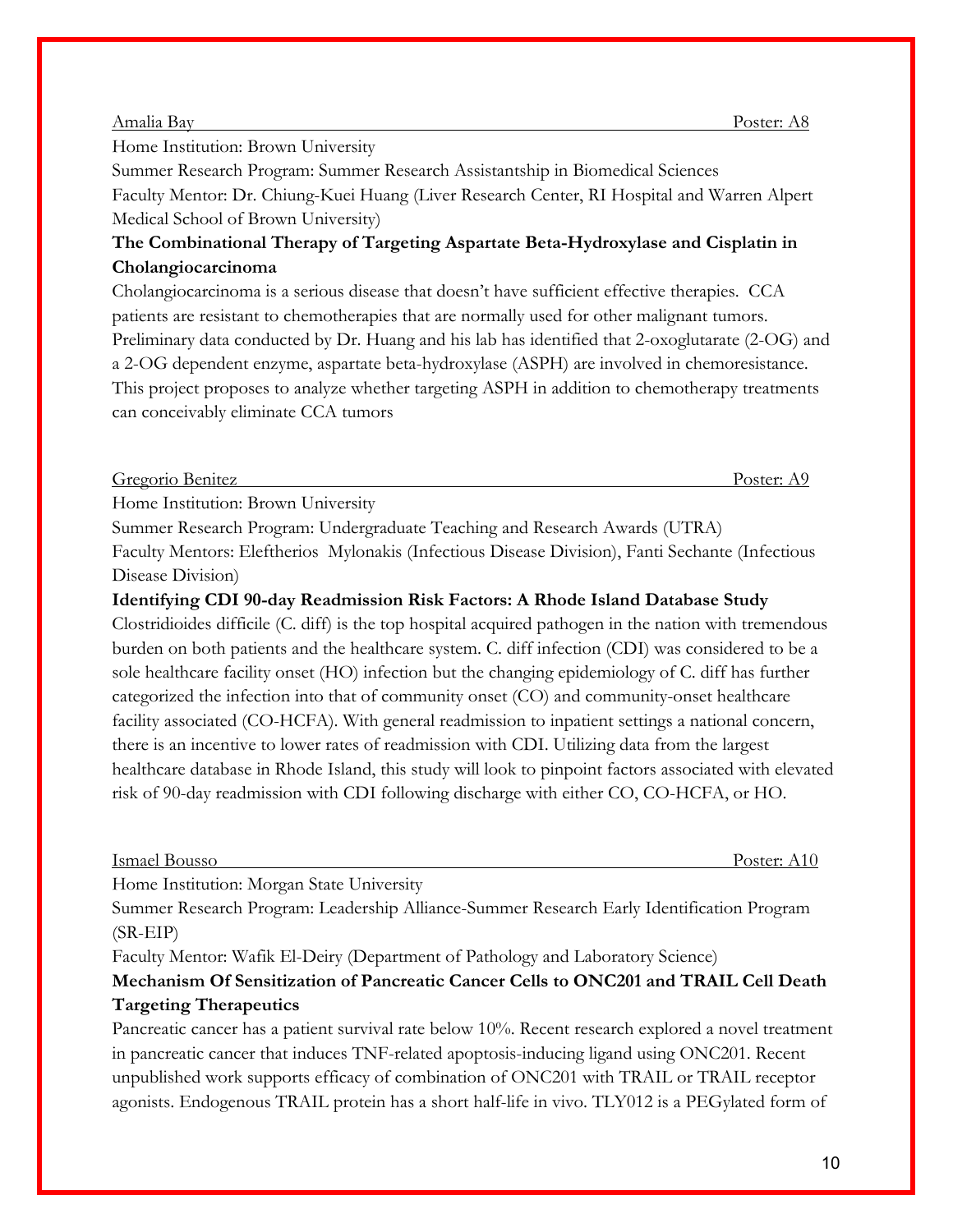TRAIL that has a 48-hour half-life. We are assessing the efficacy of the combination treatment of ONC201 and RhTRAIL or TLY012 using pancreatic cancer cell lines. In studies conduct in the lab, ONC201 plus other forms of TRAIL showed cell death of pancreatic cancer cells. In my rotation I reproduced testing it through multiple cell lines. The study is significant due to potential for translation.

#### Yael Braverman Poster: A11

Home Institution: Brown University

Summer Research Program: Undergraduate Teaching and Research Awards (UTRA) Faculty Mentors: David Badre (CLPS), Apoorva Bhandari (CLPS)

# **Characterizing the reliability of pattern-analysis based estimates of representational geometry and dimensionality**

An open question in cognitive neuroscience concerns the geometry of prefrontal cortex (PFC) representations. The responses of a brain region to different stimuli may be described as points in a multi-dimensional space defined by axes reflecting the activity of individual neurons in that region. The geometry of these points shapes how downstream brain regions may use the representation. In humans, multi-voxel pattern analysis is the primary method for studying representational geometry. We systematically and comprehensively characterize the reliability of multi-voxel-patterns, and pattern-based estimates of representational geometry (distances in multi-dimensional space) across the whole brain. We trained participants to efficiently perform a task based on the parity problem, which requires a high-dimensional representation, while imaging their brain with fMRI. From this data, we computed the split-half reliability of multi-voxel patterns, estimates of representational geometry, and estimates of dimensionality. Our results provide an evaluation of pattern-based methods for studying representational geometry.

Home Institution: Brown University

Summer Research Program: Undergraduate Teaching and Research Awards (UTRA) Faculty Mentor: Eric Morrow (MCB)

### **Determining the Haploinsufficiency of ACC1 in Mouse Brain Tissue**

17q12 deletion syndrome is a rare genetic disorder present in approximately 1% of individuals with autism that were tested for the syndrome, caused by a heterozygous deletion containing 15 genes. In humans, 17q12 deletion syndrome has widespread physical and cognitive effects. These include an enlarged cranium, metabolic issues, diabetes, renal cysts, intellectual and learning disabilities, mood disorders, schizophrenia, and autism. One of the 15 genes deleted is Acetyl-CoA carboxylase 1 (ACC1), which is necessary for de novo fatty acid synthesis. It has been previously shown that heterozygous deletion of ACC1 has no significant effect on ACC1 expression in hepatic or renal tissue, and the purpose of this study was to determine if this also holds true for the brain.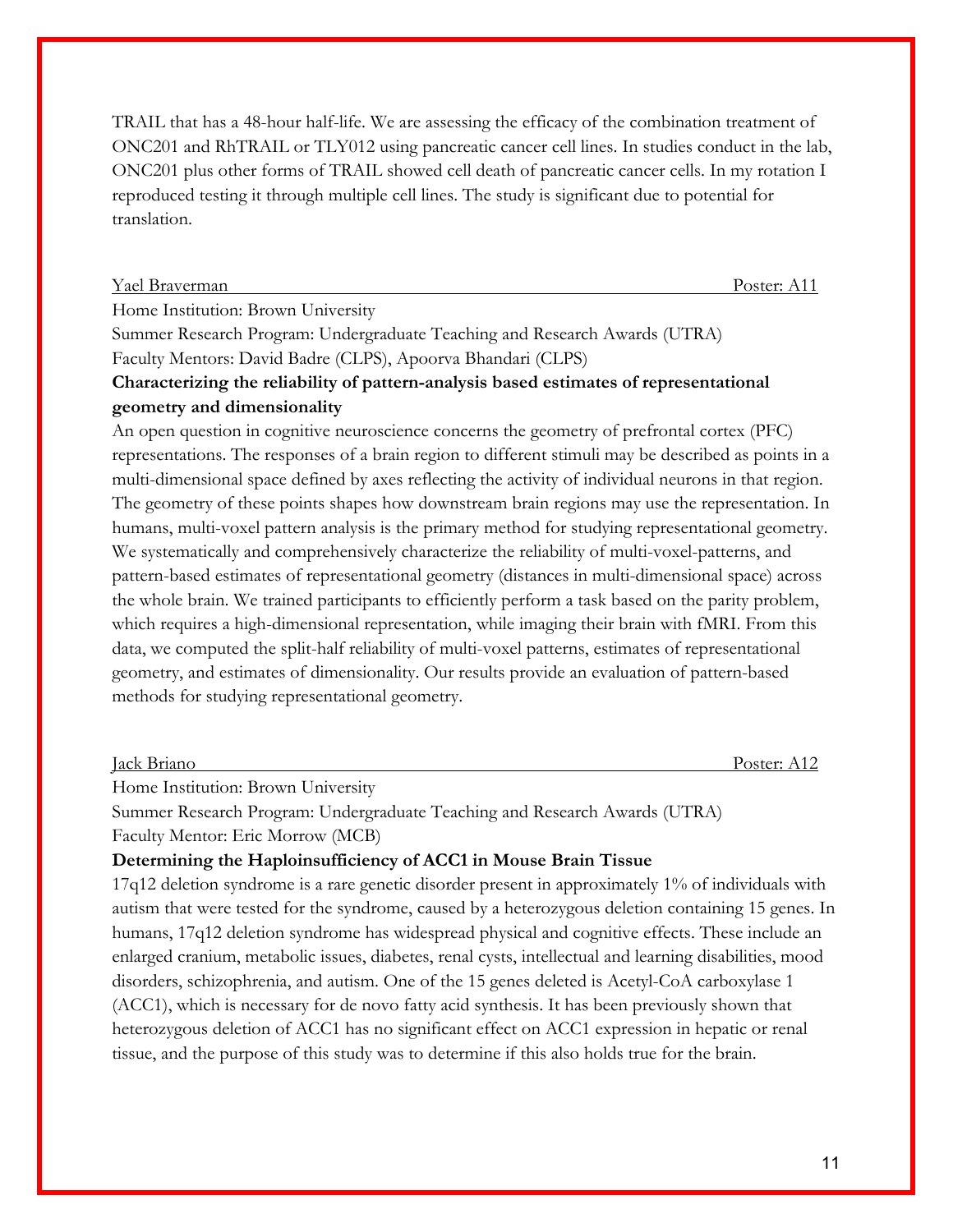#### Jasmine Brite Poster: A13

Home Institution: Brown University

Summer Research Program: Undergraduate Teaching and Research Awards (UTRA) Faculty Mentor: Craig Lefort (Division of Surgical Research)

# **Real Time Visualization of Protein-Protein Interactions during Neutrophil Adhesion**

Neutrophils go from rolling along to adhering to the blood vessel wall during recruitment to a site of infection or injury. The goal of this project is to visualize the interaction between neutrophils and the inflamed blood vessel wall. Plasmid vectors and CRISPR were used to fluorescently label integrins known to be important such as CD11b, CD11a and CD18. Neutrophils are introduced into a protein-primed microfluidic system to mimic natural neutrophil movement within the vasculature. The next step is to use FLIM/FRET microscopy, which allows for the imaging of integrin clustering to see the mechanism of integrin interaction during blood vessel wall adhesion. Using these instruments, we can determine which integrins are essential for neutrophil recruitment.

#### Hannah Cahill Poster: A14

Home Institution: University of Virginia

Summer Research Program: Research Assistant for Hart Lab

Faculty Mentors: Anne Hart (Neuroscience), Mathieu Bartoletti (Neuroscience) **A Genetic Screen for Suppression of Neurodegeneration Induced by GGGGCC Repeat Expansions in a C. elegans ALS model**

Amyotrophic lateral sclerosis (ALS) is characterized by the progressive degeneration of motor neurons, resulting in chronic muscular atrophy and death. In 25-40% of familial ALS cases, an inappropriate nucleotide expansion in the C9ORF72 gene was found in patients. Unbiased genetic screens are powerful tools to identify additional genes that affect neurodegeneration. We used a C. elegans model that expresses the nucleotide expansion and causes neurodegeneration. Decreased degeneration in the sensory neurons of C. elegans may help identify possible suppressor genes and yield insight into biological processes that protect against neuronal death in humans. A better understanding of the mechanisms behind ALS is crucial for the development of therapeutics.

#### Agnes Cheng Poster: A15

Home Institution: Brown University

Summer Research Program: Undergraduate Teaching and Research Awards (UTRA) Faculty Mentor: Judith Bender (Department of Molecular Biology, Cell Biology & Biochemistry) **Determinants of histone H3 lysine 9 methyltransferase chromatin targeting in Arabidopsis** In Arabidopsis thaliana transcriptional silencing involves a positive loop between histone H3K9 methylation and CMT DNA methyltransferase, but it's unknown how the methyltransferases initially locate targets. The Bender laboratory previously determined that SUVH4 is the dominant and general actor, with supporting SUVH5 and SUVH6 having activity at distinct hotspots. This project explores what controls targeting preferences using a domain swap approach. SUVH proteins have conserved methyltransferase domains and DNA binding domains, and an unconserved region with a disordered structure. By swapping the unconserved regions between SUVH5 and SUVH6, this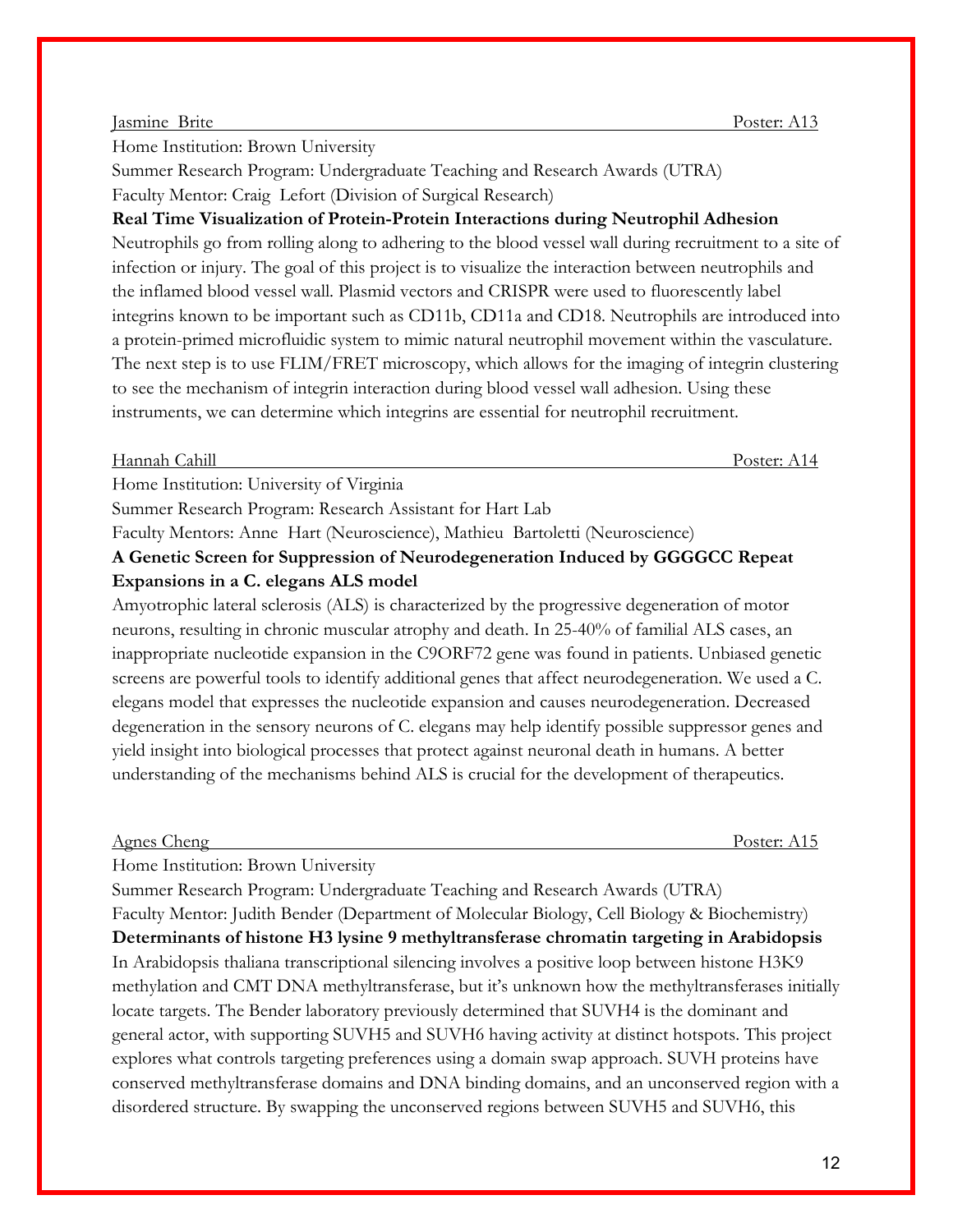project tests whether that unconserved, disordered region determines unique target preferences between enzymes that are otherwise similar. This will give insight into the specificity and diversity of SUVHs.

Kelly Clark Poster: A16

Home Institution: Brown University

Summer Research Program: Undergraduate Teaching and Research Awards (UTRA) Faculty Mentor: Nicola Neretti (MCB)

**Understanding how TGF-beta and HMGA1 regulate the inflammatory profile of senescent cells.**

Cellular senescence (CS) is a state of irreversible cell cycle arrest that exacerbates aging through the secretion of proteins that regulate inflammation, called the Senescence Associated Secretory Phenotype (SASP). My project investigates regulation of SASP by analyzing gene expression variability within populations of senescent cells. By analyzing single cell RNA-sequencing data, I have found a strong anticorrelation between TGF-beta signaling and HMGA1 expression among senescent cell populations, where TGF-beta signaling promotes an anti-inflammatory profile, while HMGA1 is associated with a pro-inflammatory phenotype. Moreover, I have found through analysis of publicly available ChIP-seq data that HMGA1 binds near genomic regions containing clusters of interferon and interleukin genes, which encode for pro-inflammatory cytokines, suggesting relevance for HMGA1 in the regulation of SASP.

| Anna Odell                                                                           | ⊉oster∙ |
|--------------------------------------------------------------------------------------|---------|
| $H_{\text{max}}$ $L_{\text{sub}}$ $L_{\text{min}}$ $D_{\text{max}}$ $H_{\text{min}}$ |         |

Home Institution: Brown University

Summer Research Program: Undergraduate Teaching and Research Awards (UTRA) Faculty Mentor: James Kellner (Ecology and Evolutionary Biology)

# **Large-Scale Tracking of the Velocity of Vegetation Movement Across Elevational and Latitudinal Gradients**

Climate change and its consequences on the world's biomes have become an increasing concern in the 21st century. Vegetational responses to climate change are poorly understood, with the rate of movement and whether it's keeping track with temperature change being largely unknown. Here we use the high resolution Landsat satellite record to track the migration of the "green line" -- the line that characterizes the transition from vegated to unvegetated areas based on the Normalized Difference of Vegetation Index (NDVI) data -- worldwide from 1985 to 2018, focusing on migration of vegetation up mountain ranges and toward higher latitudes. We show that the position of the green line has changed across gradients of altitude and latitude over the previous three decades.

Zachary Cook Poster: B1

Home Institution: Brown University

Summer Research Program: I am Donald A. King Fellow awarded by the Huntington's Disease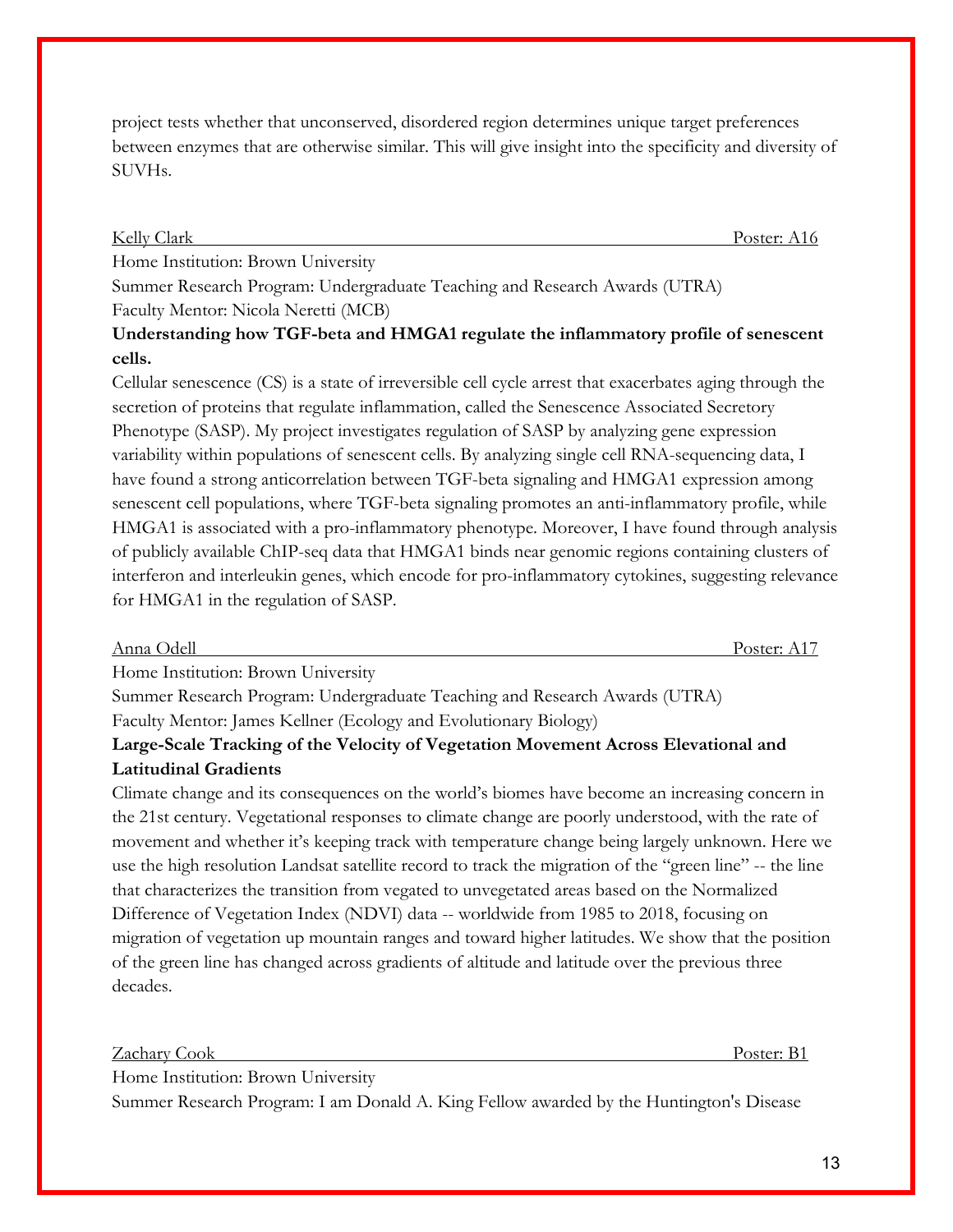Society of America. I also am employed by the Tatar labs where I conduct my research. Faculty Mentor: Marc Tatar (Ecology and Evolutionary Biology)

# **Exploring Lead Compound Viability of Experimental Drug FTBMT and the Interactions of the Steroid Hormone Aldosterone in a Huntington's Disease Model**

The aim of this study is to investigate whether the compound FTBMT, an agonist of human GPR52, has biological activity in Drosophila expressing the Huntington's phenotype. Huntington's disease modeled in Drosophila can be suppressed by genetically reducing DopEcR, a homolog of GPR52. Here, I aim to show DopEcR can be modulated by FTBMT and thereby ameliorate Huntington's pathology in the fly. Additionally, I aim to explore whether Aldosterone, a steroid hormone associated with fibrosis and mediated by DopEcR, agonizes the expression of the Huntington's phenotype in Drosophila. Positive results will advance the potential to pharmacologically target human GPR52 as a treatment for Huntington's disease and will further our understanding of Huntington's Disease pathology and the pathways mediating its phenotypic expression.

#### Madalyn Critz Poster: B2

Home Institution: Brown

Summer Research Program: Undergraduate Teaching and Research Awards (UTRA) Faculty Mentor: Kevin Bath (Neuroscience)

## **The Effects of Early Life Stress in a Mouse Model of Eating Disorder**

I am using a mouse model to show the effects of Early Life Stress on eating behaviors in adulthood. Subjecting very young mice to certain forms of chronic stress has been shown to raise depressive and anxious behaviors in those mice during adulthood. I will be using Kevin Bath's mouse model of ELS to compare stressed mice to control mice through cycles of food restriction and high-fat refeeding. This experiment is meant to model anorexic and binge-type eating disorders. I am hypothesizing that ELS mice will be more susceptible to these behavioral disorders than controls.

| Abigail (<br><b>Cuevas</b> | Poster: |
|----------------------------|---------|
|                            |         |

Home Institution: Brown

Summer Research Program: Undergraduate Teaching and Research Awards (UTRA)

Faculty Mentors: Sunil Shaw (Pediatrics), Joseph Bliss (Pediatrics)

### **Adhesion-associated genes in Candida parapsilosis**

Candida parapsilosis is a pathogen that is emerging as a significant cause of systemic infections in vulnerable populations such as premature infants. My mentor's lab has previously shown that C. parapsilosis can transition between non-adhesive and adhesive states depending on growth conditions and that adhesion is mediated by the fungal protein, Als7. My project uses quantitative PCR to test for association of candidate genes with the adhesive phenotype. Here we provide evidence suggesting that some highly adhesive strains use alternative adhesion pathways, independent of Als7. We also show that the transglycosylase Phr1 is strongly associated with adhesion, and hypothesize that it may play a key role in modifying the surface glycome of yeast to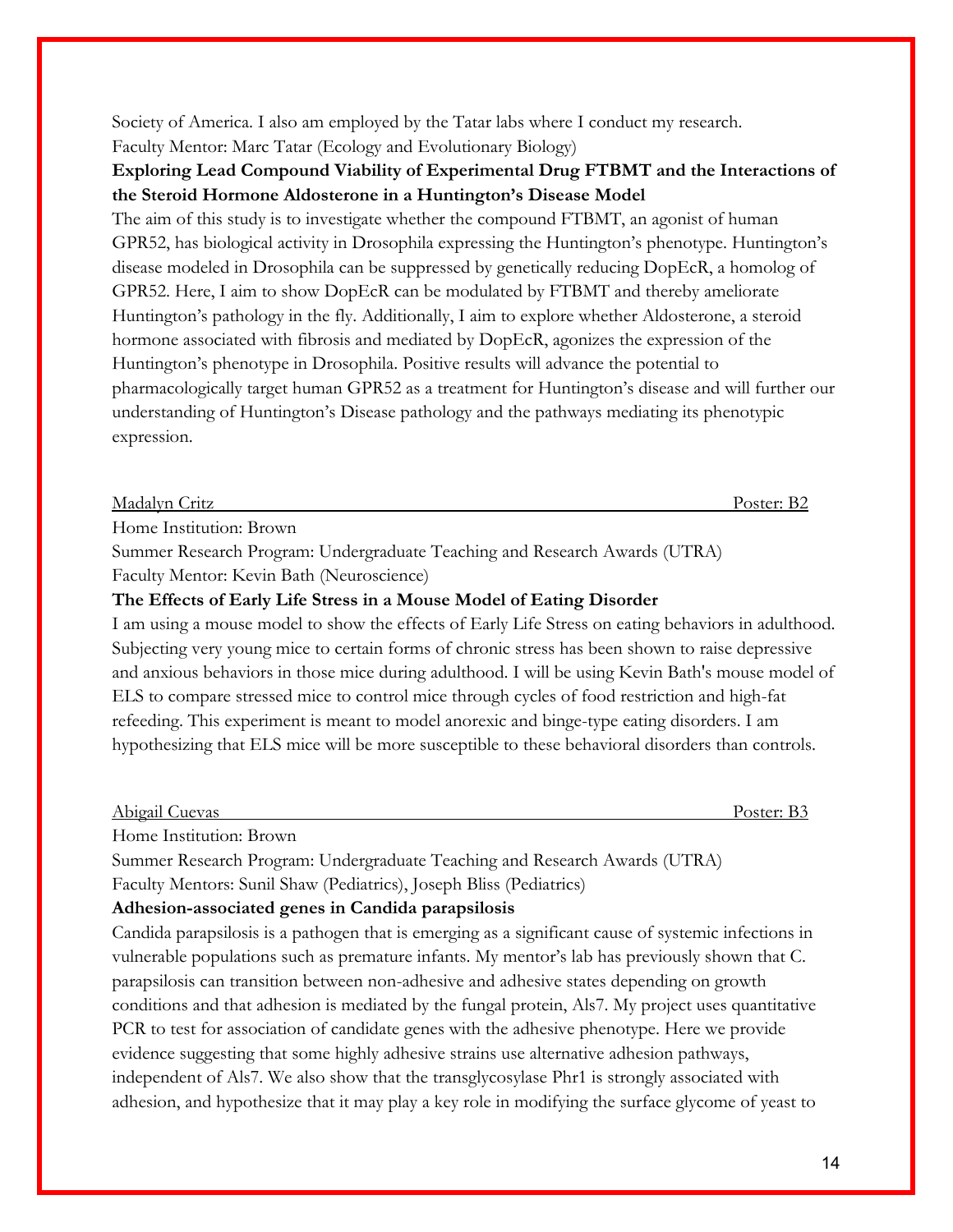enable strong adhesion.

Lucas Paulo de Lima Camillo Poster: B4

Home Institution: Brown University

Summer Research Program: Undergraduate Teaching and Research Awards (UTRA) Faculty Mentor: Stephen Helfand (MCB)

#### **Hsp90 suppresses transposition in Drosophila melanogaster**

Transposable elements (TEs) are mobile genetic elements that disrupt proper genetic function leading to age-related disorders. We investigated the role of the chaperone, heat-shock protein 90 (hsp90) in transposition using adult Drosophila melanogaster. Activation of early transposition in the fat body was measured with a gypsy-TRAP reporter system in two different hsp90 hypomorph mutants. Measurement of TE expression was performed using fluorescence microscopy and RT-PCR. Both assays showed increased levels of transposition at an early age. We also observed dosedependent increase in TE expression in flies treated with geldanamycin, an hsp90 inhibitor. In conclusion, the evidence presented suggests that hsp90 plays a role in suppressing transposition in Drosophila.

| Emma Diamond                       | Poster: B5 |
|------------------------------------|------------|
| Home Institution: Brown University |            |

Summer Research Program: Undergraduate Teaching and Research Awards (UTRA) Faculty Mentor: Peter Belenky (Molecular Microbiology and Immunology)

**Fiber as a Prebiotic: Host Physiology and Candida albicans Colonization in Response to Diet and Antibiotics**

Candida albicans is a common gut commensal, but under dysbiotic conditions such as low fiber intake or antibiotic use, it can act as an opportunistic fungal pathogen. We are interested in how the gut microbiome affects Candida colonization. In colonization-susceptible mice, we see a bloom of muciniphilic gut bacteria and a concomitant destruction of the gut mucosal lining. We hypothesize that fiber can reduce Candida colonization by blocking the destruction of the mucus, thereby promoting barrier function. After examining host gut physiology and gut barrier gene expression under different dietary conditions, we observe that fiber can reduce Candida colonization in the gut. This data has clinical implications for diet as a preventative measure against gut dysbiosis and subsequent illness.

| Rose Domonoske                                                                                  | Poster: B <sub>6</sub> |
|-------------------------------------------------------------------------------------------------|------------------------|
| Home Institution: Brown                                                                         |                        |
| Summer Research Program: Undergraduate Teaching and Research Awards (UTRA)                      |                        |
| Faculty Mentor: Barbara Stonestreet (Pediatrics)                                                |                        |
| Western Blot Analysis for the Mechanism of IAIP Treatment of Hypoxic Ischemia                   |                        |
| In previous studies, the treatment of hypoxic ischemic rats with inter-alpha inhibitor proteins |                        |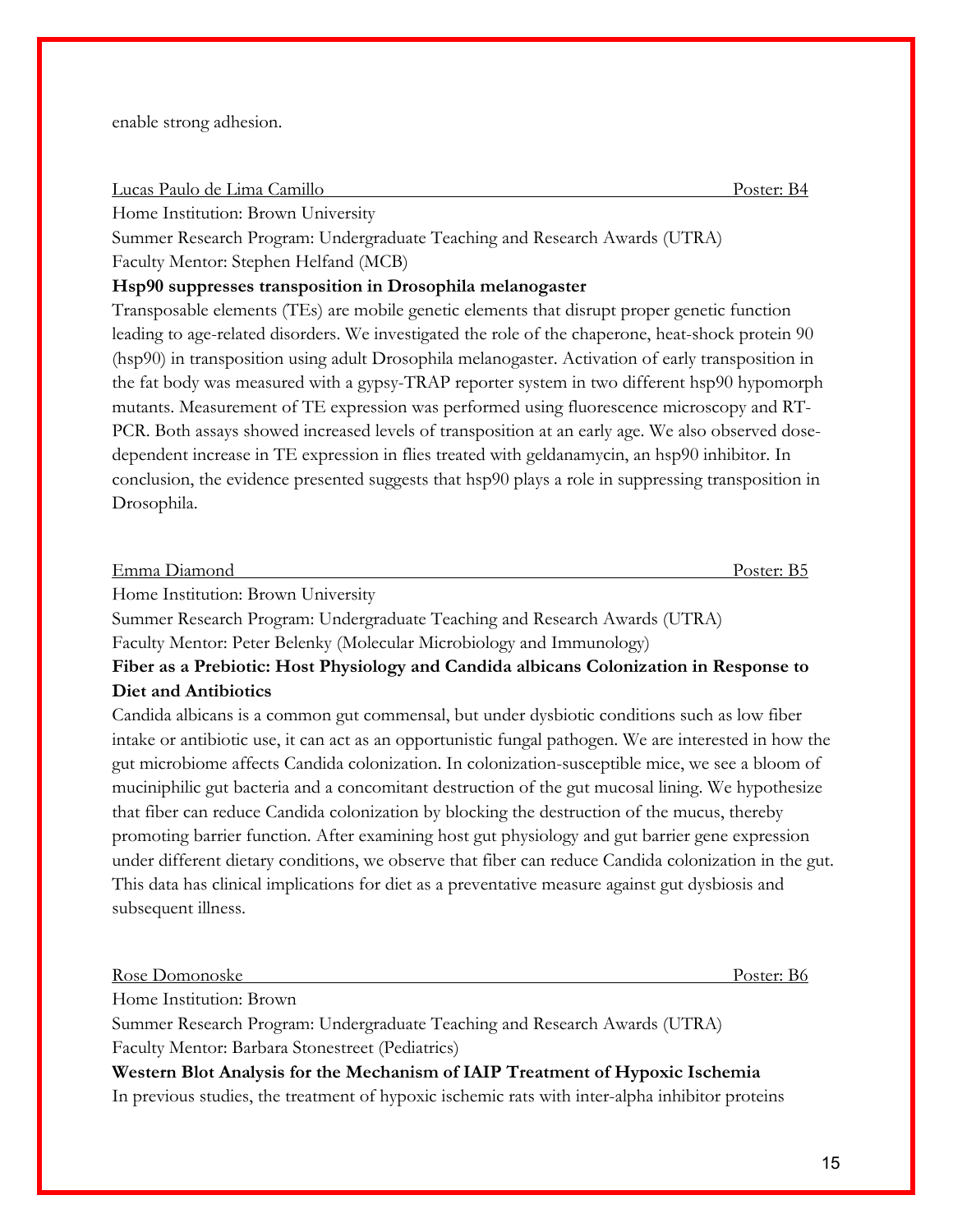showed improvement in brain damage, but the mechanism of the treatment is largely unknown. By analyzing the neural micro vessels of rats, both treated and untreated, we can see how the blood brain barrier is affected. Specifically, I am examining the levels of Claudin and Zed occulim using Western Blot analysis.

#### Allie Elkhadem Poster: B7

Home Institution: Brown

Summer Research Program: Undergraduate Teaching and Research Awards (UTRA) Faculty Mentor: Mary Carskadon (CLPS)

**Attentional Bias to Food Cues in Healthy Weight, Overweight, and Obese Adolescents** Despite the attention obesity receives in the news as a public health concern, there is still much unknown about the cause and effects of obesity. One factor that may be involved is known as attentional bias, the idea that an individual is more likely to pay attention to one thing in comparison to others, and we tested this through a modified Stroop task. Fifty adolescents completed the task in a ten day forced desynchrony protocol. This project aims to further probe whether there are differences in attentional bias to food cues between weight groups. Similarly, we investigated sex difference and if there is a difference in reaction time depending on the type of food (sweet/salty, savory, fruits/vegetables).

| Noel Getachew |  |   |        |  | $\mathrm{^{D}Oster:}$ $\mathrm{.}$ |
|---------------|--|---|--------|--|------------------------------------|
|               |  | . | $\sim$ |  |                                    |

Home Institution: University of Maryland, Baltimore County

Summer Research Program: Leadership Alliance-Summer Research Early Identification Program (SR-EIP)

Faculty Mentor: Gaurav Choudhary (Vascular Research Laboratory )

# **Characterizing Pulmonary Vessels In Preclinical Models Of Pulmonary Arterial Hypertension**

Pulmonary Arterial Hypertension (PAH) is defined as elevated blood pressure in the lungs associated with vascular remodeling and occlusive plexiform lesions in the distal pulmonary arterioles. Increased resistance to the blood flow as a result of vascular remodeling in the lungs of PAH individuals ultimately results in the right ventricle to fail, leading to morbidity and mortality associated with PAH. It is essential to have in vitro and preclinical models of this disease to understand the mechanisms underlying vascular remodeling to develop new treatments. The overall goal of this project is to (a) characterize primary endothelial cells isolated from rat lungs and (b) the vascular remodeling in the lungs of animals with PAH compared to controls. Using immunofluorescence staining, I am determining the purity of isolated endothelial cells by confirming that the cells are positive for endothelial cells markers. I am also performing blinded, morphological analyses of pulmonary vasculature on lung sections from controls vs. PAH rats to assess for vascular remodeling associated with PAH. These experiments will lay the foundation for using these models to perform mechanistic studies in the future.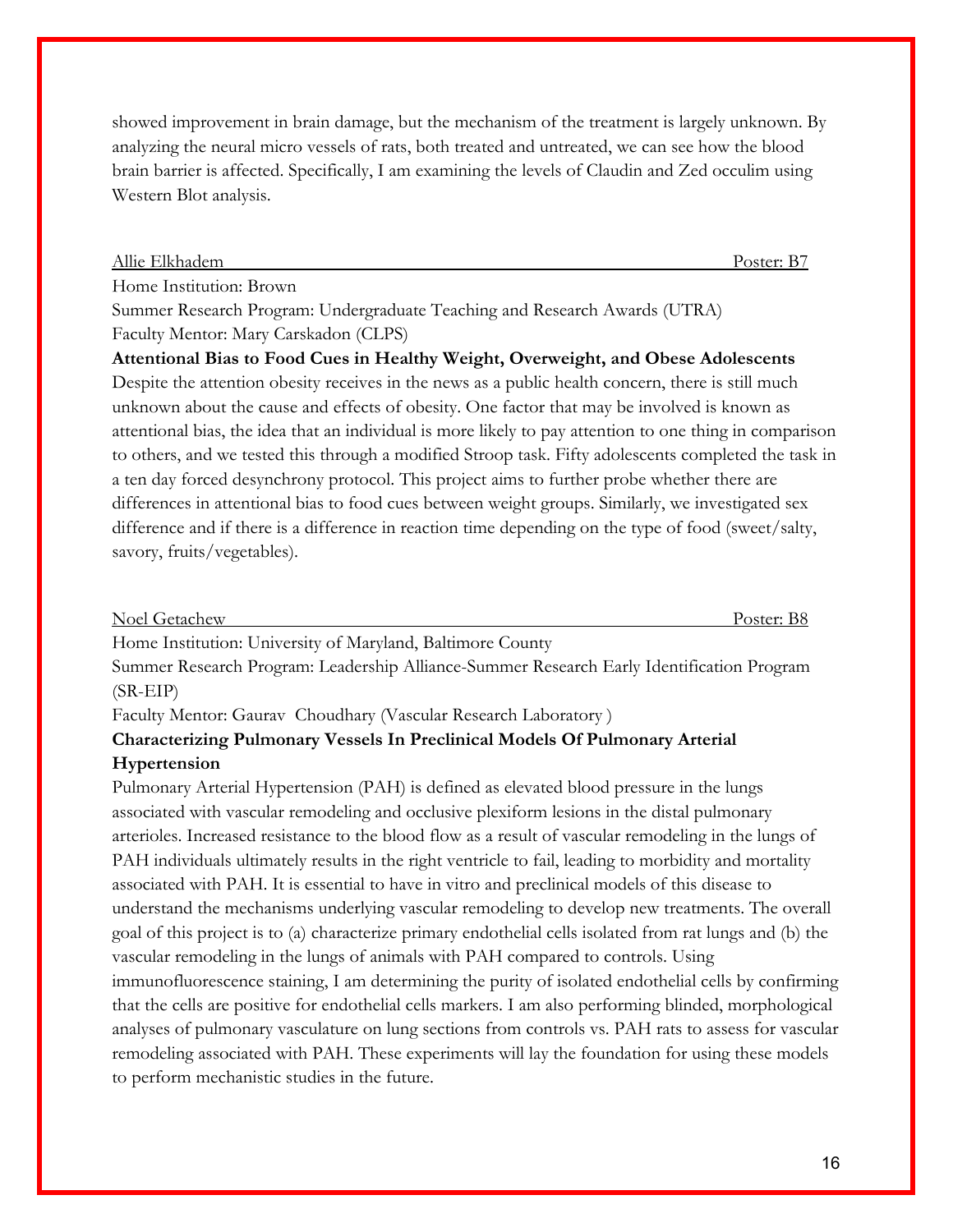#### Victoria Gillam Poster: B9

Home Institution: Howard University

Summer Research Program: Leadership Alliance-Summer Research Early Identification Program (SR-EIP)

Faculty Mentor: Richard Clements (Cardiology )

**Analyzing fission and fusion signaling changes after cardioplegic arrest**

Cardioplegia solutions (CP) are used to arrest and protect the heart during cardiac using cardiopulmonary bypass (CP) which provides time for surgeons to repair blocked coronary blood vessels or cardiac valves. Although highly cardioprotective during ischemic insults, cardioplegia solutions are not optimal and ischemic insults can result in depressed cardiac function following surgery. Our lab has found that addition of activators of Ca2+-activated K+ channel (BKCa) to standard CP solutions greatly improves myocardial recovery after CP/CPB. BKCa channels cause a large flow of K+ into mitochondria when opened and may line the inner-membrane of the mitochondria within the heart. Drugs NS19504 and Rottlerin are prominent activators of BKCa channels, In cells subjected to hypoxic CP/R mitochondria fractionate into smaller mitochondria, but NS19504 or rottlerin treatment during fractionation cause mitochondria to retain their morphology. In this study we tested if  $CP/R +/- BKG$  activation caused any changes in biochemical pathways associated with mitochondrial fission and fusion. Pathways assessed by western blot included the mitochondrial fusion regulator OPA1, and the fission associated proteins MFF and DRP1.

#### Anuva Goel Poster: B10

Home Institution: Brown University

Summer Research Program: Undergraduate Teaching and Research Awards (UTRA) Faculty Mentor: Suzanne De La Monte (Pathology and Laboratory Medicine, Neurosurgery) **Characterization of Agent Orange Neural Toxicity**

Agent Orange is a potent herbicide that was widely used during the Vietnam War for defoliant purposes. Following the war, there have been numerous studies concerning the association between exposure to Agent Orange and increased risk of cancers, birth defects, diabetes, and peripheral neuropathies, among other conditions. However, little is known about the exact mechanism by which the two compounds in Agent Orange - 2,4-dichlorophenoxyacetic acid (2,4-D) and 2,4,5trichlorophenoxyacetic acid (2,4,5-T) - cause these physiological effects. The goal of this project is to understand the mechanism of these two compounds through the use of in vitro experiments on human neuronal cell cultures and brain tissue slices. Furthermore, the project aims to gather data on the clinical features of Agent Orange-associated peripheral neuropathies manifested in veterans to further shed light on the toxin's mechanism.

Madison Gowett Poster: B11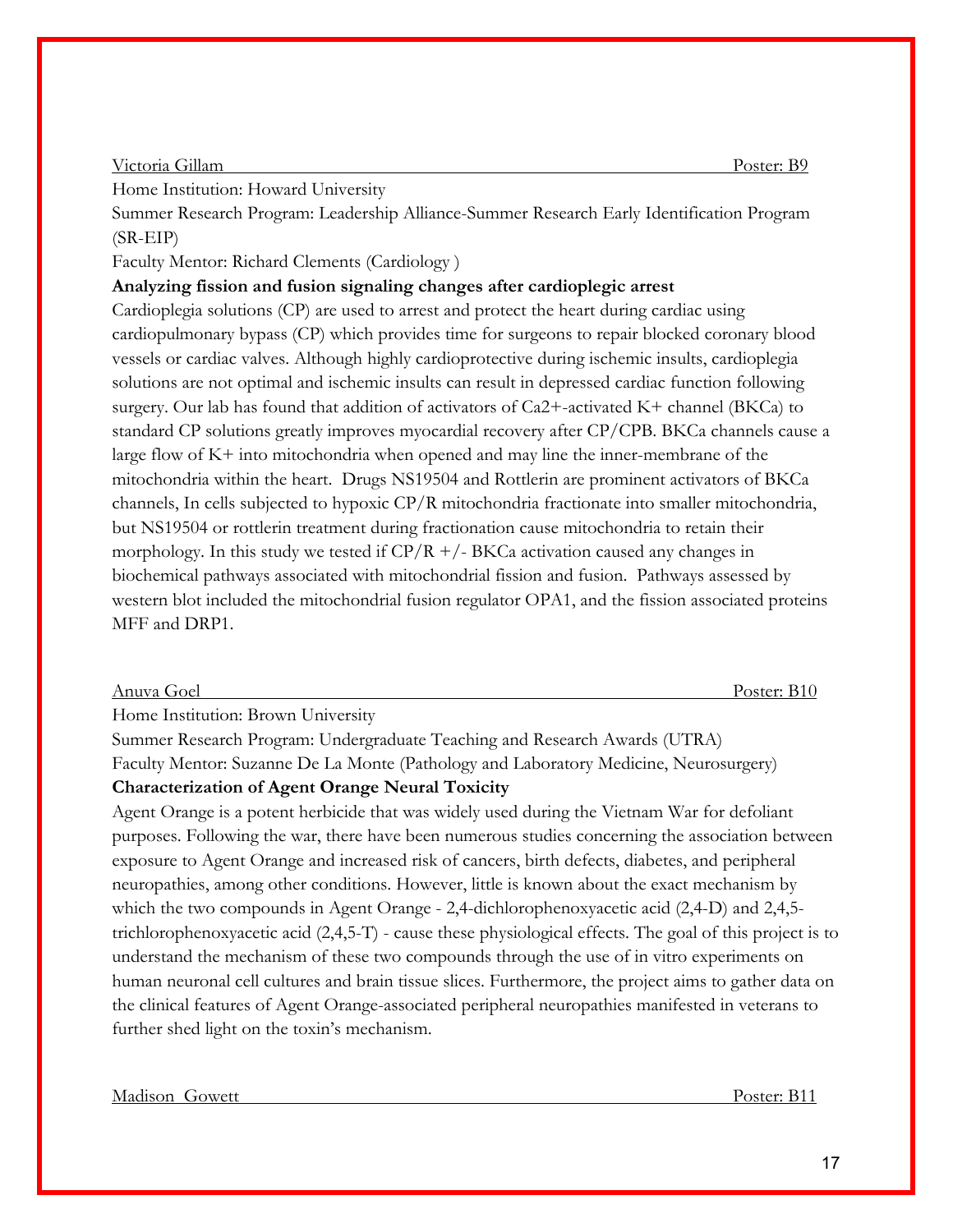## Home Institution: Binghamton University

Summer Research Program: Leadership Alliance-Summer Research Early Identification Program (SR-EIP)

Faculty Mentor: Peter Belenky (Molecular Microbiology and Immunology)

# **The Impacts of Antibiotics and Dietary Fiber on the Commensal Gut Microbes Akkermansia muciniphila and Candida albicans**

Commensal gut microbes, like the bacterium Akkermansia muciniphila and yeast Candida albicans, can be impacted by antibiotics and diet. During antibiotic stress A. muciniphila abundance spikes, increasing host susceptibility to C. albicans infection in the gut, which can spread to other organs. Our previous data shows low fiber diets or antibiotic treatment increases A. muciniphila abundance, promoting C. albicans colonization. We hypothesize that dietary fibers increase A. muciniphila susceptibility to antibiotics, decreasing the amount of A. muciniphila in the gut during antibiotic treatment. We determined how various fibers impact A. muciniphila susceptibility to antibiotics. Future works will identify what dietary fibers can be used to prevent A. muciniphila blooms in the gut during antibiotic treatment to decrease C. albicans colonization.

Annie He Poster: B12

Home Institution: Brown University

Summer Research Program: Undergraduate Teaching and Research Awards (UTRA)

Faculty Mentor: Wael Asaad (Department of Neurosurgery)

# **Investigating the role of the orbitofrontal cortex (OFC) in model-based vs. model-free learning**

Obsessive-compulsive disorder (OCD) individuals have a hyperactive OFC, a brain area involved in higher-level processing of decision making. A capsulotomy procedure is performed to lessen OCD symptoms, allowing patients to engage in daily activities. The purpose of this study is to learn about the role of the OFC in learning. We are testing the hypothesis that the OFC facilitates model-based learning more than model-free learning. Before and after an ablative procedure to the internal capsule, patients perform a computer task, maneuvering to a target within a virtual gridspace. Preliminary results show that patients undergoing the surgery experienced increased difficulty with model-based learning as compared to model-free learning when tested post-operation vs. preoperation. Ongoing data collection seeks to support the hypothesis.

Will Hinckley Poster: B13

Home Institution: CSULB

Summer Research Program: Leadership Alliance-Summer Research Early Identification Program (SR-EIP)

Faculty Mentor: Alison DeLong (MCB)

**Elucidating the Role that PP2A-B Subunits Play in Regulating Leaf Size in Arabidopsis thaliana.**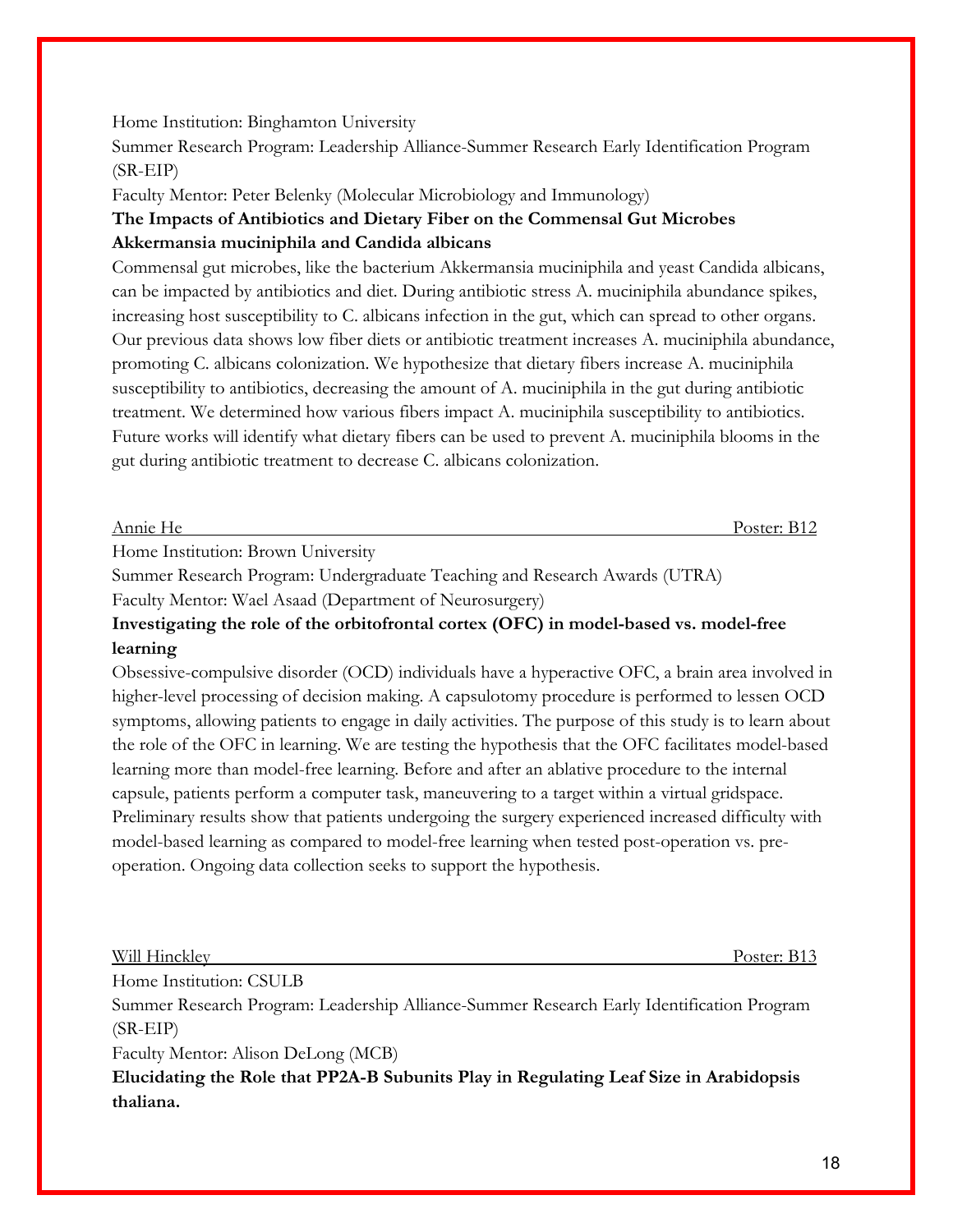Understanding plant signaling is becoming increasingly important in the face of climate change. The ability to genetically control crop size will require knowledge of existing signaling mechanisms. The DeLong lab previously used CRISPR to isolate an Arabidopsis thaliana PP2A-b72 subunit triple mutant (b13-2/b16/b17) that has larger leaves than Wild-type plants. Collaborators noted that the triple mutant overproduces the hormone ethylene. These are contradicting phenotypes, as ethylene inhibits cell expansion and plant growth. We hypothesize that the triple mutant is ethylene insensitive. We will analyze dark-induced leaf senescence, an ethylene-triggered phenotype, in the triple mutant. A delayed senescence phenotype would support the hypothesis that the triple mutant is ethylene insensitive, and indicate PP2A plays a role in regulating leaf size.

#### Samuel Hinthorn Poster: B14

Home Institution: Brown University

Summer Research Program: Undergraduate Teaching and Research Awards (UTRA) Faculty Mentor: Sorin Istrail (Computer Science)

# **Finding Pearls in the Literature Ocean: Cis-Lexicon Ontology Search Engine for Gene Regulatory Networks of the Regulatory Genome**

Cis-regulatory-modules are the "computational unit" of the gene regulatory network. CRMs are where transcription factors bind and activate the production of more transcription factors or other proteins. CRMs can be hard to find. Machine learning techniques have been used to predict their location in the genome, and there are databases available that catalogue these predicted CRMs, however these methods have only been able to achieve about a 50% accuracy when translating to actual functionality, which makes the data almost useless for accurately characterizing CRMs. For CRMs that have been verified by the experimental techniques specified by the Davidson Criteria, however, we can be certain of their function in the genome.

Biology papers are freeform, and the same term can be "promiscuous" and have different uses depending on context, which makes teaching a computer to recognize whether a given paper uses a specific experimental technique to identify a CRM an incredibly difficult task. General purpose machine learning techniques such as naive Bayes, support vector machines, and basic neural networks all failed to identify a satisfactory number of the known cis-Regulatory papers and identified far too many false positives to be worth an annotator's time.

#### Eugene Hrabarchuk Poster: B15

Home Institution: Brown University

Summer Research Program: Undergraduate Teaching and Research Awards (UTRA) Faculty Mentor: Dr. Kevin Bath (CLPS)

**The Effects of Exposure to Early Life Adversity and Maternal Kicking on Neural and Behavioral Development**

Early life adversity (ELA) is associated with increased lifetime risk for neuropsychiatric disorders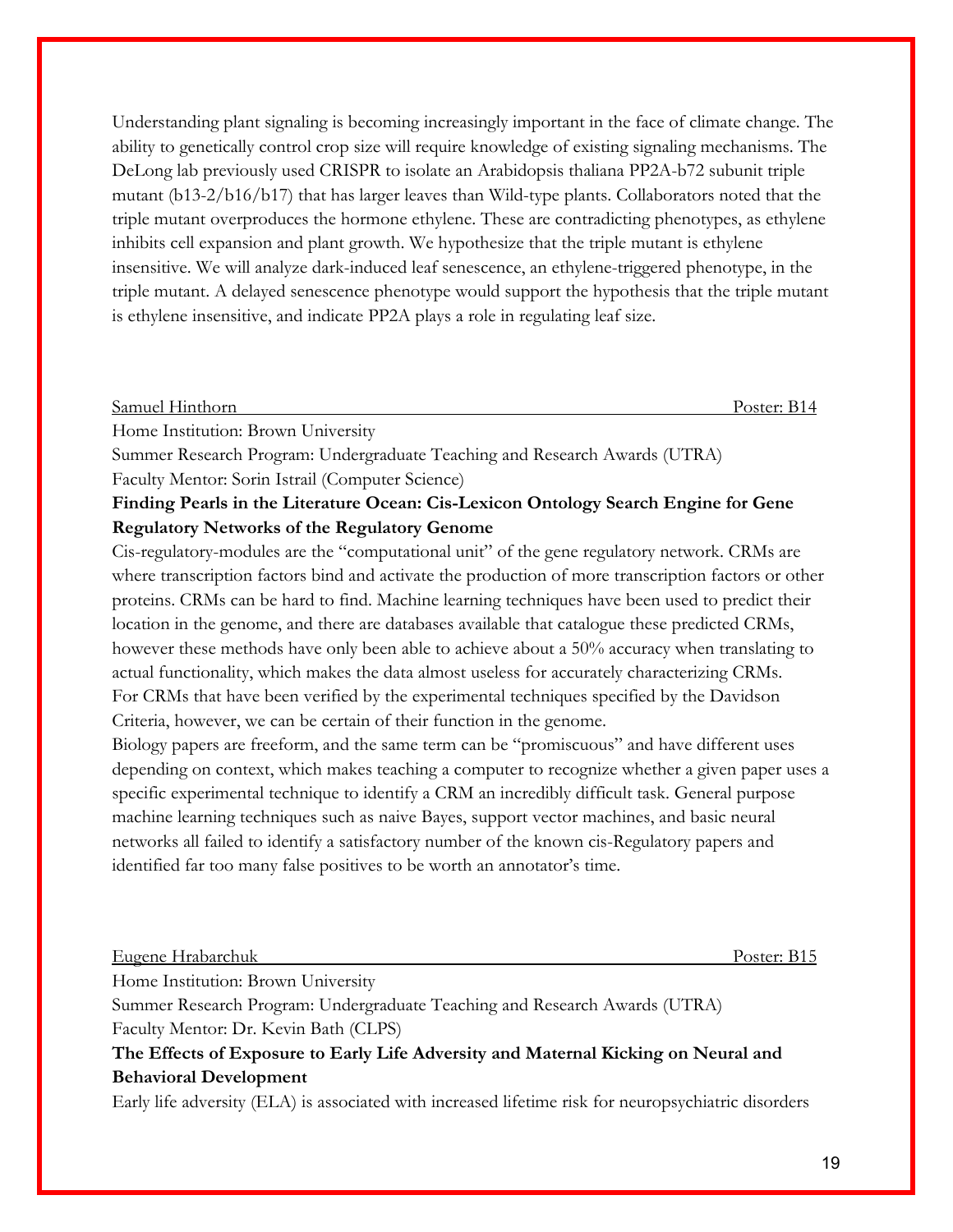believed to be the result of an altered trajectory of brain development. Understanding the impact of ELA on neural and behavioral development could elucidate the effects of increased risk and identify possible mechanisms.

We modeled ELA in mice by restricting maternal resources which alters maternal stress load and quality of care for developing pups. We identified a subset of moms that engaged in a kicking phenotype resembling abusive-like behavior. Pups reared under control conditions, limited resources, and limited resources with kicking were analyzed. Our results indicate exposure to restricted resources and kicking altered risk-related neural and behavioral outcomes. Expression of neurotransmitter receptors may underlie these observed changes.

Jonathan Huang Poster: B16

Home Institution: Brown University

Summer Research Program: Undergraduate Teaching and Research Awards (UTRA) Faculty Mentor: Gilad Barnea (Neuroscience)

**Genetic Targeting of Precise Intersectional Neuronal Populations Using trans-Tango** trans-Tango is a synthetic ligand-receptor system for transsynaptic neural circuit tracing and manipulation in Drosophila. The ligand is expressed at presynaptic terminal membranes within a predefined neuronal population, causing activation of the receptor, expressed panneuronally, in postsynaptic neurons. Receptor activation prompts transcription of a reporter gene. Here we describe a method of designing this reporter gene for intersectional targeting of subsets of neurons within the postsynaptic population, using the Flp-FRT recombinase system. Flp-dependent recombination of the reporter gene allows for differential reporter expression in postsynaptic neurons. This provides genetic access to precisely defined neuronal populations, enabling novel behavioral experiments and investigation of individual neuronal characteristics using techniques such as optogenetics and calcium imaging.

Demitri Jackson Poster: B17

Home Institution: Brown

Summer Research Program: Undergraduate Teaching and Research Awards (UTRA)

Faculty Mentor: Lundy Braun (Africana Studies and PAthology)

#### **Interconnection of Homelessness, Prisons and Health**

This research poster is a progress check-in of my internship with Rhode Island Hospital's Center for Primary Care as well as my supplemental work that has gone along with it. This supplemental work includes weekly homeless outreach, SOAR (SSI/SSDI Outreach, Access, and Recovery) training/certification, and the bulk of my internship; administering surveys to the patients at the Center for Primary care. On this poster you will see my personal reflections, methods, difficulties, and the ways that all the aspects of my summer internship intersect. I may not be done with all of my research by the time this poster session takes place, however I plan to continue this research and study into a Independent Study in the fall.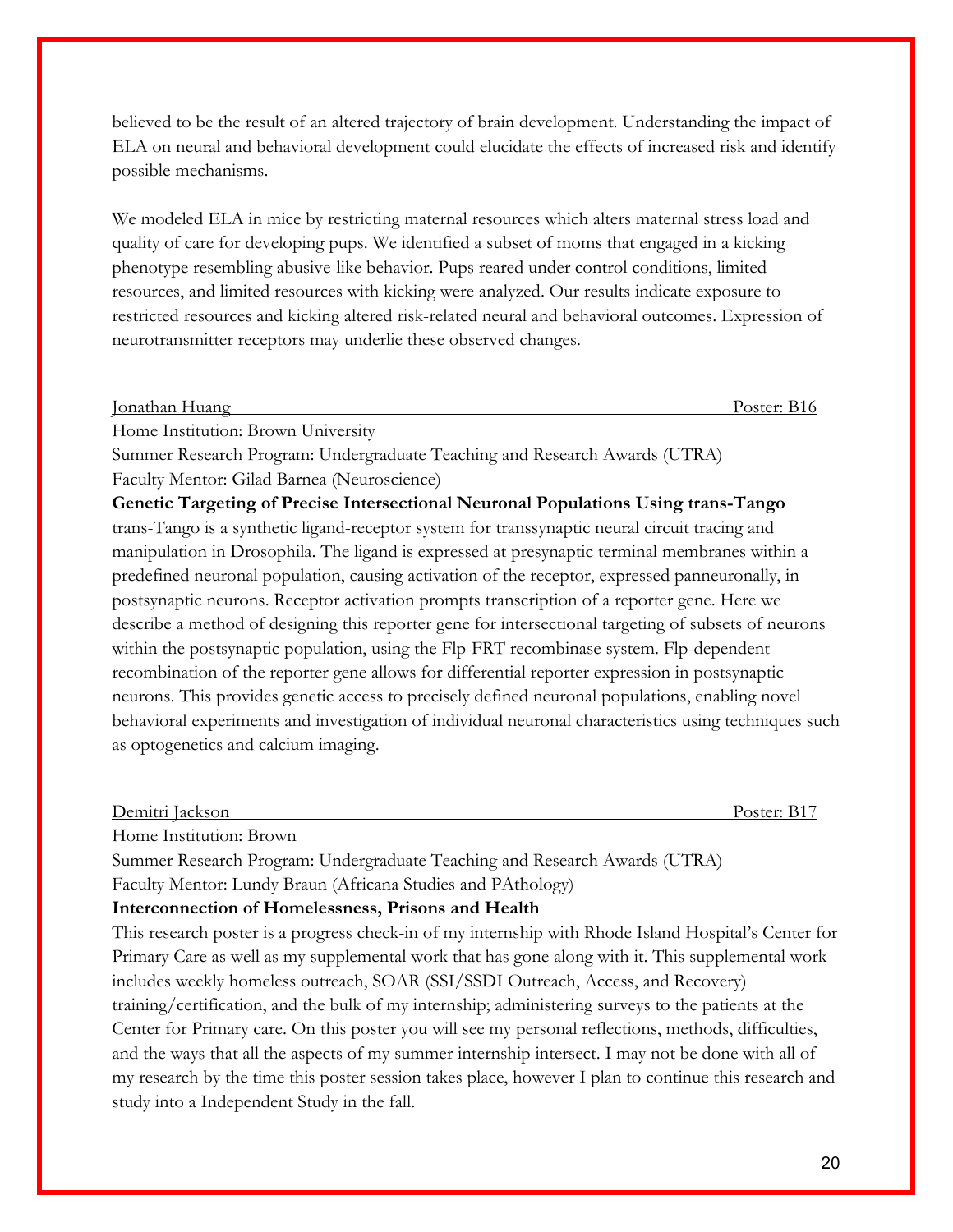#### Reed Jaworski Poster: C1

Home Institution: Brown University

Summer Research Program: Undergraduate Teaching and Research Awards (UTRA) Faculty Mentor: Jun Feng (Cardiothoracic Surgery Research Lab)

# **The Protective Effects of NOX Inhibition on Human Coronary Artery Endothelial Cells under going Cardiothoracic Surgery**

We have found that over activity of ROS leads to overproduction of superoxide, which results in several different forms of vascular diseases, e.g. atherosclerosis. This extra activity has been found to be present in patients with diabetes, giving way to the worse vascular health of diabetic patients. Therefore, when open heart surgery is required, it can be noted that diabetic patients have much worse outcomes than non-diabetic patients, especially when cardioplegic arrest and cardiopulmonary are considered. We believe that inhibition of a specific group of ROS, the Nox homologues, could lead to better outcomes following myocardial ischemia and cardiovascular surgery.

Home Institution: Brown University

Summer Research Program: Undergraduate Teaching and Research Awards (UTRA)

Faculty Mentor: Gerard Nau (Division of Infectious Diseases)

# **Investigating NFkB Inactivity due to Francisella tularensis**

Francisella tularensis is a gram-negative bacteria which infects macrophages. The organism is able to evade the host's immune response in part by the inhibition of the transcription factor NFkB. GdcA is a protein released by Francisella which is proposed to target a step in the NFkB activation pathway. In order to identify possible anti-virulence drug targets, a proximity-based fusion protein assay was used to flag GdcA substrates.

| Noelle | Jung | warter.<br>$\widetilde{\phantom{a}}$ |
|--------|------|--------------------------------------|
|        |      |                                      |

Home Institution: Brown University

Summer Research Program: Undergraduate Teaching and Research Awards (UTRA)

Faculty Mentor: Monica Garcia-Solache (Medicine) **Analysis of Fitness Costs Associated with Ampicillin Resistance in Enterococcus Faecalis** Despite broad clinical use of ampicillin to treat enterococcal infections, Enterococcus faecalis has remained mostly susceptible to this antibiotic. In the resistant isolates, the main mechanism to acquire resistance is to over-express or mutate PBP4, an important cell wall building protein. This project studied the fitness costs associated with ampicillin resistance in the E. faecalis. We hypothesized that development of ampicillin resistance reduces bacterial fitness due to less efficient cell wall synthesis. The methods employed are: 1) Incremental exposure to ampicillin of E. faecalis JH2-2 with susceptible PBP4 to select for ampicillin resistance, 2) Bacterial fitness testing by measuring and comparing growth rates and survival under conditions of starvation and desiccation.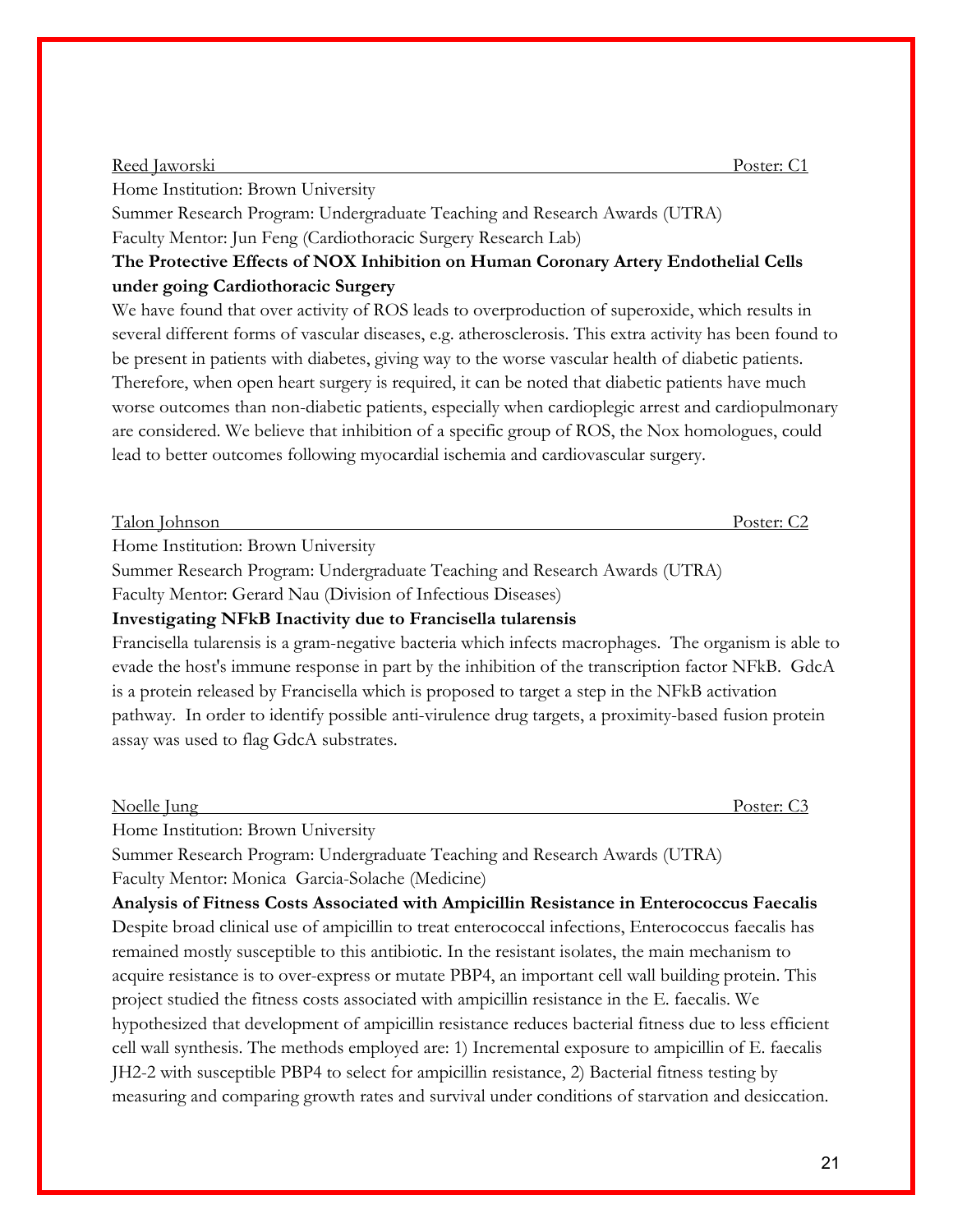Growth rate was determined with an Epoch2 instrument. Plating serial dilutions of the growth curve cultures and colony counting determined bacterial survival. Conducting growth curve experiments on JH2-2 and LS4828 (resistant PBP4) lend a result that JH2-2 has stronger growth than LS4828. JH2-2 took 6.5 hours to reach steady growth phase while LS4828 took 8 hours. The CFU counts of JH2-2 were larger by a factor of 10 during the steady phase as well.

Roshini Kalagara Poster: C4

Home Institution: Brown University

Summer Research Program: Undergraduate Teaching and Research Awards (UTRA)

Faculty Mentor: Michael Reznik (Neuology)

# **Elevated admission troponin predicts unfavorable outcomes after intracerebral hemorrhage in patients with atrial fibrillation**

Intracerebral hemorrhage (ICH) often carries cardiac implications, and serum troponin has been suggested as a biomarker for patients with ICH and other stroke subtypes. We aimed to determine associations between troponin and outcomes specifically in ICH patients with atrial fibrillation (AF). We performed a single-center retrospective cohort study comparing ICH patients with normal or elevated (>0.05ng/mL) admission troponins, then used multivariable regression to determine associations with 3-month outcome. Of 311 ICH patients, 55 (18%) had elevated troponins. We found that patients with both AF and elevated troponins had significantly worse outcomes (OR 6.0, 95% CI 1.6-22.9), an association that was not present with either factor alone. Troponin may therefore represent an especially useful biomarker in ICH patients with underlying AF.

Leila Kim Poster: C5

Home Institution: Brown University

Summer Research Program: Brown Department of Ecology & Evolutionary Biology Undergraduate Research

Faculty Mentors: Elizabeth Brainerd (Ecology & Evolutionary Biology), John Capano (Ecology & Evolutionary Biology)

# **Shoulder girdle rotation in sea turtle ventilation and locomotion**

A turtle's shell is a fused ribcage that contains the shoulders and pelvic girdles within it. Semiaquatic turtles rotate these girdles to locomote and can breathe while moving. Sea turtles, however, cannot breathe and swim simultaneously and it is unclear how their pectoral girdles are used to swim. In this study XROMM, a 3D x-ray technology, was used to look inside the shell and compare pectoral girdle motions of loggerhead sea turtles to a semiaquatic river cooters. We observed that sea turtles hold their girdle relatively still during locomotion, and, unexpectedly, rotate it during ventilation. Our data suggest that sea turtle evolution changed how they use their pectoral girdle and may explain their conflict between ventilation and locomotion.

Jane Kruskop Poster: C6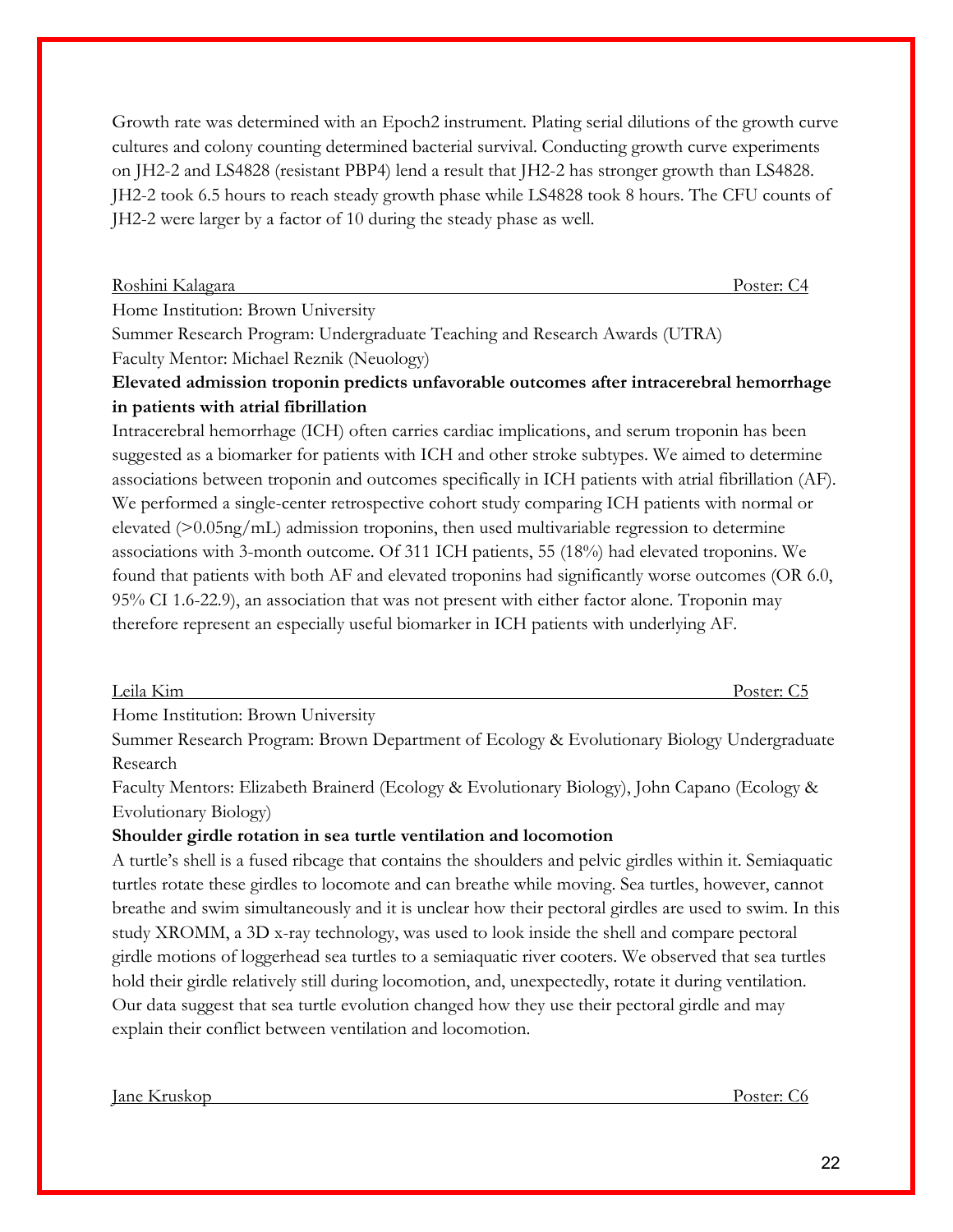# Home Institution: Brown University

Summer Research Program: Undergraduate Teaching and Research Awards (UTRA) Faculty Mentor: Anne Hart (Neuroscience)

**Testing a candidate suppressor gene in a model of spinal muscular atrophy in C. elegans** Spinal muscular atrophy (SMA) is a neuromuscular disorder and the leading genetic cause of death in children. Amyotrophic lateral sclerosis (ALS) is an adult-onset neuromuscular disorder that affects some of the same neurons as SMA. Identification of genetic similarities between different neurodegenerative diseases can provide insight into the underlying mechanisms of neurodegeneration.

Our lab has identified suppressor genes, whose loss ameliorate defects in ALS models. I am examining if the loss of an identified suppressor gene impacts defects in an established Caenorhabditis elegans SMA model, using survival and motor neuron synaptic function assays. Testing a suppressor gene's ability to ameliorate defects in similar neurodegenerative disorders can help improve our understanding of ALS, SMA and neurodegeneration.

**Jenny Lee** Poster: C7

Home Institution: Brown

Summer Research Program: Undergraduate Teaching and Research Awards (UTRA)

Faculty Mentor: Judy Liu (Department of Molecular Biology, Cell Biology, and Biochemistry) **Analyzing Synaptic Vesicle Trafficking Regulated by Dclk1**

Dr. Liu's lab conducts research on the causes of epilepsy-- a condition causing multiple unprovoked seizures, which occur when many neurons are excited simultaneously. Synaptic vesicle trafficking affects the firing of action potentials, so when the cytoskeleton is dysregulated, improper action potential activation can occur. My summer project is primarily based on Dr. Liu's 2012 paper, where she found that Dcx and Dclk1 regulate kinesin motor protein, Kif1a, and cause defects in microtubule transport when knocked out. For my summer project, I looked into whether Dclk1 itself regulates synaptic vesicle trafficking. After transfection with the appropriate plasmids and via live cell imaging, I observed and measured quantitative values, such as distance and velocity. These values were statistically evaluated to determine if a significant difference exists between wild type neurons and Dclk1-deficient neurons.

# Adrian Lee Poster: C8

Home Institution: Brown University

Summer Research Program: Undergraduate Teaching and Research Awards (UTRA) Faculty Mentor: Alison DeLong (Molecular Biology, Cell Biology & Biochemistry)

# **Using CRISPR-mediated deletions to knock out protein phosphatase genes that control plant size.**

Ethylene is a plant growth regulator that is quite important for various stages in plant life such as fruit ripening and seed germination. The biochemical pathway for ethylene biosynthesis is regulated by reversible protein phosphorylation, and our main focus for this project is the regulatory subunits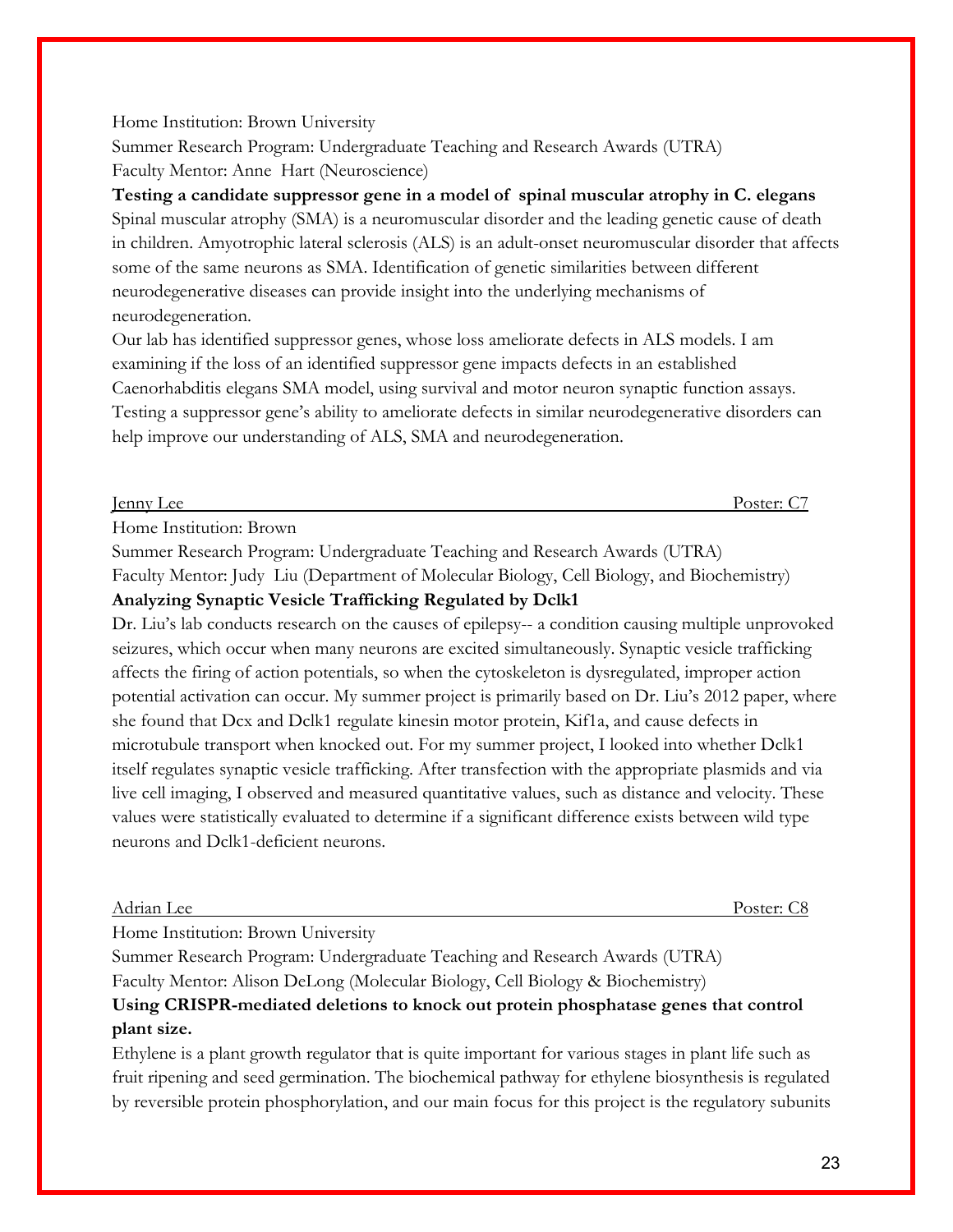of Protein Phosphatase 2A (PP2A). We previously isolated CRISPR-induced mutations in genes encoding PP2A B72 regulatory subunits. These mutations confer an ethylene-overproducing phenotype, but the mutant alleles are not nulls. New constructs that program deletions in genes PP2A-B16 and PP2A-B17 have been made and transformed into wild-type Arabidopsis plants. The current project aims to isolate plants carrying null alleles in PP2A-B16 and PP2A-B17 to characterize their ethylene biosynthesis phenotypes.

#### So Min (Rachel) Lee Poster: C9

Home Institution: Brown

Summer Research Program: Undergraduate Teaching and Research Awards (UTRA) Faculty Mentor: Erica Larschan (Molecular Biology, Cell Biology and Biochemistry ) **Examining the Role of CLAMP in the Heat Shock Response in Drosophila Melanogaster**  Controlling gene regulation is very important for an organism's survival, especially under stressed environments. Chromatin binding proteins, like CLAMP and GAF make the chromatin accessible for transcription and are important for gene activation. GAF is known to be important in regulating Hsp70, a gene encoding heat shock proteins that are produced under heat stress. Because CLAMP and GAF are both known to bind to GAGA repeats, we suspect CLAMP may also play a role in regulating the heat shock response. This project focuses on whether Hsp70 transcription during heat stress is regulated by changes in distribution of CLAMP and GAF on chromatin in Drosophila melanogaster.

| Savannah Lewis                                                                                         | Poster: C10 |
|--------------------------------------------------------------------------------------------------------|-------------|
| Home Institution: Brown University                                                                     |             |
| Summer Research Program: Undergraduate Teaching and Research Awards (UTRA)                             |             |
| Faculty Mentors: Erica Larschan (MCB), William Jordan (MCB)                                            |             |
| Seeking single males: X-identification and dosage compensation in Drosophila                           |             |
| Understanding mechanisms in Drosophila dosage compensation can help better understand genetic          |             |
| diseases. Two key factors in Drosophila are Male Specific Lethal Complex (MSL), which increases        |             |
| transcriptional output of a male's single X-chromosome to equal XX females, and Chromatin-             |             |
| Linked Adapter for MSL Proteins (CLAMP), which binds genome-wide, but recruits MSL only to             |             |
| the X-chromosome. Defining features of X-chromosomes and autosomes aren't well-known, so a             |             |
| vector-based luciferase reporter assay was employed to investigate them. We hypothesize MSL            |             |
| activity will be observed where CLAMP binding sites are close together, and activity won't be          |             |
| observed when sites are synthetically perturbed. We also anticipate MSL activity when CLAMP            |             |
| binding sites are synthetically added to autosomes. These results will help answer the larger question |             |
| of X-identification.                                                                                   |             |
|                                                                                                        |             |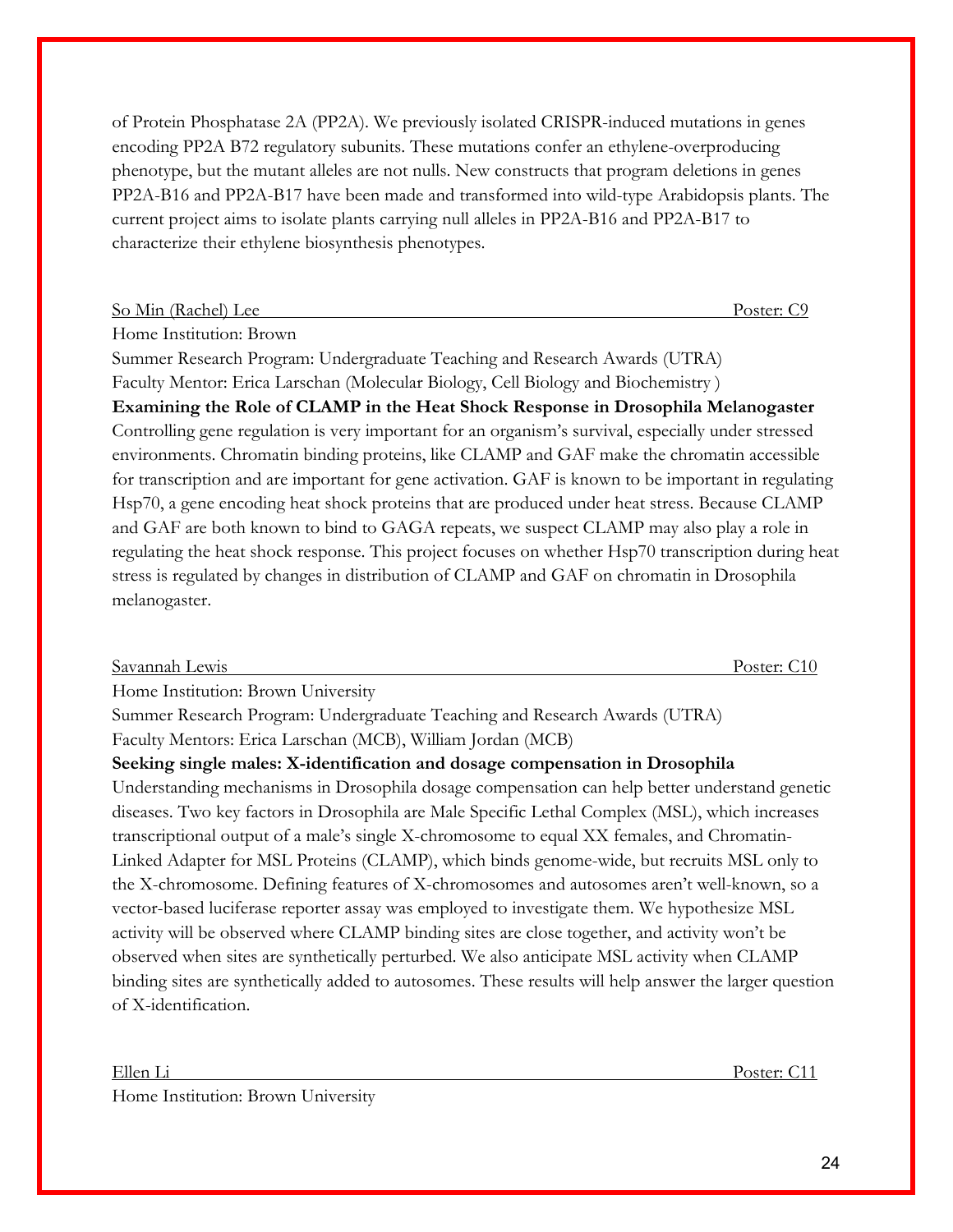# Summer Research Program: Undergraduate Teaching and Research Awards (UTRA) Faculty Mentor: Elizabeth Brainerd (EEB)

# **Movement Coordination and its Relationship to Suction Feeding in Knifefish**

Knifefish are fascinating because of their ability to suction feed. Suction feeding occurs when the jaw depresses and the mouth expands laterally, causing a drastic change in volume that acts like a vacuum, sucking the prey in. We look at suction feed by tracking the movement of landmarks on the skeleton of fish through x-ray films of the feeding event. By overlaying these tracked points on to a CT scan, we are able to create a 3D animation of the actual suction feeding event. A suction feeding strike is quantified by the peak pressure in the mouth during the event and thus the amount of power generated. My goal is to access the relationship between power generation and movement coordination.

Troy Li Poster: C12

Home Institution: Brown University

Summer Research Program: Undergraduate Teaching and Research Awards (UTRA) Faculty Mentors: Dioscaris Garcia (Orthopedics), Christopher Born (Orthopedics) **Silver Carboxylate Antimicrobial: A Novel Wound Care Therapeutic for the Antibiotic-**

## **Resistance Era**

Post-operative Cutibacterium acnes (C. acnes) and Methicillin-Resistant Staphylococcus aureus (MRSA) surgical site infections are increasingly difficult to prevent and treat. In an effort to provide a viable option to this evolving problem, this project evaluates the efficacy of a silver-carboxylate eluting titanium dioxide-polydimethyl siloxane (PDMS) coating on wound-care products. The Kirby-Bauer diffusion assay was utilized to evaluate the coating at various silver carboxylate concentrations by measuring the zone of inhibition of each condition against each pathogen over 72-96 hours. In addition, commercially-available antimicrobial sutures and bandages to assess the effectiveness of current products. Latest results suggest that the silver-carboxylate coating is a better alternative to commercially available products due to its extremely broad antimicrobial ability and efficacy.

Grace Li Poster: C13

Home Institution: Brown University

Summer Research Program: Undergraduate Teaching and Research Awards (UTRA) Faculty Mentors: Gerwald Jogl (Molecular Biology, Cell Biology and Biochemistry), John Sedivy (Molecular Biology, Cell Biology and Biochemistry)

# **Exploring liquid-liquid phase separation in LINE-1 ORF1 N-terminus mutants**

Long Interspersed Nuclear Element-1 (LINE-1) is the only active autonomously replicating retrotransposon in humans, comprising 17% of the genome. Although typically transcriptionally repressed, LINE-1 sees increased expression with age, contributing to genomic instability, damage, and likely age-associated diseases. The LINE-1 element encodes two proteins: ORF1, an RNAbinding chaperone that trimerizes via an N-terminal coiled-coil domain, and ORF2, which contains endonuclease and reverse transcriptase domains. Previous work has shown that LINE-1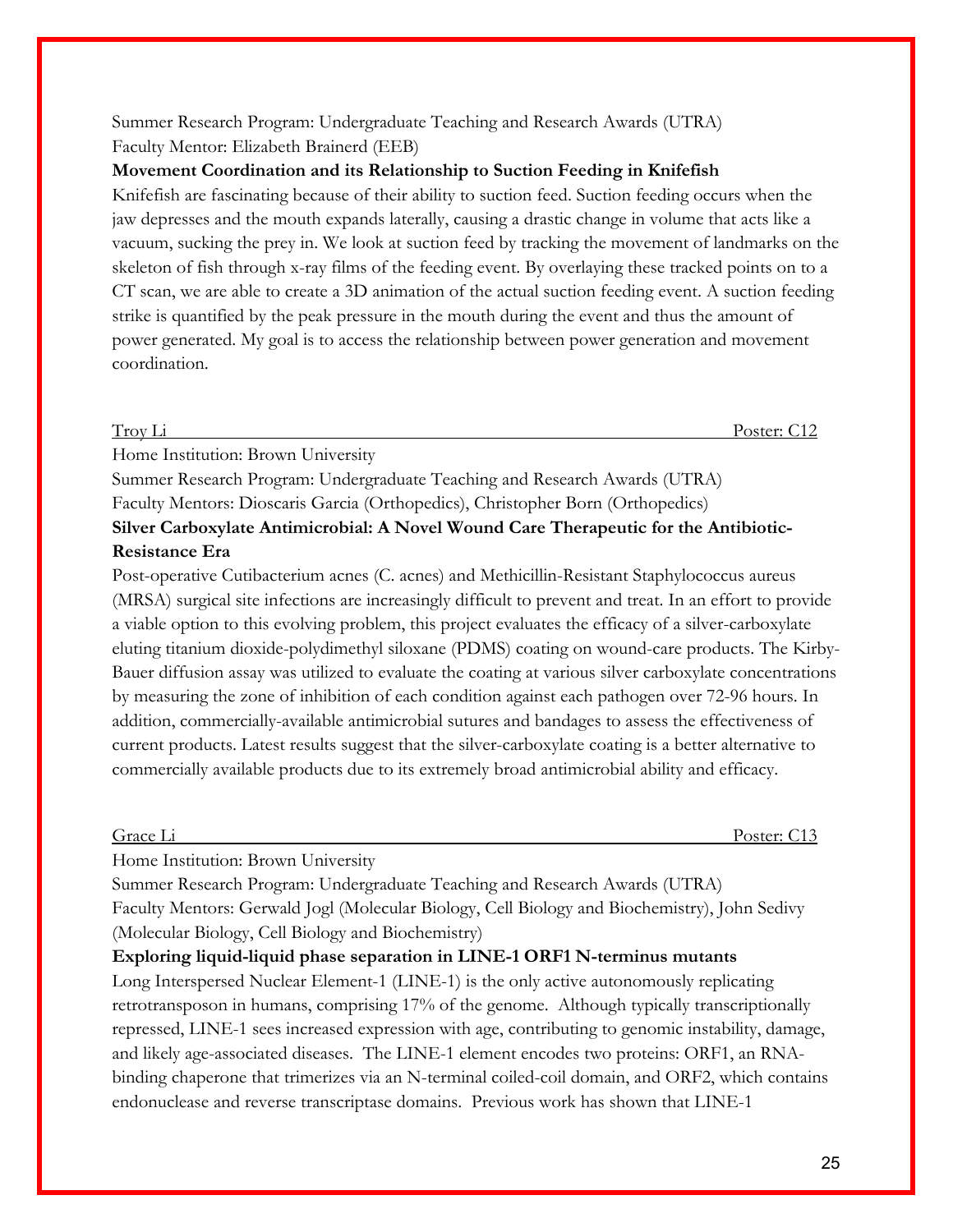retrotransposition is dependent on the positively charged N-terminus of ORF1. At high concentrations, ORF1 also exhibits liquid-liquid phase separation (LLPS), which could be a mechanism of LINE-1 ribonucleoprotein particle transport and assembly for retrotransposition. Here we show biochemical studies of ORF1 LLPS with mutations targeting the positively charged N-terminus.

Home Institution: Brown University

Summer Research Program: Undergraduate Teaching and Research Awards (UTRA) Faculty Mentor: David Rand (Ecology & Evolutionary Biology)

# **Phenotypic Investigations into Wild-Caught Fly Populations**

Two populations of Drosophila Melanogaster, with individual established iso-female inbred lines, were investigated for differences in hypoxia (low oxygen) tolerance, response, and survivorship. These fly populations are wild-caught populations from different regions of Africa with different elevations and, thus, different ancestral oxygen tensions. By investigating these lines we can look for potential signals of adaptation to low oxygen and the phenotypic impact these adaptations may have. Additionally, sequence analysis on the mitochondrial genomes of these flies was carried out to investigate how similar or different the mitochondrial genomes are within and between the populations.

| Kristina Lowndes                    | Poster: C15 |
|-------------------------------------|-------------|
| Hama Institution Dearen Hairragetre |             |

Home Institution: Brown University

Summer Research Program: Undergraduate Teaching and Research Awards (UTRA)

Faculty Mentors: Theresa McKim (Neuroscience), Theresa Desrochers (Neuroscience)

# **The impact of working memory capacity on tracking sequences of variable length and duration**

Sequential behaviour is a part of our everyday lives. The goal of making breakfast is accomplished by executing sub-tasks, like toasting and buttering bread. Tracking such a sequence may require that the steps are held in working memory to keep recently accessed information available for manipulation. To study the potential interaction between sequential monitoring and working memory, participants will complete a delayed match to sample task measuring working memory and a sequential task to track image sequences of variable duration and length. We predict that higher working memory capacity will correlate with reduced reaction times to begin the sequence. By studying their relationship, we will determine whether working memory plays a role in how the brain tracks sequential information.

Vivian Lu Poster: C16 Home Institution: Brown University Summer Research Program: Undergraduate Teaching and Research Awards (UTRA)

Ian Light Poster: C14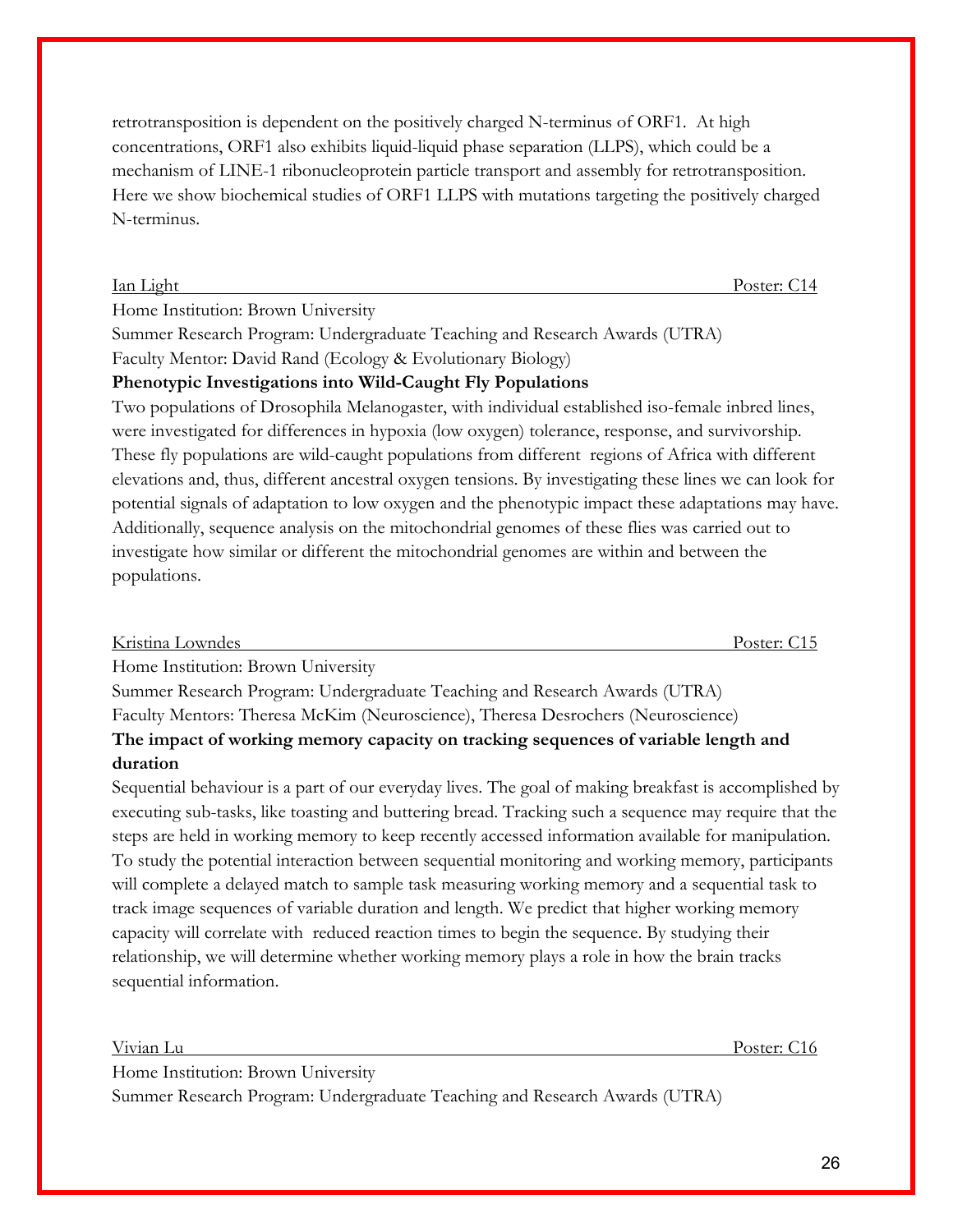Faculty Mentors: Debaleena Basu (Department of Neuroscience), Theresa Desrochers (Department of Neuroscience; Department of Psychiatry and Human Behavior; Robert J. and Nancy D. Carney Institute for Brain Science, Brown University)

### **Exploring the role of sleep in sequence processing**

Adequate sleep is critical for proper physiological functioning, and previous studies have shown that sleep disturbances adversely affect cognitive performance. Sequence processing is a cognitive process underlying many daily tasks, for example, making a cup of coffee. The question of how sleep parameters relate to performance in sequential tasks is currently unresolved and forms the main motivation for this project. I designed and collected self-reported sleep questionnaire data from participants who passively viewed a series of images. Participants had no explicit knowledge that the images were sequentially arranged. Our study will show whether variations in reported sleep parameters affect passive tracking of sequential stimuli, and give insights on the influence of sleep on implicit cognitive processes.

#### Hanley Ma Poster: C17

Home Institution: Brown University

Summer Research Program: Undergraduate Teaching and Research Awards (UTRA) Faculty Mentors: Susan Gerbi (Molecular Biology, Cell Biology, and Biochemistry), Hemakumar

Reddy (Molecular Biology, Cell Biology, and Biochemistry)

# **Elucidation of Ecdysone-Mediated Induction of DNA Re-Replication in Sciara coprophila Salivary Gland Polytene Chromosomes**

When a cell divides, its genetic information (DNA) is duplicated only once. Sometimes, this control is overridden, resulting in DNA amplification at certain loci—a hallmark of cancer. We aim to elucidate how DNA amplification is triggered, using the fly Sciara as a model system. The steroid hormone ecdysone induces Sciara DNA amplification. We will test by co-immunoprecipitation if this occurs through a direct interaction between the ecdysone receptor (EcR) and the DNA replication machinery. As a first step, we perform Western blotting to validate our antibodies against EcR and other components of the pre-replication complex. The anti-EcR antibody will also be used for chromatin immunoprecipitation to determine if EcR binds in vivo adjacent to an origin of DNA amplification.

#### Sonoor Majid Poster: D1

Home Institution: University of Nebraska-Lincoln

Summer Research Program: Leadership Alliance-Summer Research Early Identification Program (SR-EIP)

Faculty Mentor: Yang Zhou (Molecular Microbiology and Immunology )

# **Transgenic overexpression of phospholipid scramblase 1 using Rosa26 locus targeted conditional knock-in strategy in mice**

Phospholipid scramblase 1 (Plscr1) is the most studied member of the phospholipid scramblase protein family whose main function is the bidirectional and non-specific translocation of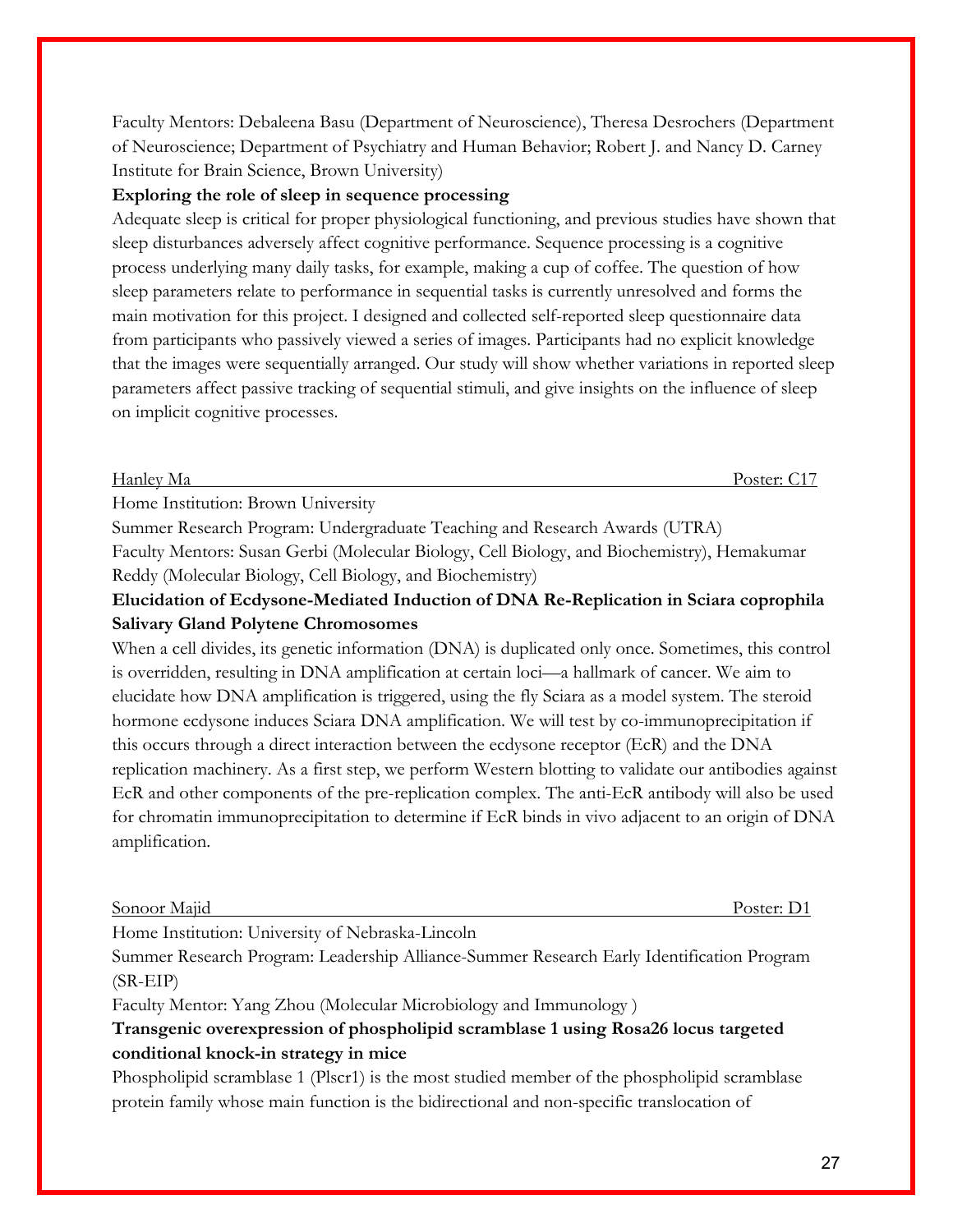phospholipids between the inner and outer leaflets of the plasma membrane. Activation of Plscr1 allows for the externalization of phosphatidylserine (PS) in the outer membrane, which acts as a dock for many biological processes including coagulation, apoptosis, and activation. Our previous data demonstrated that null mutations of murine Plscr1 augment lung Type 2 immune responses. We hypothesize that Plscr1 is a potent inhibitor of innate immunity, and Type 2 immune responses would be diminished in Plscr1 overexpression animals. The aim of this study is to generate Plscr1 overexpression (Plscr1 OE) mice using a newly developed Rosa26 locus targeted conditional knockin strategy. Specifically, LysM Cre mice were crossed with Plscr OE mice to allow spontaneous overexpression of Plscr1 in meyloid cells. In addition, Cre-ERT2 (estrogen receptor T2) mice were crossed with Plscr OE mice, and tamoxifen was administered to induce Plscr1 expression. We characterized Plscr1 expression in lungs and livers of these animals using RT-PCR, Western blots, and Immunohistochemistry. These mice will be used in future studies to determine the role of Plscr1 in Type 2 immune responses.

#### Omar Martinez Poster: D2

Home Institution: University of Rhode Island

Summer Research Program: Summer Research Assistantship in Biomedical Sciences Faculty Mentor: Brenda Rubenstein (Chemsitry )

#### **Predicting bacteria using Molecular Dynamics and Machine Learning**

As bacteria continues to evolve, its resistance towards antibiotics like penicillin will improve resulting in an impermeable superbug. With the use of Molecular Dynamics Simulations and Machine learning algorithms such as Scikit learn would allow us to view the activity of certain ligands with MD trajectories that would aid in discovering better characteristics for noncovalent proteins and ligand interactions. This information collected would aid in creating antibiotics that would have an effect on the resistance bacteria has on penicillin.

| $\sim$ 1<br>$\sim$<br>Claire McEwen | $-$<br>Poster:<br>. . <i>.</i> |
|-------------------------------------|--------------------------------|
|                                     |                                |

Home Institution: Brown

Summer Research Program: Undergraduate Teaching and Research Awards (UTRA) Faculty Mentor: Joo-Hyun Song (CLPS)

### **Effects of Attentional Load on Motor Learning and Recall**

In previous work, our lab has demonstrated that when learning a motor task, performing a secondary visual search task counterintuitively does not result in a deficit in motor performance. We posit that the secondary task is used as a sort of "context" for retrieval of the motor task after a washout period. However, it is unknown whether this secondary task could still be used as a contextual memory clue if it requires enough attention to cause a dual-task performance deficit. By the end of this summer, I will have investigated the extent to which a secondary task can function as context for the learning of a primary task.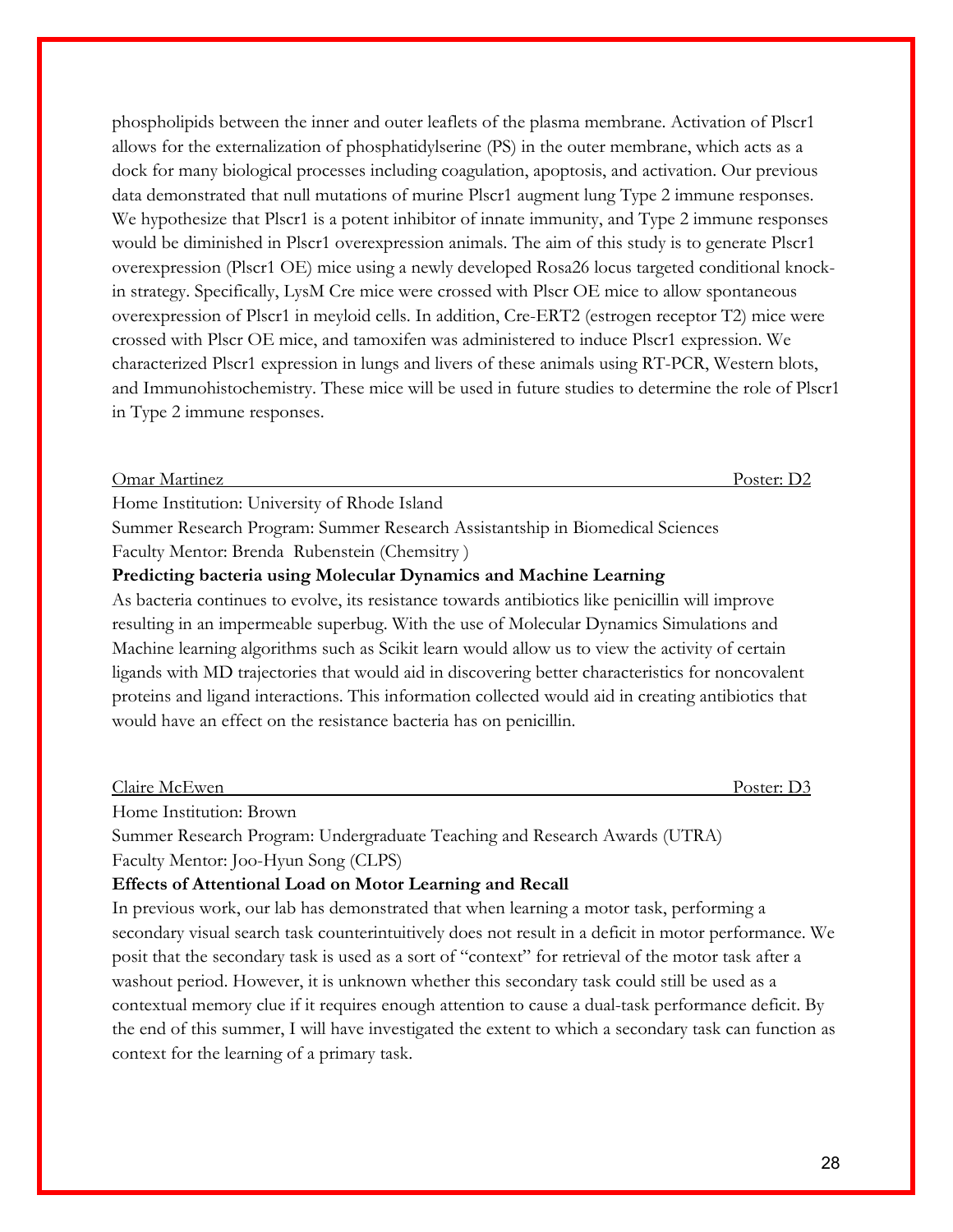### William McNelis **Poster:** D4

Home Institution: Brown University

Summer Research Program: Undergraduate Teaching and Research Awards (UTRA) Faculty Mentor: Rebecca Burwell (CLPS )

# **Connections between Perirhinal Cortex, Postrhinal cortex and Hippocampus**

This project sought to elucidate how the perirhinal cortex (PER), postrhinal cortex (POR) and hippocampus are connected. There is widespread agreement that each of these regions are involved in forming and storing memories. PER has been linked to encoding object information and POR to spatial memory and contextual information. The way that streams of information from the PER and POR are integrated to form and store complex memories remains unclear. Distinct florescent retrograde tracers were injected into POR and hippocampus of several rats and the numbers of cells in the PER that were labeled from each and both of these tracers were counted to determine the connectivity of these regions in an animal model.

Loreilys Mejias-Rivera Poster: D5

Home Institution: University of Puerto Rico Rio Piedras Campus

Summer Research Program: Leadership Alliance-Summer Research Early Identification Program (SR-EIP)

Faculty Mentor: Alexey Fedulov (Surgical Research)

# **The effect of talc on transcriptome of the macrophages to explain their compromised tumoricidal activity against ovarian cancer cells**

Talcum powder is associated with increased risk of ovarian cancer, mechanism is unknown. We tested the macrophage transcriptome after talc and estrogen exposure and found a substantial change in gene expression (vs. control particles). Talc alone was the major contributor to gene expression changes. Pathway analysis revealed inhibited expression of genes involved in immunosurveillance and tumoricidal activity. Hence, talc exposure may impair the ability of the macrophages to scavenge and curb malignant cells. Co-culture of ovarian cancer cells and macrophages pre-treated with talc and estrogen resulted in an increased cancer cell survival. These findings indicate that talc alone and in combination with estrogen induces gene expression changes in macrophages that make them less efficient against malignant cells.

#### Braxton Morrison Poster: D6

Home Institution: Brown University

Summer Research Program: Undergraduate Teaching and Research Awards (UTRA) Faculty Mentors: Carl Saab (Neurosurgery), Christopher Black (Neurosurgery)

# **Elucidating Mechanisms of Pain Processing Using Behavioral and Electrophysiological Assessment**

I test three hypotheses:

- 1. Laminae II/III PV neurons inhibit nociceptive relay neurons in vivo.
- 2. Theta waves in the in the thalamus and neocortex are correlated with painful stimuli.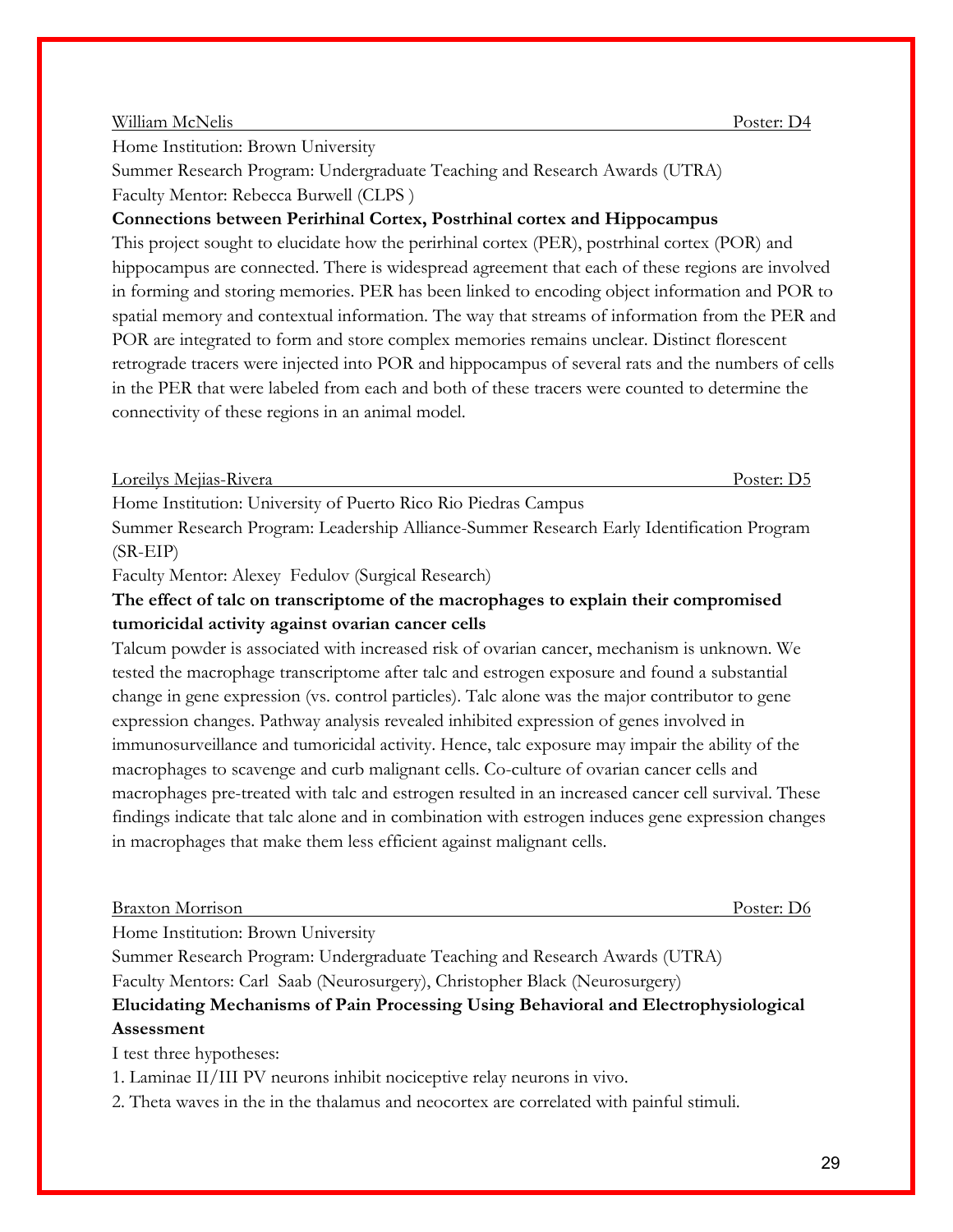3. Mice can be trained in novel behavior to self-report nociceptive stimuli.

I insert surgical implants into the brain and spinal cord of TRPV1-ChR2 mice and take recordings in awake, behaving mice. These mice have primary nociceptive afferent neurons stimulated by blue light (470nm). I train the mice to provide a lick report in response to brief pulses of the 470nm light for a reward. With the lick reports and recordings of reflexive responses, I temporally correlate moments of pain perception with neural data from the spine-brain continuum.

| Gloria Nashed | Poster: |
|---------------|---------|
|               |         |

Home Institution: Brown University

Summer Research Program: Undergraduate Teaching and Research Awards (UTRA) Faculty Mentor: Elena Oancea (Molecular Pharmacology, Physiology, and Biotechnology) **TRPV2, a novel melanosomal protein, may be a positive regulator of pigmentation and mediator of melanosome transfer**

Transient Receptor Potential Vanilloid 2 channel (TRPV2) is one of the most heavily expressed ion channels in skin cells, yet its function in these cells remains unknown. The primary goal of this project is to first establish where exactly TRPV2 is located in skin cells and then to determine its function and ultimately the mechanism behind its action. Preliminary data in the Oancea lab has found that silencing the expression of TRPV2 in human melanocytes leads to a decrease in their pigmentation. Thus, my hypothesis is that TRPV2 regulates the pigmentation of melanocytes by mediating the transfer of melanosomes, the organelles responsible for producing melanin pigment, from these cells.

| Ramses Ngachoko | Poster: |
|-----------------|---------|
|                 |         |

Home Institution: Amherst College

Summer Research Program: Leadership Alliance-Summer Research Early Identification Program (SR-EIP)

Faculty Mentors: David Badre (Department of Cognitive, Linguistic, and Psychological Sciences), Apoorva Bhandari (Department of Cognitive, Linguistic, and Psychological Sciences)

## **Behavioral Consequences of Learning Conjunctive Representations**

Humans can effortlessly modify our responses to environmental stimuli given the context and the task at hand. An important cognitive neuroscience question is how task-relevant stimuli are represented to enable such flexibility. On one hand, we build low-dimensional, abstract representations of stimuli that enable us to generalize knowledge from one task to another, enabling rapid learning of new tasks. Contrarily, our behavior is highly context-sensitive, suggesting that we build high-dimensional representations that integrate information from multiple-dimensions, enabling us to learn arbitrary tasks. We leveraged the psychological refractory period (PRP effect) to examine the consequences of low and high dimensional representations on our ability to multi-task. We trained subjects on tasks that encouraged either low or high dimensional representations of the same stimuli. Subjects were then asked to multi-task - concurrently performing two new tasks on the trained stimulus sets. We hypothesize that low-dimensional representations of the stimuli will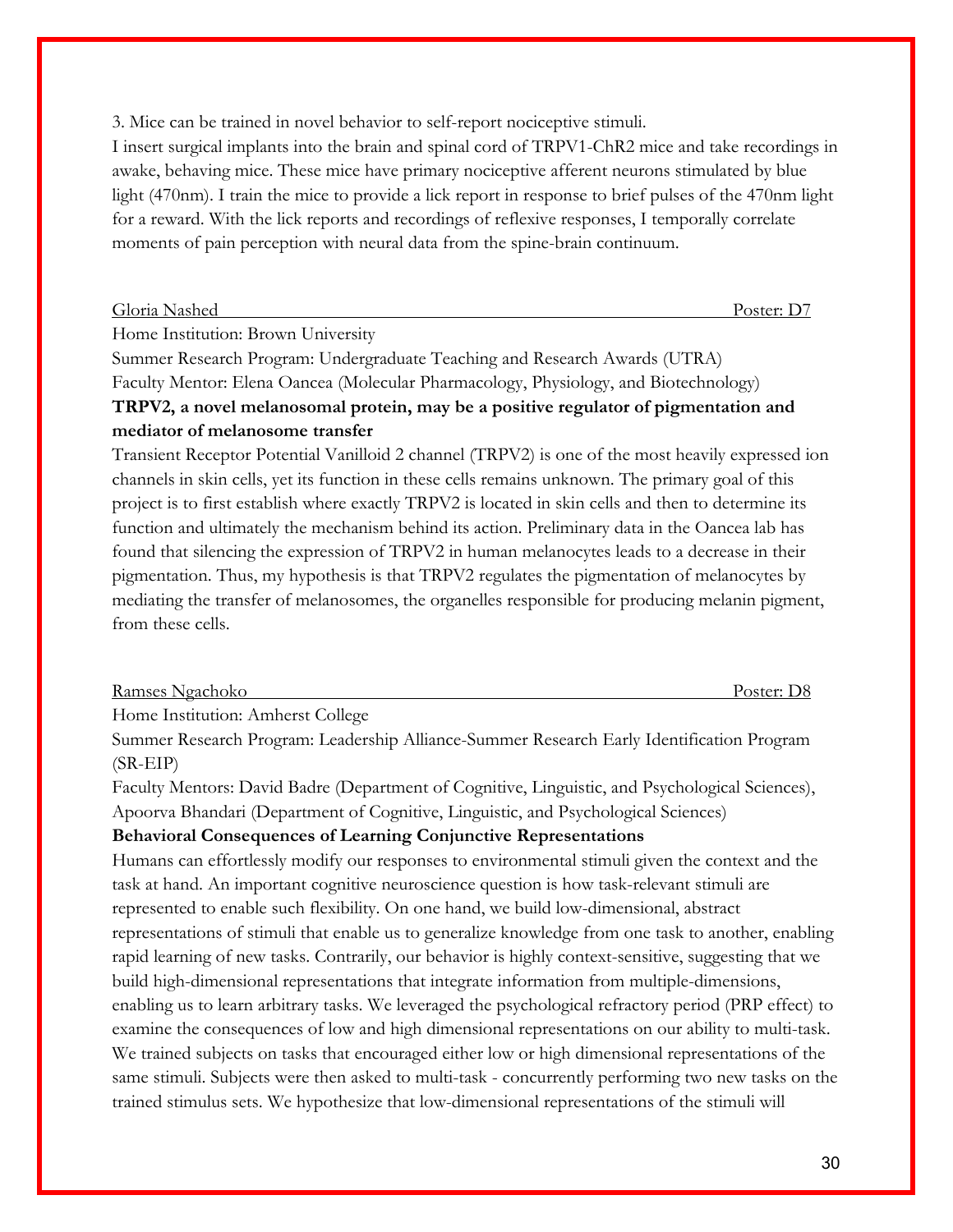constrain multi-tasking as the same neural resources will be required for both tasks. Conversely, high-dimensional representations will enable subjects to more efficiently multi-task, by enabling separate neural pathways for the two tasks. We predict that the group trained to develop highdimensional representations will show smaller PRP effects, revealing a more parallel-processing strategy compared to the low-dimensional group. Our study will provide an insight into representational strategies that support multi-tasking.

Home Institution: City University of New York Hunter College

Summer Research Program: Leadership Alliance-Summer Research Early Identification Program (SR-EIP)

Faculty Mentor: David Berson (Neuroscience)

# **Reconstruction of Excitatory Bipolar Cell Input to Mouse ON Alpha-like Retinal Ganglion Cells with Electron Microscopy**

Retinal Ganglion Cells (RGCs) are neurons that encode light information from intermediate cells in the retina before sorting it to specific brain regions for higher visual processing. Diversity in RGCs can contribute to what synaptic connections can be made and its implied behavioral function. However, these synaptic connections have not been thoroughly investigated. Using electron microscopy, we characterize two similar and previously combined RGCs, we hypothesize RGCs can be further characterized by excitatory bipolar cell (BC) ribbon synapses. Ribbons are manually marked and compared to an archive of previously traced BCs to determine subtype input. If differences in morphology constitute synapses with different BC subtypes, then established RGCs can be further characterized with greater specificity.

Dayshalis Ofray Poster: D10

Home Institution: Brown University

Summer Research Program: Research Assistant

Faculty Mentor: Kevin Bath (CLPS)

**Sexually dimorphic effort for reward and neural underpinnings in mice**

Dopamine plays a key role in the regulation of motivation and reward seeking behavior. Sex differences in the dopaminergic system have been identified and implicated in the risk for and treatment of reward-related psychopathology. Here, in mice, we tested for sex differences in striatal expression of dopamine receptors implicated in the indirect pathway and reward-related behaviors. We observed novel sex differences in Drd2 and Drd3 expression that were associated with diminished effort in males. Using a lever-press progressive ratio task, females showed increased lever pressing to obtain a reward compared to their male counterparts. These findings highlight the importance of including female subjects in basic research and will inform future investigations of stress effects on reward-related pathology.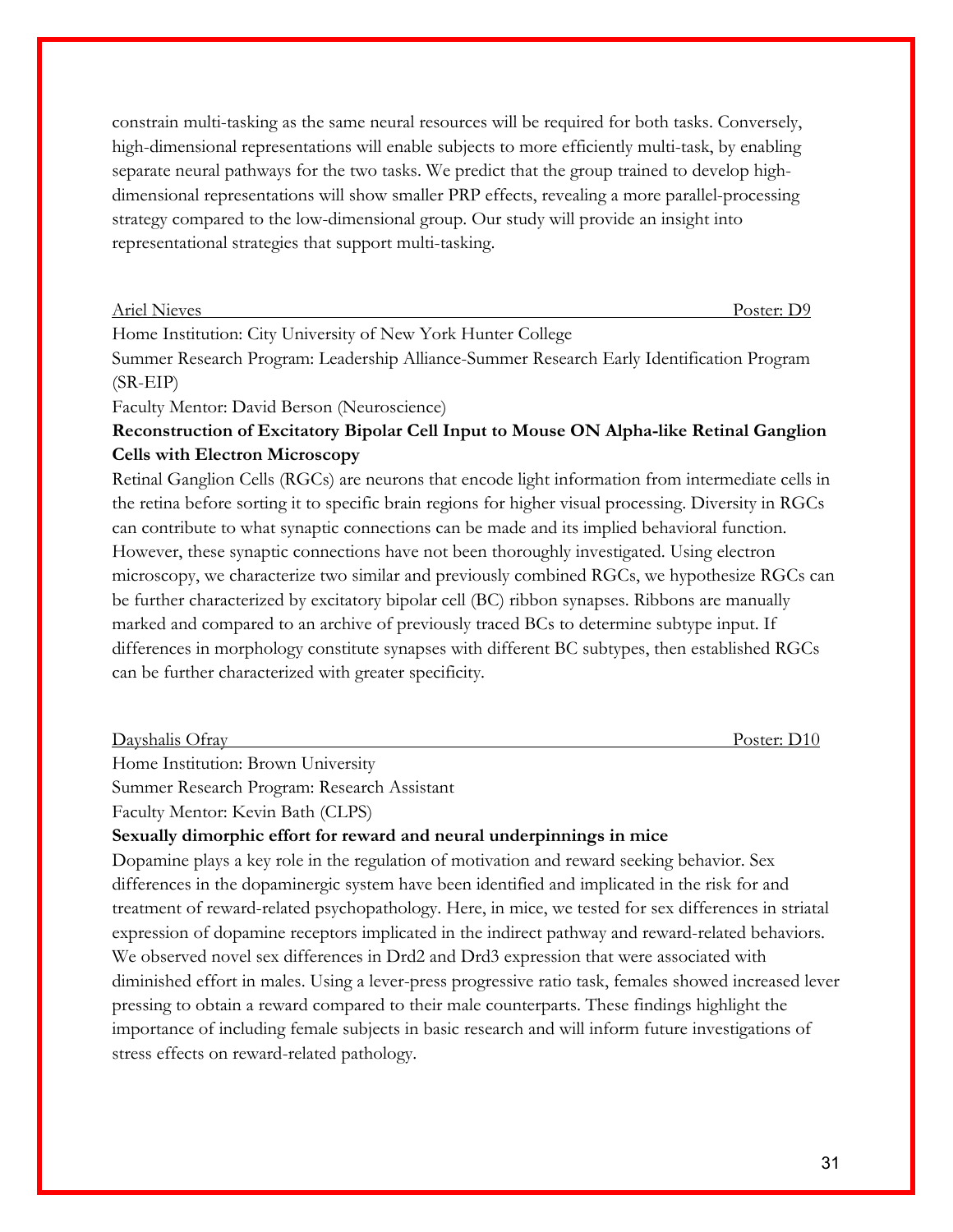#### Tessa Palisoc Poster: D11

Home Institution: Brown University

Summer Research Program: Undergraduate Teaching and Research Awards (UTRA) Faculty Mentor: Zhou Zhu (MMI)

### **Investigating Epigenetic Regulation of SHP-1 Suppression in Lung Fibrosis**

SHP-1 is a protein found in leukocytes and epithelial cells that is known to regulate inflammatory and immunological responses. Therefore, SHP-1 suppression is likely to exacerbate tissue damage due to inflammation. In inflammatory lung conditions such as fibrosis, SHP-1 is found in notably lower levels. This research investigates epigenetic regulation of the expression of SHP-1 and other proteins in fibrosis by observing the methylation status of their promoter regions. Methylation of these promoters is a possible contributor to suppression of these proteins in lung fibrosis. Lung epithelial cells and plasma samples are used in this research to determine promoter methylation status with and without fibrotic stimulation. This research may be applicable in early detection of lung fibrosis.

#### Wesley Parker Poster: D12

Home Institution: Brown

Summer Research Program: Undergraduate Teaching and Research Awards (UTRA)

Faculty Mentor: Louis Lapierre (Department of Molecular Biology, Cell Biology and Biochemistry) **Effects of tissue-specific knockdown of autophagy and longevity associated proteins on lifespan in the C. elegans daf-2 mutant** 

Autophagy is a crucial intracellular process that maintains cellular integrity by recycling cytoplasmic material into metabolic precursors (ref. 1). This multistep process is upregulated in many long-lived animal models and has been linked to longevity across phyla (ref. 2). In this UTRA we investigated the effects of tissue-specific knockdown of the autophagy supporting proteins HLH-30 and the LGG-1, as well as the longevity promoting transcription factor DAF-16, on C. elegan lifespan in the context of the long-lived daf-2 mutant. Ultimately, we found that knockdown of HLH-30 and DAF-16 in the neurons alone, the intestines alone, and the whole body resulted in moderate to large reductions in lifespan in daf-2 mutants; meanwhile, daf-2 mutant lifespan was reduced by intestinal knockdown and neuronal knockdown of LGG-1 but moderately increased by whole body knockdown.

1. Choi, A.M.K., Ryter, S.W. & Levine, B. Autophagy in Human Health and Disease. The New England Journal of Medicine 368, 651-62 (2013).

2. Lapierre, L.R., Kumsta, C., Sandri, M., Ballabio, A. & Hansen, M. Transcriptional and epigenetic regulation of autophagy in aging. Autophagy 11, 867-80 (2015)

#### Crystal Parry Poster: D13

Home Institution: University of Baltimore County

Summer Research Program: Leadership Alliance-Summer Research Early Identification Program (SR-EIP)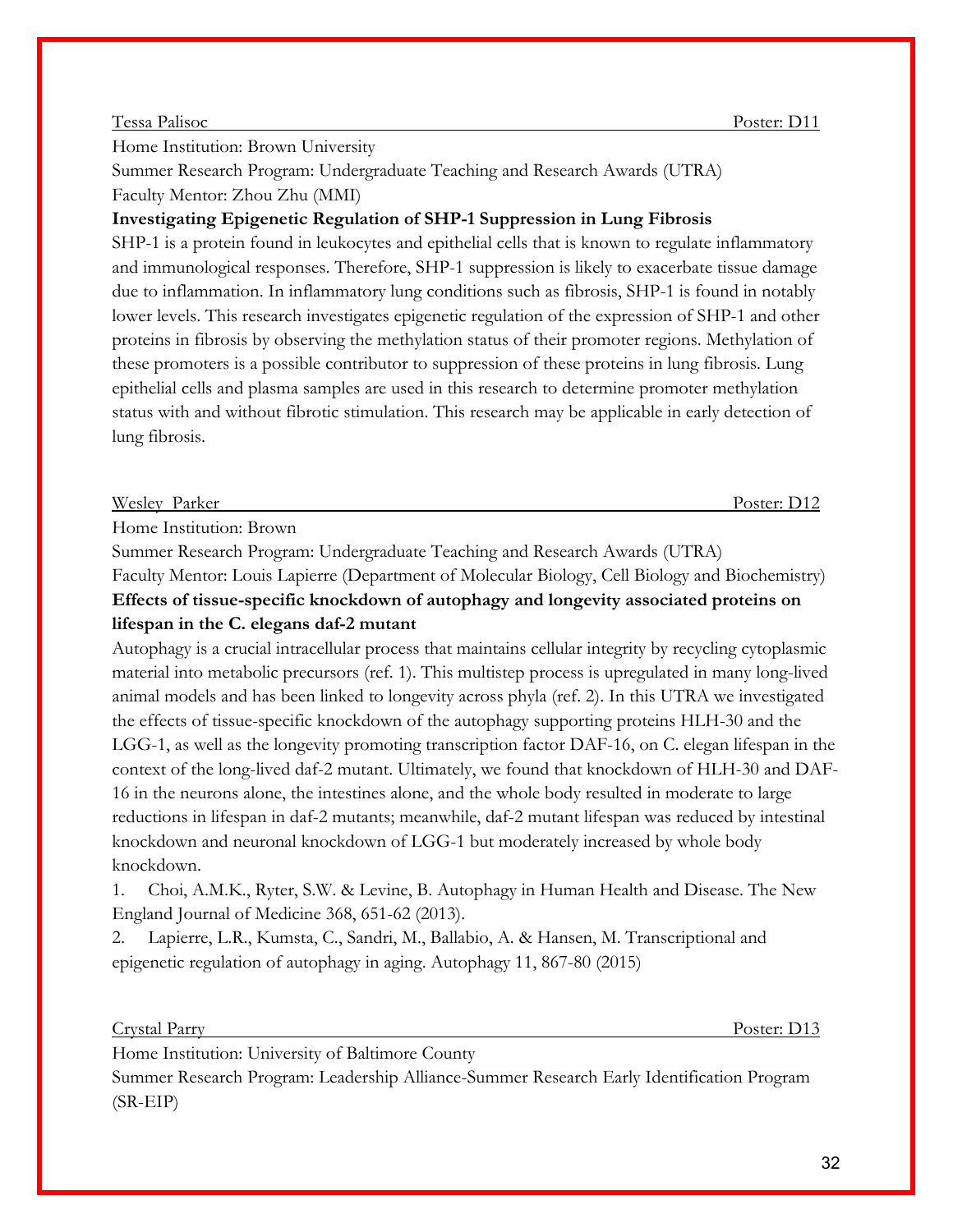# Faculty Mentor: Alan Morrison (Department of Internal Medicine (Cardiovascular Medicine)) **IL-1β-VEGF-A Signaling Axis in Atherosclerotic Calcification**

Coronary artery disease caused by atherosclerosis is characterized by lipid deposition in the wall of blood vessels along with inflammation and calcification. Previous research demonstrated that signal transducer RAC2 modulates pro-inflammatory cytokine IL-1β, resulting in increased calcification. It also suggested the promoter region of the gene encoding growth factor VEGF-A is activated by IL-1β signaling. The goal of this study is to assess the relationship between VEGF-A, IL-1β, and atherosclerotic calcification. Gene-deletion of IL-1β led to reduced VEGF-A expression and reduced calcification, supporting a causal relationship. These results were validated by comparing levels of IL-1β, VEGF-A, and calcification in human subjects. Future studies would demonstrate VEGF-A causes calcification, using macrophage-specific knockdown of VEGF-A expression in animal models.

Iris Peng Poster: D14

Home Institution: Brown University

Summer Research Program: Department of Neuroscience, Undergraduate Research Assistant Faculty Mentor: Stephanie Jones (Neuroscience)

# **Optimizing and Testing a Tactile Detection Device for Investigating Brain Dynamics in Somatosensory Perception**

Our lab investigates human brain dynamics and their underlying cortical mechanisms using electroencephalography (EEG) and computational neural modeling. This project uses a tactile detection task and transcranial magnetic stimulation (TMS) to investigate and modulate EEG correlates of somatosensory perception. In this task, a custom piezoelectric device delivers light taps to a subject's finger. The device's shape is important because it can affect EEG-measured brain responses to the taps, or evoked response potentials (ERPs). As an older model did not accurately reflect signals measured in prior studies, we designed a new 3D-printed device, performed pilot testing with EEG, and characterized the ERPs. This project will improve measures of tactile ERPs and therefore our understanding of the cortical mechanisms underlying tactile perception.

### Barbara Pereira Vera Poster: D15

Home Institution: Brown University

Summer Research Program: Undergraduate Teaching and Research Awards (UTRA) Faculty Mentor: Lynae Brayboy (MCB and OB/GYN)

#### **MDR-1 SNPs Potentially Disrupt Mitochondrial Function**

Multidrug Resistance Transporters (MDRs) use energy to efflux toxicants and foreign substances from the cell. They are infamous for their pathological role in evasion of chemotherapeutics and antibiotics. However, MDR-1is normally expressed in the oocyte mitochondrial membrane—our previous work has demonstrated that its dysfunction leads to oxidative stress. Various single nucleotide polymorphisms (SNPs), or substitutions, have been reported in the MDR-1 gene possibly altering its function. The central aim of this project is to study the effects of common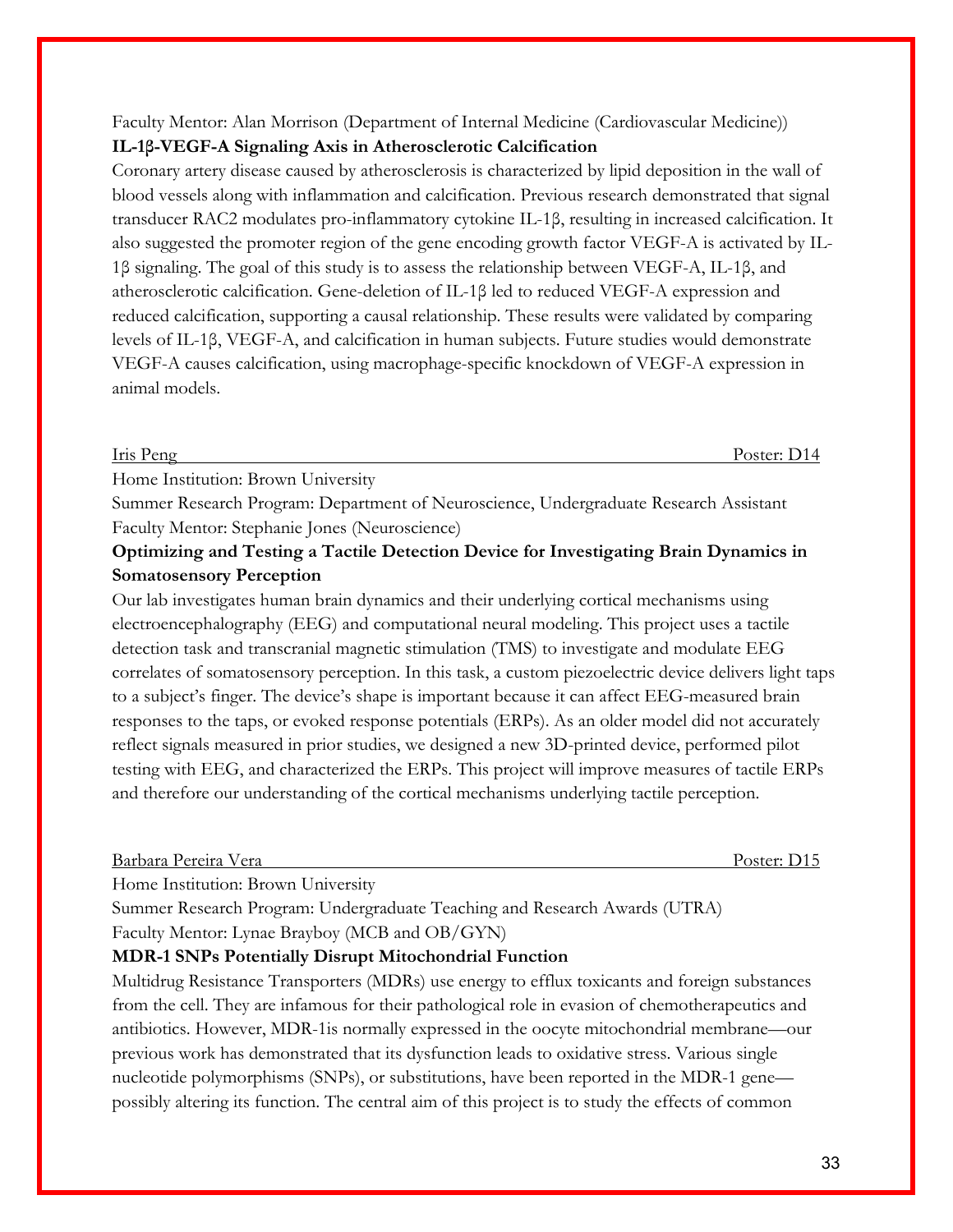MDR-1 SNPs on mitochondrial function. MDR-1 dysfunction in oocyte mitochondria has been demonstrated to cause increased ovarian vulnerability to toxicants and decreased oocyte quality. An identification of SNPs that confer dysfunction could allow for increased genetic screening of reproductive-age women.

### Marie Piatski Poster: D16

Home Institution: Brown

Summer Research Program: Undergraduate Teaching and Research Awards (UTRA) Faculty Mentor: Amanda Jamieson (MMI)

# **Genetic Sequencing, Characterization, and Effects of the Lung Microbiome**

The lung houses a unique community of microbes that live in harmony with its host, called the lung microbiome. Disease states in the lung have been associated with changes to the microbiome; however, the composition of the lung microbiome in both healthy and disease states is currently unknown. It is also unknown how the lung responds to these commensal microbes versus opportunistic pathogens which can bloom under favorable conditions. Lung macrophages are responsible for clearing pathogens while ignoring commensals, but how they do this is unknown. We created a library of bacteria isolated from murine lungs and studied the response of macrophages to these commensals compared to known lung pathogens to better understand this balance.

| Alisa P   | Poster: |
|-----------|---------|
| Pugacheva | ້       |
|           |         |

Home Institution: Brown University

Summer Research Program: Summer Research Assistantship in Biomedical Sciences Faculty Mentor: David Berson (Neuroscience)

## **Tiny but Fierce: Characterizing W3 cell projections in the FIGN mouse line**

Visual stimulus reaches higher areas of the brain through retinal ganglion cells (RGCs). W3 cells, an RGC type, are edge detectors, distinguishing small, high contrast object motion against a background, a critical protective measure against predators. Currently, researchers lack the ability to solely target W3 cells, therefore our understanding of their projections and circuitry remains incomplete. Preliminary data in FIGN mice shows labelling of small, bushy RGCs similar to W3s. Viral delivery of multiple cre-reporters, immunohistochemical labeling, and anterograde labelling of W<sub>3</sub> projections into these areas, will allow us to further characterize the FIGN line and W<sub>3</sub> cells, and will provide an invaluable tool for further RGC research.

|    | Sarah Pugliese |  |        |      |  |  | $\sim$ $\sim$ $\sim$ $\sim$ $\sim$ |
|----|----------------|--|--------|------|--|--|------------------------------------|
| __ | $\sim$         |  | $\sim$ | $ -$ |  |  |                                    |

Home Institution: Brown University

Summer Research Program: Undergraduate Teaching and Research Awards (UTRA) Faculty Mentor: Stephanie Jones (Neuroscience)

**Mathematical model of neocortex predicts that dendritic calcium spikes are visible in human EEG signals**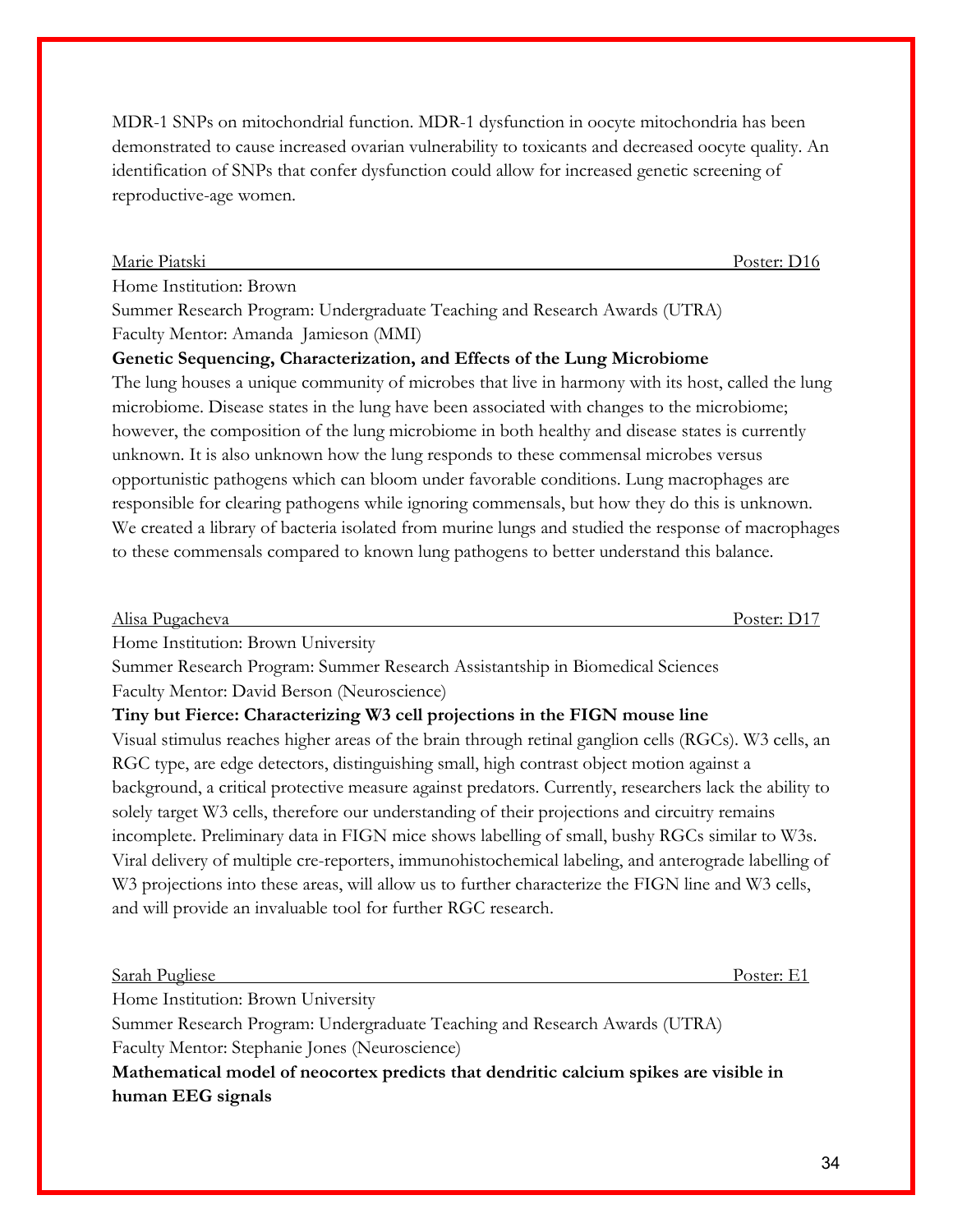Computational modeling is a powerful tool for studying how the activity of cells in a neural network is read out into human electroencephalography (EEG) signals. Suzuki and Larkum (2017) found that calcium spikes in the dendrites of layer 5 neocortical pyramidal neurons (PN) are visible in recordings on the cortical surface of rats. We used our lab's model of neocortex to investigate and expand on this claim in relationship to human EEG. After adapting the model PNs to have more realistic electrophysiological properties, I found calcium spikes are indeed visible in the EEG. Furthermore, calcium spikes are visible in the absence of somatic spiking, and the polarity of the corresponding EEG indicates the direction of calcium flow in the dendrite.

| Yael Quiles Ramirez                                      | Poster: E2 |
|----------------------------------------------------------|------------|
| Home Institution: University of Puerto Rico at Aguadilla |            |

Summer Research Program: Leadership Alliance-Summer Research Early Identification Program (SR-EIP)

Faculty Mentors: Chyna Gray (Surgical Research), Alfred Ayala (Surgical Research)

# **Contribution of Negative Checkpoint Regulator, VISTA, to Inflammatory Response and Survival in Murine Sepsis**

Sepsis is a systemic immune response to infection where the immune system lacks the ability to balance inflammation and suppression. Sepsis research focuses on immune checkpoint proteins due to their role in regulating the inflammatory response. V-domain Immunoglobulin Suppressor of Tcell Activation, a checkpoint protein, inhibits T-cell proliferation and cytokine production following T-cell activation. We hypothesize that VISTA mediated immune suppression is protective by quelling bystander peripheral tissue damage in murine sepsis. We will identify changes in tissue histology and determine the abundance of proinflammatory markers in VISTA-/- mice. We have observed an increase in the abundance of thymic NFkB, NGAL, and serum cytokine levels in septic VISTA-/- mice indicating VISTA may protect tissue by suppressing an uncontrolled inflammatory response.

Maria Rodriguez Poster: E3

Home Institution: Brown University

Summer Research Program: Undergraduate Teaching and Research Awards (UTRA)

Faculty Mentor: David Sheinberg (Neuroscience)

## **Multiple Object Tracking: Rotation as an Object Feature**

In the real world, objects of interest are often in motion. The MOT task was developed to investigate our ability to track moving objects. Within the paradigm, 4-5 targets are signaled among similar distractors. Observers track the targets for a few seconds while all the objects translate around a display. Once the objects stop moving, observers report which objects they tracked. However, everyday targets and distractors are not identical. Previous research found that object feature differences between targets and distractors, such as color, facilitate tracking. My experiment is based on the fact that most moving objects are oriented in their direction of motion. I will compare the effect of two types of rotational motions on observer's ability to track objects.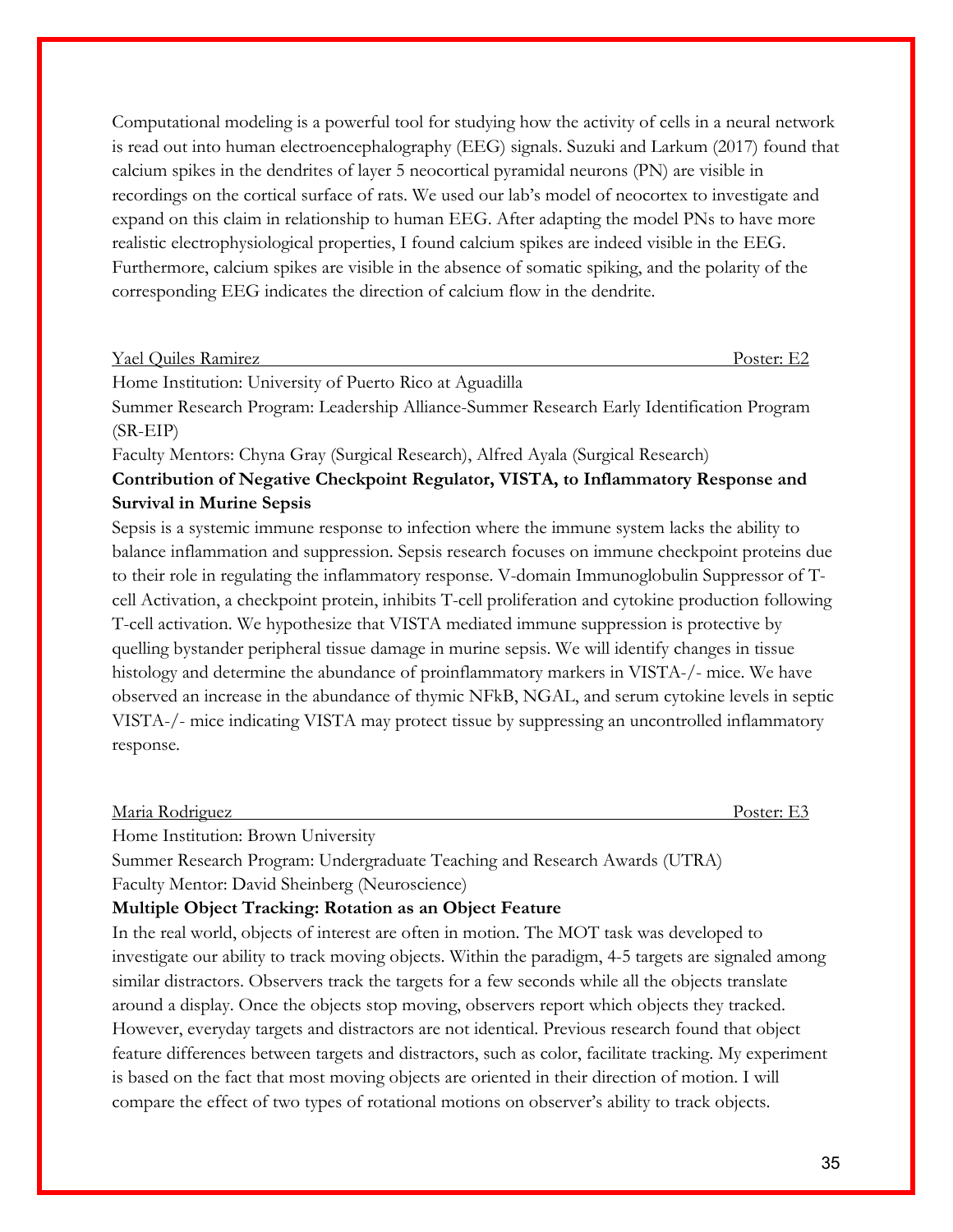Home Institution: Brown University

Summer Research Program: Undergraduate Teaching and Research Awards (UTRA)

Faculty Mentor: Neil Sarkar (Brown Center for Biomedical Informatics)

# **Using Phylogenetic Techniques to Study "Junk" DNA**

A significant portion of eukaryotic genomes consist of noncoding DNA, formerly known as "junk" DNA. Currently, phylogenies, which are trees that are used to model evolutionary history, are mostly based on coding regions. In this study, we are analyzing the noncoding region immediately preceding genes, which we refer to as "pre-genes." We aim to examine possible patterns in evolutionary relationships of the pre-genes relative to genes across publicly available genomes. Our analyses will reveal relationships between pre-genes and their subsequent genes based on possible shared evolutionary history. Common patterns in evolutionary conservation of pre-gene and gene combinations may provide insights into the potential impact of pre-genes on gene-associated phenotypes.

| V <sub>o</sub> cm <sub>i</sub><br>$\overline{\phantom{a}}$<br>r asmir<br>K OVA<br>11111<br>t av<br>. |                                           |     |  |
|------------------------------------------------------------------------------------------------------|-------------------------------------------|-----|--|
|                                                                                                      | $\sim$ $\sim$ $\sim$ $\sim$ $\sim$ $\sim$ | - - |  |

Home Institution: University of Maryland Eastern Shore

Summer Research Program: Leadership Alliance-Summer Research Early Identification Program (SR-EIP)

Faculty Mentors: Craig Lefort (Division of Surgical Research), Brittany Neumann (Division of Surgical Research)

# **The Effects of ANP Ligand Binding on Neutrophil Transit through a Lung Capillary Constriction Device**

Activated neutrophils that are constantly retained in the narrow pulmonary capillary bed (PCB) can lead to a higher potential for pulmonary vascular damage. Activation due to pathogen/damage sensing includes cell stiffening. The aim of this study is to characterize how N-formylmethionineleucyl-phenylalanine (f-MLP), and atrial natriuretic peptide (ANP) impact neutrophil stiffening and link it to the cytoskeletal biochemistry underlying it. Single cell transit times were followed through a microfluidic device that models the dimensions of the PCB. f-MLP stimulated neutrophils pass through the constriction slower than unactivated or cytochalasin D-treated cells. Vinculin has also been linked to transit times also. These preliminary data support that the stiffening response is due to the engagement of the cytoskeleton.

| <u>Alyssa Rust</u>                                                             | Poster: E6 |  |  |  |
|--------------------------------------------------------------------------------|------------|--|--|--|
| Home Institution: Brown University                                             |            |  |  |  |
| Summer Research Program: Undergraduate Teaching and Research Awards (UTRA)     |            |  |  |  |
| Faculty Mentor: Carlos Aizenman (Neuroscience)                                 |            |  |  |  |
| The effect of Chloropyrifos on the dendritic development in X. laevis tadpoles |            |  |  |  |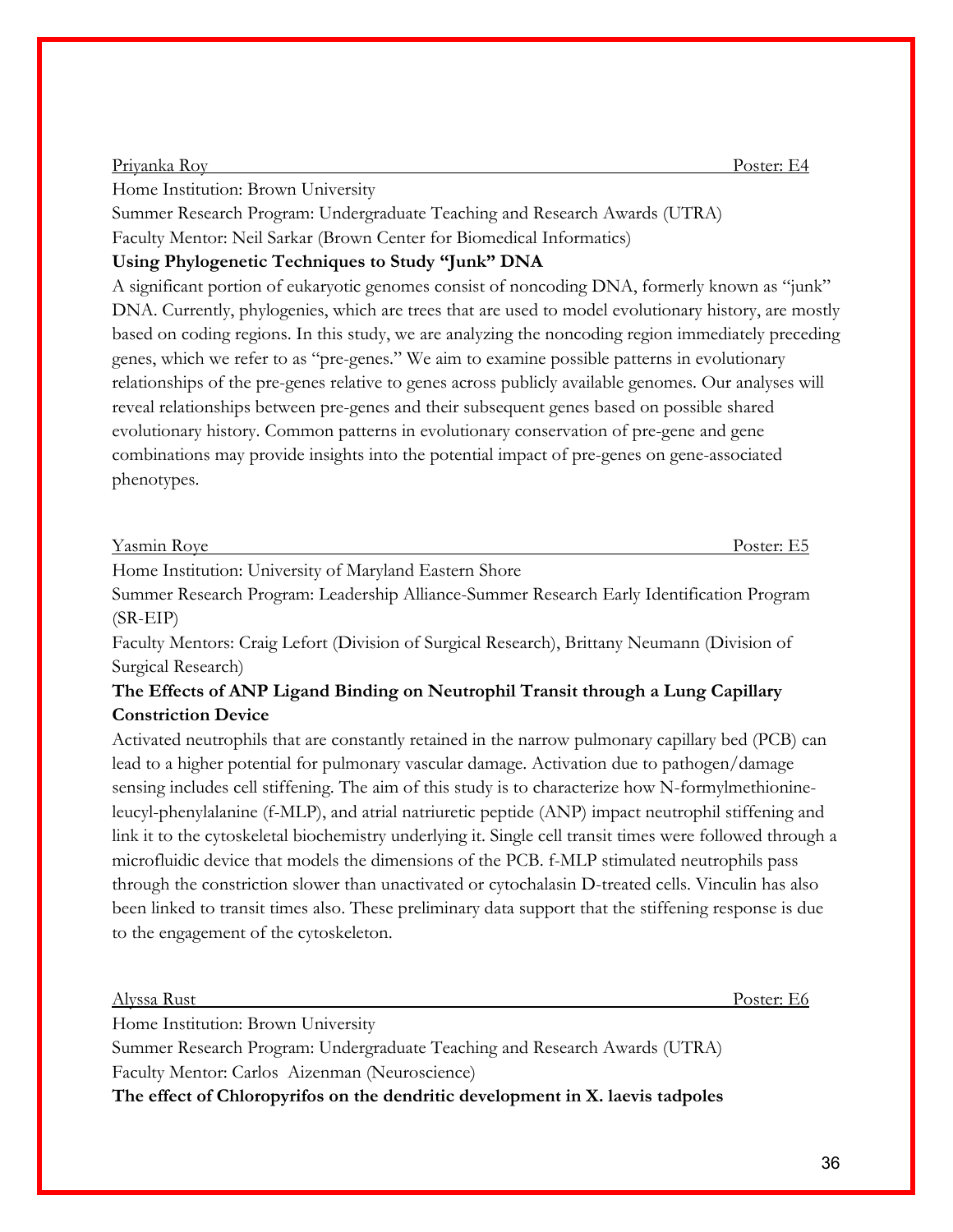Several neurodevelopmental disorders, such as Autism Spectrum Disorder, could possibly be caused by exposure to toxic chemicals in the environment. It is believed that these chemicals may have adverse effects on nervous system development. Chloropyrifos (CPF) is a widely used organophosphate pesticide used to control insect pests on a variety of mainstream food crops. Despite its approval by US and European food and drug administrations, several studies have found that CPF could potentially be a neurotoxin. Previous experiments have shown that early developmental exposure to CPF can cause anatomical and behavioral abnormalities in Xenopus laevis tadpoles. We aim to determine if early exposure to CPF will interfere with dendritic development, which could ultimately manifest as abnormal behavior.

#### Ian Sabula Poster: E7

Home Institution: Brown University

Summer Research Program: Undergraduate Teaching and Research Awards (UTRA) Faculty Mentor: Jill Kreiling (Molecular Biology, Cell Biology and Biochemistry) **Investigating mir-465 family targeting of Kit ligand messenger RNA** The Kit ligand (Kitl), also known as Stem Cell Factor, is a signaling protein that binds the c-Kit receptor. RNAseq analysis has demonstrated a decrease in Kitl mRNA with age in mouse liver, and the five members of the microRNA 465 family have been bioinformatically predicted to target 3 sites in its 3' untranslated region. Since miRNAs elicit cleavage or destabilization of targeted mRNAs, and the mir-465 family is upregulated with age, this could explain the decrease in Kitl mRNA in old mice. However, a causal relationship has yet to be experimentally corroborated. This project uses dual-luciferase assays, supplemented by targeted mutagenesis of miRNA sites, to begin

this confirmation. Since changes in Kitl expression are associated with aging and cancer, data may clarify causes of these conditions in mice, and could inform similar investigations in humans.

| Lori Sahakian |  |  |
|---------------|--|--|
| $\sim$        |  |  |

Home Institution: Brown University

Summer Research Program: LINK Award

Faculty Mentors: Dioscaris Garcia (Weiss Center for Orthopaedic Trauma Research), Christopher Born (Weiss Center for Orthopaedic Trauma Research)

#### **Biofilm Platform for Development of Irrigation Agents**

Open fractures pose great risks of infection due to the accumulation of debris and bacteria, with infection rates as high as 30% (Darouiche 2004). Bacterial adhesion to orthopedic implants can result in biofilm formation. Due to their antibiotic resistance, prevention and eradication of biofilms is a challenge in orthopedics. Current methods utilize an isotonic saline solution irrigation technique or prophylactic administration of antibiotics. However, neither approach has proven to eradicate biofilms. This project is based on an in vitro model of biofilm development, growth, and quantification on two commonly utilized orthopedic implant materials: Titanium and Polyetheretherketone (PEEK). The project aims to identify the composition and dynamics of biofilm development on different implant materials using Confocal Laser Scanning Microscopy.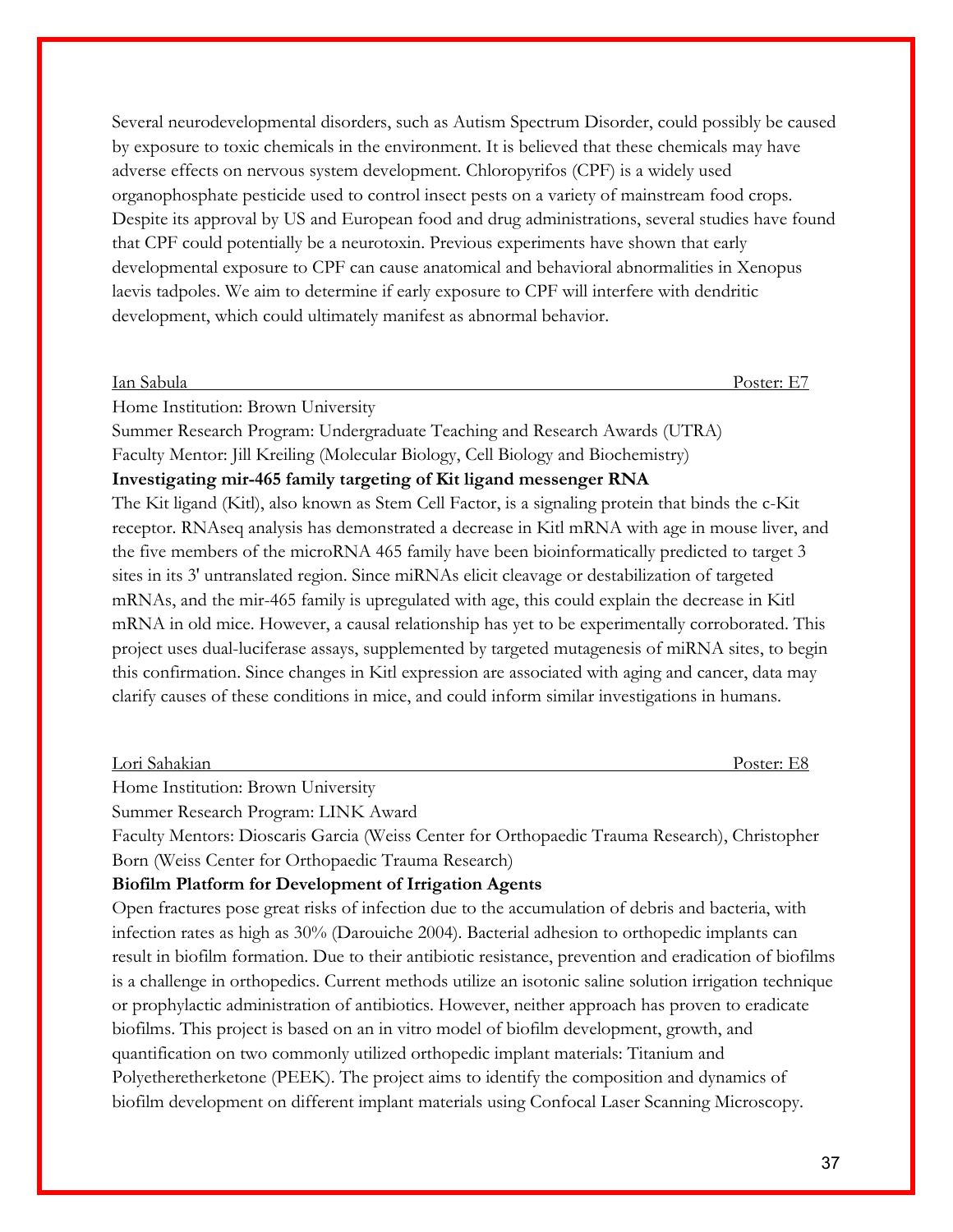Poster: E11

38

### Destinee Semidey Poster: E9

Home Institution: City University of New York Hunter College

Summer Research Program: Leadership Alliance-Summer Research Early Identification Program (SR-EIP), BP-ENDURE

Faculty Mentors: Karla Kaun (Neuroscience), Natalie D'Silva (Neuroscience)

**The effects of alcohol deprivation on acute alcohol sensitivity in Drosophila**

Alcohol is an abused substance that contributes to  $10\%$  of global deaths. Cravings that persist during abstinence may cause relapse due to aversive effects of withdrawal. The underlying mechanisms that regulate this response are essentially unknown. Drosophila is an effective model for basis of alcohol sensitivity and addiction. Utilizing this model, we investigated the correlation between alcohol abstinence and acute alcohol sensitivity. Using an enzyme-based ethanol absorbance method, we assessed how alcohol deprivation altered flies' ability to absorb alcohol following a chronic intermittent alcohol exposure paradigm. We found no significance with our deprivation time points.The study analysis is ongoing. This data will help understand behavior from repeated alcohol experiences for future addiction research.

Home Institution: Brown University

Summer Research Program: Undergraduate Teaching and Research Awards (UTRA)

Faculty Mentor: Kevin Bath (CLPS)

### **The sex selective effects of early life adversity on effort in mice**

Exposure to early life adversity (ELA) can significantly alter brain development and function. Here, we model early life adversity in mice by limiting a mother's access bedding and nesting during the perinatal period. This limited resource environment alters mom-pup interactions and elicits a stress response in pups. Previous work suggests ELA uniquely increases depressive-like behaviors in females. We hypothesized that ELA induces changes in the indirect pathway to alter effort and vigor in females. To explore this, we employed a lever pressing conditioning task with logarithmically increasing requirements for reward. We extract several metrics of effort, vigor, tenacity and habituation from the task to paint a broader picture of the behavioral impact of ELA on female mice.

Home Institution: Howard University

Summer Research Program: Leadership Alliance-Summer Research Early Identification Program (SR-EIP)

Faculty Mentor: Daniel Spade (Department of Pathology and Laboratory Medicine)

### **Mono-(2-ethylhexyl) Phthalate Toxicity on Cultured Fetal Mouse Ovary**

Phthalates, chemicals used to plasticize polyvinyl chloride products, are reproductive and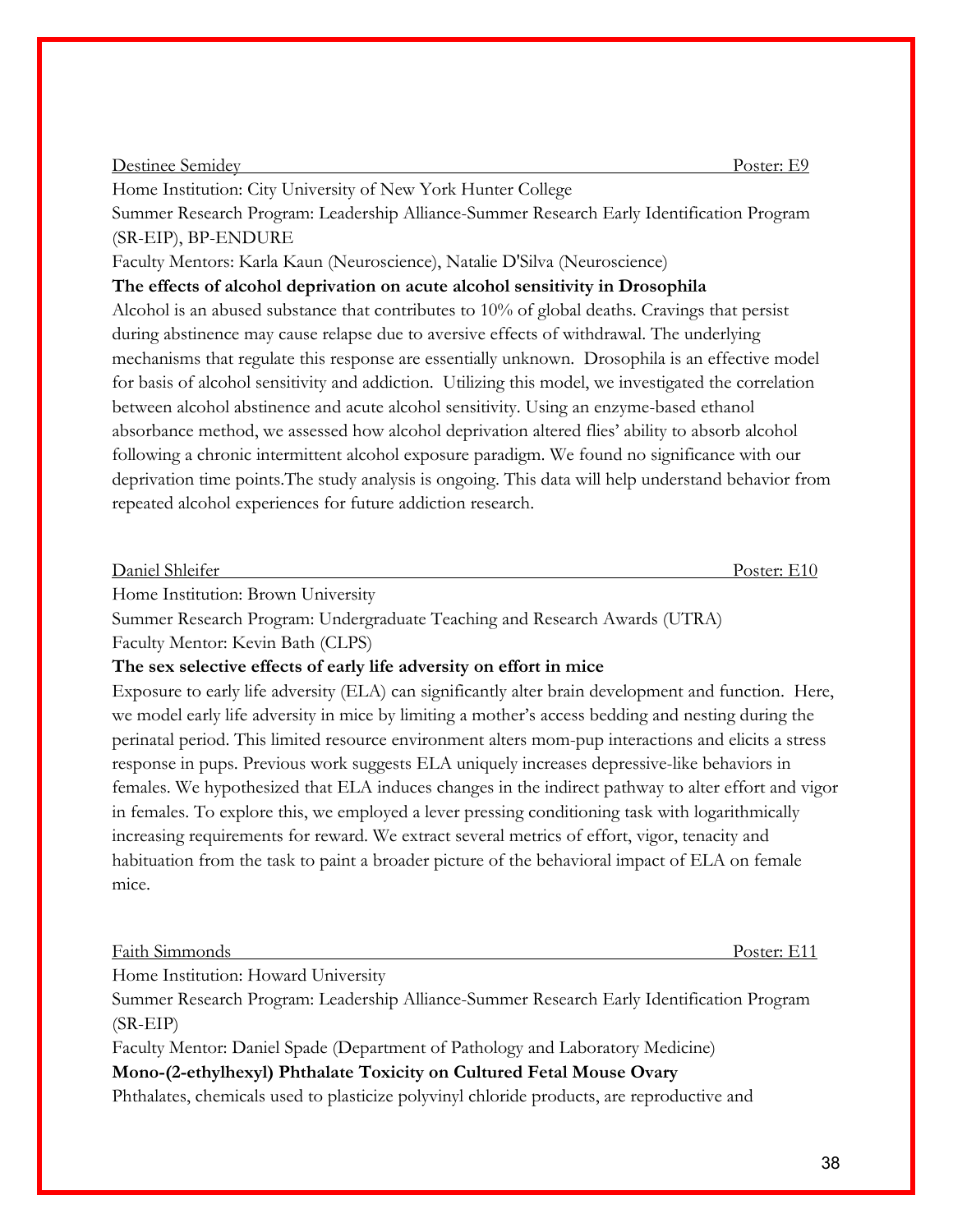developmental toxicants present in our everyday lives. Di-(2-ethylhexyl) phthalate, DEHP, and its metabolite Mono-(2-ethylhexyl) phthalate, MEHP, is a potent male reproductive toxicant. However, less is known on the effects of DEHP exposure on the female reproductive system, especially on early ovarian and oocyte development. The goals of this study were to understand the short-term mechanisms of MEHP toxicity on cultured gestational day (GD) 14 fetal mouse ovaries through immunofluorescence staining for markers of germ cell and ovarian somatic cell development, and to optimize methods to study gene expression in the cultured fetal ovary.

Tali Sorets Poster: E12

Home Institution: Brown University

Summer Research Program: Undergraduate Teaching and Research Awards (UTRA)

Faculty Mentor: Justin Fallon (Neuroscience)

### **Alternatively splicing muscle-specific kinase (MuSK) as a potential therapy for Alzheimer's Disease**

While it is established that adult hippocampal neurogenesis is important for learning and memory, the mechanism by which defective neurogenesis causes cognitive decline in Alzheimer's disease is currently unclear. Therefore, a deeper understanding of the neural stem cell cycle is critical for elucidating both normal brain function and disease. Bone Morphogenetic Proteins (BMPs) induce neural stem cell quiescence and can be modulated by targeting the MuSK-BMP pathway. Genetically engineered "D3 mice" that lack the binding domain required for high affinity MuSK-BMP binding generated twice the number of newborn neurons in the dentate gyrus and exhibited improved spatial memory compared to wild-type mice. In the upcoming months, the Fallon Lab will test if manipulating MuSK-BMP binding can enhance neurogenesis in an Alzheimer's Disease (AD) environment. If successful, targeting the MuSK-BMP pathway to promote adult hippocampal neurogenesis becomes a potential avenue for an AD therapy.

| Maxwell Spurrell | Poster: E13 |
|------------------|-------------|
|                  |             |

Home Institution: Brown University

Summer Research Program: Undergraduate Teaching and Research Awards (UTRA)

Faculty Mentor: Gary Wessel (MCB)

#### **The Evolution and Regulation of Echinoderm Pigments**

Pigments are known to serve diverse biological functions such as camouflage and sexual selection. The purple sea urchin's (Strongylocentrotus purpuratus) embryos have pigmented mesenchyme cells which play a part in larval immune defense. Many genes, including those that synthesize the pigment Echinochrome A, are specifically expressed in this cell population. The purple sea urchin is relatively closely related to the bat star (Patiria miniata), whose embryos appear pigmentless. We have found that the larval bat star still expresses orthologs to pigment producing genes despite having no visible pigment. These genes are expressed in a similar cell population but are not regulated by the same transcription factors. Finally, the orthologous genes seem to be also involved in immunity.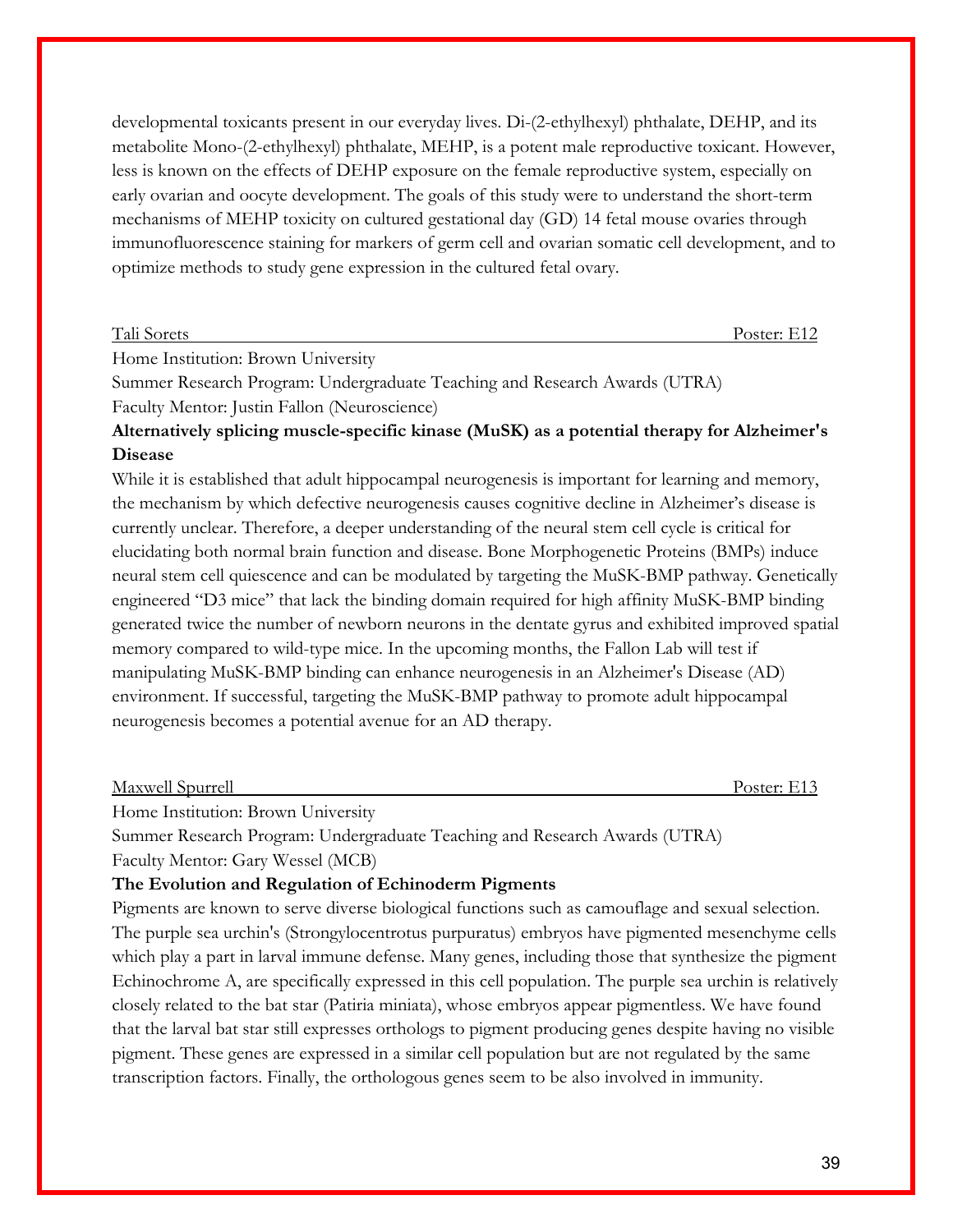#### Cassandra T-Pederson Poster: E14

Home Institution: Brown University

Summer Research Program: Undergraduate Teaching and Research Awards (UTRA) Faculty Mentor: Dima Amso (CLPS)

### **More than fun and games: play as an index of developing executive functions**

Play is universal. It engages object manipulation, social interaction, language, etc. Yet, we don't know how play indexes other developing cognitive processes. We tested 4-9-year-old Western children ( $N=18$ ) on 1) semi-structured play with mother and experimenter; 2) unstructured play; 3) several executive functions (EF) tasks. Preliminary results suggest children spontaneously show/tell more than ask questions about the toys. Children who engaged in show/tell with their mother more than the experimenter performed more poorly on EF tasks, controlling for age. Children whose mothers offered spontaneous positive reinforcement during semi-structured play also showed poorer EF performance. In contrast, independent interaction with objects during unstructured play correlated with higher EF. These data suggest that play based interactions reflect developing EF.

Jason Tsai Poster: E15

Home Institution: Brown University

Summer Research Program: Undergraduate Teaching and Research Awards (UTRA) Faculty Mentor: Anne Hart (Neuroscience)

**Evaluating common suppressor genes underlying neurodegeneration in overexpression and single-copy/knock-in models of SOD1 ALS in C. elegans**

Amyotrophic lateral sclerosis (ALS) is an incurable disease that results from motor neuron degeneration, leading to loss of functions such as moving and breathing. Superoxide dismutase 1 (SOD1) gene mutations account for approximately 20% of familial ALS cases.

I have compared lab and literature lists of candidate suppressors and identified seven which might suppress ALS-associated defects in multiple laboratory models of ALS. I will cross these genes into the sod-1G85R knock-in Caenorhabditis elegans model and determine if neurodegeneration is suppressed.

If they suppress neurodegeneration, this suggests a common genetic basis between models of ALS. Because suppressors have been targets of treatment, we hope that identifying these genes is a step toward combating ALS.

Thomas Usherwood Poster: E16

Home Institution: Brown University

Summer Research Program: None of the above; I am working at Brown for the summer without any official summer research program.

Faculty Mentor: Anubhav Tripathi (Biomedical Engineering)

**Prefilled Soda-Lime Glass Capillary Electrophoresis Platform For Lab-on-a-Chip**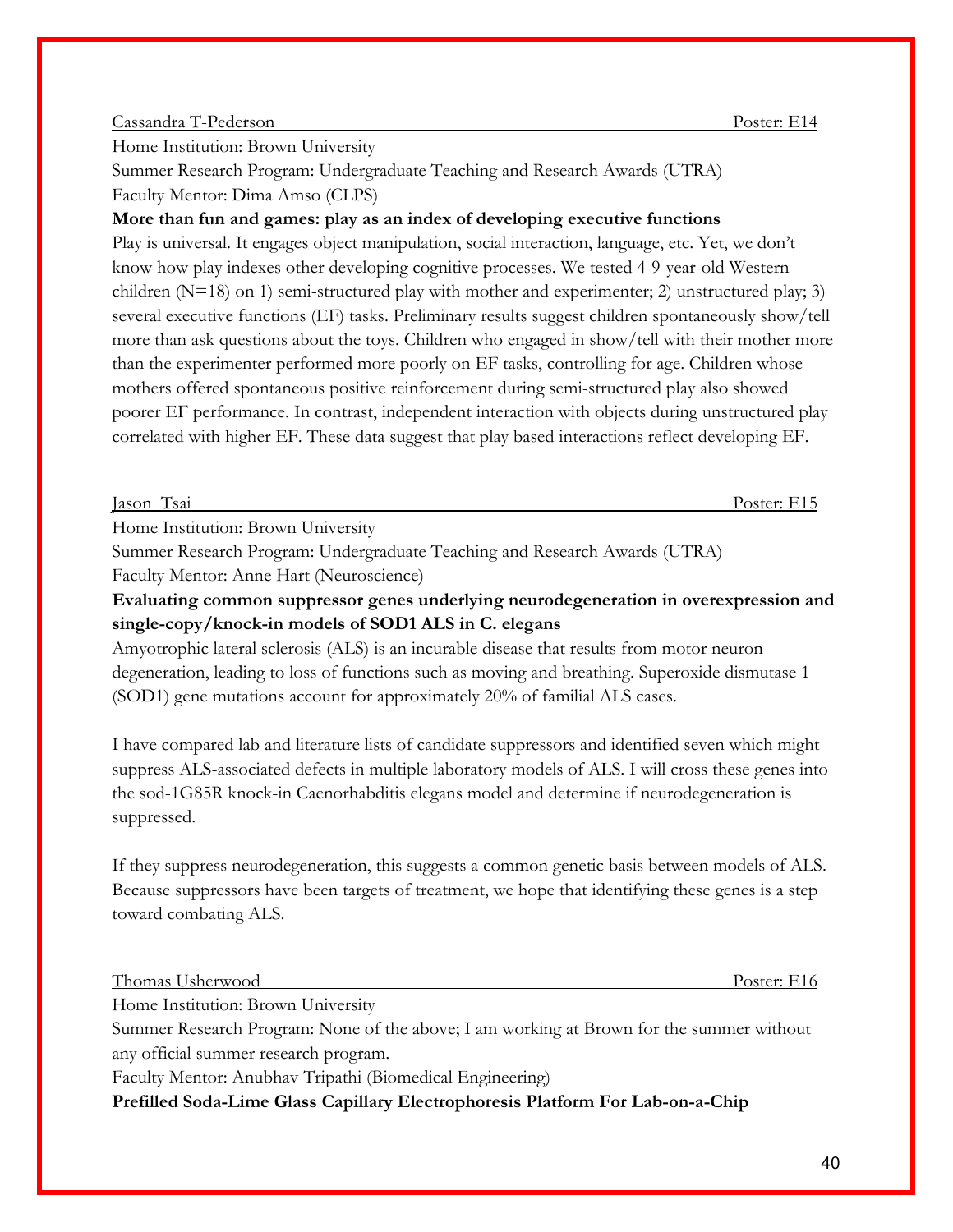#### **Biomedical Applications**

We present a strategy for creating prefilled microfluidic chips for small-sample DNA separation applications. Based on the Agilent 2100 Bioanalyzer, this technique mitigates experimental errors from filling microchannels with sieving matrix (SM) for capillary electrophoresis, which is clumsy and inconsistent. Firstly, a poly(N,N-dimethylacrylamide)–based SM was developed. The mono- and divalent cations in soda-lime glass present problems as DNA dyes for light-induced fluorescence detection complex with these ions. To mitigate this and optimize detection by software, SM containing no dye was preloaded into the chip, and subsequently loaded SM dye concentration was varied. Palladium wire addition and gel concentration was tested to improve SM longevity and optimize retention time.

#### Kensley Villavasso Poster: E17

Home Institution: Xavier University of Louisiana

Summer Research Program: Leadership Alliance-Summer Research Early Identification Program (SR-EIP)

Faculty Mentors: Sunthorn Pond-Tor (Pathology), Jonathan Kurtis (Pathology)

### **Expressing and Purifying Parasite Antigen pfGARP: Towards a Novel Vaccine for Plasmodium Falciparum**

Human malaria, caused by the parasite Plasmodium Falciparum, is a leading cause of mortality in developing countries. PfGARP has been identified as a parasite antigen that is distinguished by antibodies present in the plasma of children who are resistant, but not by children who are susceptible to Plasmodium Falciparum. PfGARP must be expressed and purified in order to be used in a vaccine. To express, we undergo transformation of the plasmid, fermentation, and confirmation using SDS-PAGE. For purification, the microfluidizer was used to filter and begin affinity chromatography (NiNTA, HIC, AEX, and strep- tactin). Bioassays and protein assays concluded the purification process. We were able to successfully complete this process, and the vaccine can be used in future animal trials.

| $\sim$<br><b>XX77</b><br>Samer<br>Wahood | Poster.<br>I OSILI.<br>. |
|------------------------------------------|--------------------------|
|                                          |                          |

Home Institution: Brown University

Summer Research Program: Summer Research Assistantship in Biomedical Sciences, Hassenfeld Child Health Summer Scholars Program

Faculty Mentors: Eric Morrow (Molecular Biology, Cell Biology and Biochemistry (MCB) ), Brian Kavanaugh (Psychiatry and Human Behavior)

#### **Designing an Epilepsy Questionnaire for Patients with Christianson Syndrome**

Christianson syndrome (CS) is an autism-related disorder due to changes in the SLC9A6 gene. The goal of this study is to develop a CS research registry of patients to advance the study of this condition. Given the concern about epilepsy in patients with CS, a questionnaire was developed to determine the quality of life of the patients and their caregivers, the types, frequency, and onset of seizures experienced by the patients, the medications taken by the patients, and other methods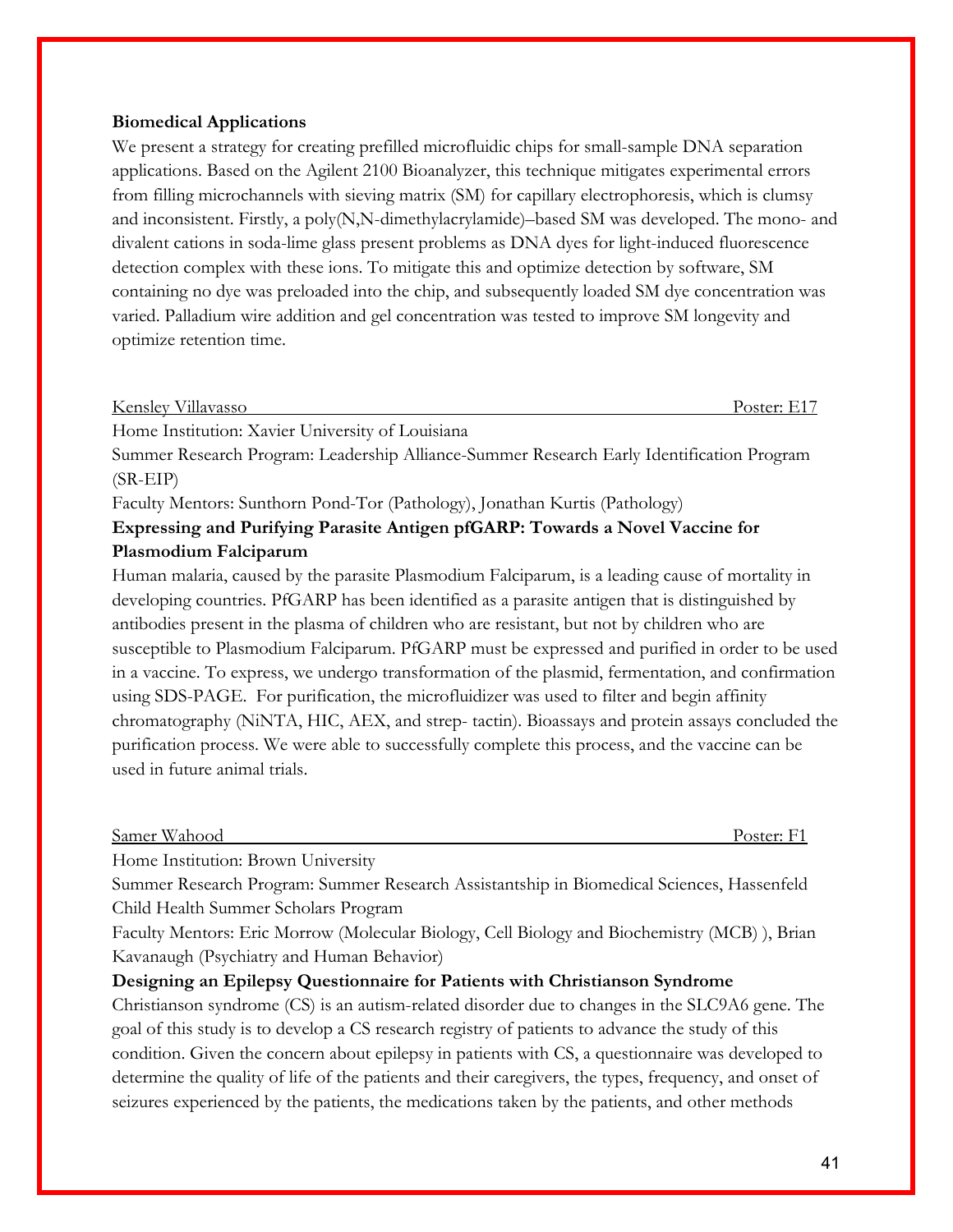utilized by patients to control seizures. This study is therefore important for families who learn that they have a child affected with a new syndrome often in advance of sufficient medical knowledge to understand the significance of the genetic diagnosis.

| <b>Anthony Walley</b>                                                                               | Poster: F2 |
|-----------------------------------------------------------------------------------------------------|------------|
| Home Institution: Brown University                                                                  |            |
| Summer Research Program: Presidential Scholars Program                                              |            |
| Faculty Mentor: Karla Kaun (Neuroscience)                                                           |            |
| Octopamine's role in alcohol-induced activity responses                                             |            |
| Alcohol is a highly addictive drug of abuse. The mechanism by which alcohol takes advantage of the  |            |
| brain's reward circuitry is poorly understood. Octopamine is a neuromodulator in invertebrates that |            |
| has been shown to be functionally analogous to mammalian norepinephrine. A subset of                |            |
| octopamine neurons hypothesized to innervate the mushroom body circuitry play a role in memory      |            |
| for the intoxicating properties of alcohol in Drosophila melanogaster. We activated these neurons   |            |
| using a temperature-sensitive cation channel (TrPA1) to explore their role in acute alcohol         |            |
| intoxication. Using the fly Group Activity Monitor (flyGrAM) we observed that exciting these        |            |
| neurons during alcohol exposure does not affect alcohol-induced alternations in group locomotor     |            |
| activity.                                                                                           |            |

|     | Christina Washington | "∩ster" |
|-----|----------------------|---------|
| TT. | .<br>.               |         |

Home Institution: Brown University

Summer Research Program: Undergraduate Teaching and Research Awards (UTRA) Faculty Mentor: W. Curt LaFrance (Neurology and Psychiatry)

### **The Relationship between Psychogenic Non-epileptic Seizures and Traumatic Brain Injury in Veterans**

Psychogenic non-epileptic seizures (NES) are disabling seizures that mimic epilepsy, but are not caused by brain abnormalities. Given that traumatic brain injury (TBI) is often associated with seizure disorder comorbidities, many previous studies have proven that TBI is a risk factor for NES. A previous study done by Dr. LaFrance has also shown that TBI is associated with increased psychiatric diagnostic comorbidity, symptoms severity, and increased disability in patients with NES. However, no study has yet addressed the relationship between TBI and NES in veterans.Therefore, I hypothesize that veterans with NES and TBI will have poorer outcomes than veterans with NES. To prove this, I have collected and documented the diagnosis and treatment approaches of NES seen in patients at the Providence VA Medical Center. This data was then put into a database which totaled 100 patients. From there, I exported and conducted data analysis to compare the semiology of seizures, the psychiatric and psychosocial outcomes, and the measures of quality of life and functioning between patients with TBI and NES, and patients with NES. I hope that the data collected from this project will reveal the importance of studying the impact of TBI in patients with seizure disorders.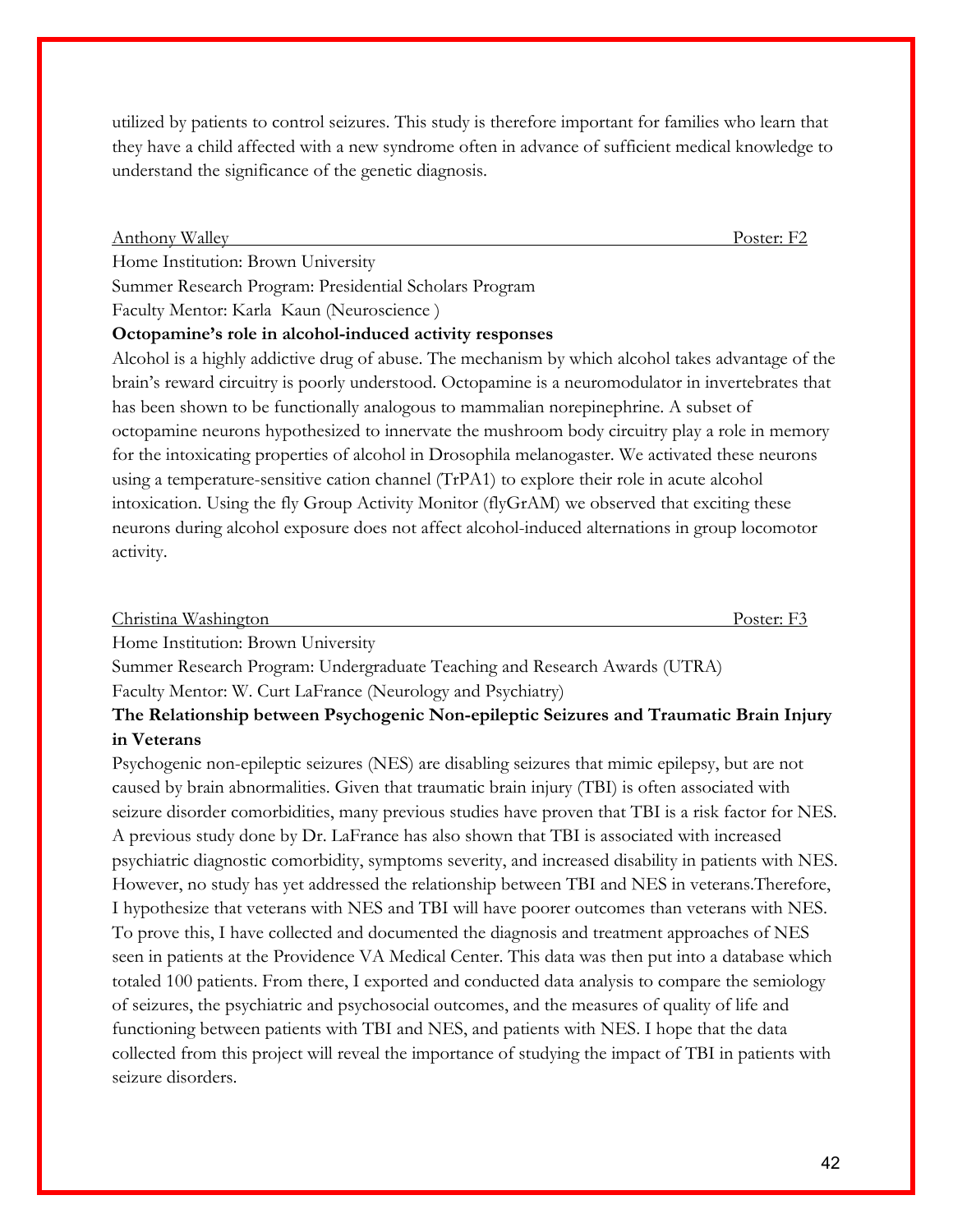Home Institution: Tougaloo College

Summer Research Program: Leadership Alliance-Summer Research Early Identification Program (SR-EIP)

Faculty Mentor: Mark Johnson (Molecular and Cell Biology)

### **Crop Reproduction for our Changing Planet**

Climate change threatens our food supply because plant reproduction, which generates our crops, is temperature sensitive. The long-term goal of our work is to define how critical reproductive cells (pollen tubes), respond to high temperature and to define genetic variants that confer thermotolerance to plant reproduction. We are pursuing three molecular pathways that are known to control how cells respond to high temperature: 1) the heat shock transcriptional response, 2) the unfolded protein response, 3) production and metabolism of reactive oxygen species. Our poster will report on whether the pollen tube uses these mechanisms and whether the kinetics of their induction differ in varieties that successfully reproduce at high temperature.

| <b>TTTT</b><br>T.<br>W <sub>1</sub> se<br>Tordan | ____<br>Poster:<br>OSILL. |
|--------------------------------------------------|---------------------------|
|                                                  |                           |

Home Institution: Xavier University of Louisiana

Summer Research Program: Leadership Alliance-Summer Research Early Identification Program (SR-EIP)

Faculty Mentors: Jeffrey Bailey (Pathology and Laboratory Medicine), Patrick Marsh (Pathology and Laboratory Medicine)

### **Effect of Cluster Randomized Trial Insecticide Treated Durable Wall Linings on Plasmodium falciparum Population in Liberia**

Plasmodium falciparum causes the deadliest form of human malaria. As the parasite is transmitted by way of the bite of a female Anopheles mosquito, those in a hot and humid climate are at a higher risk One valuable method with proven effectiveness in combating the disease is insecticide-treated nets (ITNs), which protect users while sleeping. However, this prevention method is less than perfect. We hypothesize that implementing insecticide-impregnated durable wall linings (DLs) will reduce the transmission of the parasite and will be a more effective prevention method than ITNs alone. Our results can further suggest that large-scale implementation of DLs will be an effective long-term way of reducing the P. falciparum population and the burden of malaria in malariaendemic regions.

Derek Xu Poster: F6

Home Institution: Brown University

Summer Research Program: Undergraduate Teaching and Research Awards (UTRA)

Faculty Mentor: Mamiko Yajima (MCB)

### **Functional Contribution of DCLK1 in Embryonic Development**

Doublecortin like kinase1 (DCLK1) is a protein Ser/Thr kinase important for neuronal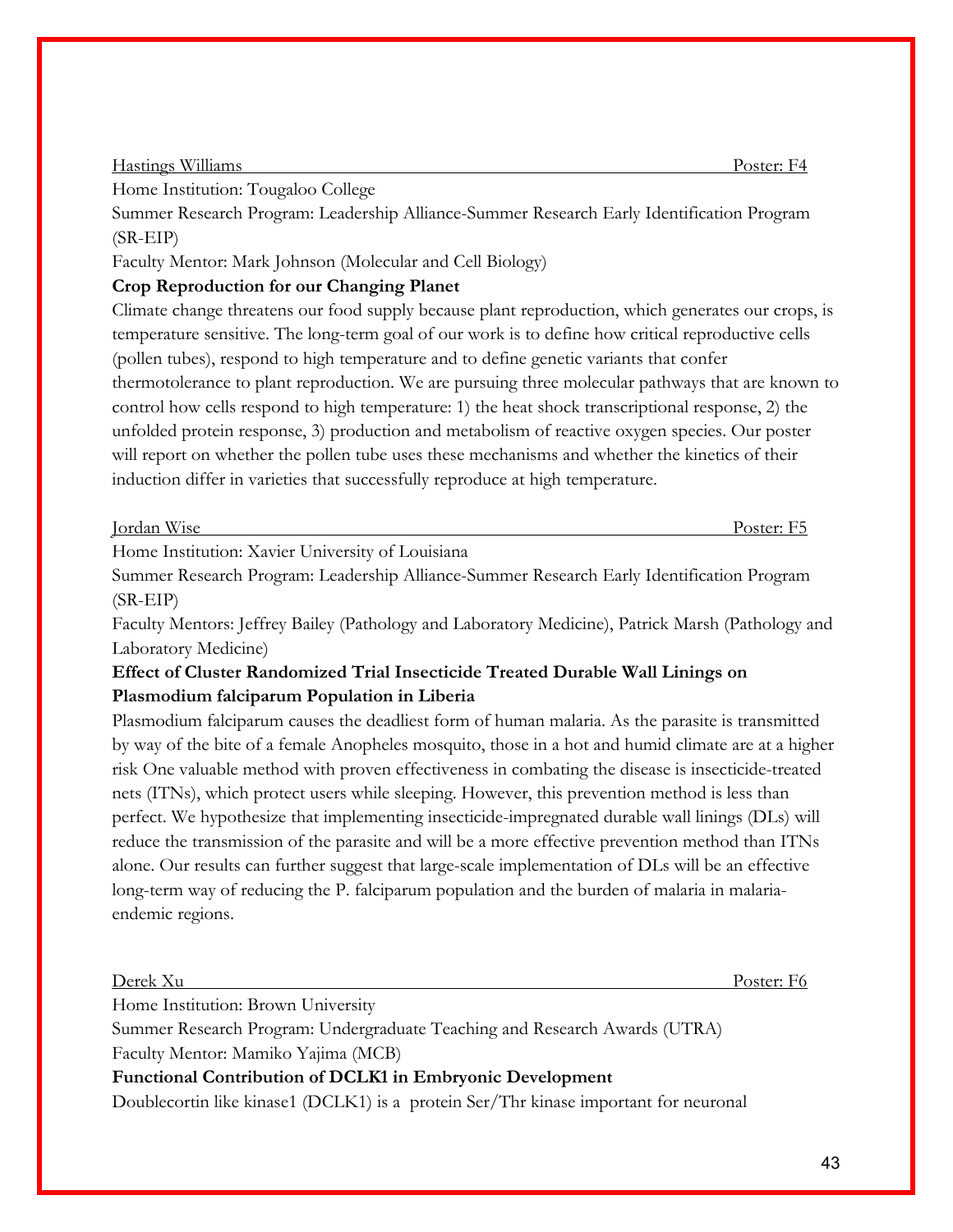development. More recently, it is reported to function in plasticity regulation of stem cells and cancer cells, but its functional mechanism is yet unclear. To reveal DCLK1's function in plasticity regulation, we here used the sea urchin embryo that undergoes highly regulative development. We found that DCLK1 protein is uniformly present during early embryogenesis but becomes restricted to mesenchymal cells after gastrula stage when major cell differentiation occurs in the embryo. The damage on the sea urchin larva induced ectopic DCLK1 expression in the ectoderm where the damage was most severe. These results suggest that DCLK1 may be involved in damage response and/or regeneration, contributing to embryonic plasticity.

| Xinzhu | $1$ ina) | - -<br>y ang | $\text{Voster: } \Delta$ | $-$ |
|--------|----------|--------------|--------------------------|-----|
|        |          |              |                          |     |

Home Institution: Brown

Summer Research Program: Undergraduate Teaching and Research Awards (UTRA) Faculty Mentors: David Berson (Neuroscience), Adam Mani (Neuroscience) **Understanding Image Stabilization: Connectomics of the Mouse Medial Terminal Nucleus** Retinal ganglion cells (RGCs) transmit all light information from the retina to the brain. The Accessory Optic System (AOS) is responsible for keeping an image stable on the retina via eye rotations and receives input from direction selective RGCs (DSGCs). Using electron microscopy data, tracer injections, and confocal imaging, we explore the connectomic relationships between different types of direction-selective RGCs that project to the medial terminal nucleus (MTN) of the AOS. Tracing in live slice preparations will elucidate the circuitry of postsynaptic cells in the MTN. This work will improve our knowledge of the constituents of the AOS and may open avenues for future treatment of pathological conditions of the AOS.

Zane Yu Poster: F8

Home Institution: Brown University

Summer Research Program: Undergraduate Teaching and Research Awards (UTRA) Faculty Mentors: Shuping Tong (Liver Research), Ji Su Li (Liver Research)

### **The HBV Genome and its Evolutionary History**

The HBV genome is remarkably compact, and it codes for a plethora of different proteins by taking advantage of different open reading frames (ORFs). These quirks can be identified in both bat and fish hepadnaviruses (related to HBV), and point to evidence of how the HBV we know now may have come to be. Different deletions, additions, and other mutations accumulated over the centuries have tailored HBV to be able to dodge the human immune system and wreak an impressive amount of havoc on the liver through its efficient use of its tiny circular DNA.

Linda Zhang Poster: F9

Home Institution: Brown University

Summer Research Program: Undergraduate Teaching and Research Awards (UTRA) Faculty Mentor: Amitai Shenhav (Cognitive, Linguistics, and Psychological Sciences), Ji Su Li (Liver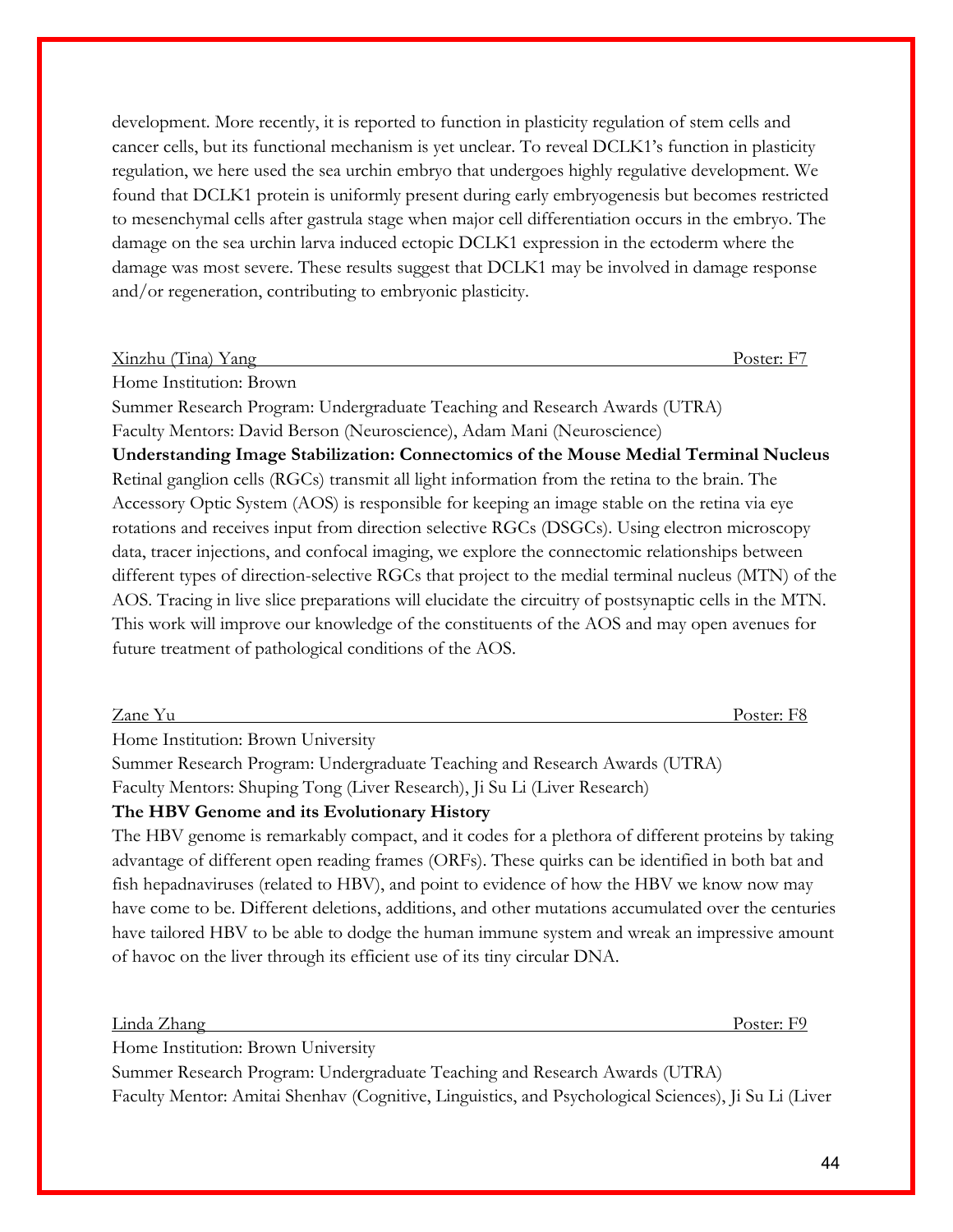#### Research)

### **How hard do you want to work? The influence of positive and negative incentives on physical effort persistence**

Previous studies have examined how much effort people put into a task based on available incentives, but they have yet to fully capture how people choose whether to persist with their efforts and how those decisions are differently influenced by positive incentives (e.g., reward) versus negative incentives (e.g., avoiding loss). To address these questions, we developed a new task in which participants are given fixed time intervals to complete as many trials as they want of a physical effort task for monetary incentives. Across two studies, we varied the incentive amount (high/low) and/or type (positive/negative) across intervals. We found that participants chose to allocate more effort (e.g., completed more trials) when incentives were higher and when they were negative.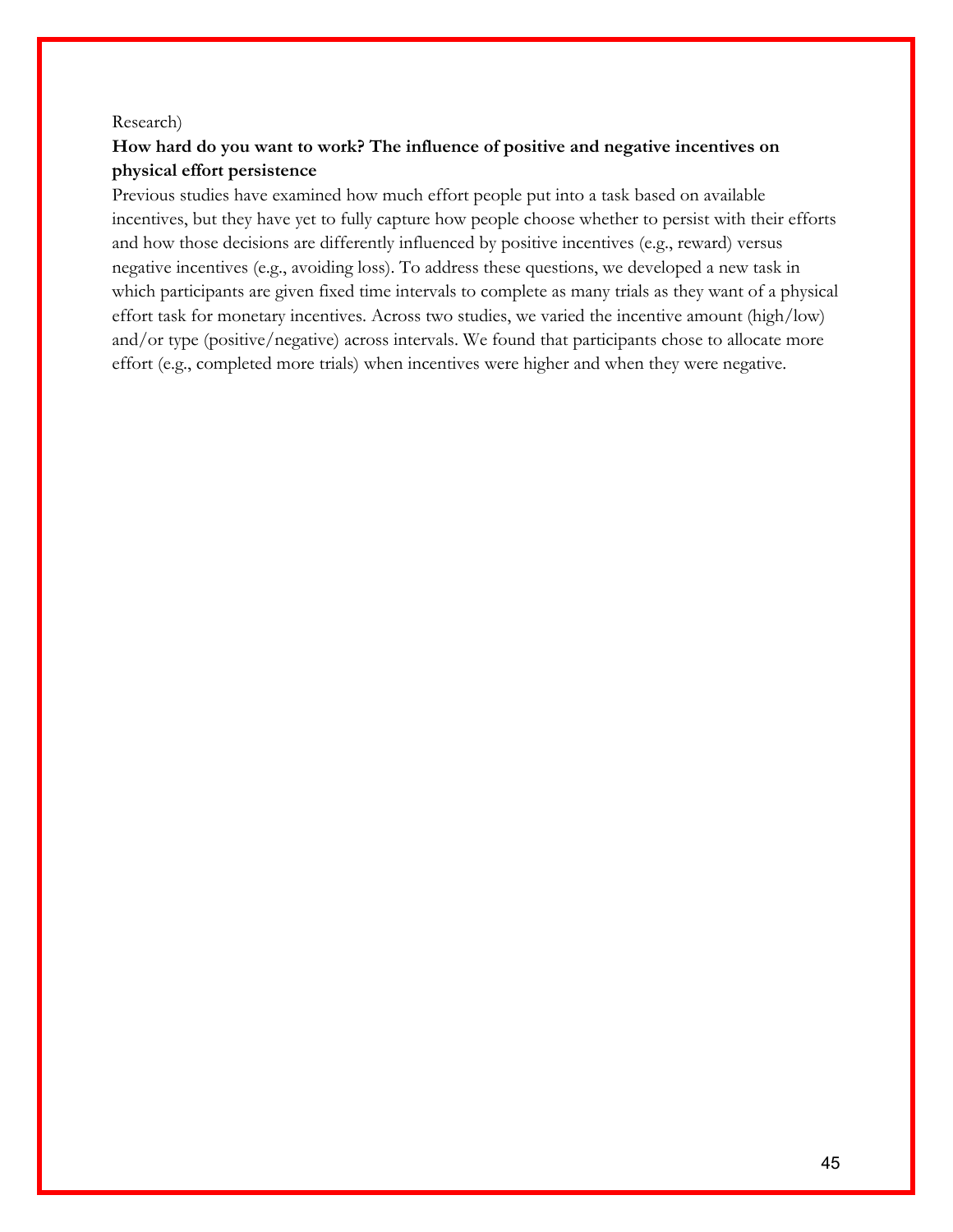# HUMANITIES INDIVIDUAL PRESENTATIONS

#### Pablo Caban-Bonet Poster: F10

Home Institution: Brown University

Summer Research Program: Mellon Mays Undergraduate Fellowship, Undergraduate Teaching and Research Awards (UTRA)

Faculty Mentor: Joseph Pucci (Medieval Studies)

#### **Augustine's Self-Fashioning: Scripture in the Confessions**

Augustine was an extraordinary and dynamic thinker--yet, amongst all his qualities, I am most often astounded by his ready command of Scripture. What does this say about Augustine's thought? By coding complex happenings into Scripture, he allows the reader to understand the world in God's terms. For example, if he applies a particular Psalm to an experience or an emotion, then it implies that the quotation provides the truest expression of it. To Augustine, Scripture's authority overshadowed all other sources, for it was the Word of the living God: only through it could men and women know Christ and give themselves to Him. My research will explore how Scripture influences Augustine's thought in the Confessions.

| Rosa Cordero-Cruz | Poster: F11 |
|-------------------|-------------|
|                   |             |

Home Institution: University of Puerto Rico- Rio Piedras

Summer Research Program: Leadership Alliance-Summer Research Early Identification Program

(SR-EIP)

Faculty Mentor: Daniel Rodriguez (History)

### **Rape, Estupro, or Rapto: Colonization and Sexual Violence from Late Nineteenth to Early Twentieth Century Puerto Rico**

This paper analyses the evolution of rape in Puerto Rico's judicial system after the US took control of the island. Based on court cases and the Penal Codes, I examine how masculinity and femininity were represented. I also analyze when women were successful in their prosecution of the accused men in order to understand why some women received more protection from the state than others. Additionally, by researching debates regarding the new laws established and documents that indicate impressions of Puerto Rican sexuality, changes done to the legal system can be explained and linked to the political processes that occurred. Premised under the idea of progress, the transition highlights issues that go beyond sexual violence such as colonization and modernization.

Gabrielle DoVael Poster: F12

Home Institution: University of Rhode Island Summer Research Program: Leadership Alliance-Summer Research Early Identification Program (SR-EIP) Faculty Mentor: Lindsey Jones (Education)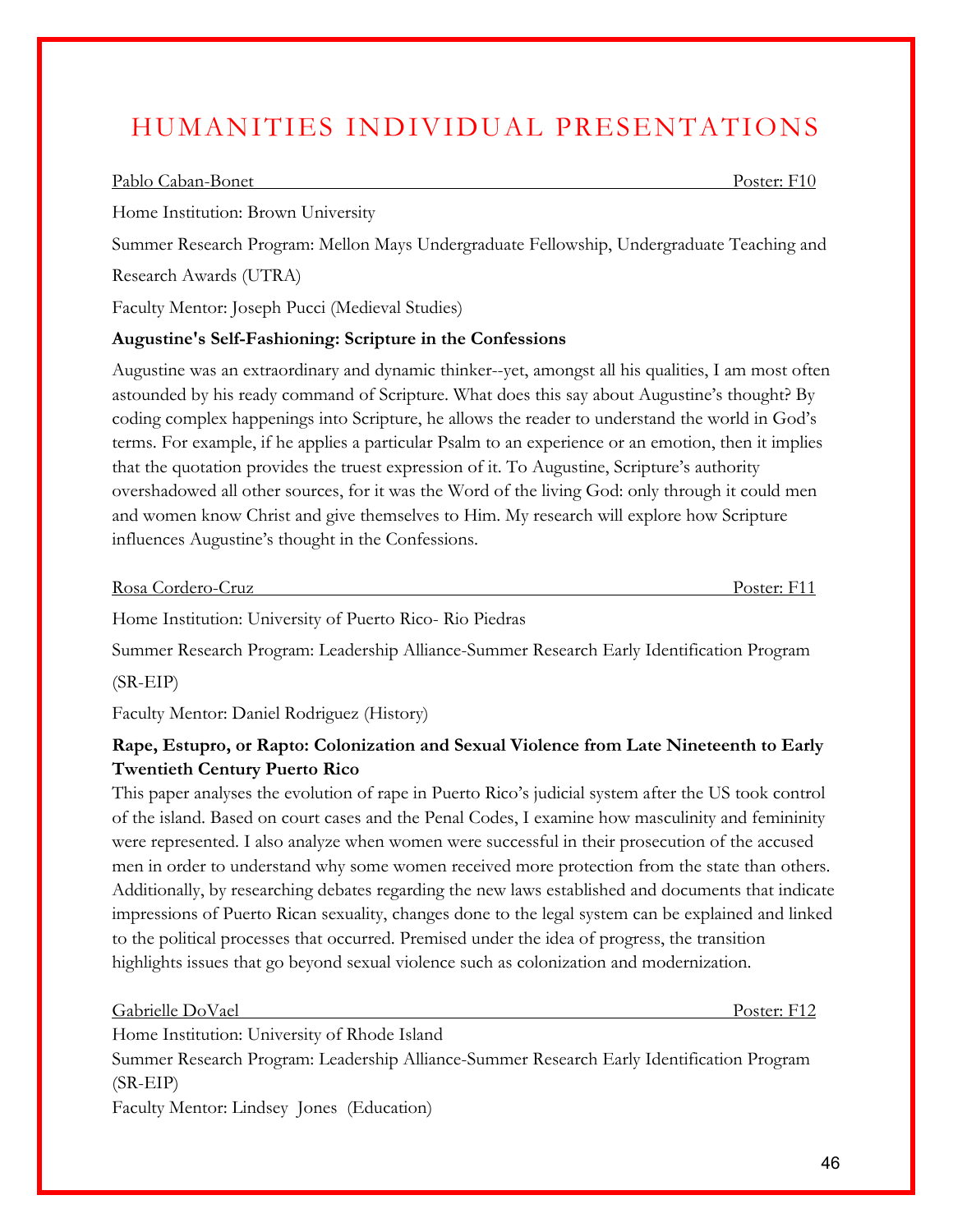### **What's Missing? Race, Gender, and Prohibition in Early 20th Century Virginia**

Much history tends to become overlooked, forgotten and pushed to the side. In the early 20th century America, there were many impactful laws and historical moments taking place. One of them being prohibition beginning in 1920 and ending in 1933. Many states took part in prohibition as well as taking their own initiative to enforcing the laws regarding prohibition. Virginia, the second state to ratify prohibition, had plenty of organizations, laws and early motives to help encourage moderation or the abolishment of alcohol use. Between the years of 1916 and 1933 there were criminal records detailing individuals who committed a crime related to alcohol and what their sentencing was. This is a part of history that seems to be overlooked due to the possible injustice taking place during these trials. I alongside my mentor have looked more into the history of Virginia before and during the prohibition era as well as what can be concluded from these criminal records.

| Katelynn Hester | Poster: 1 |
|-----------------|-----------|
|                 |           |

Home Institution: Southeastern Oklahoma State University

Summer Research Program: Leadership Alliance-Summer Research Early Identification Program (SR-EIP)

Faculty Mentor: Linford Fisher (History)

### **Constructing Imaginary Natives: Visual Sovereignty and Native American Representation in Entertainment**

The aesthetics of Native existence have been distorted by non-Native entertainers throughout American history. This research aims to examine the use of Native aesthetics in popular entertainment as an expression of American sentiment toward Indigenous populations by aligning instances of Native representation with significant historical events involving the affairs of Native peoples. This paper argues that the representation of Native Americans in popular entertainment is reflective of the general sentiment held by non-Natives toward indigenous peoples throughout American history. This paper works to prove the thesis through the examination of theatrical productions, traveling medicine shows, Wild West shows, and silent/sound films. To provide further evidence for the thesis, the genre-typical stereotypes are juxtaposed with significant historical events impacting Native Americans.

| Uriel Lopez-Serrano |  |
|---------------------|--|
|---------------------|--|

Poster: F14

Home Institution: Bowdoin College

Summer Research Program: Leadership Alliance-Summer Research Early Identification Program (SR-EIP)

Faculty Mentor: Patricia Ybarra (Theatre and Performance Studies )

### **Performing Sor Juana in the late-20th and early-21st Centuries: Latinx [Re]Imaginings of the Tenth Muse of Colonial Mexico**

Sor Juana Inés de la Cruz (c. 1648-1695) was a Mexican nun, poet, playwright, and scholar from the colonial era. In recent years she has become an icon for various global, social, and political movements, particularly movements advocating for Queer, Chicanx, and Latinx identities. Through the theatre, the [re]imagined Sor Juana is introduced to marginalized groups in the United States. I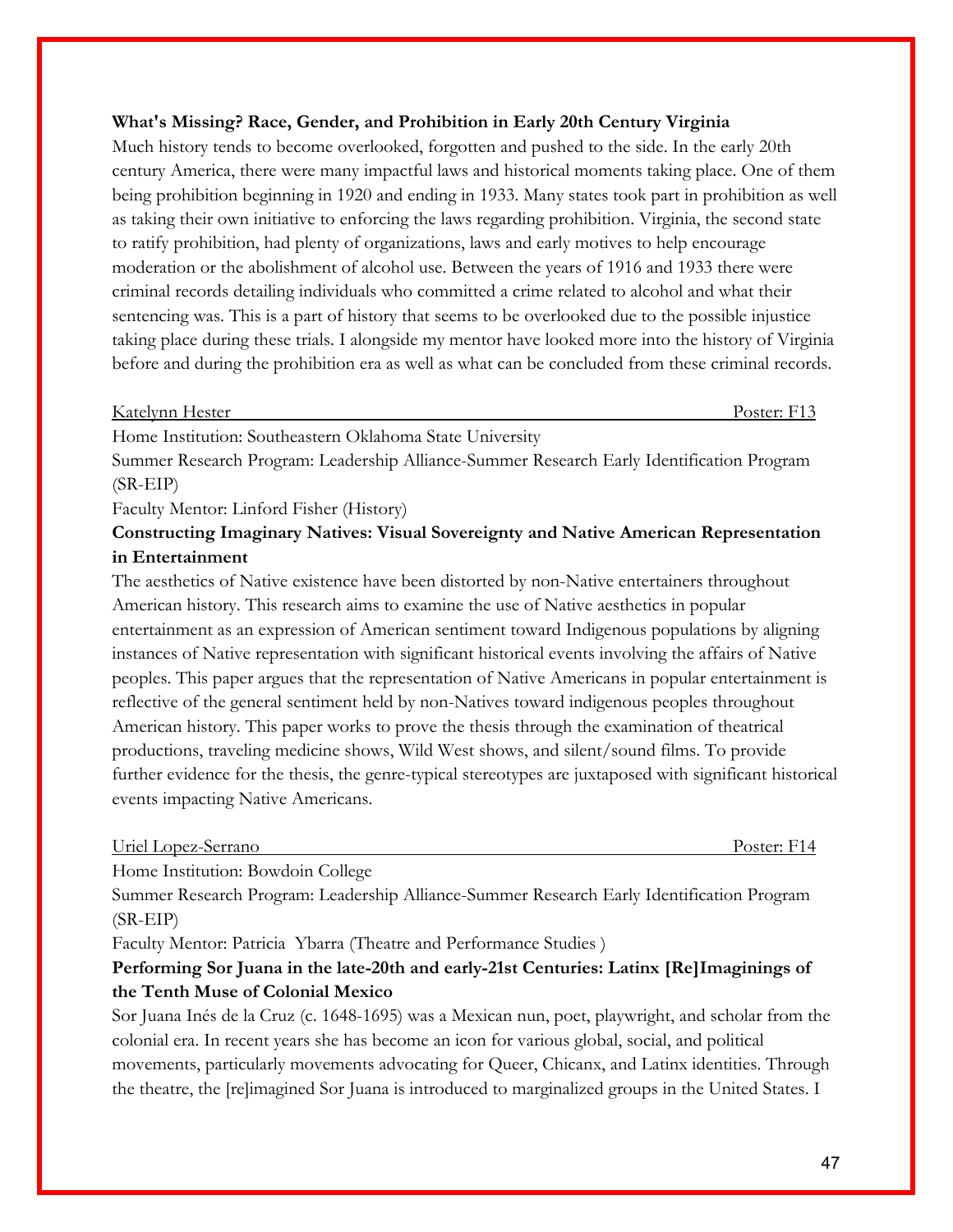argue that her presence within this space has made her into a quintessential figure of social progress, particularly for Chicanx and Latinx individuals. In theatre, a [re]imagination of her character becomes relevant and the embodied performance resonates with a contemporary audience. Specifically, I analyze Estela Portillo Trambley's (1936-1999) Sor Juana (1986); Alicia Gaspar de Alba's (1958-living) "Interview with Sor Juana Inés de la Cruz" (1998/2014); and Karen Zacarías's (1969-living) The Sins of Sor Juana (2001) so as to explore how they [re]imagine the narrative of Sor Juana. I trace how these three modern day representations of Sor Juana change the historical narrative and expand the way in which she is remembered. This [re]imagined narrative is significant because Sor Juana's transformation on stage allows others to see multiple ways in which some of her experiences during the colonial era are still pervasive in the world today. Thus, audiences find aspects of her story that resonate with their own lived experiences in contemporary America.

| $\sqrt{2}$<br>$\overline{\phantom{a}}$<br>Gabriel Kivera | Poster:<br>. |
|----------------------------------------------------------|--------------|
|                                                          |              |

Home Institution: University of Puerto Rico - Río Piedras

Summer Research Program: Leadership Alliance-Summer Research Early Identification Program (SR-EIP)

Faculty Mentor: Anthony Bogues (Africana Studies)

### **From a History of Slavery to a History of the Enslaved in Puerto Rico: A Study of its Possibilities and Implications**

The traditional historiography of Puerto Rico quickly concluded that slavery was an "accident" in the Island's history. Although recent works have been able to debunk this myth by demonstrating the importance of slavery during Spanish control, they have centered on the study of the slave institution instead of the enslaved themselves. However, the problem of a history centered in the captives that were brought to Puerto Rico is not just one of silencing but of historical methodology and politics of erasure. By studying a slave conspiracy that took place in 1848 in the city of Ponce, Puerto Rico, my research will try to understand the political and methodological implications of such a work and find alternatives for its production.

#### Cecilia Slane Poster: F16

Home Institution: DePauw University

Summer Research Program: Leadership Alliance-Summer Research Early Identification Program (SR-EIP)

Faculty Mentor: Bathsheba Demuth (History)

**Valuing the Alaskan Wilderness: The 19th Century Writings of John Muir and W.H. Dall** In the late 19th century, American conservation began to separate into two ideological approaches: scientific and spiritual. Two prominent naturalists, William Healey Dall and John Muir, who both expressed deep admiration for the land they explored during scientific expeditions and personal pilgrimages exemplify the origins of this division. In this project, I am researching how Dall and Muir experienced, valued, and described the Alaskan environment through public essays and personal journals. Using Muir and Dall as key figures, I am investigating how personal motivations inspired their valuing the land as a "wilderness," a pristine place antithetical to civilization.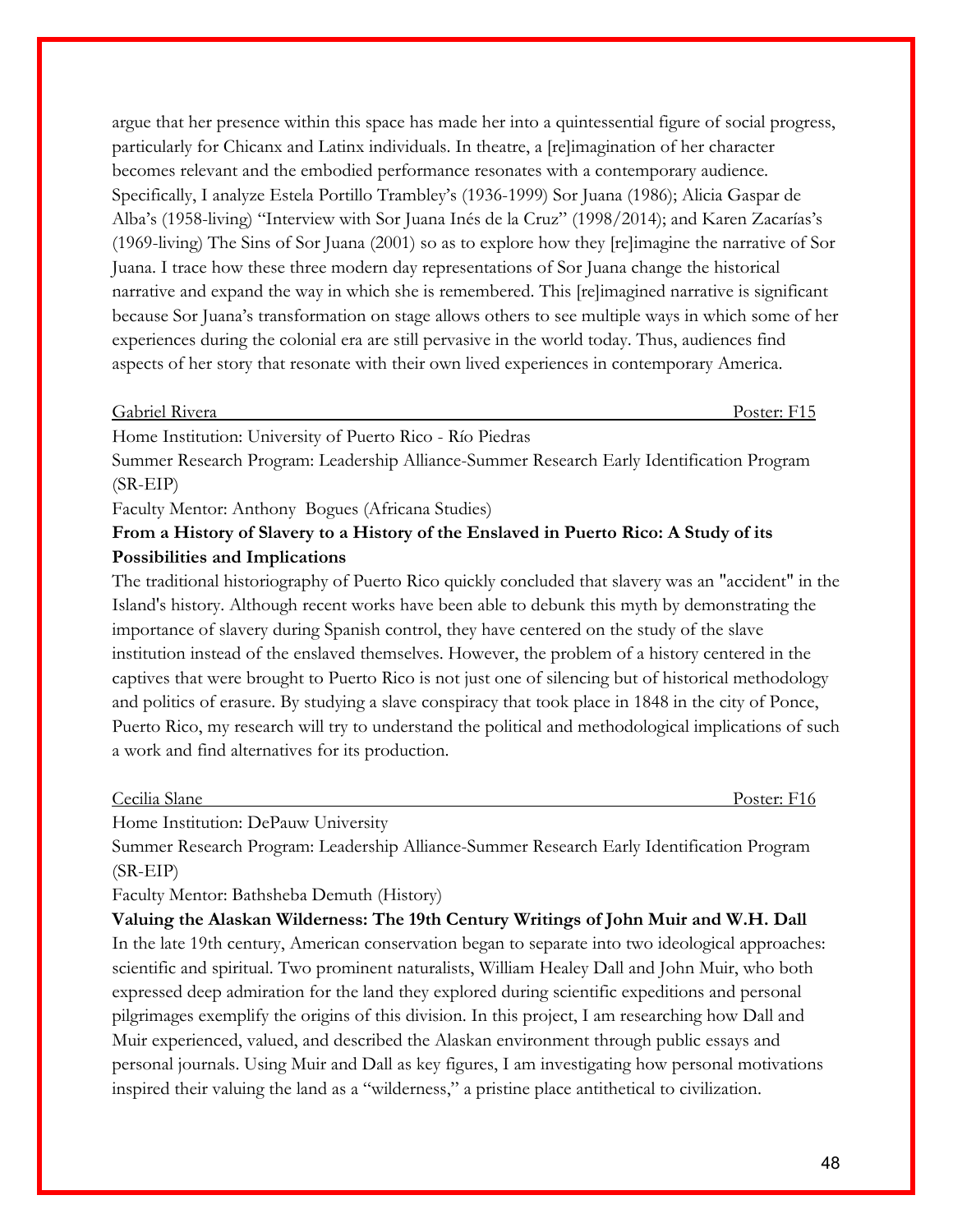#### Ratna Patel Poster: F17

Home Institution: Brown University

Summer Research Program: Research Assistant

Faculty Mentor: Barbara Stonestreet (Pediatrics, Women and Infants Hospital)

**The Role of Inter-Alpha Inhibitor Proteins in White Matter Growth During Prenatal Hypoxic-Ischemic Injury** 

Hypoxic-ischemic (HI) brain injury in premature infants results in mortality and severe neurological deficit. The discovery of endogenous inter-alpha inhibitor proteins (IAIPs) in the brain during development may evince a possible remedy for this damage (Chen et al., 2016). Studies show that IAIP concentration decreases following HI brain injury, suggesting that they mediate normal cell growth in uninjured brain tissue (Disdier et al., 2018). The purpose of this project is to determine the extent to which endogenous IAIPs facilitate the growth of white matter. Cultured neonatal rat oligodendrocytes will be exposed to varying IAIP concentrations and oligodendrocyte growth tracked longitudinally using various staining and microscopy procedures. If IAIPs mediate white matter growth, then they may have a useful clinical application in the treatment of HI brain injury.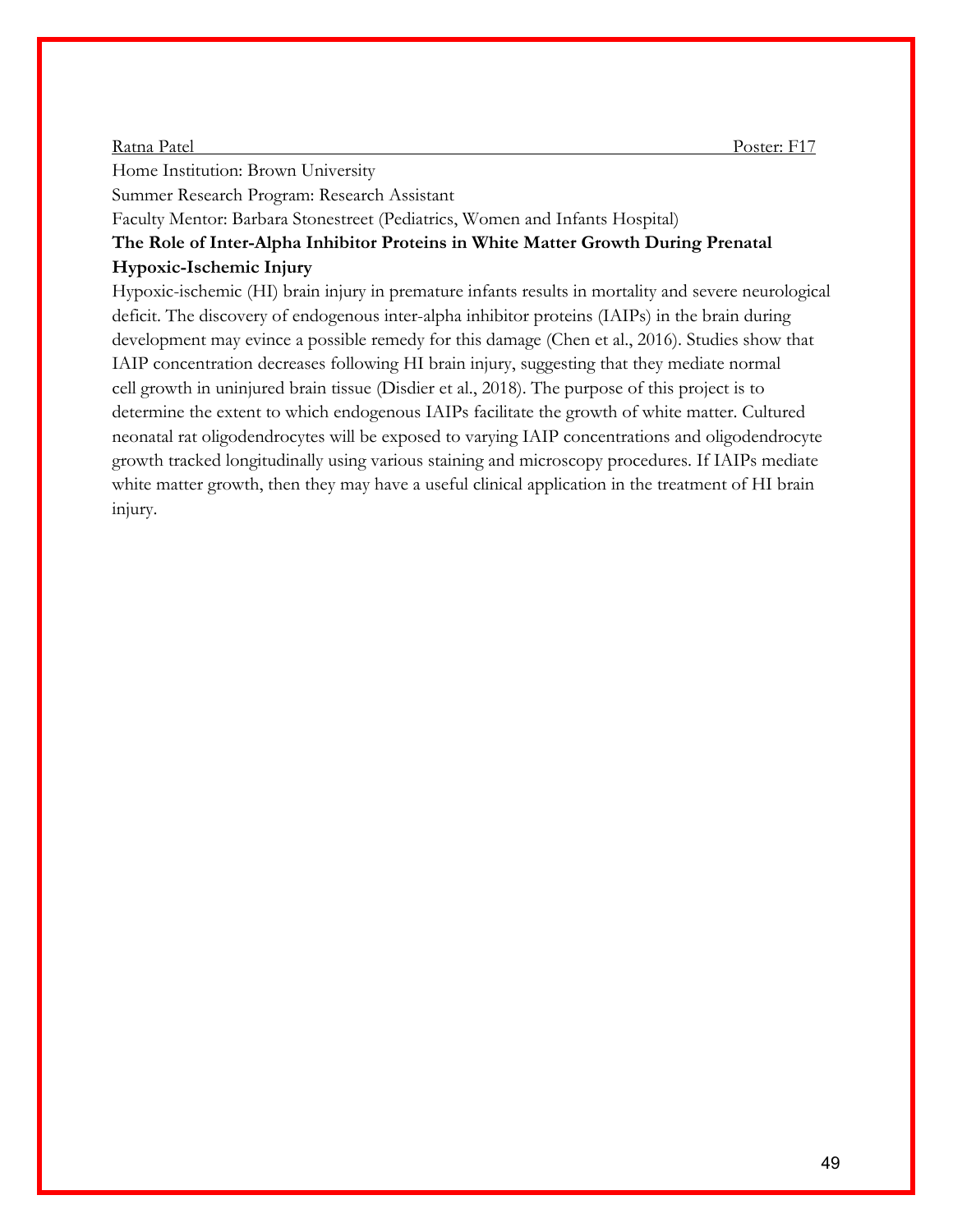# SUMMER RESEARCH SYMPOSIUM POSTERS

Friday, August 2

Physical Sciences, Social Sciences, and Student Team Presentations

# PHYSICAL SCIENCES INDIVIDUAL PRESENTATIONS

| Hameed Abdul |                                                                                                                                                                         |  |  |              |                                                                                                                                                                                                                                                                                                                                                                                                                                                                                            |  |  | Poster: A1 |  |
|--------------|-------------------------------------------------------------------------------------------------------------------------------------------------------------------------|--|--|--------------|--------------------------------------------------------------------------------------------------------------------------------------------------------------------------------------------------------------------------------------------------------------------------------------------------------------------------------------------------------------------------------------------------------------------------------------------------------------------------------------------|--|--|------------|--|
|              | Home Institution: University of Southern Mississippi                                                                                                                    |  |  |              |                                                                                                                                                                                                                                                                                                                                                                                                                                                                                            |  |  |            |  |
| $\alpha$ m   | $\mathbf{1} \mathbf{D}$ $\mathbf{1} \mathbf{I}$ $\mathbf{1} \mathbf{I}$ $\mathbf{1} \mathbf{I}$ $\mathbf{1} \mathbf{I}$ $\mathbf{1} \mathbf{I}$ $\mathbf{1} \mathbf{I}$ |  |  | $\mathbf{L}$ | $\blacksquare$ $\blacksquare$ $\blacksquare$ $\blacksquare$ $\blacksquare$ $\blacksquare$ $\blacksquare$ $\blacksquare$ $\blacksquare$ $\blacksquare$ $\blacksquare$ $\blacksquare$ $\blacksquare$ $\blacksquare$ $\blacksquare$ $\blacksquare$ $\blacksquare$ $\blacksquare$ $\blacksquare$ $\blacksquare$ $\blacksquare$ $\blacksquare$ $\blacksquare$ $\blacksquare$ $\blacksquare$ $\blacksquare$ $\blacksquare$ $\blacksquare$ $\blacksquare$ $\blacksquare$ $\blacksquare$ $\blacks$ |  |  |            |  |

Summer Research Program: Leadership Alliance-Summer Research Early Identification Program (SR-EIP), CRA-W DREU

Faculty Mentor: David Ritchie (Computer Science)

### **Learning to Generalize 3D Motion Through Graph Neural Networks**

Complex 3D geometry comprises our daily existence. Such geometry is accompanied by ranges of motions and numerous ways to be manipulated. Generalizing 3D motion is a rather non-trivial Computer Vision task. State of the art approaches from the Vision community are fairly complex to train and are poor candidates for real-world applications. From the robotics community, off-theshelf Vision approaches are used coupled with particle filtering or probabilistic graphical models. As the Vision and Robotics community continues to explore potential methods, certain challenges still remain. We propose using Graphical Neural Networks to map point cloud groupings to a comprehensive kinematic graph. This would represent motion attributes, orientation, and geometry for all objects/parts within the point cloud.

| Michelle Adler                                                                                       | Poster: A2 |
|------------------------------------------------------------------------------------------------------|------------|
| Home Institution: Brown University                                                                   |            |
| Summer Research Program: Undergraduate Teaching and Research Awards (UTRA)                           |            |
| Faculty Mentor: Ian Wong (Biomedical Engineering)                                                    |            |
| The Effects of Fibrillar Matrix Topography on Cancer Cell Migration                                  |            |
| Most in vitro cancer research models involve the use of single cell cultures in 2D environments      |            |
| which exclude a wide variety of factors potentially critical to cell migration. Cancer               |            |
| microenvironments are characterized by increased collagen density and restructuring of the fibrillar |            |
| extracellular matrix. Using magnetic nanoparticle and Microtissue molds, cancer cell metastasis can  |            |
| be evaluated in a more robust, biologically relevant manner.                                         |            |

|               | Poster:                  |
|---------------|--------------------------|
| Dana Altoaimi | <b><i><u>LAL</u></i></b> |
|               |                          |

Home Institution: Brown University

Summer Research Program: Funded by external, international scholarship program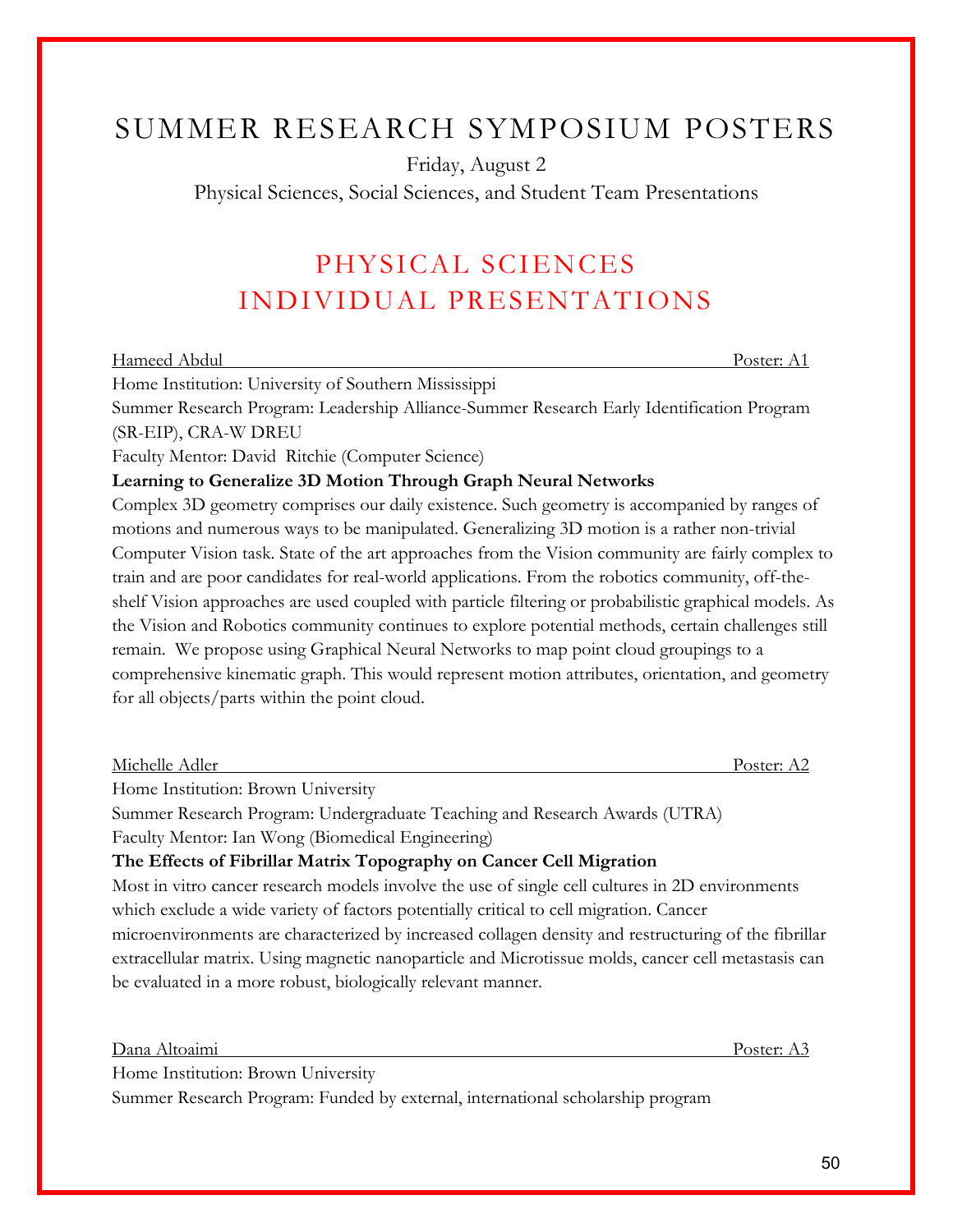#### Faculty Mentor: Alexandria Johnson (DEEPS)

#### **Electrodynamic particle trapping for exoplanet atmospheric studies**

Hazes and cloud decks can limit the detection of vital information concerning the atmospheres of exoplanets. The Exoplanet Electrodynamic Balance (ExoEDB) helps eliminate this challenge by providing a lab-based platform to levitate, trap, and study the behavior of exoplanet cloud analogs under varying atmospheric conditions. The ExoEDB opens a window into investigating the different properties of the trapped particles, including nucleation, crystalline structural changes, surface interactions, and radiative properties. This work aims to characterize the ExoEDB system and proposes the optimal parameters required to stably trap exoplanet cloud analog particles. It then serves as a basis for future work in the field of exoplanet atmospheric studies in the lab as well as through observations and sophisticated modeling.

| דד          |        | Poster: $A$ |
|-------------|--------|-------------|
| Teresa Amor | $\sim$ | .           |
|             |        |             |

Home Institution: Brown University

Summer Research Program: Summer Intern with Professor Silverman - Engineering Faculty Mentor: Harvey Silverman (Engineering)

### **Improved Infant Cry Analysis System and LSTM Neural Network Classification**

Since 2011, in conjunction with Women and Infants Hospital, a cry-analysis system has been developed and improved. Last year basic work was done to expand the system to handle long, 12 hour recordings. Current work has made the system more robust and has used it to analyze new infant-cry datasets using LSTM neural networks. Infant syndromes investigated include opioid addiction, premature birth, and pain versus non-pain. Some of the problems in developing the system will be presented and results to date on classifying various hypotheses will be shown.

| $\sim$ 1 | Jostan                   |
|----------|--------------------------|
| Charles  | osici.                   |
|          | $\overline{\phantom{a}}$ |
| Bares    | . .                      |
|          |                          |

Home Institution: Brown University

Summer Research Program: Undergraduate Teaching and Research Awards (UTRA) Faculty Mentor: Daniel Harris (Engineering)

#### **Aerodynamic Design of an Underbody Diffuser**

Since the introduction of inverted wings in the 1960s for use in the Formula 1 circuit, aerodynamic downforce has played an increasingly important role in racing vehicle performance and success. Our current research sets the foundation for the development of an aerodynamics package for Brown Formula Racing's open-wheeled vehicle by first focusing on the design of an underbody diffuser. Computational Fluid Dynamics (CFD) studies were performed to optimize multiple geometric parameters with particular focus given to optimizing the shape of the rear diffuser section. Our simulations show good agreement with previously published experimental data and scale models were constructed for further experimental validation of the design in the University's wind tunnels.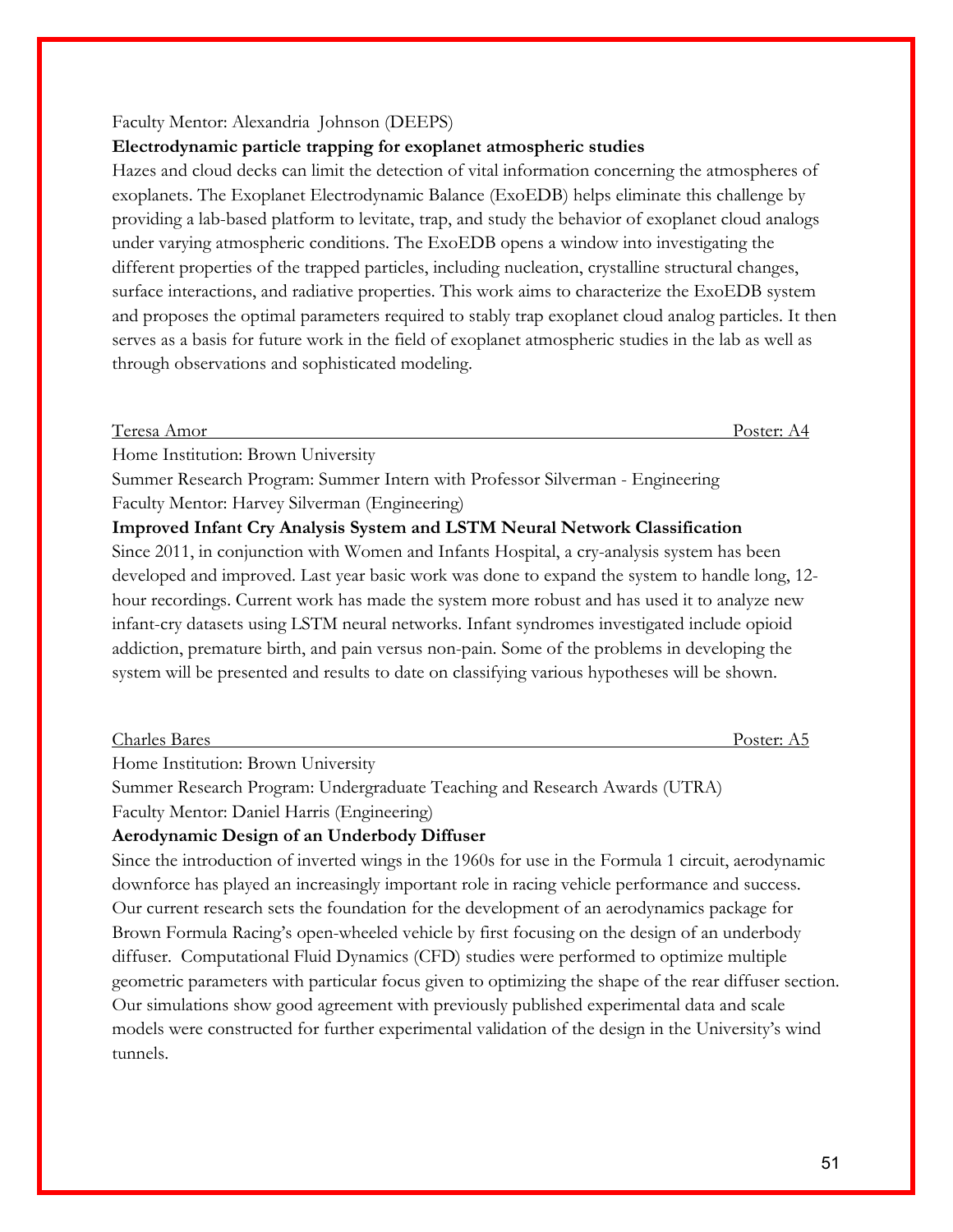#### Shoham Benmelech Poster: A6

Home Institution: Brown University

Summer Research Program: Undergraduate Teaching and Research Awards (UTRA) Faculty Mentor: Ian Wong (Biomedical Engineering )

### **Investigating Silk Collagen Hydrogels for Mimicking the Dynamic Phenotypes of the Extracellular Matrix in Cancer Progression**

As As cancer diagnoses increase steadily in developed countries, metastasis proves to be the leading cause of death. During metastasis (the migration of cancer cells from a primary to a secondary tumor) the extracellular matrix (a network of macromolecules that offer structure and support in the bioenvironment) changes drastically in response the cellular signals. We investigate the potential of recreating the dynamic topographies of the ECM during progressive stages of cancer metastasis using collagen (a protein naturally found in human ECM) to provide cell adhesion sites, and silk (a biocompatible protein derived from silkworms) to enable tunable matrix stiffness. Overall, we envision tunable in vitro platforms are a step toward personalized cancer treatment.

Julia Berkson Poster: A7

Home Institution: Brown

Summer Research Program: Research assistant to Brown professor

Faculty Mentor: Chris Huber (Geology)

### **Characterization of volatile content of lunar volcanic glasses using the Markov chain Monte Carlo method**

The presence of volatiles in primitive lunar basalts can provide insight into the formation and evolution of the moon and the composition of the lunar mantle. Diffusion curves of volatiles from erupted lunar glass beads, obtained by Saal et al. 2008, have been used to estimate indigenous water content of lunar magma. The water content estimates were unexpectedly high, since the moon is thought to have formed from a massive heating event. In this study, we use an optimization procedure to constrain the family of solution that best fit the data and show that the water diffusion profiles can be fitted with a wide range of initial water content depending on the choice of clast cooling history.

Solana Buchanan Poster: A8

Home Institution: Rice University

Summer Research Program: Leadership Alliance-Summer Research Early Identification Program (SR-EIP)

Faculty Mentors: James Russell (DEEPS), Timothy Herbert (DEEPS)

**West African Climate Changes Across the Plio-Pleistocene Boundary** 

The Plio-Pleistocene Boundary is known for the onset of Northern Hemisphere glaciation approximately 2.7 Ma, that can be linked to an overall cooling of Africa over this period. By analyzing organic biomarkers from ODP Site 659, we reconstructed tropical sea surface temperature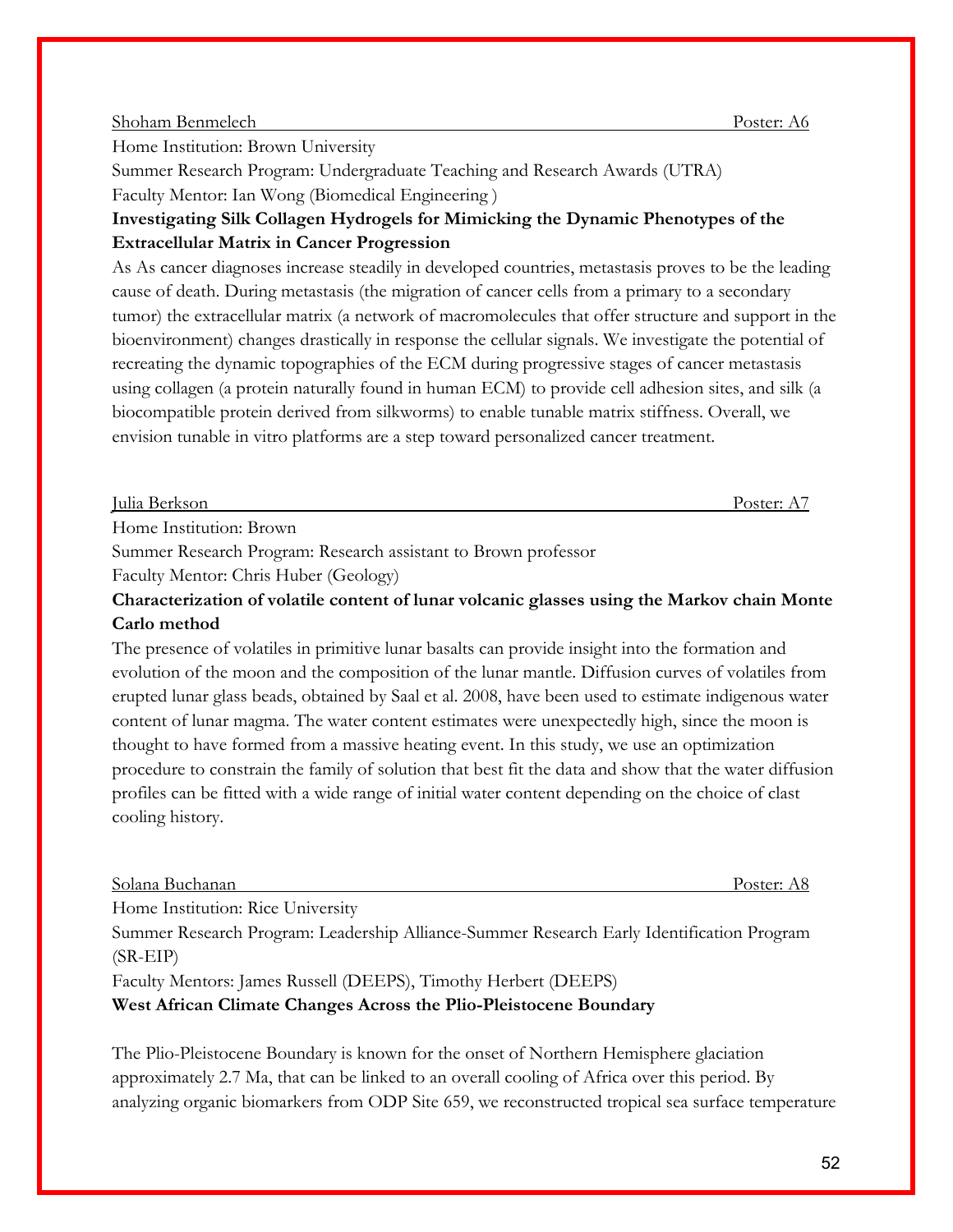(SST) and past terrestrial vegetation from 3.3-2.3 Ma. Analysis of the SST shows decreases through time which indicates links between Northern Hemisphere glaciation and tropical SST. Observations of the average n-alkane chain length imply relatively constant long-term vegetation trends but may display an inverse relationship with SST at orbital-time scales. Our data show links between West African tropical SST and North African vegetation trends which can help us form a more complete picture on past climate conditions.

Ye Won Byun Poster: A9

Home Institution: Brown University

Summer Research Program: Conducted with faculty.

Faculty Mentor: Jia Li (Physics)

**Graphene/hBN Heterostructures with Two-Corbino Geometry and Quantum Point Contact**  Isolation of atomically thin crystals has driven intense research efforts into the physics of two dimensional (2D) materials. These so-called van der Waals (vdW) materials are characterized by strong interatomic bonds within the 2D plane and weak vdW interactions between the layers, providing a great platform for the creation of heterostructures with a variety of properties. This project will develop a heterostructure consisting of alternating graphene, hexagonal boron nitride, and graphene monolayers, implementing Corbino geometry and Quantum Point Contact (QPC) structure which enables measurements such as longitudinal conductance and thermal flux. Ultimately, this research aims to advance our knowledge of quantum phenomena in low dimensional systems which leads to technological innovation towards future quantum computation.

| Joseph Cavanagh | $\mathbf{v}_{\text{Oster: A}}$ |
|-----------------|--------------------------------|
|                 |                                |

Home Institution: Brown University

Summer Research Program: Undergraduate Teaching and Research Awards (UTRA) Faculty Mentor: Lai-Sheng Wang (Chemistry)

### **First Observation of a Transition Metal–Boron Triple Bond in ReB2O-.**

Boron's electron deficiency causes it to bond readily with metals, forming many structures with unique properties. While boron's ability to form double bonds with metals is widely documented, the existence of a metal-boron triple bond has only been confirmed recently in the linear nanocluster BiB2O. Here we report the first experimental observation of a metal-boron triple bond in the nanocluster ReB2O using photoelectron spectroscopy and ab initio quantum chemical calculations. The relatively simple photoelectron spectrum taken suggests a highly symmetric structure. Furthermore, ab initio quantum chemical calculations suggest that this cluster has linear geometry and contains a Rh-B triple bond. This new observation may pave the road to future investigation into the nature of transition metal-boron nanoclusters.

Jungho (Daniel) Choi Poster: A11 Home Institution: Brown University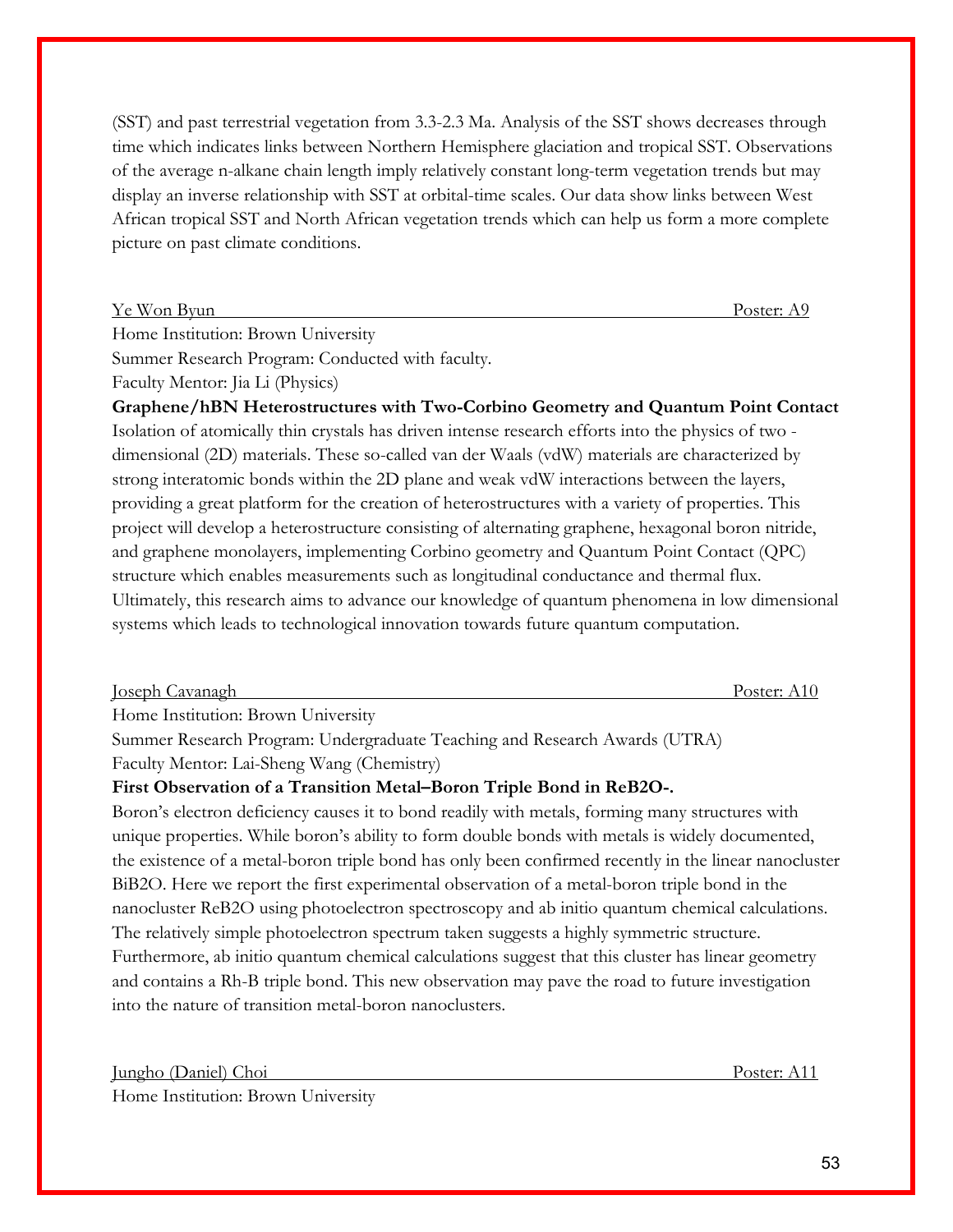Summer Research Program: Independent Researcher in research group at Brown Faculty Mentor: Brenda Rubenstein (Chemistry)

**Using Symmetry to Mitigate the Sign Problem in Quantum Monte Carlo Simulations** Quantum Monte Carlo (QMC) simulations are a suite of algorithms that numerically solve the Schrödinger Equation by sampling the equation with random numbers. In general, QMC algorithms scale nicely with system size while converging to an accurate solution. Unfortunately, due to the 'sign problem', QMC simulations of fermionic systems revert to solving the problem in exponential time, leading to extremely long computations. This project attempts to mitigate this problem by examining how physical symmetries impact the creation of Slater determinants in QMC that cancel each other's signs. The results will then be used to develop codes and theory that improve the sampling process in QMC.

Allie Coonin Poster: A12

Home Institution: Brown University

Summer Research Program: Undergraduate Teaching and Research Awards (UTRA) Faculty Mentor: Christian Huber (Earth, Environmental, and Planetary Sciences)

### **The Effect of Deglaciation on Subglacial Magma Chamber Dynamics and Eruption Cyclicity**

Correlations between glacial and volcanic records suggest volcanism is coupled with the removal of overlying ice. Ice unloading reduces pressure conditions inside the magma chamber at depth and affects conditions leading up to volcanic eruptions. This project utilizes numerical modeling of magma chamber dynamics to study the effect of the removal of a 1km ice sheet on eruption cyclicity. We expect volatile exsolution in the magma caused by ice unloading to shorten the system's longevity and increase the average volume erupted when the rate of unloading is fast compared to the rates of magma cooling and of crustal relaxation. Climate changes may perturb the eruption cycle of presently-glaciated volcanoes, further undermining the stability of ice sheets through various feedbacks.

Eashan Das Poster: A13

Home Institution: Brown University

Summer Research Program: Space Grant/NASA

### Faculty Mentor: John Mustard (Department of Earth, Environmental and Planetary Sciences) **Laboratory Testing of the Factor Analysis-Target Transform Method for Mineral Detections at Low Abundances from Hyperspectral Data**

Hyperspectral imaging spectroscopy has a proven capability to detect the presence of minerals on planetary surfaces remotely. Innovative new methods to detect target mineral presence and location at low abundances have been developed and applied to planetary data but with little validation. One such method is the Dynamic-Aperture Factor Analysis/Target Transform (DAFA/TT). While promising, this method has not been rigorously tested in laboratory settings. In this project we asses the DAFA/TT mineral detection method with laboratory hyperspectral imaging data. A suite of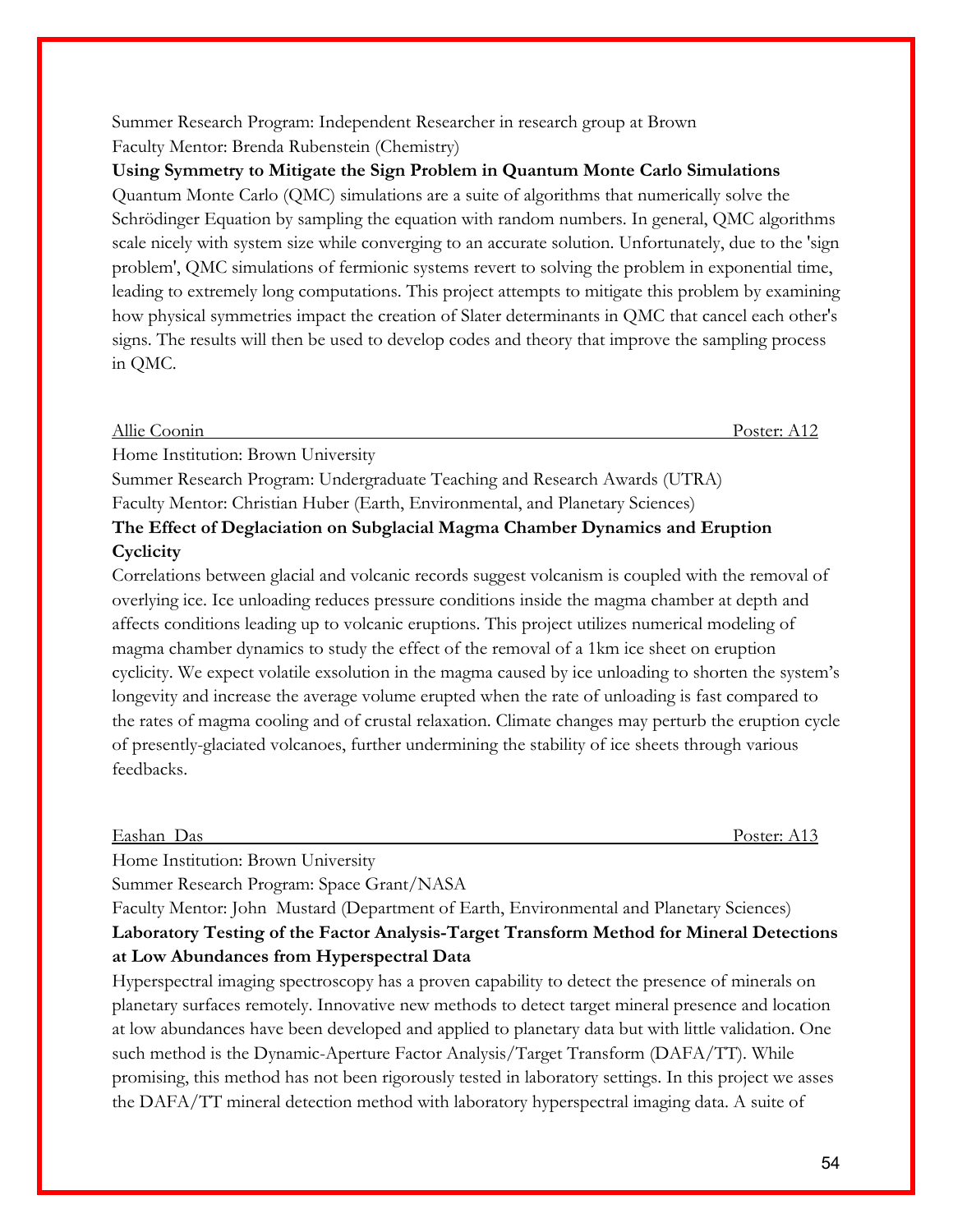target minerals, previously detected on Mars (serpentine, calcite, opal, selenite, montmorillonite, nontronite), are mixed in small proportions (1-10%) with a Mars soil simulant to create mixtures. We then rigorously test DAFA/TT's capabilities with laboratory hyperspectral imaging.

Evan Dastin-van Rijn Poster: A14

Home Institution: Brown University

Summer Research Program: Undergraduate Teaching and Research Awards (UTRA) Faculty Mentors: Nicole Provenza (Biomedical Engineering), David Borton (Biomedical Engineering)

**Artifact removal from Local Field Potential recordings during Deep Brain Stimulation** My project is part of an ongoing BRAIN Initiative-funded effort to design responsive algorithms to treat Obsessive Compulsive Disorder (OCD) using Deep Brain Stimulation (DBS). Currently, DBS systems are adjusted in an "open-loop" fashion, where parameters are tuned by a clinician during appointments spaced up to weeks or months apart. This "open-loop" paradigm is not ideal, as stimulation parameters may not be sufficient for treating severe symptoms. A "closed-loop" system may provide a solution by responsively varying stimulation parameters based on biomarkers indicating symptomatic behavioral states. Specifically, my research is focused on interpreting, processing, and removing the high amplitude, periodic artifacts contaminating local field potential recordings during DBS. This preprocessing step allows for subsequent analysis of OCD symptoms and identification of biomarkers using data from psychophysical tasks.

### Ben Davidson Poster: A15 Home Institution: Luther College

Summer Research Program: Incorporated Research Institutions for Seismology (IRIS) Faculty Mentor: Colleen Dalton (Earth, Environmental and Planetary Sciences)

### **Rayleigh Wave Amplification in Alaska**

Alaska is located along the Alaskan-Aleutian subduction zone, where the Pacific plate subducts beneath the North American plate. This subduction zone creates surface features such as the Aleutian volcanic chain and the Wrangell volcanic field. Amplification can be used to understand how properties of the Earth and the Earth structure relate to the observable surface features. Rayleigh waves from far away earthquakes are recorded by the Earth Scope transportable array stations in Alaska. Amplification calculations from Rayleigh waves sampled at different periods are more sensitive at various depths within the Earth. These amplification measurements, combined with past phase velocity measurements, contribute to a build a model of the Earth's shear wave velocity structure in the study region.

Wylie De Groff Poster: A16 Home Institution: Brown Summer Research Program: Undergraduate Teaching and Research Awards (UTRA)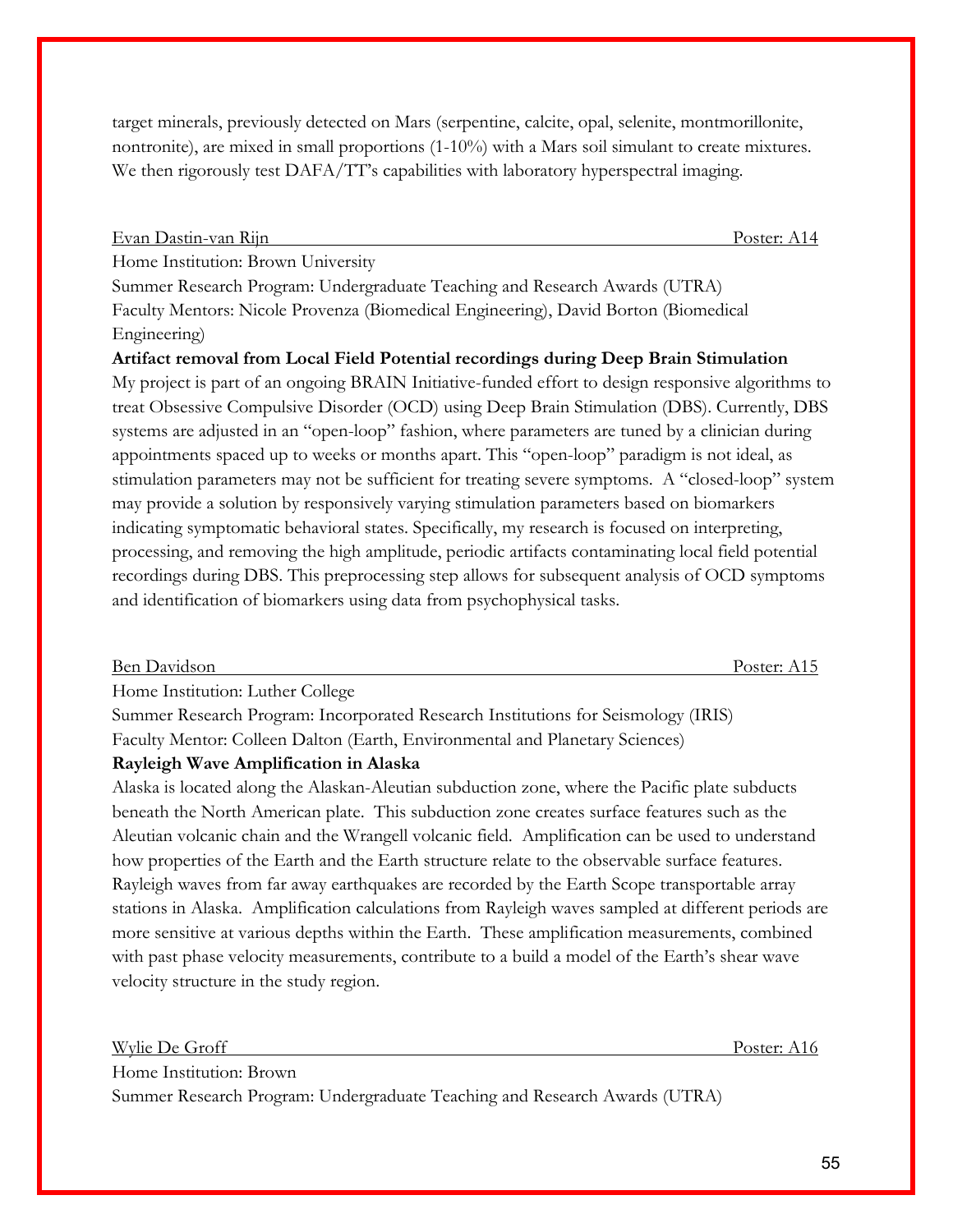#### Faculty Mentor: James Russell (DEEPS) **Using Azorean Lake Sediment Records to Understand Environmental Effects of European**

### **Colonization**

European colonization of the Azores in the 1400s significantly changed the terrestrial ecosystems of the islands. To understand these environmental impacts over time, we used lake sediment records from the island of Flores. We used sterols and stanols to look for the presence of humans and herbivores and leaf waxes to look at changes in vegetation. We found that European settlement was recorded in the record of sterols and stanols, with increased sterol and stanol concentrations appearing more than a century before official settlement, indicating a possible earlier attempt at colonization of the island. Our leaf wax record shows a significant change in vegetation coinciding with colonization, indicating landscape transformation in the process of colonization.

Eric DuBois Poster: A17

Home Institution: Brown University

Summer Research Program: DiMase Summer Internship

Faculty Mentor: Ian Wong (School of Engineering)

**Customizable, Adherable Hydrogels for Investigating Cell Interaction and Drug Release**  Hydrogels are tunable polymer networks which can be used for drug delivery, filtration and tissue engineering. These networks can be easily 3D printed and molded into complex shapes for easy macro-level assembly and customized functionality. For this UTRA, I am developing hydrogel blocks that mimic cell microenvironments and can be robustly adhered together to investigate interactions across the interface. By using an ionic binding motif, we can develop a secondary interface and incorporate microfluidic systems to study drug release and diffusion.

Grace Fan Poster: A18

Home Institution: Brown University

Summer Research Program: Undergraduate Teaching and Research Awards (UTRA) Faculty Mentor: Ugur Cetintemel (Computer Science)

## **DeepSqueeze: Semantic Big Data Compression using Deep Learning Models**

Within the Big Data, there is a widespread issue of inefficient use and analysis of real-life datasets. So, we have decided to compress data into small representations that still preserve its content. This approach requires a thorough analysis of deep learning and data distribution models, as well as the effects they have on each other. By using autoencoders and neural networks to compress relational data tables and achieving the best compression ratio and runtimes, we can optimize time within database systems. This way, the minimal-loss compressional methods can also save a great amount of storage usage. Moving forward, future studies can take advantage of these results to better optimize model-based query processing, and improve efficiency in databases in general.

Batia Friedman-Shaw Poster: A19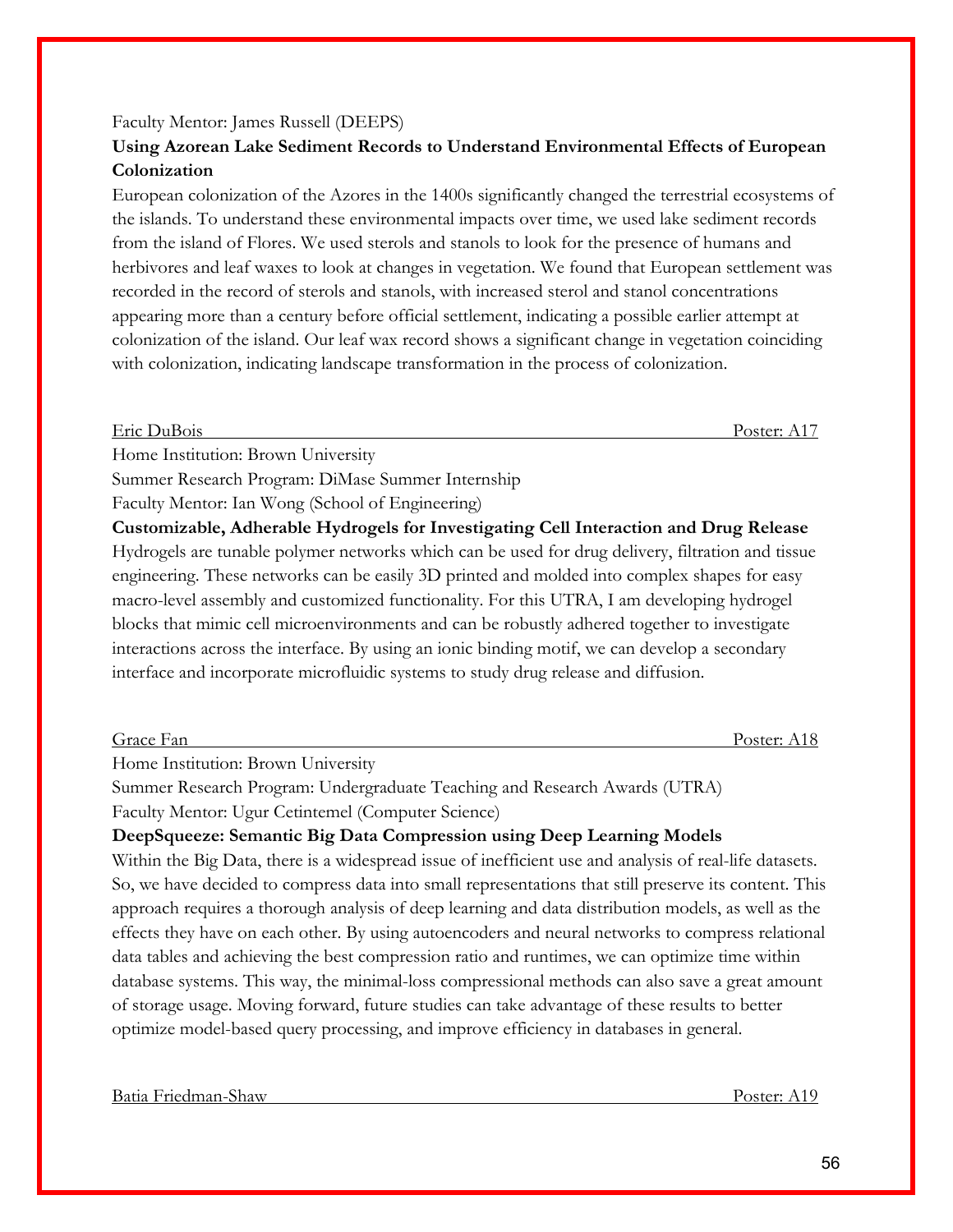### Home Institution: Brown University

Summer Research Program: Undergraduate Teaching and Research Awards (UTRA) Faculty Mentor: Brenda Rubenstein (Chemistry)

**Making Waves: Approximating Solutions to the Hubbard Model Using the Power Method** Exact diagonalization may - in principle - be used to determine the wave functions and associated energy levels of any system whose Hamiltonian can be specified. As system sizes grow, however, the exact diagonalization becomes extremely time consuming, and efficient approximations are preferred over exact solutions. One such method of wave function approximation is the Power Method - about which I am currently learning. In this method, one forms a matrix propagator associated with the potential and kinetic energies of a system. This propagator is iteratively applied to a random initial wave function which, after a number of iterations, converges to a wave function describing the desired system. Studying the Power Method will help me better understand approximation methods for future research.

Laila Gamaleldin Poster: B1

Home Institution: Brown University

Summer Research Program: Undergraduate Teaching and Research Awards (UTRA) Faculty Mentor: Elizabeth Chen (Brown Center for Biomedical Informatics)

**Automated Collection and Analysis of Suicide Risk Factors from Electronic Health Records** Electronic health records contain an abundance of social and family history information. This information can help to better trace the social and behavioral factors (SBF) that correlate with a higher propensity for suicidal thoughts and behaviors. Using the portion of the Medical Mart for Intensive Care III (MIMIC-III) database focused on suicide-related admissions, we developed a program to automatically extract patient social and family history data from discharge notes. Essential Keywords surrounding patients' SBF were generated using MetaMap, a natural language processing tool for biomedical text. Gathered data was then analyzed for sequential patterns as well as association rules.

Madelyn Gatchel Poster: B2

Home Institution: Davidson College

Summer Research Program: DREU

Faculty Mentor: R. Iris Bahar (Computer science/engineering)

### **Multi-SpooNN: A Lightweight Network for Multiple Object Detection**

Many autonomous robots rely on efficient neural networks. SpooNN is a lightweight convolutional neural network for object detection that is optimized for FPGA implementation. However, the network only supports single object detection without classification. In this project, we extend the network capability to detect and classify multiple objects and then evaluate network performance on various datasets appropriate for autonomous robots.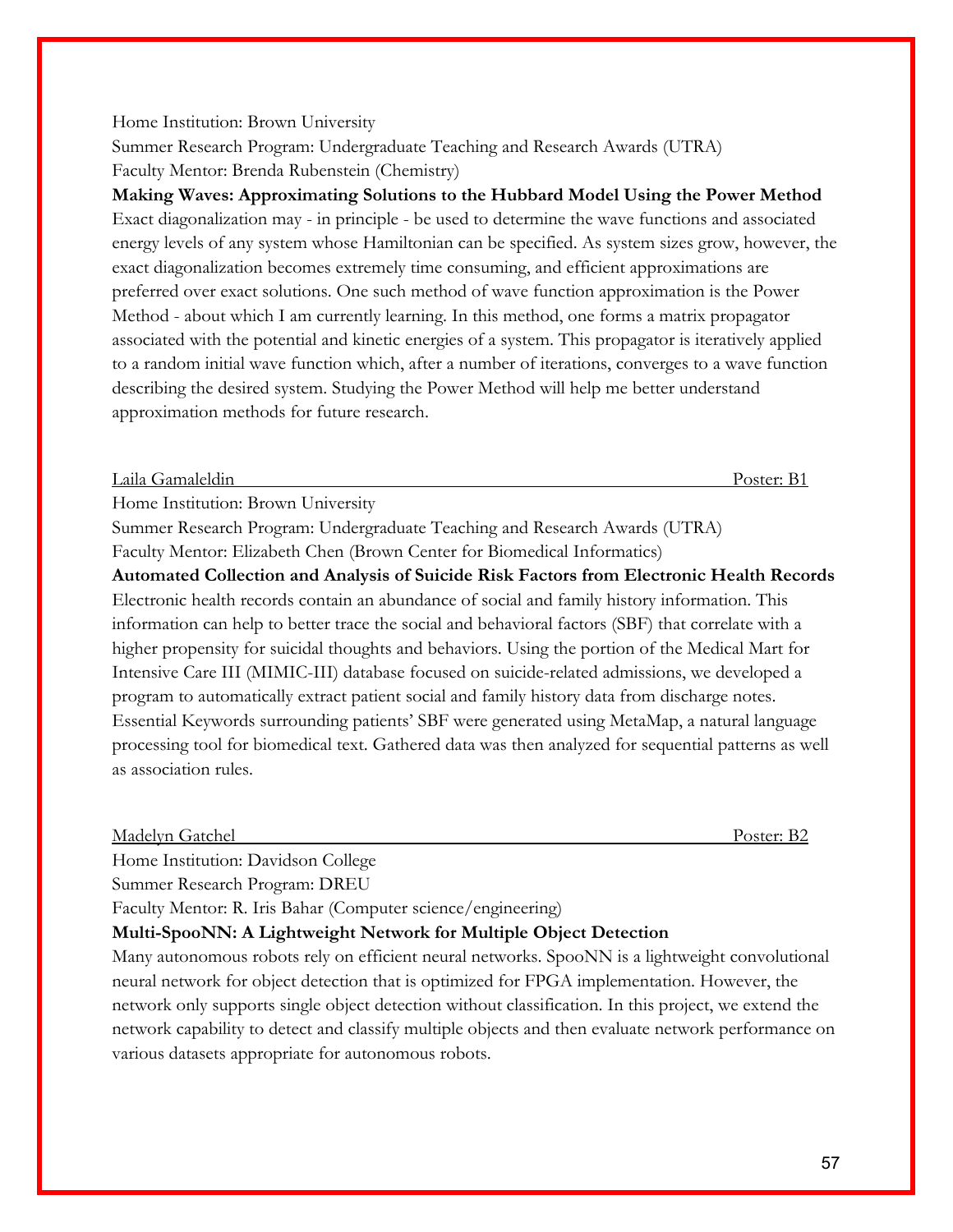#### Miriam Gordin Poster: B3

Home Institution: Brown University

Summer Research Program: Undergraduate Teaching and Research Awards (UTRA) Faculty Mentor: Kavita Ramanan (Applied Mathematics)

**Approximations of Marginal Dynamics for Voter Models on (Possibly Random) Graphs** Discrete-time stochastic interacting particle systems are high-dimensional Markov chains that describe the joint evolution of a large collection of particles, in which the evolution of each particle depends only on its neighbors within a specified underlying interaction graph. Such systems can be used to model the evolution of voting behavior and opinions in a group of people over time. We characterize the marginal dynamics for such models (for a typical person, or of a pair of neighbors) on different graphs (including the complete graph, cycle, and Erdos-Renyi random graphs). Since this is computationally intensive, we also study and compare the efficacy of classical mean field approximations and more recently established local equation approximations, for the marginal dynamics on such graphs.

### Elizabeth Healy Poster: B4

Home Institution: Brown University

Summer Research Program: Undergraduate Teaching and Research Awards (UTRA) Faculty Mentor: Brian Sheldon (School of Engineering)

### **The Impact of Oxide Content on Cycle Life and Stress Evolution in Silicon-based Composite Electrodes**

Silicon is a promising anode for the next generation of lithium ion batteries, but it undergoes extremely large volume changes during lithiation/delithiation. This leads to substantial stresses inside of particle-based electrodes, which are believed to cause poor cycling performance. Composite electrodes that also incorporate oxidized silicon are a cost-effective way to accommodate these stresses and extend cycle life. To obtain fundamental information about the chemomechanical phenomena in these composite structures, both silicon nanoparticles with oxide shells and silicon thin films with oxidized surface layers are investigated. By varying the oxide layer thickness in both schemes and analyzing the evolution of internal stresses in conjunction with electrochemical measurements, the trends between oxide content and stress evolution can be examined.

Kimberly Hernandez Poster: B5

Home Institution: Wellesley College

Summer Research Program: Leadership Alliance-Summer Research Early Identification Program (SR-EIP)

Faculty Mentor: Alexandria Johnson (DEEPS)

### **ZnS and KCl clouds on exoplanets: GJ1214b**

Planets found outside of our solar system, or exoplanets, are ubiquitous, with unique properties compared to our solar system. In this work, we focus on the super-Earth exoplanet GJ 1214b that was discovered by the MEarth project in 2009. While clouds have been detected in its atmosphere,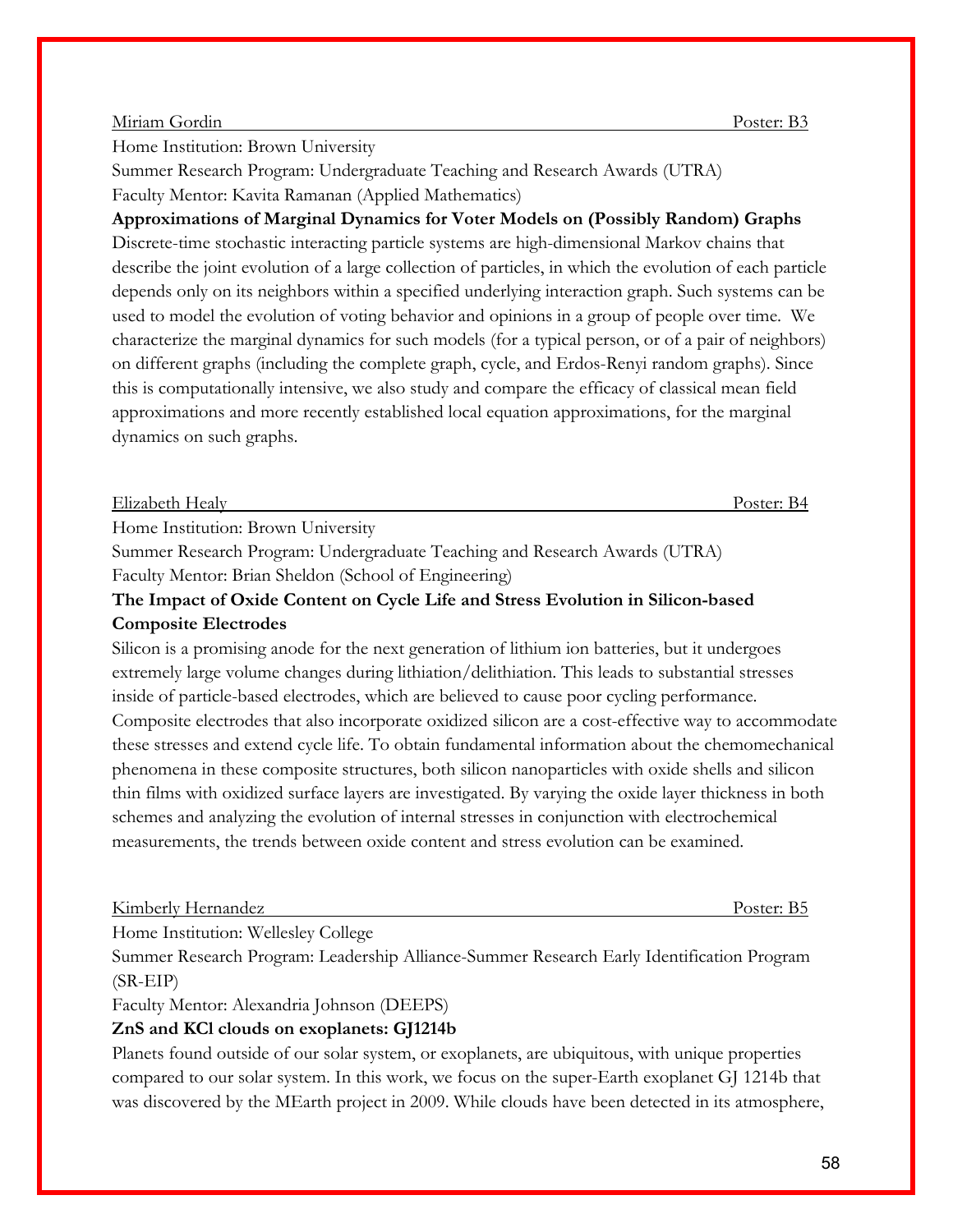the composition of the atmosphere below remains unclear.

We aim to obtain identifying scattering patterns for ZnS, KCl, and mixtures of ZnS and KCl (mineral and salt) particles in the lab, which have been theorized to compose clouds in the atmospheres of exoplanets like GJ 1214b. In order for us to understand these scattering phase functions, described by the intensity of the scattered light at different angles, I designed virtual instruments in LabVIEW that controlled our photomultiplier (PMT) detector (specifying the angle increments, number of steps and velocity). The light scattered by these particles was then measured with the PMT by sweeping it around an inflow of particles that have been illuminated with a green (532 nm) laser, which allows us to collect data on scattered light from  $\sim$  20 to 160 degrees from incident. Using these results in conjunction with planetary phase function observations and modeling, the broader exoplanet community will have a new tool by which to learn what lies below these clouds and further understand these unique environments. By characterizing the outer layer of an exoplanet's atmosphere, scientists can better understand an exoplanets' formation, intrinsic properties, and the possibility to sustain life, bringing scientists closer to discovering a habitable exoplanet.

| Nola Iwasaki                                                                                                                                                                                                                                                                                                                       |  |
|------------------------------------------------------------------------------------------------------------------------------------------------------------------------------------------------------------------------------------------------------------------------------------------------------------------------------------|--|
| $\mathbf{H}$ $\mathbf{H}$ $\mathbf{H}$ $\mathbf{H}$ $\mathbf{H}$ $\mathbf{H}$ $\mathbf{H}$ $\mathbf{H}$ $\mathbf{H}$ $\mathbf{H}$ $\mathbf{H}$ $\mathbf{H}$ $\mathbf{H}$ $\mathbf{H}$ $\mathbf{H}$ $\mathbf{H}$ $\mathbf{H}$ $\mathbf{H}$ $\mathbf{H}$ $\mathbf{H}$ $\mathbf{H}$ $\mathbf{H}$ $\mathbf{H}$ $\mathbf{H}$ $\mathbf{$ |  |

Home Institution: Brown University

Summer Research Program: Undergraduate Teaching and Research Awards (UTRA) Faculty Mentor: Amit Basu (Chemistry)

### **Rotating Antibiotics: Modifying Antibacterial Diamides and Investigating their Conformational Isomerism**

Antibiotic resistance, one of the most severe global public health threats today, demands the rapid development of new, creative antibiotics. Several diamide compounds produced in the Basu Lab have shown antibacterial activity by inhibiting enzymes that recycle the bacterial cell wall during cell division. Understanding the conformations of these diamides can help elucidate how they interact with and inhibit the target enzymes. NMR studies suggest many of the diamides exist in multiple conformations resulting from restricted bond rotation. Techniques such as variable temperature NMR and hydrogen-deuterium exchange experiments can be used to understand what dictates these conformations. Diamides with two secondary amides are also being synthesized to expand the existing library of diamides containing both a secondary and tertiary amide.

| $\sqrt{ }$<br>Zev Izenberg | Poster: |
|----------------------------|---------|
|                            |         |

Home Institution: Brown University

Summer Research Program: Undergraduate Teaching and Research Awards (UTRA) Faculty Mentor: Karen Fischer (Earth, Environmental, and Planetary Sciences) **Visualizing Earthquake Fault Planes in Nicaragua**

I'm using a precision method to relocate earthquake data and determine fault planes in Lake Managua, Nicaragua. My visualizations of these data will illustrate the proximity of major fault lines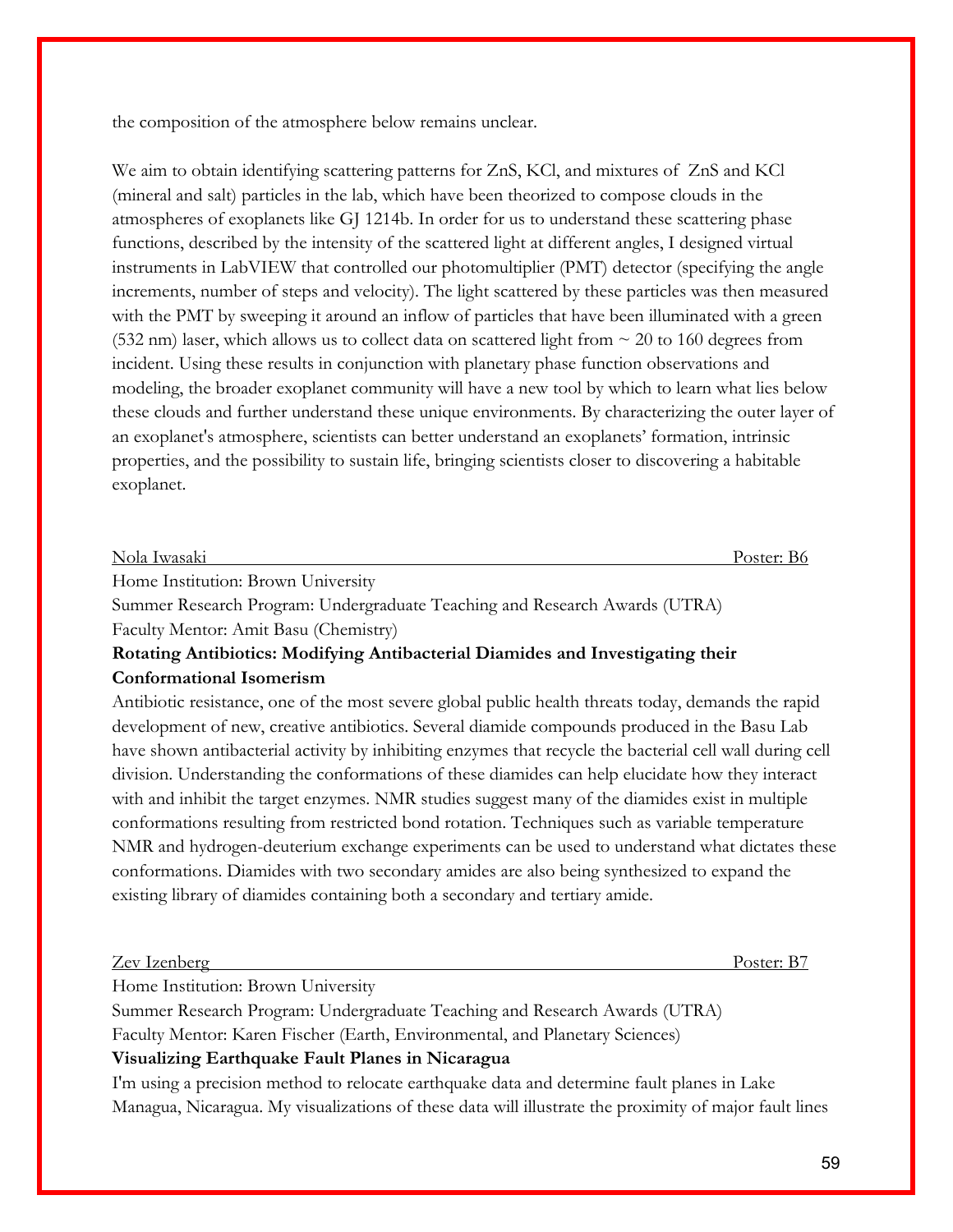to population centers and contribute to our understanding of fore-arc sliver transport.

#### Zach Kapner Poster: B8

Home Institution: Brown University

Summer Research Program: Undergraduate Teaching and Research Awards (UTRA) Faculty Mentor: Amit Basu (Chemistry)

### **Language in Biological Chemistry: A Key to Understanding The Complexities and Nuances of Modern Research**

From the first edition of Dr. Albert Lehninger's Principles of Biochemistry to the more modern For Dummies series on organic chemistry, the vast array of information, terms, and concepts comprising the intersection of chemistry and biology has been presented exactly as such: a vast array, designed to be studied and memorized, driving a lack of appreciation for the language of science and perpetuating misunderstanding of the modern language phenomena shaping the world of research today. By analyzing key patterns in language use- like the -ome and -omics evolution- and building language-based study resources for students, this project attempts to elucidate the role of language in science, for both those learning the basics and those advancing the frontier.

| Gee Kim                 | Poster: B9 |
|-------------------------|------------|
| Home Institution: Brown |            |

Summer Research Program: Undergraduate Teaching and Research Awards (UTRA)

Faculty Mentors: Edward Hawrot (Biology), Tanya Sanders (Biology)

### **Alpha-3 Nicotinic Acetylcholine Receptors in the Medial Habenulla**

My project will center on mapping areas of the mouse brain where we have discovered variability in the density of alpha-3 receptors for unknown reasons. I will be concentrating on the medial habenula due to our lack of exploration of this area of the brain despite surrounding areas in the periaqueductal gray have consistently high concentrations of alpha-3 receptors and the habenula is involved in pain processing. Articles on the exploration of the medial habenula are limited, so additional research into the relation of the medial habenula to alpha-3 nAChRs and the areas connecting to medial habenula will assist the Hawrot lab to understand the function of alpha-3 nAChRs.

Jeong Woo Kim Poster: B10

Home Institution: Brown

Summer Research Program: Undergraduate Teaching and Research Awards (UTRA) Faculty Mentor: Elie Bienenstock (Applied Mathematics)

### **Recurrent K-WTA Networks as a Model of Excitatory-Inhibitory Balanced Networks**

Excitatory-inhibitory balanced networks exhibit asynchronous activity, which is deemed essential for cortical computations. However, models of E-I balanced networks require a fine tuning of the ratio of E to I neurons as well as a period of adjustment to asynchronous activity. We propose K-WTA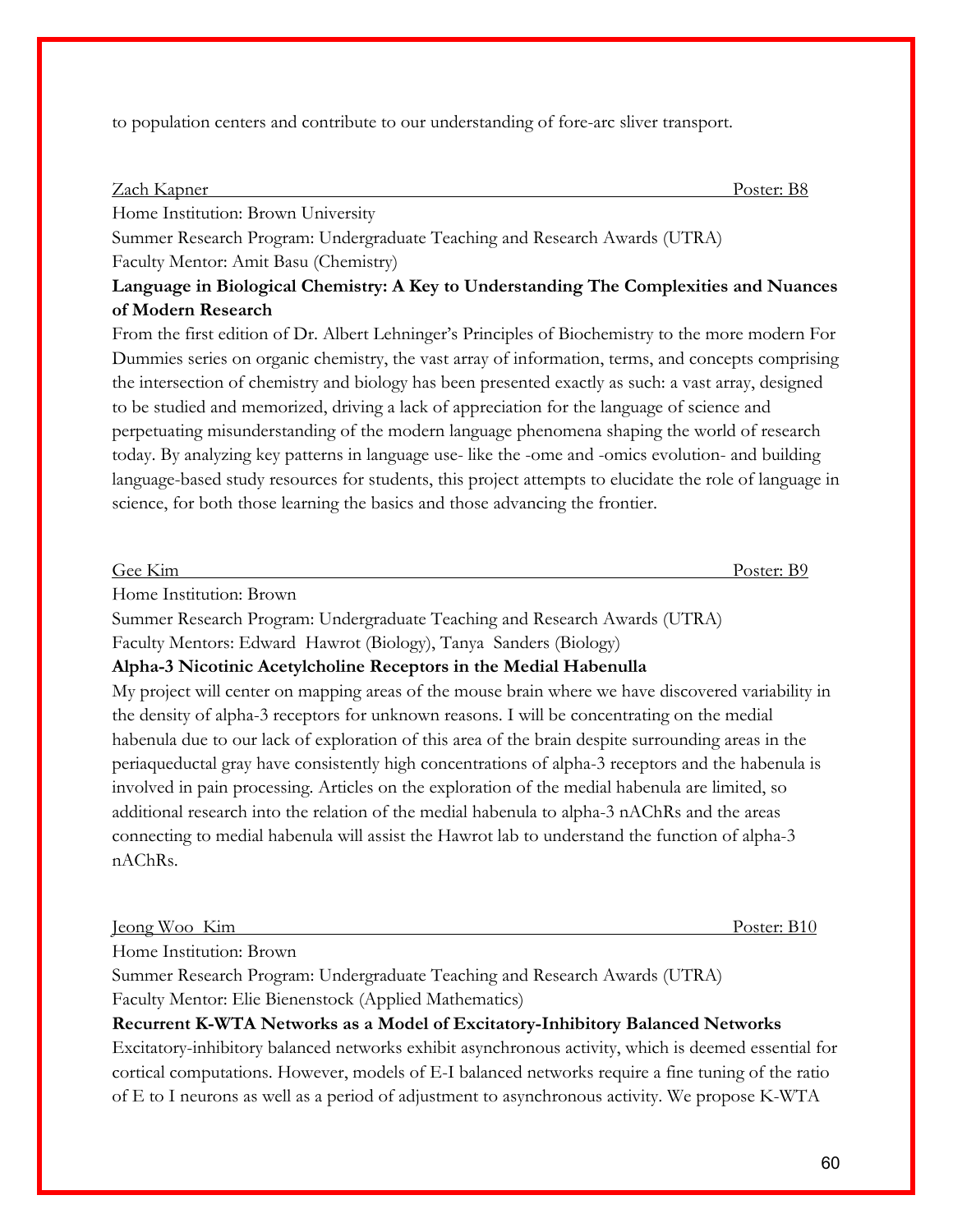recurrent networks as a fruitful tool for understanding the underlying dynamics of E-I balanced networks. Although the K-WTA dynamics is simple, it is highly non-linear and non-differentiable. Many alterations and versions of the K-WTA are explored. At it's core, a neuron fires if it is one of the K winners with respect to a certain variable (i.e. membrane potential).

Solomon Klein Poster: B11

Home Institution: Brown

Summer Research Program: Undergraduate Teaching and Research Awards (UTRA) Faculty Mentor: Reid Cooper (Geology)

### **Garnet Formation in Gore Mountain (NY) Amphibolite**

The Barton Garnet Mine in the Adirondack Mountains contains some of the worlds largest megacrystic garnets in a coarse-grained amphibolite. During the garnet-forming reaction, hornblende is also produced; this hornblende forms a rim surrounding the garnets, cutting off contact with the surrounding amphibole. As a result, fluids diffusing through the hornblende rim limit garnet formation. By using microprobe analyses of the hornblende rim, the elemental profile of the hornblende rim is captured and used to characterize diffusion, with the intent of describing garnet growth rates.

| Nishanth Kumar | Poster: B12 |
|----------------|-------------|
|                |             |

Home Institution: Brown

Summer Research Program: Undergraduate Teaching and Research Awards (UTRA)

Faculty Mentor: Stefanie Tellex (Computer Science)

### **Scoping within Object-Oriented Markov Decision Processes**

Artificial Intelligence agents can make use of object-oriented models of the world to plan and act. This is especially useful for real-world robots. However, these models are often large and contain much information that might be irrelevant to a particular task. As a classical example, a robot does not need to consider what the outside humidity is if it is attempting to find a particular person in the CIT. Our work attempts to answer the question of 'what is relevant?' for a particular goal and set of actions an agent might be able to perform. We introduce methods inspired by Classical AI Planning literature to attempt to answer this question and 'scope' the prototypical object-oriented representation: an Object-Oriented MDP. By using a combination of our method and Mixed-Reality technology, we hope to be able to provide robots with large, object-oriented world-models and have them quickly plan to accomplish complex tasks within them.

Eindra Kyi Poster: B13

Home Institution: Smith College Summer Research Program: REU Faculty Mentor: Jeff Huang (Computer Science) **Self-E**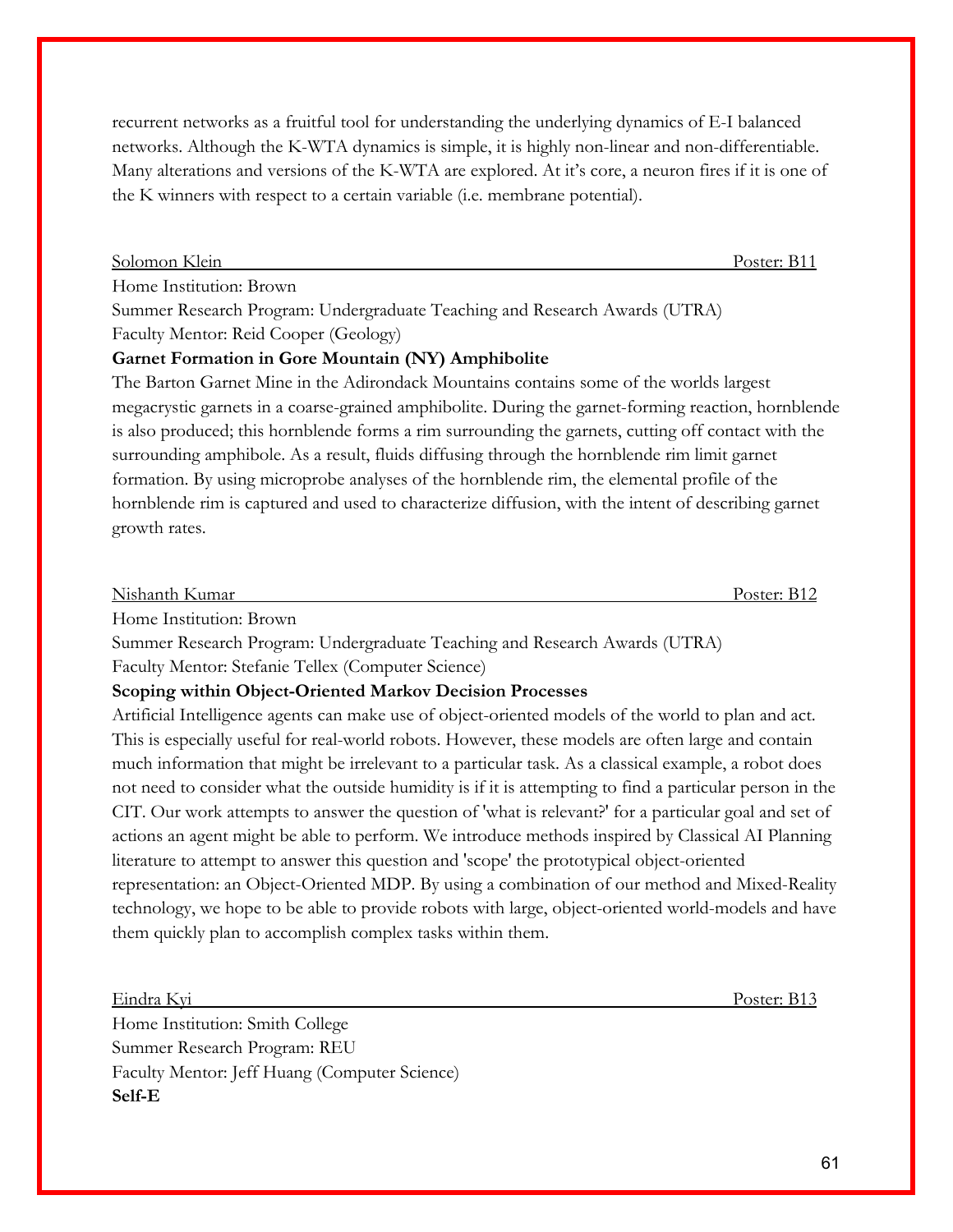A diary study of a semi-guided app self-experiment app for novices.

#### Luc Langlois Poster: B14

Home Institution: Brown University

Summer Research Program: Undergraduate Teaching and Research Awards (UTRA) Faculty Mentor: Anita Shukla (Biomedical Engineering )

**Targeted Antifungal Liposomes for the Treatment of Systemic Fungal Infections**

In the last decade, there has been a sharp increase in antifungal drug resistance. To remedy this, we aim to encapsulate antifungals within liposomes, developing a novel antifungal delivery agent. Liposomes are phospholipid bilayer vesicles that can integrate therapeutics and be designed to deliver them to specifically targeted cells. To increase the attachment of our liposomes to Candida albicans, we are seeking to incorporate the peptide P113Q2.10 through the use of click chemistry. We hypothesize our antifungal liposomes incorporated with a targeting moiety will improve antifungal solubility, increase targeting of antifungals to Candida and extirpation of the fungus, and aid in preventing further antifungal resistance from developing.

| Brendan Le | 'oster:<br>- 11 J |
|------------|-------------------|
|            |                   |

Home Institution: Brown University

Summer Research Program: Undergraduate Teaching and Research Awards (UTRA)

Faculty Mentor: Jeff Huang (Computer Science)

### **Sketchy: Drawing Inspiration from the Crowd**

From in-person user studies, we observe designers relying on inspiration to assist their iterative design process while they sketch. However, inspiration is rarely supported in creativity support tools for sketching. To address this issue, we present Sketchy, a web-based drawing application that lets users join virtual rooms and gain inspiration from their peers in real-time. Data from user studies are used to develop the Peek model, an ExtremeGradient Boosting(XGBoost) classifier, that can predict whether a sketch is inspirational. Sketchy serves as a creativity support tool that empowers user's creativity when they peek to view another user's sketch, while simultaneously collecting training data from users votes in a naturalistic setting.

#### Bunlong Leang Poster: B16

Home Institution: Brown University

Summer Research Program: Rubenstein Lab

Faculty Mentor: Brenda Rubenstein (Chemistry)

### **Molecular Dynamics of FUS Protein and Beta-Lactamase**

A major concern in pharmaceuticals is the adaptation of bacteria to become resistant to antibiotics. The gram-negative bacteria for example, harness the effects of the -lactamase enzyme which helps them resist -lactam antibiotics such as penicillin. My research focuses on the simulation of the molecular dynamics of various different mutated versions with the original (wild) type included for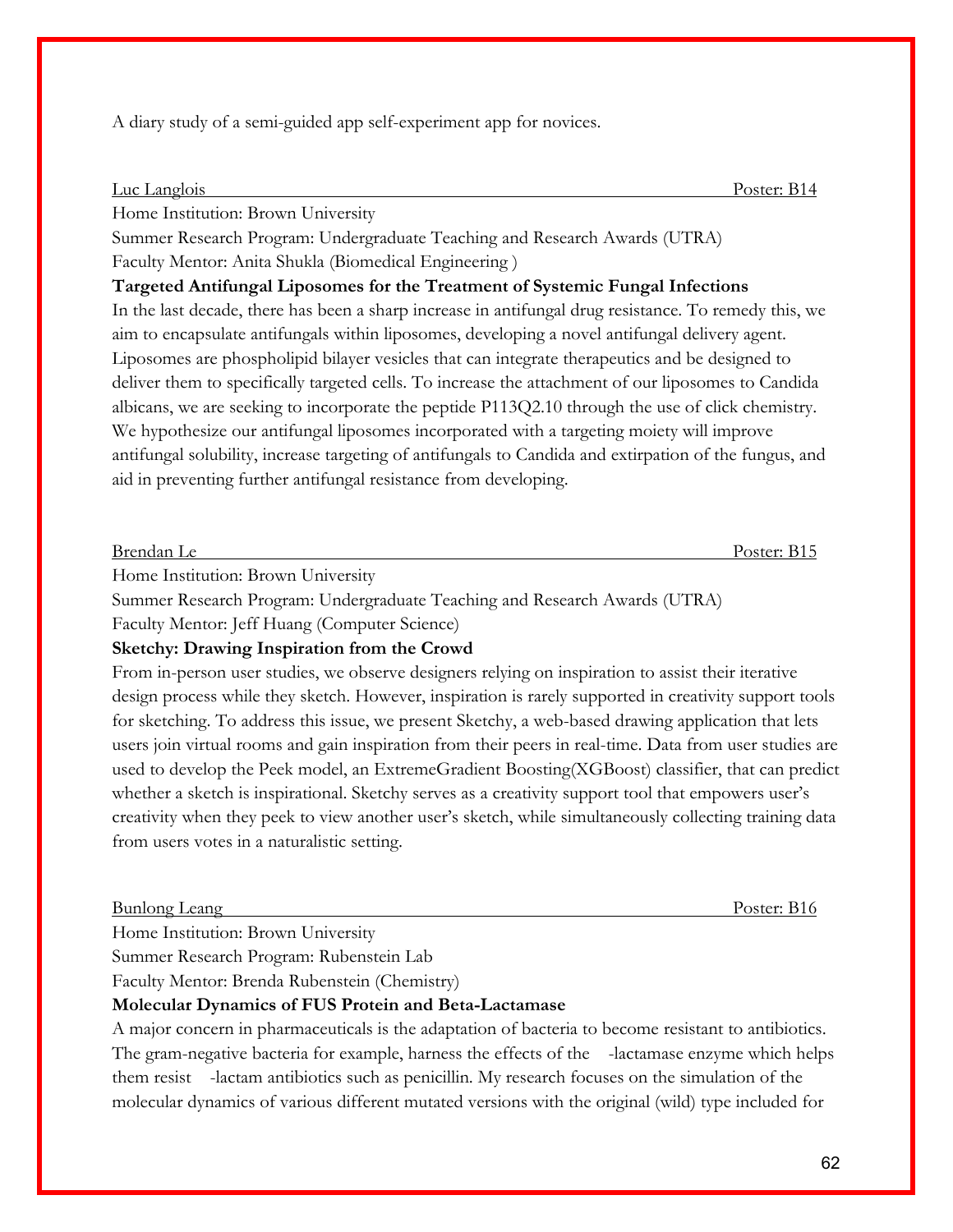comparison. These mutants include 93R\_S, 144G\_E, 163D\_Y, and double mutation 213A\_G/57L\_H. Different parts of the enzyme were analyzed for any movement over the course of five nanoseconds using a baseline intra-enzymatic displacement to account for significant movement. The mutated residues were observed along with the omega loop and a rather interesting chain consisting of residue 148-152. By better understanding -lactamase and its potential mutations, pharmaceutical scientists may hopefully keep up with ever adapting antibiotic-resistant bacteria.

| Andrea Llamas Sanchez | Poster: B <sub>1</sub> |
|-----------------------|------------------------|
|-----------------------|------------------------|

Home Institution: Brown University

Summer Research Program: Undergraduate Teaching and Research Awards (UTRA) Faculty Mentor: Kareen Coulombe (Engineering (Biomedical))

**Alignment of Cardiomyocytes in Engineered Tissue Through Biophysical Growth Cues** The focus of this project is to assess the alignment of intracellular proteins in heart muscle cells by processing engineered cardiac tissues, staining the tissue to identify the proteins of the muscle, and developing a new image analysis using MATLAB. In order to identify and quantify the presence and alignment of sarcomeres, I used microscope images of cells and wrote a code using MATLAB that analyzes the images for the defined geometric parameters and returns the desired data. The program accepts images and provides the total number of sarcomeres analyzed, their position and size in reference to the cell, and plot graphs that display the data. The automation of identifying and evaluating key components of cell structures in this new software tool will facilitate similar analyses in other experiments.

| Xavier Loinaz | Poster: |
|---------------|---------|
|               |         |

Home Institution: Brown University

Summer Research Program: Paid research opportunity, but not UTRA

Faculty Mentor: Vicki Colvin (Chemistry/Biomedical Engineering/Molecular Pharmacology, Physiology, and Biotechnology)

### **Optimizing PAMPS-LA Polymer Chain Size for Gadolinium-Oxide Nanoparticle MRI Contrast Agents for Detecting Glioma**

Magnetic resonance imaging (MRI) produces medical images by applying a magnetic field on an organism's tissue and detecting the relaxation (change in spin) of the protons in water molecules. Making this relaxation easier is favorable for image contrast. Thus, for applications in detecting glioma, gadolinium-oxide nanoparticle contrast agents can be introduced into the body to improve proton relaxivity. These nanoparticles have surface coatings allowing them to be soluble in the bloodstream, and poly(2-acrylamido-2-methyl-1-propanesulfonic acid-lauryl acrylate), abbreviated as PAMPS-LA, is a polymer used for this purpose. From a prior study, its optimal chain size for the greatest yield in transfer into polar solvent is 6 to 10 kilodaltons, and in this project synthesis parameters were modified to achieve this chain size.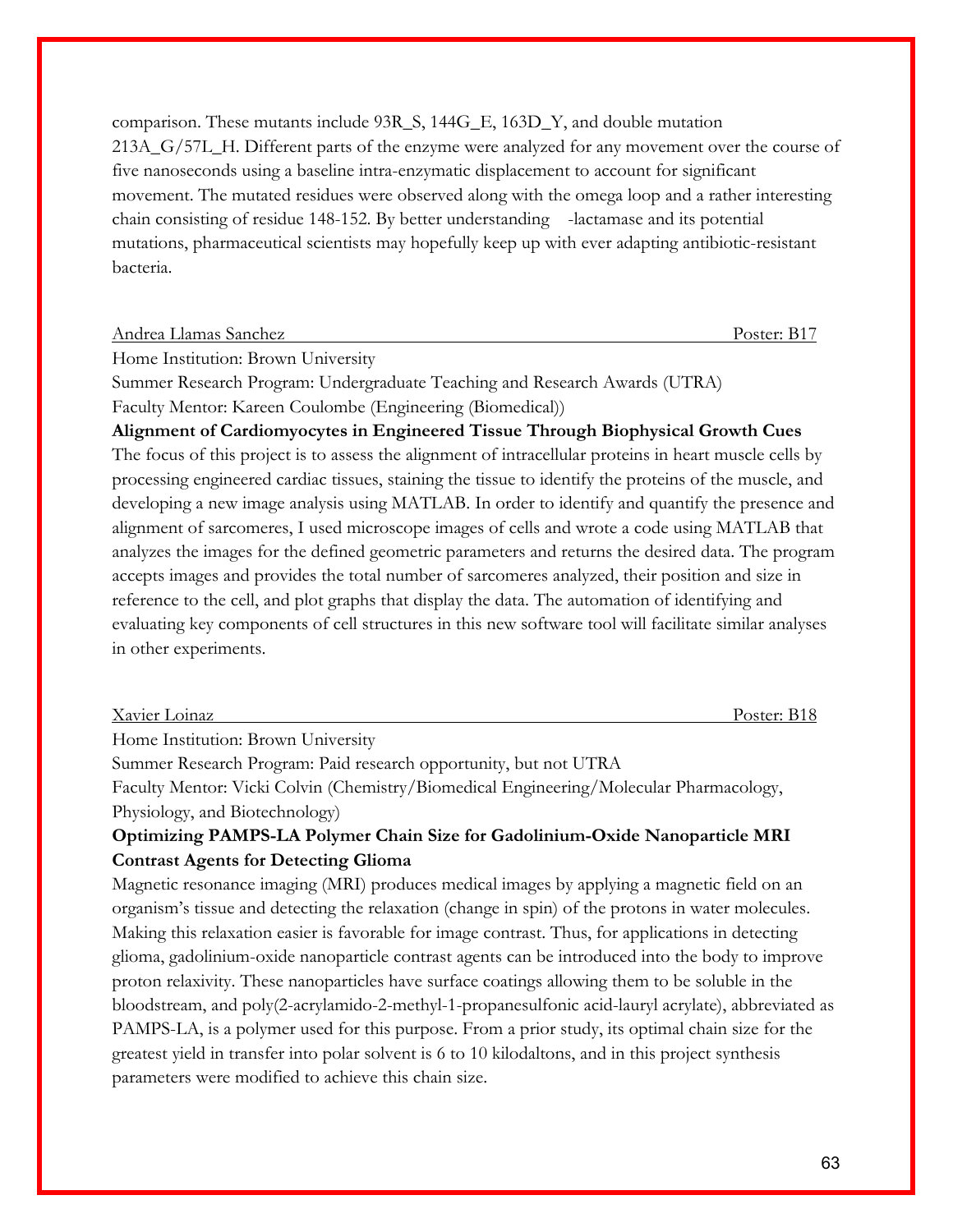#### Edwina Lorient Poster: B19

Home Institution: Central Connecticut State University

Summer Research Program: Leadership Alliance-Summer Research Early Identification Program (SR-EIP)

### Faculty Mentor: Christopher Bull (Engineering)

**'The effect of different operating conditions on photovoltaic module performance'**  Solar panels are fundamental components in the photovoltaic (PV) power system, and these systems are used to convert solar energy to electrical power. The goal of PV systems is to extract the maximum power from installed modules under different lighting conditions. However, these systems may convert power less efficiently due to factors such as shading. This research investigates the equivalent circuit model and its characteristics under different partial shading conditions. Furthermore, this study looks at the relationship between output power lowering due to shading and the variation of power losses in association with the series. Using the equivalent circuit model, this paper illustrates the electrical power delivered by the module at different shading configurations according to the power-voltage and voltage-current curves. Included in the illustrations will demonstrate how the parameters of the PV module is a function of shading. This research will demonstrate how susceptible photovoltaic systems are to partial shading.

| Jacqueline Luke | $\sqrt{2}$ |
|-----------------|------------|
|                 |            |

Home Institution: Brown

Summer Research Program: Undergraduate Teaching and Research Awards (UTRA) Faculty Mentor: Allan Bower (Engineering)

### **Implementation of Radio-Based Positioning System for Quadcopter Drones**

This project seeks to implement wireless a radio-based system to fly quadcopters using hardware developed by Bitcraze. This enables the quadcopters to fly autonomously via Python scripts as well as via real time user input more accurately with a greater range of motion than the image based positioning system used previously. Additionally, this implementation of this radio-based system allows multiple drones to fly simultaneously and can also fly drones synchronized as a swarm. The accuracy of this system was analyzed via MATLAB using the position and velocity data from the accelerometers of the quadcopters. This goal of this project is to further develop this system for future educational use, featuring position-velocity-acceleration data analysis as well as PID feedback control algorithms.

#### Luke MacHale Poster: C2

Home Institution: Montana State University

Summer Research Program: Leadership Alliance-Summer Research Early Identification Program (SR-EIP)

Faculty Mentor: Brenda Rubenstein (Department of Chemistry)

**Understanding the Thermodynamics of the 4-component Ugi Reaction Mechanism to**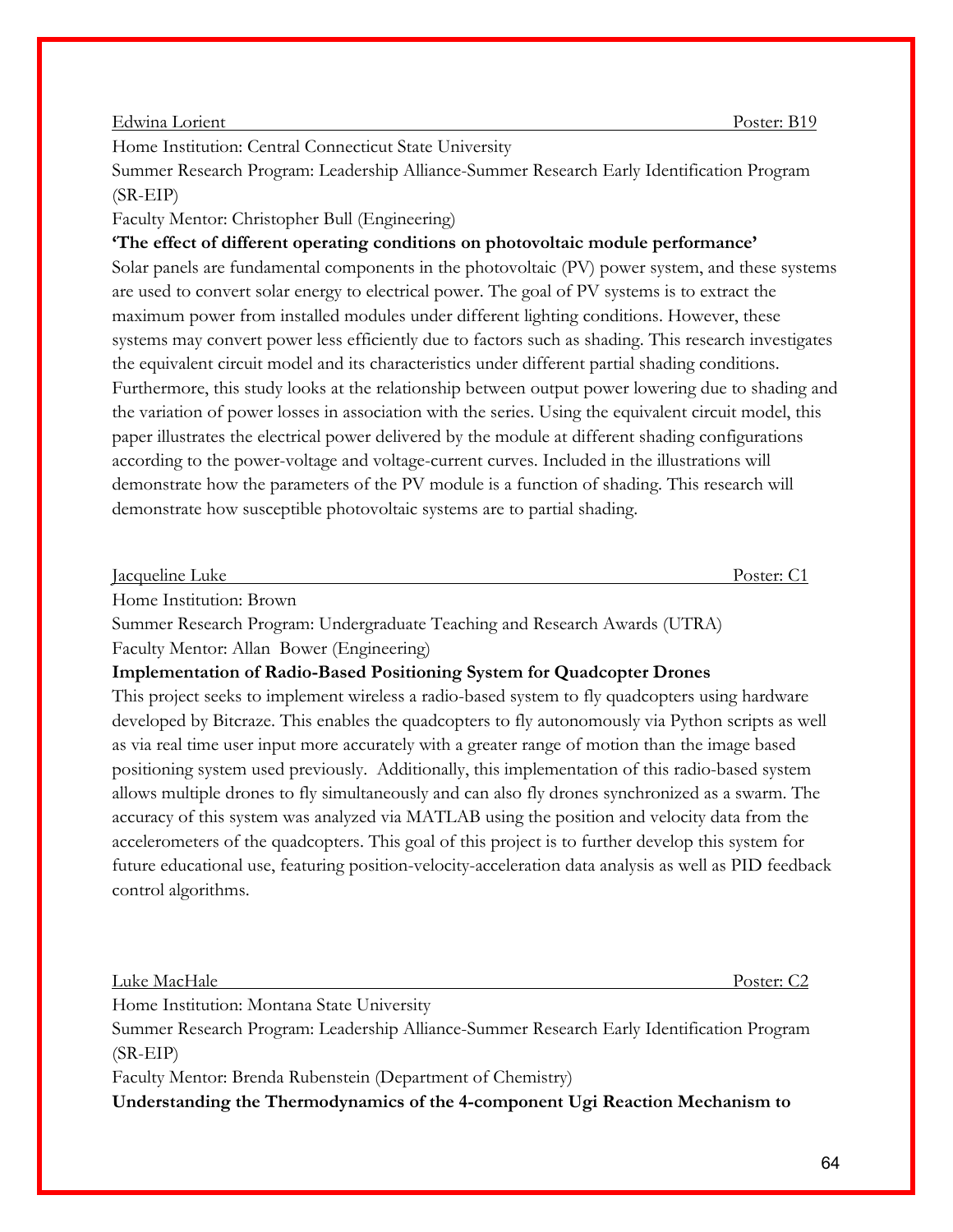#### **Facilitate Molecular Data Storage**

With an unprecedented production of data worldwide, there rises an increasing global demand for smaller, more dense information storage media to keep pace. One fascinating alternative to conventional flash memory is molecular data storage: the storage of information in the trillions of molecules that we encounter on an everyday basis. In this work, we study how successfully information can be stored in one highly diverse class of molecules, known as Ugi molecules. The Ugi reaction employs a 4-component mechanism in which four separate reactant molecules combine to form a single, substituted product. This product is useful because a handful of reactant molecules can be used to produce a combinatorial large number of products, which can also be used for drug screening. We specifically use electronic structure theory to predict which Ugi reactants will most successfully yield their expected Ugi products. Its found that the energy change in free energies from reactants to final ugi product with consideration of the intermediate imine is a strong predictor of whether the expected products will form. Our findings not only highlight which Ugi products will serve as the best candidates for information storage, but shed light on the mechanism underlying the Ugi reaction as well.

#### Andrea Malpica Poster: C3

Home Institution: Brown University

Summer Research Program: Undergraduate Teaching and Research Awards (UTRA) Faculty Mentor: Samiah Moustafa (Institute at Brown for Environment and Society) **Quantifying Ice Algae on the Greenland Ice Sheet using Satellite Imagery and Field-based Observations**

The Greenland ice sheet (GrIS) is losing ice at the fastest rate in 350 years and is an increasingly important contributor to global sea level rise. Currently, meltwater runoff is the primary source of GrIS total mass loss. Surface albedo, or ice sheet reflectivity, controls how much meltwater is generated on the ice sheet. Surface darkening coincides with a decrease in albedo. Biologically active impurities, 'bioalbedo', may play an important role in surface darkening. Expanding on the efforts made in Wang et al (2018) using Sentinel 3A satellite imagery and a spectral ratio index, this research will help to quantify the distribution and biomass abundance of ice algae from satellite imagery in a well-studied, coincident field survey and at three latitudinally-distributed drainage basins in west Greenland.

Willie McClinton Poster: C4

Home Institution: University of South Florida

Summer Research Program: Leadership Alliance-Summer Research Early Identification Program (SR-EIP)

Faculty Mentor: George Konidaris (Computer Science)

### **Meta-Learning with Multi-Level Hierarchies via Context Variables**

Sample efficiency has been one of the biggest problems for practical Deep Reinforcement Learning (DRL) because these algorithms tend to require large amounts of experience to learn an individual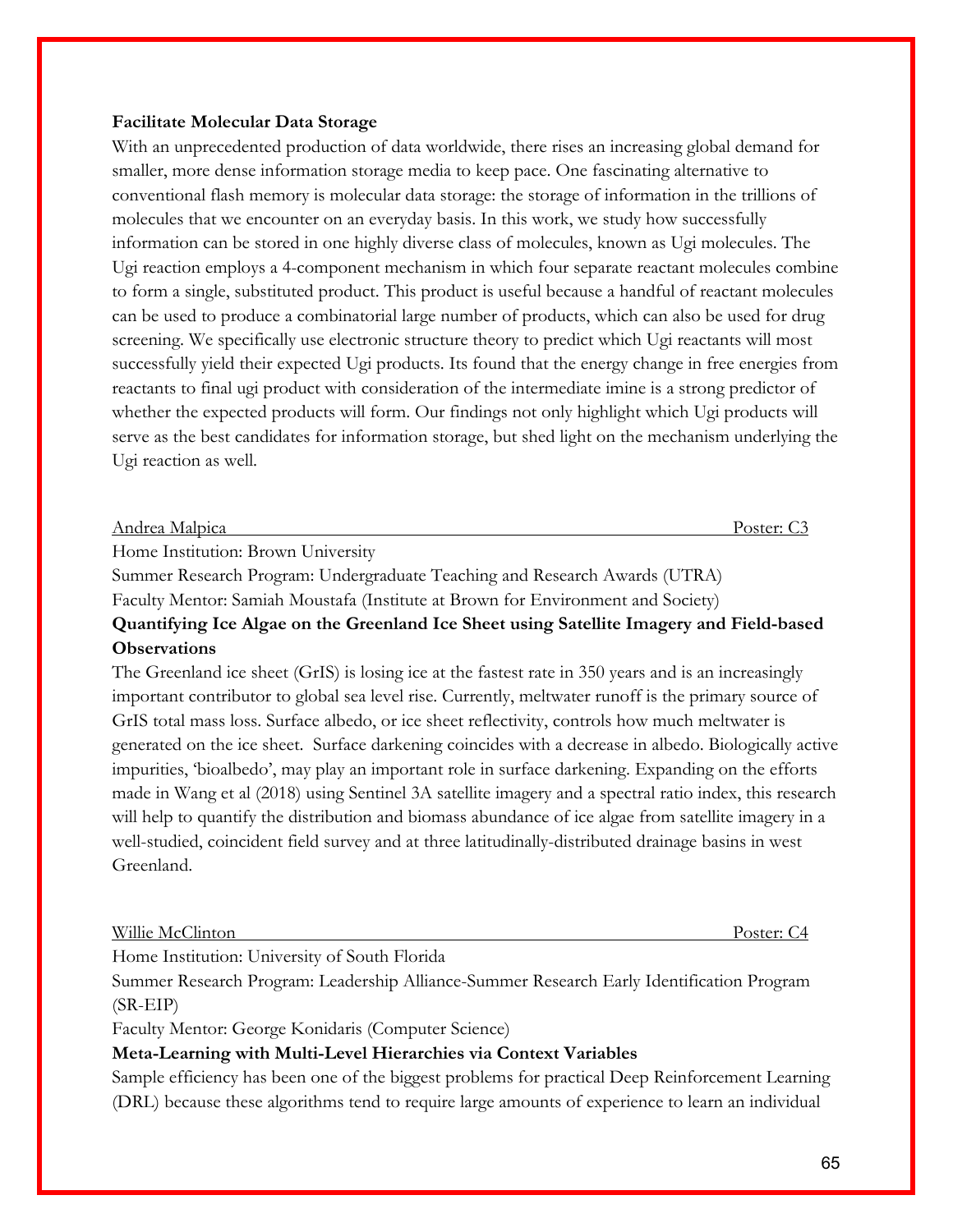task, which is not feasible with datasets generated from real-world experience. One possible avenue of remediation is Meta-Reinforcement Learning which enables agents to learn new tasks from small amounts of experience, by leveraging the data of past tasks and experiences. Specifically, Meta-Learning Context Variables have been shown to learn how to infer a hidden objective from state action transitions speeding up the sample efficiency of some Reinforcement Learning algorithms. Another approach, Hierarchical Reinforcement Learning, has shown that learning multi-level hierarchies can potentially accelerate learning in sparse reward tasks by dividing a problem into a set of short horizons subproblems and can also be used transfer knowledge transition dynamics between tasks. We believe that combining these approaches can lead to the benefits of both in one framework, further improving the sample efficiency over DRL tasks. Our approach reimagines context variables as task representations, leveraging information about the dynamics and reward structure of our task, of which we can use to generate a goal given the task. By adding this approach to the learning of multi-level hierarchies of policies, we can meta-learn a high-level goal representation concurrently with the lower-level multi-level hierarchical policies able to achieve that high-level goal. By decoupling the learning of multi-level hierarchies to achieve sub-goals during tasks and the meta-learning the context variables (tasks representations) to infer goals over different tasks we can hopefully improve the sample efficiency in both ways in parallel.

Samantha McGraw Poster: C5

Home Institution: Brown

Summer Research Program: Space Grant/NASA, Undergraduate Teaching and Research Awards (UTRA)

Faculty Mentor: Jonathon Pober (Physics)

#### **MWA Delay Spectrum Data Analysis**

I'm using a program called SimpleDS to do an analysis of data from the MWA, a telescope-style array that collects data with the goal of detecting the 21 centimeter line of neutral hydrogen from the Epoch of Reionization. The MWA initially had its 128 antennas positioned randomly before antennas were reconfigured into a highly regular hexagonal grid. These two patterns allowed for two types of data analysis, one of which has already been analyzed. I am using the other method, which is crucial because the different techniques have very different responses to systematic errors due to the other astrophysical emissions present in the data. Using this allows us to create future projects to research the early universe with more ease.

Lisette Melendez Poster: C6

Home Institution: University of South Florida

Summer Research Program: Leadership Alliance-Summer Research Early Identification Program (SR-EIP)

Faculty Mentor: John Mustard (Department of Earth, Environmental, and Planetary Sciences) **North Polar Layered Deposits on Mars: Investigating the Effect of Perennial Dust Deposits on Water-Ice Sublimation**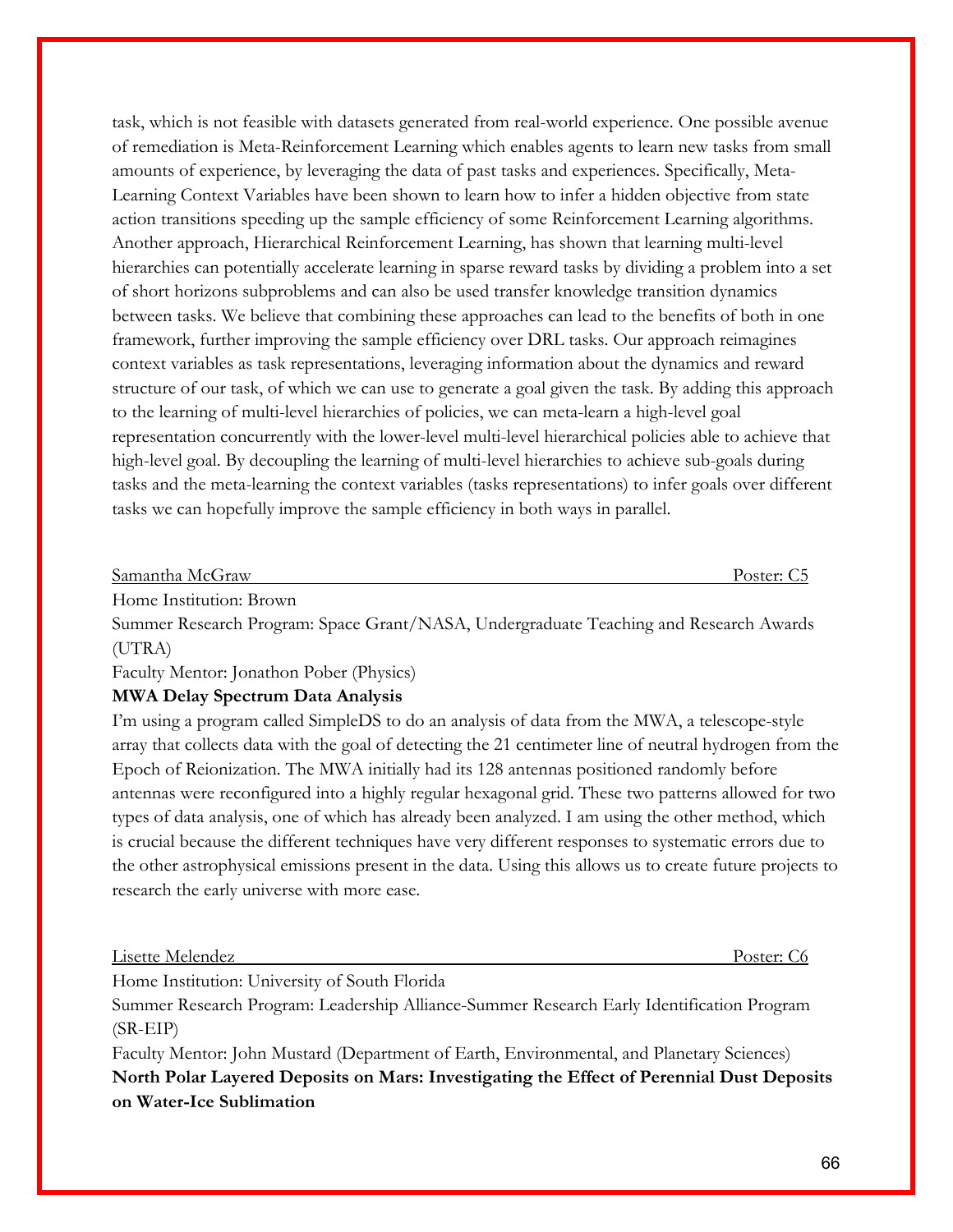The north polar layered deposits of Mars are alternating layers of dust-rich and water ice-rich content that exist on the polar troughs of Mars, and through the study of the polar region, it is possible to extract information about martian paleoclimatic systems. The young mantling deposits are four low-albedo sediment deposits that exist around the Planum Boreum, creating a blanket-like feature over the north pole. The trough walls that it covers are riddled with protrusions, or layers that are more erosionally resistant and therefore extend further out from the wall. In this study, we aim to find a connection between the young mantling deposits and their effect on water-ice sublimation. We want to compare the difference between protrusion on and off the YMD. The amount of relative protrusion corresponds with the amount of erosion that the trough wall is undergoing. We created protrusion profiles for areas both on and off the YMD from the elevation data gathered in ArcGIS using MATLAB, where we created a smoothed line using a Savitzky-Golay filter and then subtracting our raw data from it. Our results indicate that layers are approximately 1.38 meters less protrusive on average underneath the YMD. This results will be useful in constraining the climatic forces that affect Mars during the Late Amazonian and help scientists develop accurate models of the martian surface.

#### Jacob Migneault Poster: C7

Home Institution: Brown University

Summer Research Program: Undergraduate Teaching and Research Awards (UTRA) Faculty Mentor: Richard Gaitskell (Physics)

### **Identifying Neutrinoless Double Beta Decay with Neural Networks**

Observing neutrinoless double beta decay would establish that the neutrino is its own antiparticle and give information about the mass scale of the neutrino. The Lux-Zeplin (LZ) dark matter detector uses a low background liquid xenon time projection chamber (TPC) which is able to observe double beta decay. Through physics simulations of signal and background events, this project evaluates the effectiveness of neural networks for pulse shape background discrimination on neutrinoless double beta decay.

Eric Mischell Poster: C8

Home Institution: Brown

Summer Research Program: Undergraduate Teaching and Research Awards (UTRA) Faculty Mentor: Jung-Eun Lee (Geology)

### **Regional and Seasonal Responses of Tropical Precipitation to Past Climate Changes**

Climate models and proxy data indicate that the Intertropical Convergence Zone (ITCZ), a region of confluent equatorial winds characterized by persistent and intense precipitation, has shifted position over the past several thousand years due to climate changes. Currently, the annual mean ITCZ has idled in the Northern Hemisphere, but paleoclimate data indicates significant regional and seasonal variability. The discrepancy between models, which suggest a stable past ITCZ, and proxies, which show a broader latitude of migration due to seasons and continentality, demonstrates a failure of current climate models. By analyzing climatological data from models and proxies, I hope to better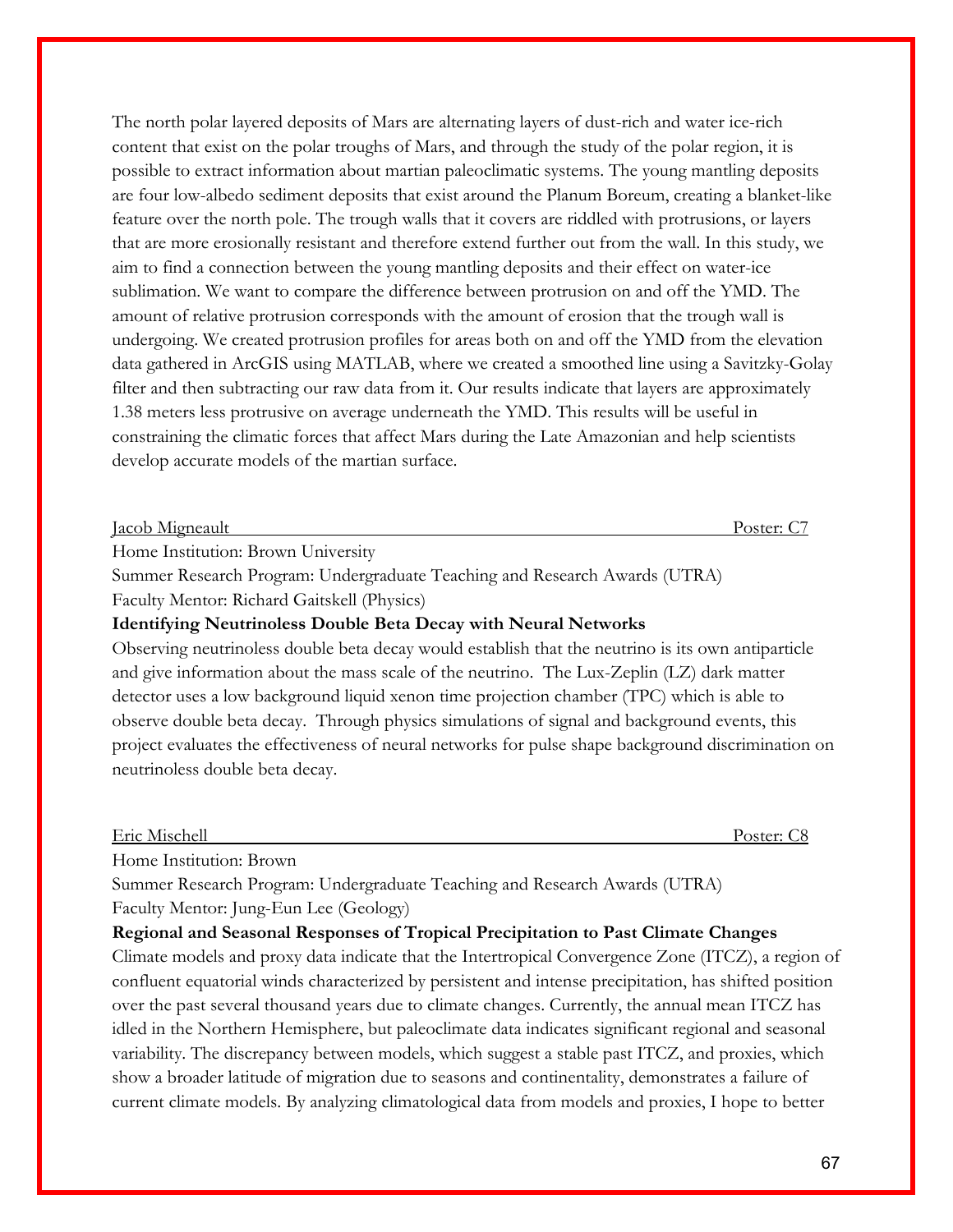understand the ITCZ, which is a key signifier of heat transport and is critical to understanding the global climate system.

| <b>Kitty Moy</b><br>Poster: C9                                                                       |
|------------------------------------------------------------------------------------------------------|
| Home Institution: Brown University                                                                   |
| Summer Research Program: Undergraduate Teaching and Research Awards (UTRA)                           |
| Faculty Mentor: Tayhas Palmore (School of Engineering)                                               |
| Innovations based on Conductive Polymers: Design, Synthesis, Characterization, and                   |
| Testing of a Semi-Interpenetrating Polymer Network Based Actuator                                    |
| This project focuses on conductive polymers and their use in emerging technologies where             |
| lightweight, flexible, and conductive materials are needed but not yet available. Specifically, this |
| project looks at understanding and developing a general protocol for the production of a semi-       |
| interpenetrating polymer network (s-IPN) based actuator. A poly(ethylene oxide)/polybutadiene s-     |
| IPN is synthesized from a free radical polymerization reaction and made conductive by the            |
| polymerization of 3,4-ethylenedioxythiophene within the IPN matrix. The resulting polymer will be    |
| characterized by H-NMR, SEM, XPS, and XRD in addition to electrochemical and mechanical              |
| testing.                                                                                             |

| Casey Nelson | the company of the company of the<br>ገፍፐዶተ |
|--------------|--------------------------------------------|
|              |                                            |

Home Institution: Brown University

Summer Research Program: NSF

Faculty Mentor: Iris Bahar (Computer Engineering)

**Modeling Applications to Create Realistic Workloads for NDP Architectures** 

Previous studies of utilizing near data processing and NDP-aware implementations of concurrent data structures have shown both performance and energy efficiency improvements over the current, advanced implementations. However, the workloads used for these studies selected operations to perform randomly. Random sequences of operations do not well match real world applications which often exhibit patterns in data accesses. To better test the benefits of NDP usage, I have developed workloads which model the ordering and ratios of operations to match real-world applications. These new workloads also distribute data access in a way which creates hotspots, nodes with higher rates of accesses, in order to create a more realistic data access pattern.

### Bonnee Nie Poster: C11

Home Institution: Brown University

Summer Research Program: I am an undergraduate researcher in the Shukla Lab Faculty Mentor: Anita Shukla (Biomedical Engineering)

### **Investigating molecular interactions with a placental lipid bilayer**

Currently, in vitro techniques for investigating small molecule interactions with the maternal-fetal interface are limited. The placenta, which controls nutrient and waste transport during pregnancy, is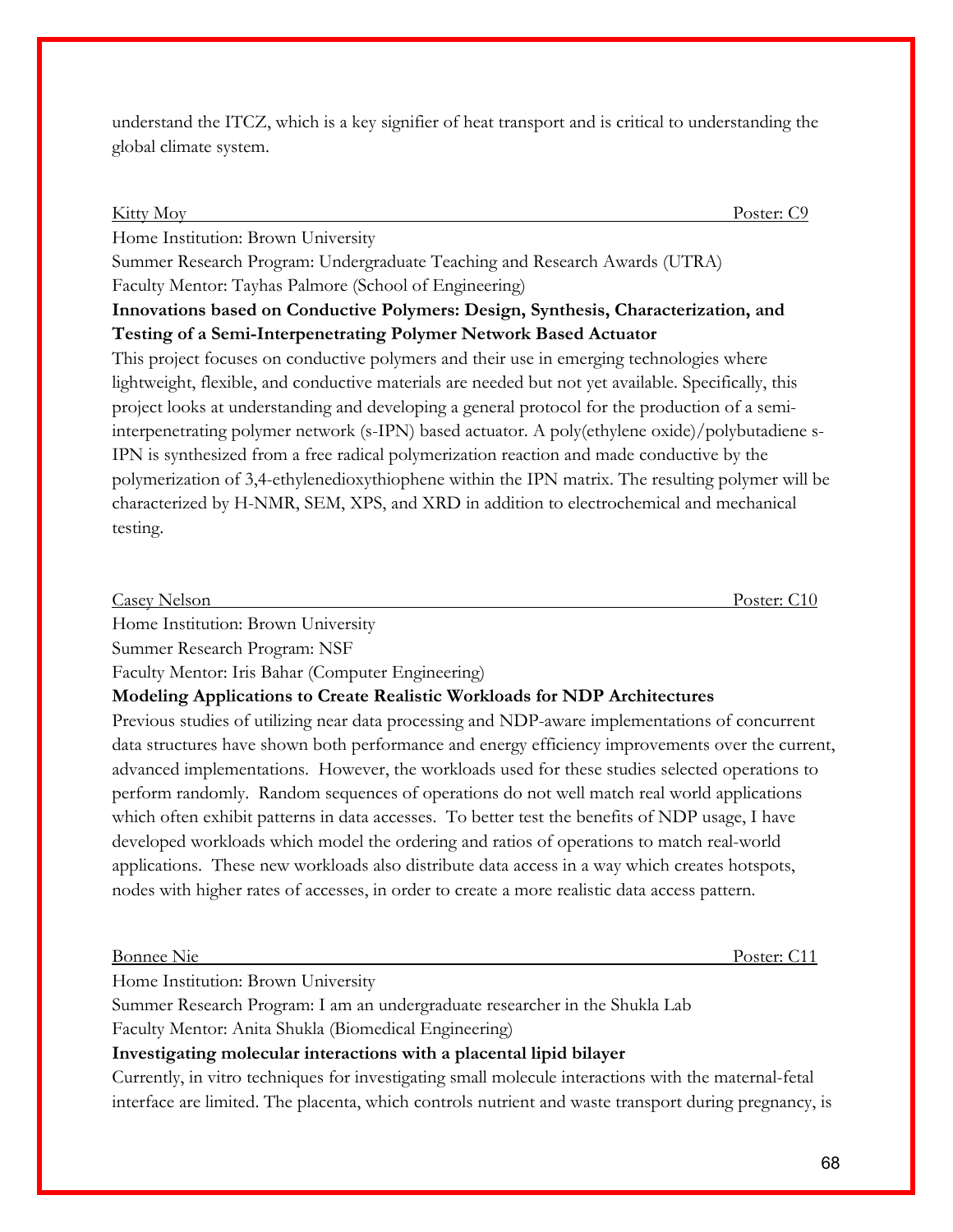one of the least understood human organs. A technique for forming supported lipid bilayer models of the placenta via quartz crystal microbalance with dissipation monitoring (QCM-D) has been developed in our lab. QCM-D monitors frequency and dissipation changes, which allows us to understand mass and rigidity changes. Using this method, we have monitored molecular interactions between small molecules (including phthalates and antifungal therapeutics) and these placental bilayers in order to investigate their interaction at the maternal-fetal interface. We seek to use the results of this experiment to reinforce standards for maternal safety.

| Katie O'Leary | Poster: C12 |
|---------------|-------------|

Home Institution: Brown University

Summer Research Program: Undergraduate Teaching and Research Awards (UTRA) Faculty Mentor: Yongsong Huang (Department of Earth, Environmental, and Planetary Sciences) **Were They There Yet? Human Settlement and Environmental Impacts on the Azores in the Middle Ages**

The Azores Archipelago is a volcanic island chain in the mid-North Atlantic Ocean that was historically settled by the Portuguese in 1427 AD, however, palynological studies place human settlement at an earlier date. To pinpoint the timing of human settlement on Corvo island and ecological changes overtime, we are using biomarkers from lake sediment cores. Fecal sterols and stanols are used as indicators for humans and livestock, and leaf wax n-alkanes (C27-C35) track terrestrial vegetation changes. Our preliminary results show fecal sterols for humans and cattle increasing about 1500 AD, followed by a dramatic decrease in the average n-alkane values. This does not support an earlier human settlement date in Corvo, but suggests that after 1500 AD humans had significant impacts on the environment.

| Carlos Olivares Reboredo | Poster: C13 |
|--------------------------|-------------|
|                          |             |

Home Institution: University of Chicago

Summer Research Program: Leadership Alliance-Summer Research Early Identification Program (SR-EIP)

Faculty Mentor: Jung-Eun Lee (IBES)

### **Mountains and Precipitation**

Biogeophysical feedback mechanisms contribute to significant changes in the global climate system, such as the aridification of the Sahara. Previous studies demonstrate that earth's orography influences major precipitative systems. Here we investigate the potential for orography to alter global vegetation using a general circulation model coupled with dynamic vegetation. We examine the implications of this feedback on climate and biome establishment in different continents.

Andrew Park Poster: C14 Home Institution: Grinnell College Summer Research Program: Research Experience for Undergraduates (REU) Faculty Mentor: Jeff Huang (Computer Science )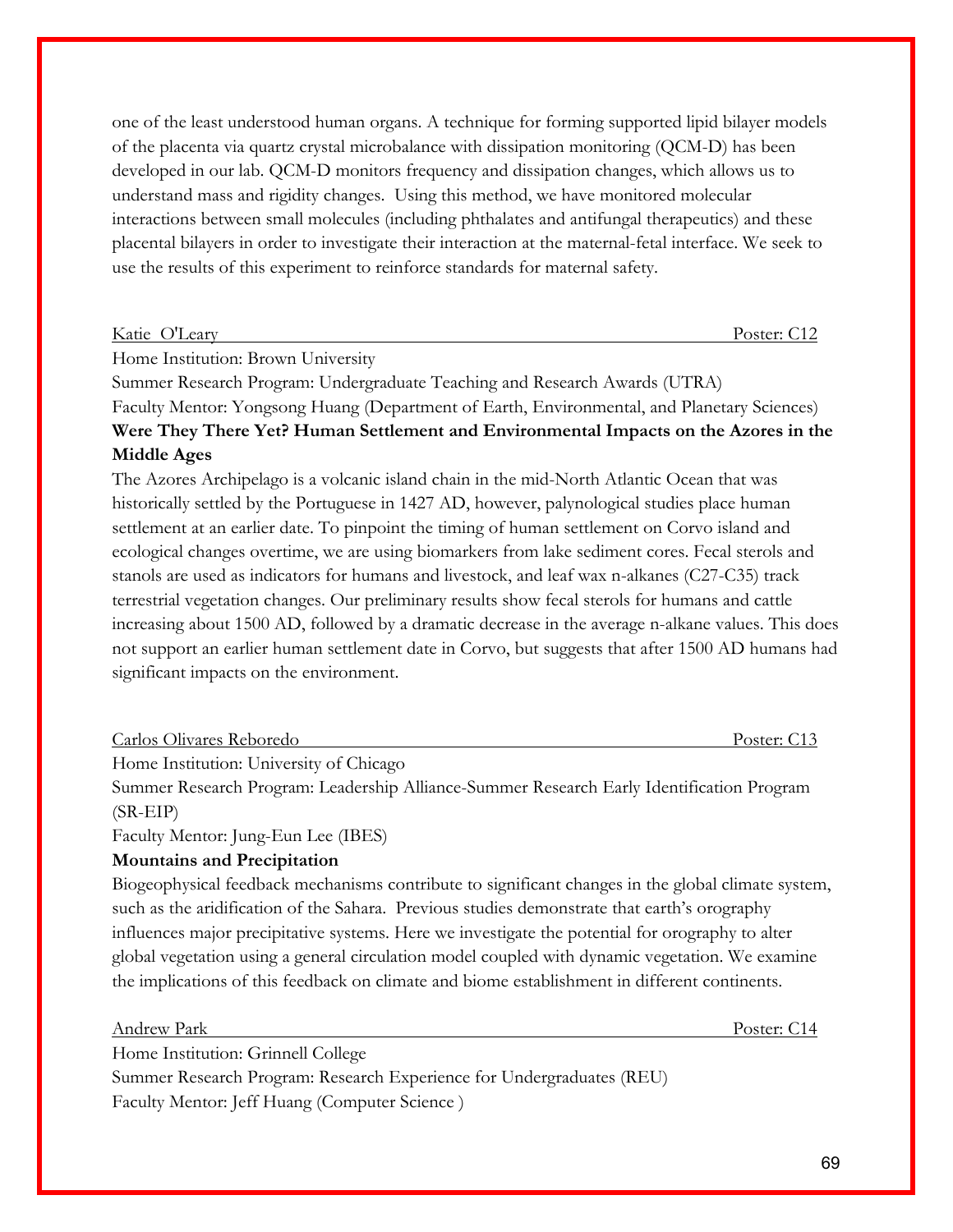### **Self-E: Helping Users Learn the Impact of Lifestsyle Changes**

Our project from the Brown HCI Lab is developing an app called Self-E that allows users to selftrack and experiment how health traits, such as meditation, may impact their life. As an effort to allow people to test any health traits, I'm developing an integral aspect of Self-E that helps users to come up and create their own experiments through a series of steps.

Ben Peeples Poster: C15

Home Institution: Washington and Lee University

Summer Research Program: Allen Student Research Grant

Faculty Mentor: Jerome Robinson (Chemistry)

**Investigation of Conjugation Strategies for a Multi-functional Zwitterionic Chelate**

This project has focused on optimizing and discovering conjugation strategies for the multifunctional DO3A chelate, focusing on using thiol-ene and diels alder chemistry. The generation of the DO3A has already been optimized; however, this research sought to take this system further by attempting to functionalize the DO3A ligand in such a way that will be useful as a MRI contrast agent and radiotherapy agent.

Samantha Pennino Poster: C16

Home Institution: University of South Florida

Summer Research Program: Leadership Alliance-Summer Research Early Identification Program (SR-EIP)

Faculty Mentor: Meredith Hastings (DEEPs and IBES)

### **Stormwater and Rain: Sources of Nutrients to Upper Narragansett Bay?**

Excess nitrogen in waterbodies contributes to poor water quality, making it important to identify nitrogen sources. Stormwater leads to excess nitrogen in Narragansett Bay. In this study, nutrient concentrations in stormwater and precipitation were measured from 2 different locations, which is effective for determining the amount and form of nitrogen (ammonium, nitrate, and nitrite). The isotopic composition (d15N, d18O, and d17O) was also measured of nitrate which identifies nitrogen sources. Results show that the sources of nitrate in the storm drains at both sites are primarily atmospheric deposition with some septic waste; however, the outfalls are from septic alone. There may be leaking sewer pipes, infiltrating ground water, or overflowed septic systems adding N to the Bay at these locations.

| Zoe Phillips                       | Poster: C1/ |
|------------------------------------|-------------|
| Home Institution: Brown UNiversity |             |

Summer Research Program: Undergraduate Teaching and Research Awards (UTRA) Faculty Mentor: Jerome Robinson (Chemistry)

### **Sustainable Carbohydrate-Based Polymers From CO2 and Epoxides**

My research involves the synthesis and characterization of novel environmentally sustainable polymers with tunable thermodynamic and degradation properties. Made out of carbohydrates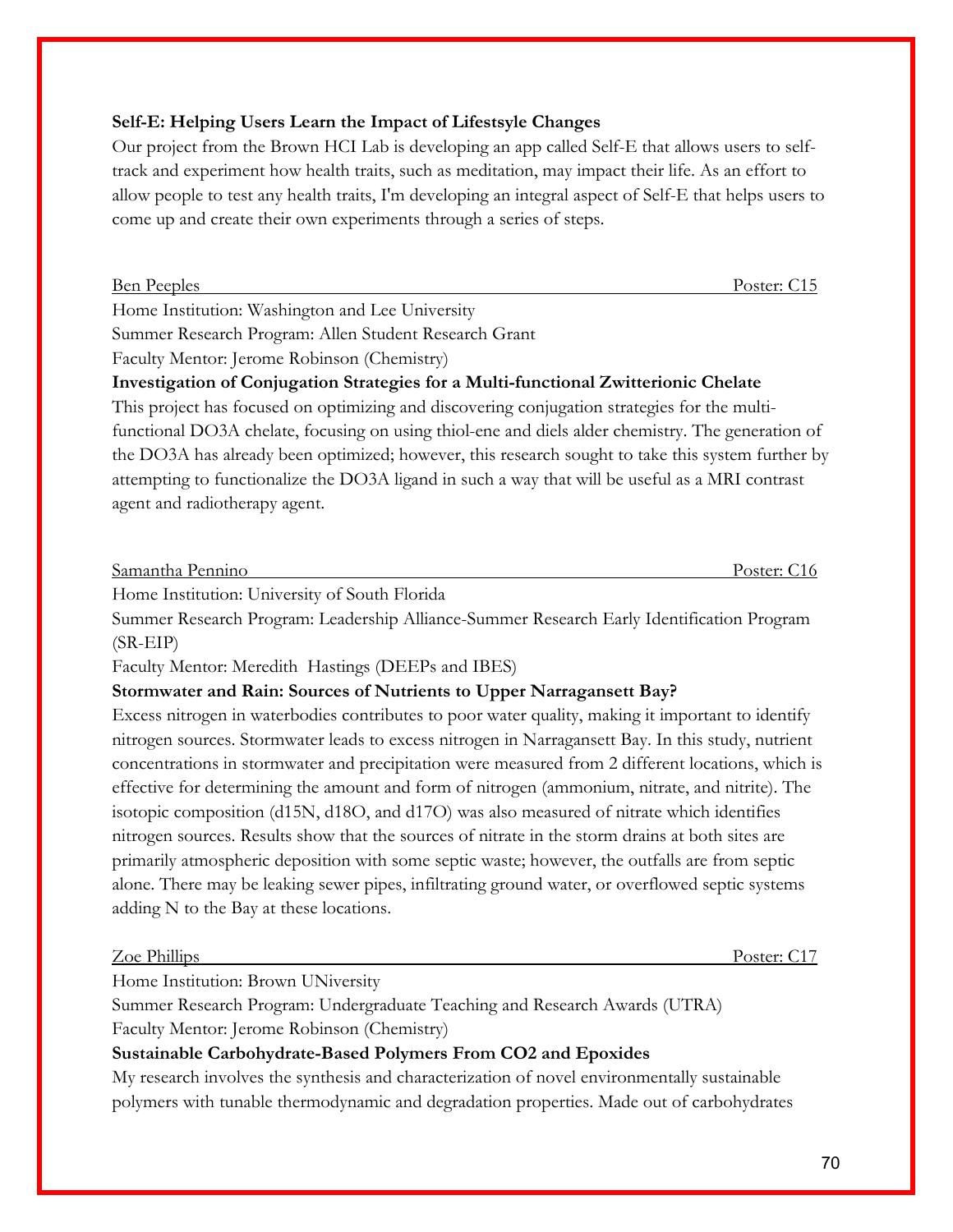(sugars) and carbon dioxide, these polymers are cost-efficient and biodegradable with non-toxic byproducts. Carbohydrate-based polymers, or polycarbonates, have many industrial and biomedical applications, including the delivery and controlled release of drugs used to treat liver cancer. In my research this summer, I investigated the optimal synthesis, material properties, and degradation profiles of polycarbonates with the questions: 1) How can we efficiently create polymers from glucose, galactose, and carbon dioxide? 2) How can we change the functionality and degradation rate of these polymers upon exposure to relevant environmental responses like enzyme-catalyzed breakdown?

| <b>Jesse Remeis</b>                | Poster: C18 |
|------------------------------------|-------------|
| Home Institution: Brown University |             |

Summer Research Program: Undergraduate Teaching and Research Awards (UTRA) Faculty Mentor: Daniel Harris (Engineering)

**Rapid-Prototyping of Microfluidic Channels with Application to Taylor Dispersion** Understanding micron-scale fluid flows is critical to advancing microfluidic technologies, which have been used for drug delivery, diagnostic testing, and chemical preparation. For pressure-driven flows in such channels, dissolved solutes spread rapidly and become diluted due to the combined mechanisms of fluid advection (flow) and molecular diffusion in an effect known as "Taylor Dispersion."

The Harris Lab at Brown has recently developed a rapid and inexpensive microchannel manufacturing technique, which we utilize to quantify the role of channel aspect ratio on the rate of solute spreading. Our experimental measurements compare favorably to known theoretical solutions. Ongoing work includes expanding the manufacturing technique to fabricate channel geometries that include recessed micro-features along their walls, with the aim of quantifying dispersion reduction via superhydrophobic channel walls.

Jolie Ren Poster: D1

Home Institution: Brown University

Summer Research Program: Undergraduate Teaching and Research Awards (UTRA) Faculty Mentors: Li-Qiong Wang (Chemistry), Giovanna Roz (Computing Information Services) **Innovation in Freshman Chemistry Teaching: Creating Interactive Online Pre-laboratory Videos for General Chemistry Laboratory**

The use of online learning is becoming ubiquitous, and students agree that the implementation of an online visual is long needed and is becoming more of a necessity. To better prepare students for their laboratory experiments, we are creating short online videos for general chemistry laboratory with built-in interactive components that supplement existing lab manuals. A result of the collaboration between the Chemistry Department and Computing Information Services, this project will include interactive software that allows students to engage with the virtual experiments. Several topics include safety, device setup and operation, and laboratory procedure. These short online laboratory videos is in very high demand and will impact student learning for years to come.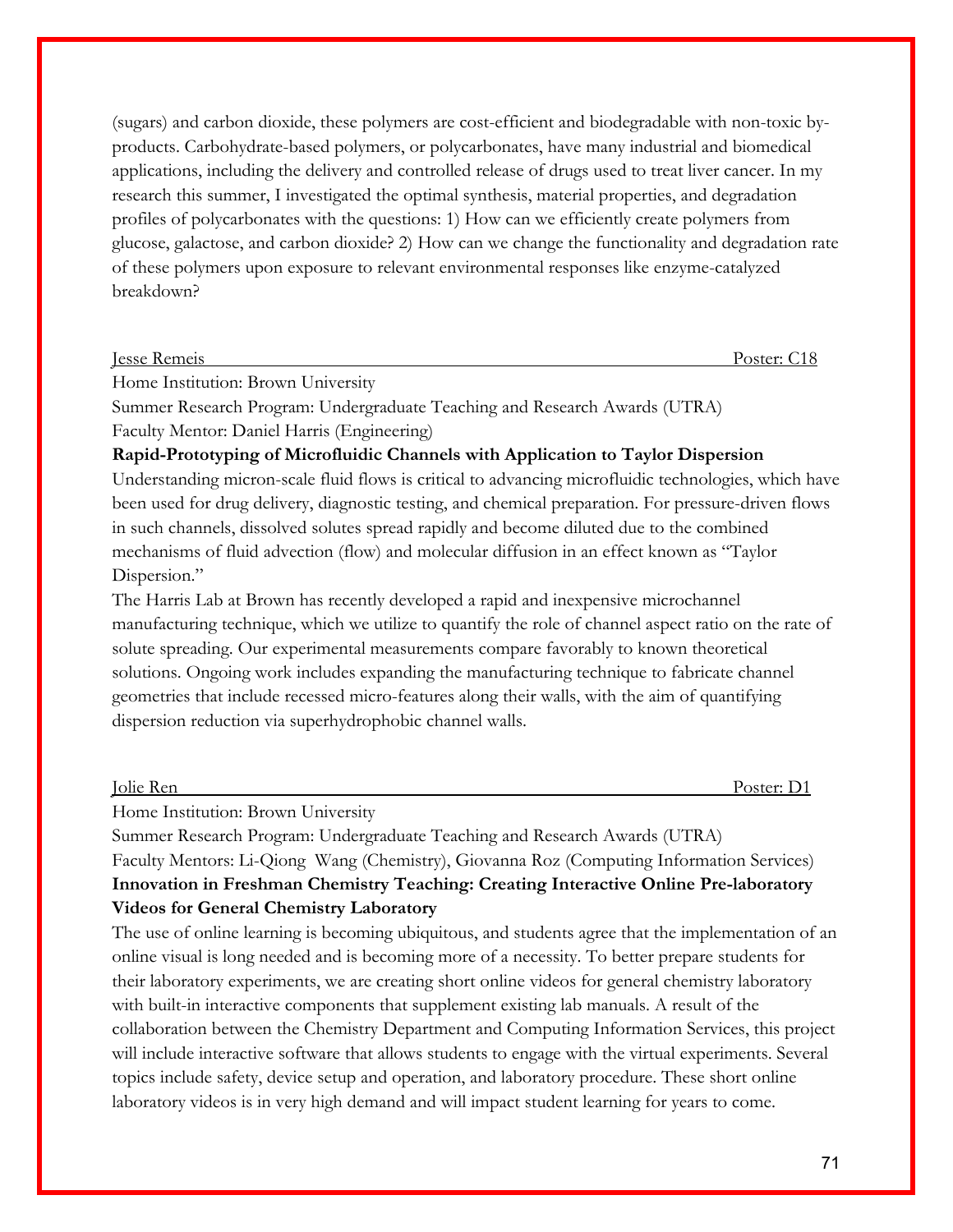#### Jennifer Riggin Poster: D2

Home Institution: Tulane University

Summer Research Program: Leadership Alliance-Summer Research Early Identification Program (SR-EIP)

Faculty Mentors: Steven Clemens (Earth, Environmental and Planetary Sciences ), Joe Orchardo (Earth, Environmental and Planetary Sciences )

### **The Isotope Dilution Method: A New Approach to Measuring the Isotopic Composition of Individual Foraminifera**

Foraminifera are highly abundant microfossils commonly used as climate proxies. While foraminifera are often analyzed in bulk, the analysis of individual foraminifera can provide evidence of the seasonality of past climates. However, the analysis of individual foraminifera is restricted by the inability of current mass spectrometers to produce a sufficient signal from the small volume of gas produced by an individual foraminifera. Here, we present a new approach to measuring the isotopic composition of small samples by using the isotope dilution method.

| Elizabeth Rogan                               | ∠oster∙ |
|-----------------------------------------------|---------|
| TT.<br>$\mathbf{r}$ . The set of $\mathbf{r}$ |         |

Home Institution: Brown

Summer Research Program: Robinson Lab

Faculty Mentor: Jerome Robinson (Chemistry)

**Polymers from CO2 - Synthesis of Polyurea from CO2 and Silylamine**

Polyurea derivatives are used in many fields of science including pharmaceuticals, polymer science, biology, among others. Despite their many uses, the current synthesis paths that exist in the literature for these derivatives are done at high pressures or by using high toxicity catalysts. Our research this summer proposes a synthesis route using carbon dioxide as a carbonyl source and silylamine.

| $\overline{\phantom{a}}$<br>Austen Rover | $\overline{\phantom{a}}$<br>Poster:<br>. . |
|------------------------------------------|--------------------------------------------|
|                                          |                                            |

Home Institution: Brown University

Summer Research Program: Undergraduate Teaching and Research Awards (UTRA) Faculty Mentors: Harvey Silverman (Engineering), Ken Silverman (Engineering)

### **Infrared Laser Pointer and Applications for a True 3D Display**

Over the past few years, a true three-dimensional display has been developed at LEMS in Engineering. One issue has been that off-the-shelf input devices to this display are inadequate. This summer, a project was started to develop and demonstrate a more suitable device for user input. The current approach is to use an infrared laser as a pointer which does not interfere with the RGB display. A two-camera system, suitably filtered for the infrared frequency, can pick up linear images of the display and coordinate them to define a point in 3D space. The development of this display and an application will be the subject of this presentation.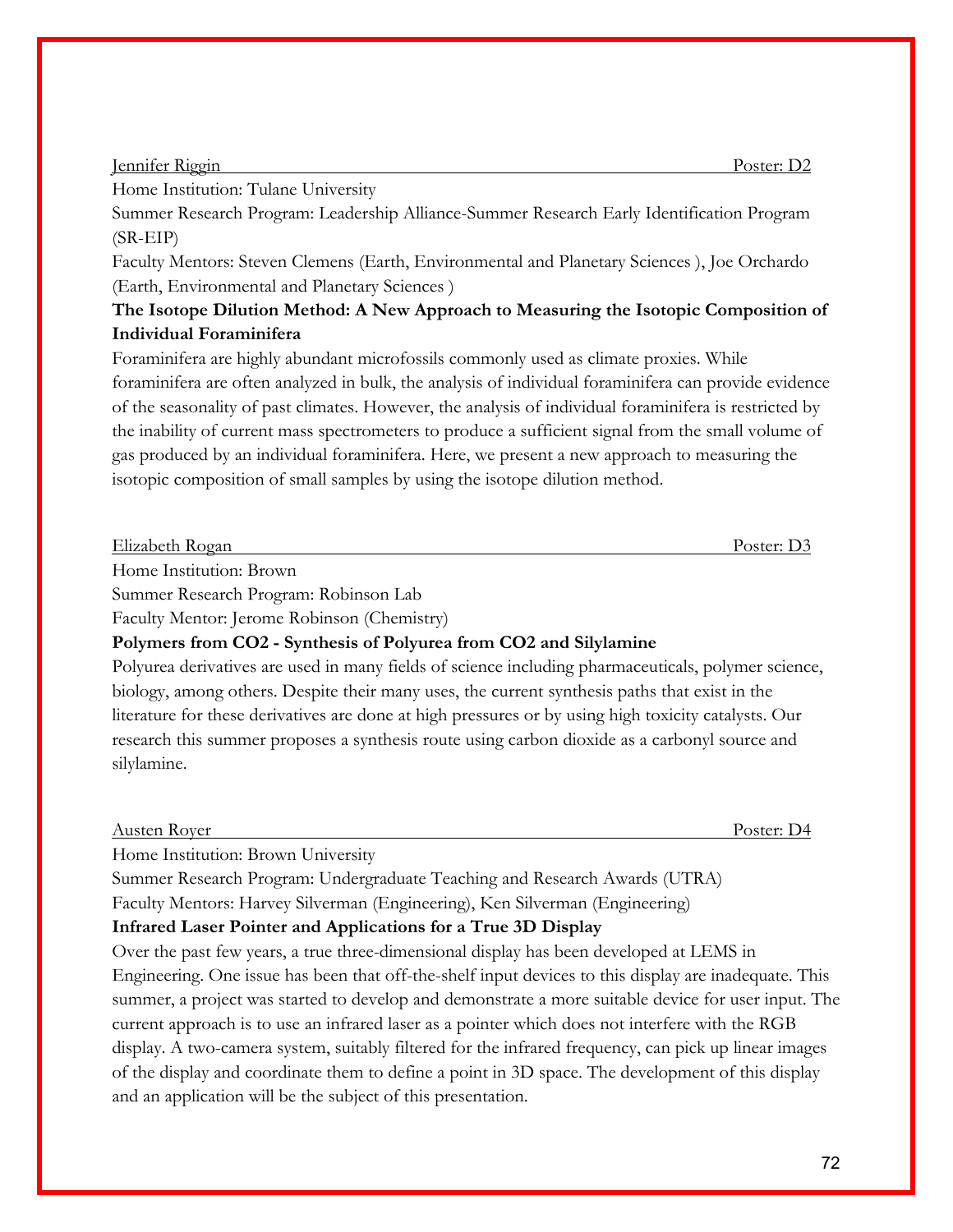#### Jorge Ruiz Gonzalez Poster: D5

Home Institution: Sonoma State University

Summer Research Program: Leadership Alliance-Summer Research Early Identification Program (SR-EIP)

Faculty Mentor: Stephen Parman (Department of Earth Environmental and Planetary Sciences ) **Predicting noble gas solubility in silicates**

Noble gases cycle in and out of the Earth's mantle through various geological processes. How noble gases are incorporated into rock-forming silicates at the site of these processes is not well understood. Silicates that bear 6-member rings structures have orders of magnitude higher solubility of noble gases than those that do not have such rings. This correlation may be a result of the sites inducing polarization of noble gas atoms.

 To quantify the relative polarization of noble gas atoms in different ring-bearing minerals, a simple model was constructed of the electrostatic field at the ring sites. The goal is to construct a model that can predict noble gas solubility based upon the shape of the local electrostatic field.

| Esteban Safranchik              | Poster: D6 |
|---------------------------------|------------|
| $H = \{x_1, x_2, \ldots, x_n\}$ |            |

Home Institution: Brown University

Summer Research Program: Undergraduate Teaching and Research Awards (UTRA)

Faculty Mentor: Stephen Bach (Computer Science)

#### **Named Entity Recognition Using Weakly Supervised Learning**

Large sequences of text are often times fundamental to research conducted in many disciplines. For example, Doctors may find it useful to obtain a list of all experimental drugs to treat Alzheimer's and their side effects, recorded in a collection of plain text medical documents. However, in most fields, there is only a limited amount of data available to train machine learning models and extract these kinds of entities.

Following the previous example, most natural language processing models are correctly able to identify "Donepezil" and "headache" as nouns. However, being able to label such words as "drug" and "side-effect" given their relative structure in a sentence or paragraph is more valuable to researchers who wish to perform a statistical analysis on the documents.

Formally, our research focuses on weakly supervised machine learning models, a subfield of machine learning that relies on a limited amount of previously labeled training data indicating the ground truth. Weakly supervised models learn to generalize predictive rules derived mostly from the input data itself with little human intervention. Contrastingly, fully supervised learning models carry out these tasks with plentiful access to training data.

We present Wiser, a semi-supervised learning model that generalizes beyond noisy, probabilistic labels expressing uncertainty about the ground truth. We begin with a subject matter expert (SME)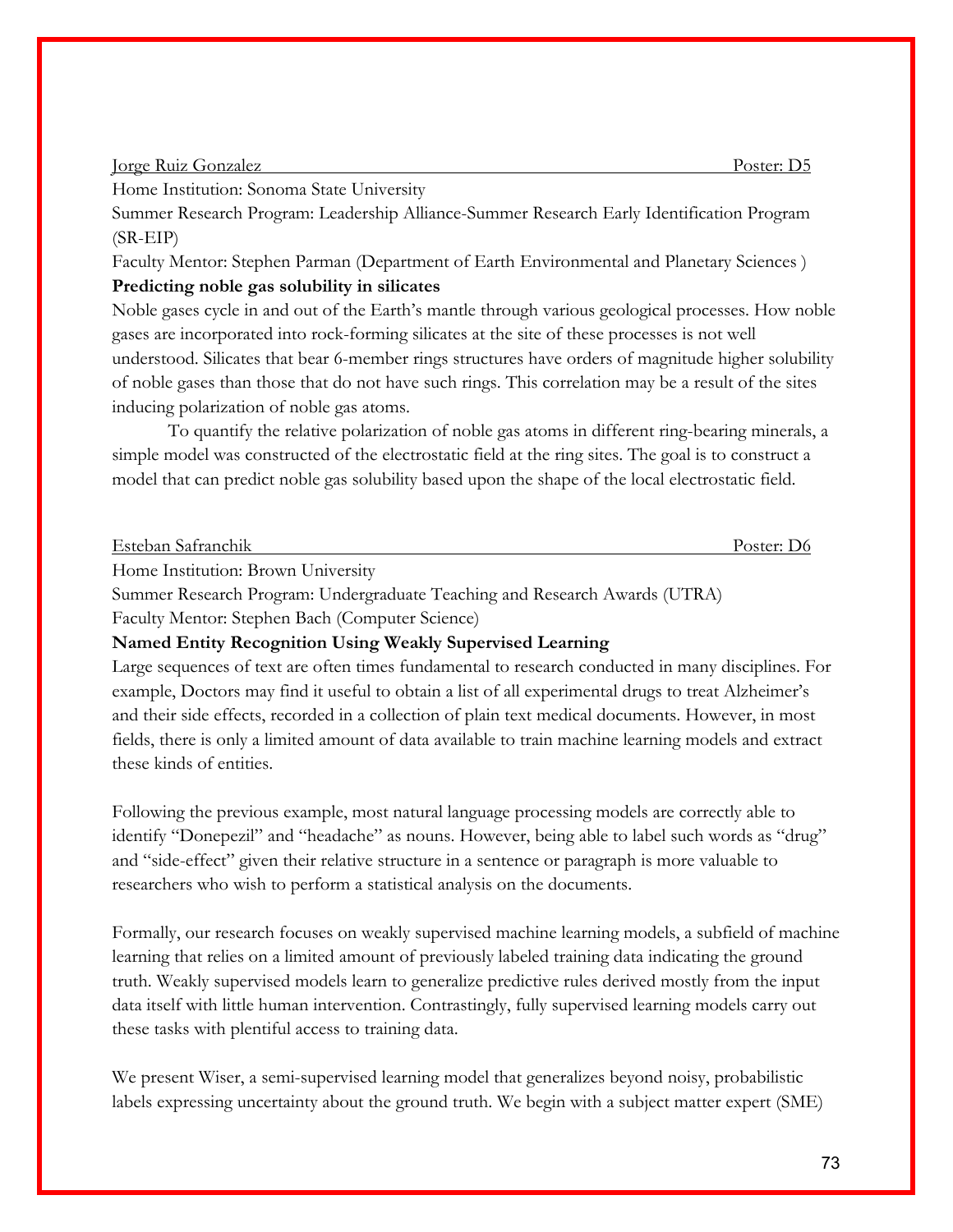writing so called labelling functions, that express beliefs about the dataset. These heuristics functions have different accuracies and overlappings, and are used as input for a generative conditional random field (CRF) that learns how to weight them based on their voting patterns. The conditional random field outputs probabilistic labels, which are then fed into a BI-LSTM that generalizes even further by optimizing a noise-aware loss function.

Andrea Salazar Poster: D7

Home Institution: University of Chicago

Summer Research Program: Leadership Alliance-Summer Research Early Identification Program (SR-EIP)

Faculty Mentors: Timothy Herbert (Department of Earth, Environmental, and Planetary Sciences), Colleen Dalton (Department of Earth, Environmental, and Planetary Sciences)

## **Modeling the Role of Volcanism in the Last 20 Million Years of Global Cooling**

The Miocene Climatic Optimum occurred 15 million years ago and saw temperatures up to 6 degrees celsius warmer than today. Following the MCO was a longterm cooling trend that culminated in today's climate. On million year timescales, the carbon-silicate cycle is a major regulator of Earth's climate. Perturbations in the cycle can lead to dramatic climate changes. Previous works have shown that the plate spreading rate at mid-ocean ridges is variable, which would directly impact the rate of CO2 emission into the atmosphere. In this work, we construct a box model that couples atmospheric inputs and weathering to the oceanic calcium carbonate cycle to show that volcanism is the forcing mechanism behind this global cooling trend.

| Jamila Smith | --<br>.′∩ster* |
|--------------|----------------|
|              |                |

Home Institution: SUNY Fredonia

Summer Research Program: Leadership Alliance-Summer Research Early Identification Program (SR-EIP)

Faculty Mentors: Sloane Garelick (DEEPS), James Russell (DEEPS)

## **What the lake says: Assessing temperature and precipitation changes in Eastern Africa since the LGM using sediment cores from Lake Mahoma, Rwenzori Mountains, Uganda.** Global climate change threatens the natural climate patterns of the tropical Rwenzori Mountains of eastern Africa. We need to better understand how climate will change in this region in order to protect the fragile environments of this region. The period between the Last Glacial Maximum (LGM; 22 kyr) and present can help us infer future climate changes because it was the last period of time that saw extreme global climate change and thus, is analogous to the future. By using organic

compounds taken from the lake sediment core of Lake Mahoma ( $\sim$  2990 m) in the Rwenzori Mountains, we can reconstruct past temperature and precipitation changes respectively. This will allow us to infer future climate changes in this region.

Vida Steiro Poster: D9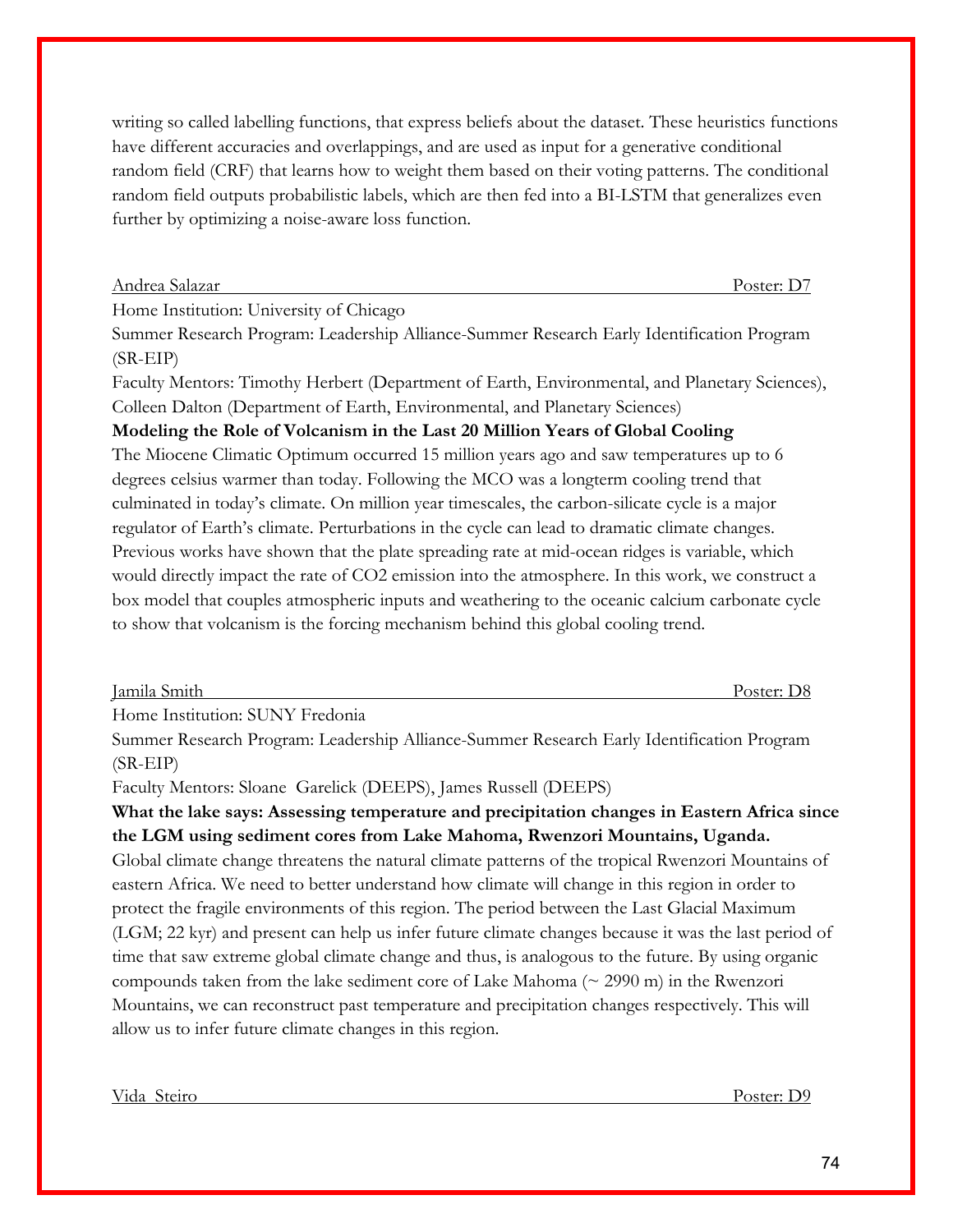#### Home Institution: Brown University

Summer Research Program: Undergraduate Teaching and Research Awards (UTRA) Faculty Mentors: Jonathan Ryan (IBES), Sarah Cooley (IBES)

## **A community-based approach for mapping shorefast ice breakup in Uummannaq Fjord, West Greenland**

Arctic communities depend on shorefast sea ice for transportation, hunting, and fishing. However, residents local to the Arctic have reported that it is now thinner and breaking up earlier than it did in the 1990s. My project investigates controls on shorefast ice breakup in five communities in Uummannaq Fjord, Greenland. I analyze changes in snow, water and ice extents between 2016 and 2019 using high-resolution Sentinel-2 imagery. The results are compared with meteorological data from local weather stations to investigate how climate warming impacts shorefast ice breakup. I also produce a website for displaying the results of my work including near real-time monitoring of shorefast ice. This product may be useful for planning travel between villages within the fjord.

#### Brandon Stubbs Poster: D10

Home Institution: Brown University

Summer Research Program: Undergraduate Teaching and Research Awards (UTRA) Faculty Mentor: James Russell (Earth, Environmental, and Planetary Sciences)

## **Life in 3 Million BCE: The Link Between Environmental Change and Human Evolution** The primary goal of my project is to gain a deeper understanding of climate and environmental change in equatorial East Africa over the Pliocene-Pleistocene boundary (about three million years ago) and how it impacted the evolution of our species in that region. Using leaf wax biomarkers preserved in a sediment core from Kenya, the research assesses the effects of long-term climate change, particularly the glaciation of the northern hemisphere, and short-term climate change, associated with episodic changes in Earth's orbit, on patterns in East African rainfall and vegetation. Additionally, these environmental changes are compared to important human evolutionary events to determine the relationship between the environment and human evolution.

#### Adam Tropper Poster: D11

Home Institution: Brown University

Summer Research Program: Undergraduate Teaching and Research Awards (UTRA) Faculty Mentor: Jiji Fan (Physics)

#### **Can Random Matrix Models Explain Hierarchies in Particle Physics?**

The world we live in is constructed from a few dozen types of so-called elementary particles – particles which cannot be broken down into smaller pieces. One particularly fascinating property of elementary particles is their mass. This property is interesting because even though elementary particles have common mass origins, the masses of different species vary exponentially. Thus, the masses of elementary particles are arranged in a hierarchy of sorts. I explain this hierarchy using random matrix models in Quantum Field Theory. I have shown that a particular model of scalar fields interacting through mass-mixing on a lattice is characterized by eigenvectors that are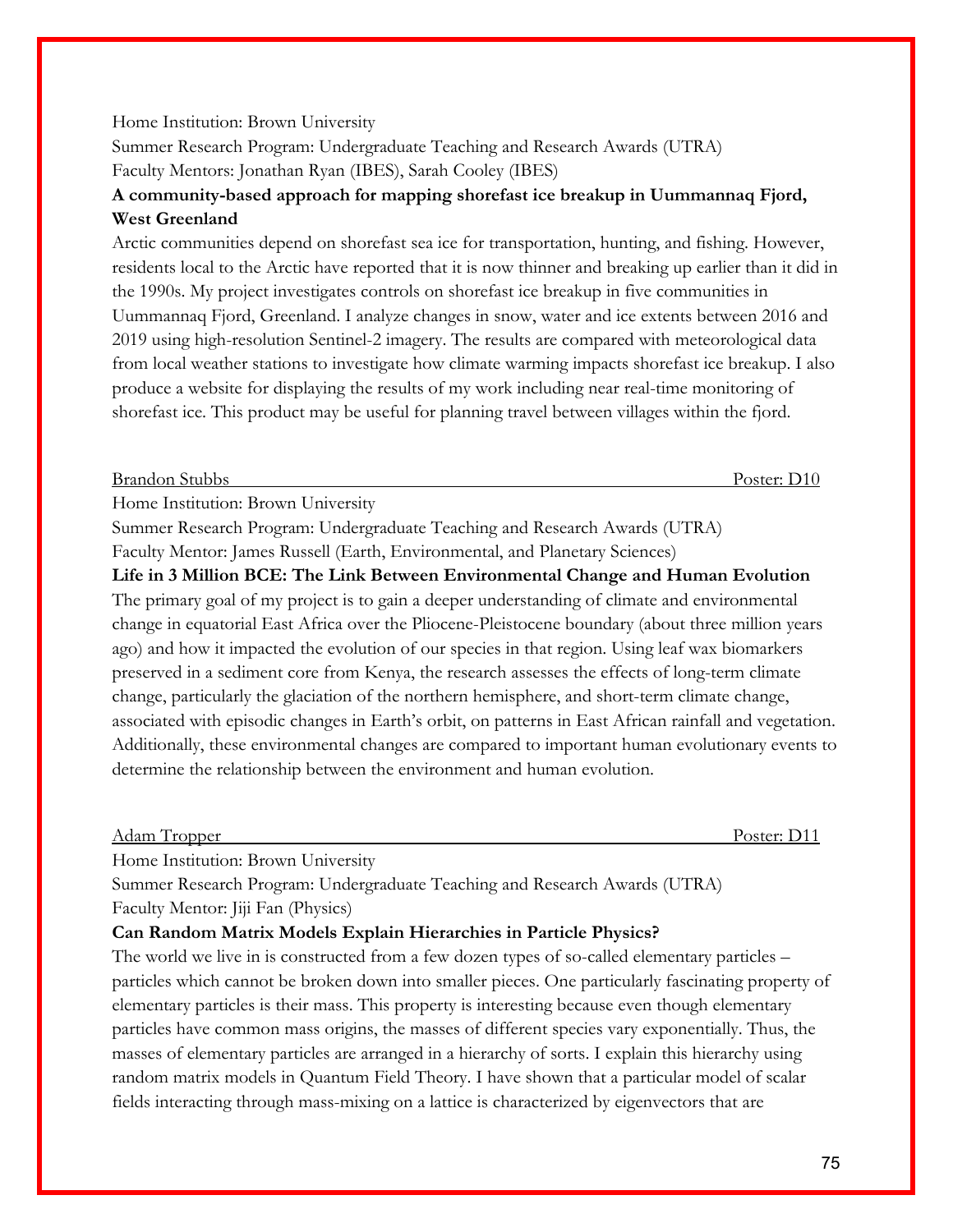exponentially localized and have shown how to derive such a model from a more UV suitable theory.

#### Malik Walker Poster: D12

Home Institution: Princeton University

Summer Research Program: Leadership Alliance-Summer Research Early Identification Program (SR-EIP)

Faculty Mentor: Alexander J Evans (Department of Earth, Environmental, and Planetary Sciences) **Geophysical Investigation of Lunar Impact Craters with Anomalous Gravitational Signatures**

## Gravity data returned by the dual Gravity Recovery and Interior Laboratory (GRAIL) spacecraft has shown that lunar craters between 20–140 km in diameter generally exhibit a linear trend between gravity and crater diameter. Through our analyses of gravity and topography data returned by GRAIL and the Lunar Reconnaissance Orbiter (LRO), respectively, we identify a subset of anomalous craters that have gravitational signatures that significantly deviate from expected values. Based on the observed deviation in the gravitational signatures, we evaluate a range of plausible preimpact near-surface structures that could have conceivably produced these anomalies and thereby further constrain the near-surface compositional and magmatic evolution of the Moon.

Sophie Weiss Poster: D13

Home Institution: Cottey College

Summer Research Program: Undergraduate Research Assistant Delaney Lab Faculty Mentor: Sarah Delaney (Chemistry)

## **The effect of histone tail deletion on base excision repair initiation**

The simplest component of a chromosome is the nucleosome core particle (NCP). An NCP contains duplex DNA wrapped 1.7 times around an 8 protein histone core. When DNA is in an NCP, the accessibility of DNA to repair enzymes is heavily restricted due to DNA's close proximity to the histone core and adjacent histone tails. In multiple organisms, histones have been found with clipped or removed tails. One idea in this emerging field is that the clipping of histone tails opens the DNA to more repair and transcription activities. In our study we focus on the H3 tail. We express histones without this tail and determine the effect on the base excision repair pathway.

#### Angela White Poster: D14

Home Institution: Brown University

Summer Research Program: Undergraduate Teaching and Research Awards (UTRA) Faculty Mentor: Ian Dell'Antonio (Physics)

**Simulating New Cosmic Shear Cancelation Techniques for Applications in Deep Field Gravitational Lensing**

Gravitational lensing techniques are limited by the amount of error incurred by present methods of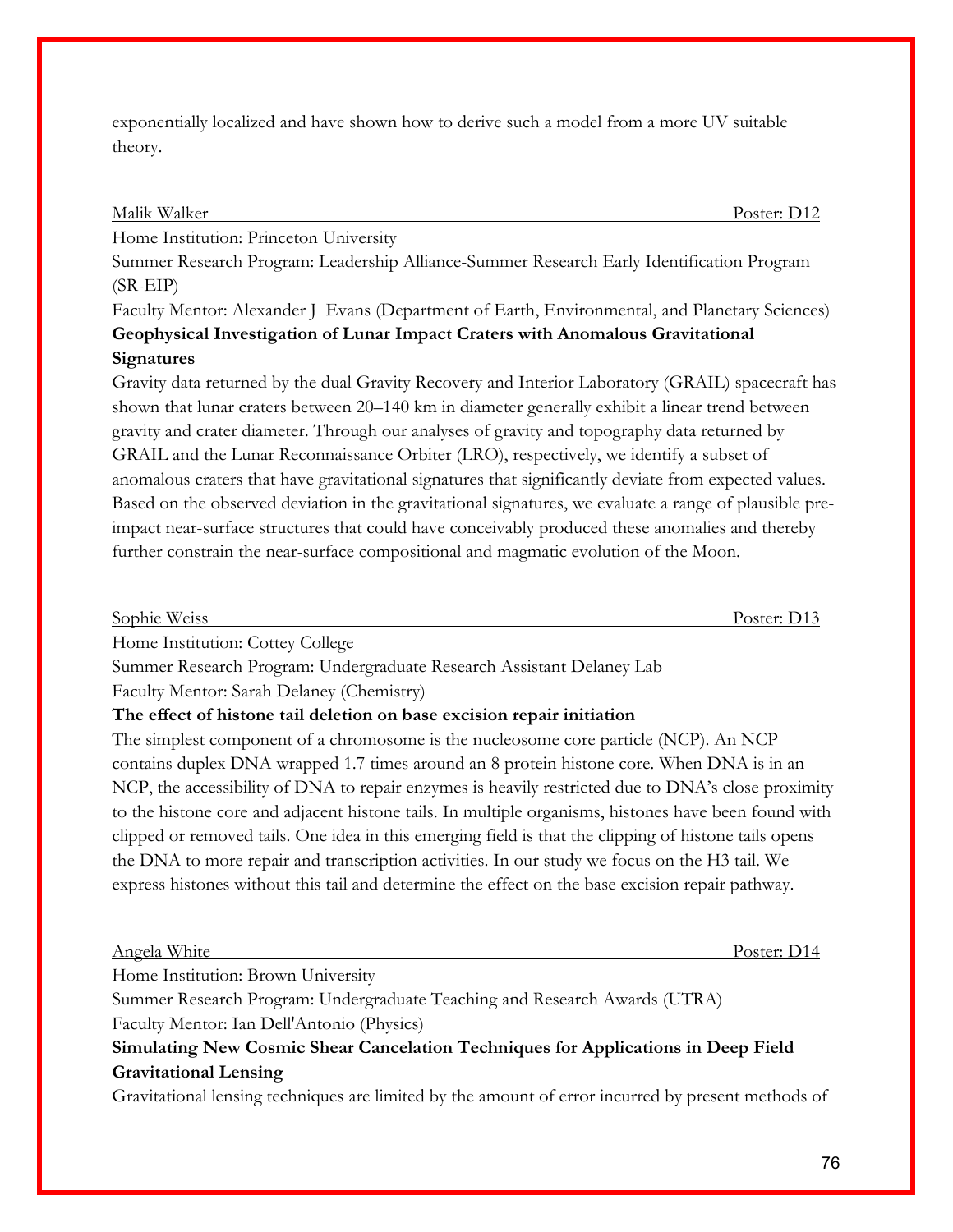measurement. Lensed galaxies are sheared: like a funhouse mirror, the dark matter surrounding observable galaxies distorts its shape and skews our measurements. Eric Huff, a scientist at NASA's JPL, has derived a method of measurement that corrects for the distortions. Professor Dell Antonio hopes, through my project, to provide those theoretical calculations with practical support, rendering the field of weak lensing ten times more accurate. Therefore, the goal of my summer research project will be to determine that Huff's algorithm holds for complex rotating systems, and then to study the change in the accuracy of the measured lensing as we reduce the amount of information on galaxy velocities to a realistic degree.

#### Holly Zheng Poster: D15

Home Institution: Brown University

Summer Research Program: Working independently with professor

Faculty Mentor: Ellie Pavlick (Computer Science)

#### **Examining Restrictive Modifiers Through Wikipedia Edit History**

Editing a sentence by inserting additional words is linguistically meaningful for natural language understanding. For example, adding the phrase "in the United States" after "New York City" reinforces information already implied by the original phrase, but adding the same phrase after the word "physicians" modifies the word. Differentiating modifiers is challenging for machines because the task often requires common sense knowledge. In this work, we use a corpus of 13 million edit instances from Wikipedia to investigate modifiers that are restrictive. The database consists of Wikipedia edits where an editor inserts a new phrase into an existing sentence. Judgments from human annotators and computer models on these modifiers allow us to examine different motivations of insertion.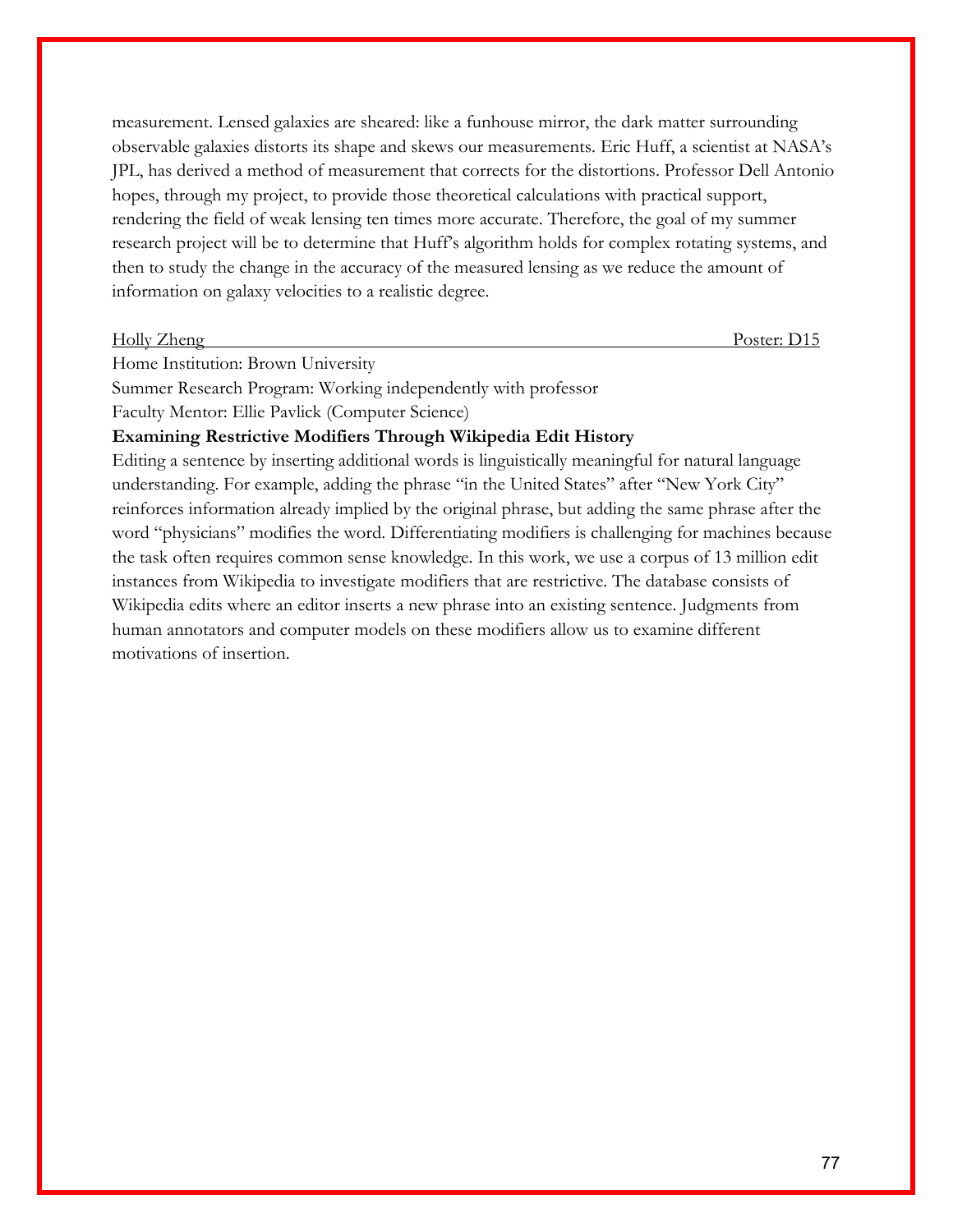# SOCIAL SCIENCES INDIVIDUAL PRESENTATIONS

Summer Research Program: Undergraduate Teaching and Research Awards (UTRA) Faculty Mentor: Margot Jackson (Sociology)

## **Public Investments and Class Gaps in Parents' Educational Expenditures**

There is an established link between family socio-economic status and children's well-being, as well as class gaps in parental investment related to children's growth and development. High socioeconomic status families are able to provide private investment of money and time in their children in ways that low-income families may not be able to. Public investments in low-income families could allow parents to reallocate resources towards their children's education. The Earned Income Tax Credit (EITC) is a national and state-level supplemental income for low-income families. Using data sourced from the Consumer Expenditure Survey, we examine the effects of EITC spending on class (income and education) gaps in parental educational expenditures on children.

Shiloah Coley Poster: D17

Home Institution: University of Wisconsin-Madison

Summer Research Program: Leadership Alliance-Summer Research Early Identification Program (SR-EIP)

Faculty Mentor: Rebecca Carter (Anthropology and Urban Studies)

## **Beyond the Walls: How Black Youth in Graffiti Crews in Toronto Perceive Their Roles in Society and Community Spaces**

Graffiti art blossomed throughout North America in the 1970s as an avenue for marginalized youth to make their voices heard in the face of oppression and to create a sense of place for themselves and their communities. While there is extensive literature on graffiti art, there is minimal research on the relationship between the individual and the graffiti crew, a group of associated graffiti artists that often work with and learn from each other. Although graffiti was initially embraced by marginalized youth in urban areas, their voices and contributions remain absent in scholarly work. This research explores how black youth participation in graffiti crews in Toronto impacts how black graffiti artists perceive their roles in society and other community spaces.

Elizabeth Cruz Poster: D18

Home Institution: DePaul University

Summer Research Program: Leadership Alliance-Summer Research Early Identification Program (SR-EIP)

Faculty Mentors: Paul Testa (Political Science ), Juliet Hooker (Political Science )

**Contemporary attitudes towards confederate monuments in the millennial generation**

Ella Brett-Turner Poster: D16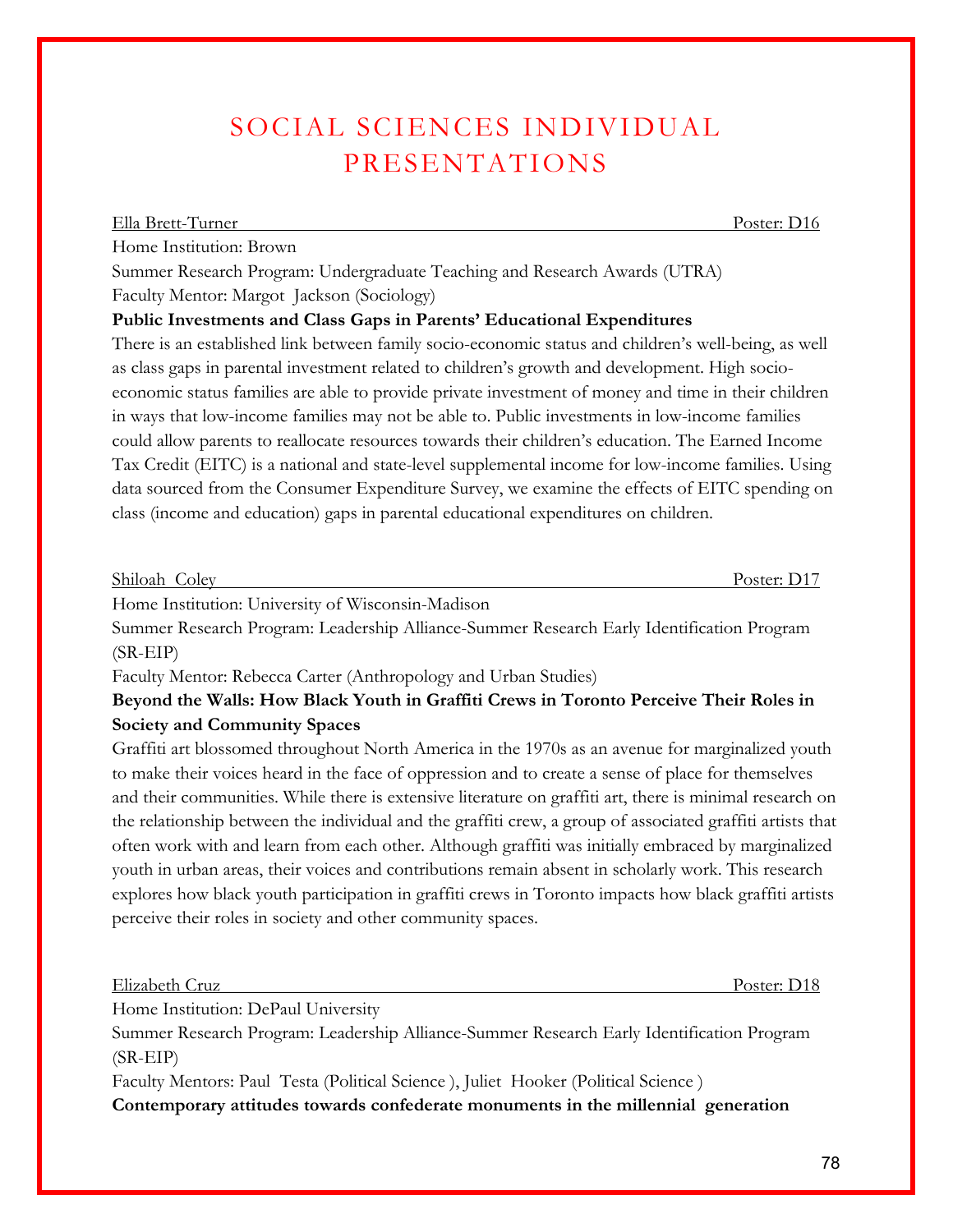In 2017 an article published in The Washington Post entitled "A new survey shows white millennials think a lot more like whites than millennials." The author was dismayed to find that political opinion surveys of millennials seemed to contradict the widely held expectation that younger people are more liberal and less racist than prior generations. What can this kind of data tell us about public opinion on controversial racial issues? Most recently there has been contention surrounding what should be done about the Confederate monuments in the United States. This has sparked protests throughout the South and on college campuses. In this presentation using a poll from GenForward Survey (polling millennials ages 18-34) that focuses on the Perceptions of Race and Racism, I examine two important questions: 1) why do millennials support or oppose confederate monuments being taken down from public spaces? And 2) have attitudes among young people toward the use of race in public policy changed? To further examine this, I analyze millennials' sentiments on how they believe racial progress can be achieved and what they see as the biggest threat to Americans today. Factors that will be examined for statistical relevance in relation to support for the removal of confederate monuments and use of race in public policy are gender, location, income, and ideology.

#### Christiana Faucher Poster: E1

Home Institution: Brown University

Summer Research Program: Undergraduate Teaching and Research Awards (UTRA)

Faculty Mentor: Mascha van't Wout Frank (Department of Psychiatry and Human Behavior) **The effects of anodal tDCS stimulation of the vmPFC and risk taking on avoidance-based fear learning**

One commonly used treatment for anxiety and PTDS is exposure therapy, during which patients are repeatedly exposed to doses of a triggering stimulus without a bad outcome, resulting in a gradual decrease in fear reaction. Unfortunately, many anxiety and PTSD patients continue to experience symptoms despite treatment, and relapse is common. Using a 4 stage avoidance-based reversal learning task, I tested in a healthy population whether applying anodal transcranial Direct Current Stimulation, a form of subthreshold non-invasive brain stimulation, to the vmPFC (an area implicated in extinction learning and flexibility) can improve reversal learning, or help prevent fear relapse. Additionally, I tested whether pre-existing factors, such as one's willingness to take risks impact reversal learning and tDCS efficacy.

#### Patricia Fernandez Poster: E2

Home Institution: Temple University

Summer Research Program: Leadership Alliance-Summer Research Early Identification Program (SR-EIP)

Faculty Mentor: Elizabeth Fussell (Sociology)

## **Migration in the Caribbean: Does migration make countries more resilient to tropical storms and hurricanes?**

Small island developing states (SIDS) in the Caribbean are vulnerable to climate change, particularing in facing a higher intensity of hurricanes and tropical storms. While out-migration is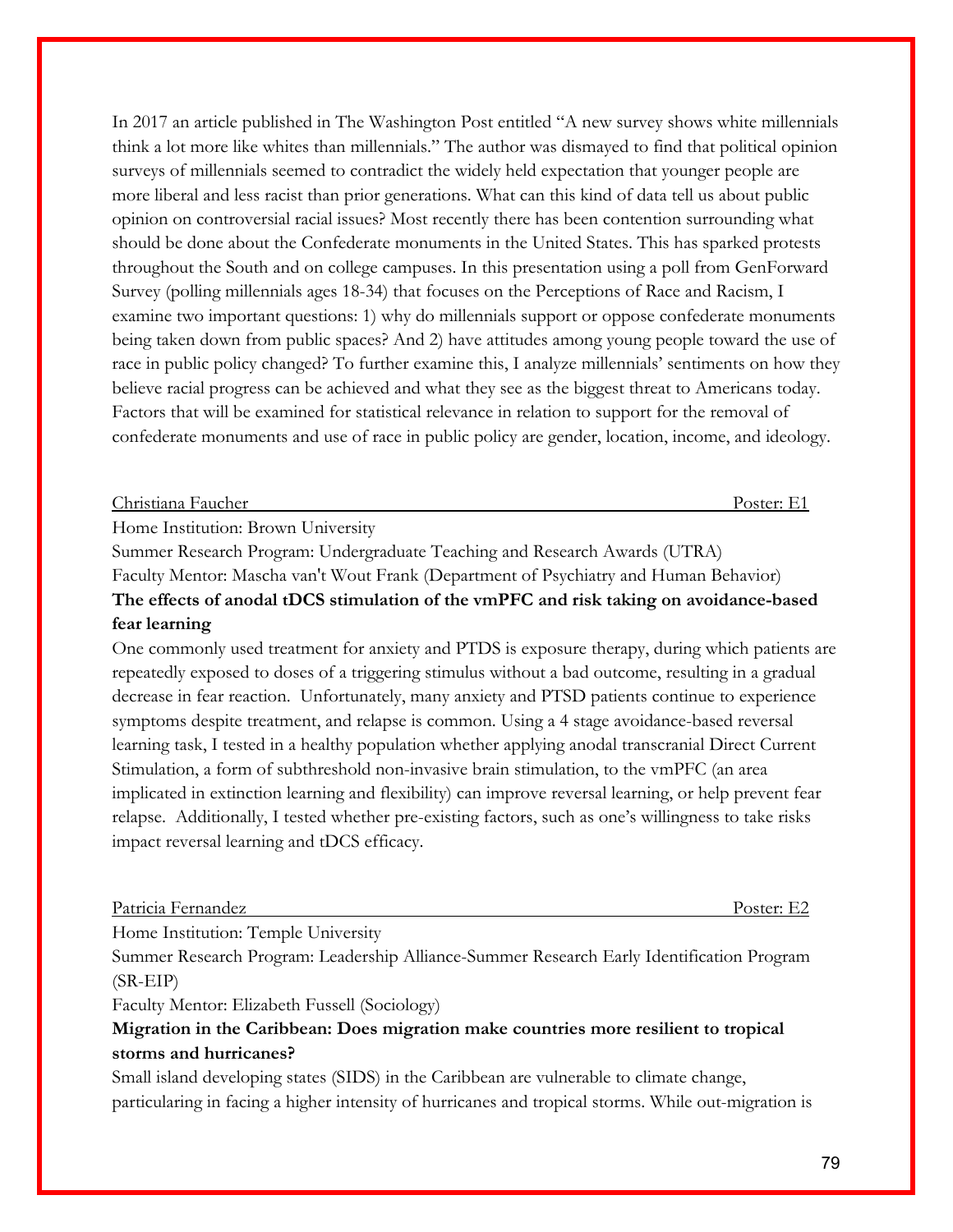typically an option of last resort for hurricane recovery, the concept of migration as an adaptation to the effects of climate change is widely discussed by researchers in the field of migration and climate change. Our research investigates whether migration is making Caribbean SIDS more or less resilient to hurricanes, in terms of retaining population size after a disaster. We look at Puerto Rico and Hurricane Maria as a case study that motivates our research question as to how migration and hurricane recovery functions in other Caribbean SIDS.

| Daneris Fuentes | Poster:<br><b>.</b> |
|-----------------|---------------------|
|                 |                     |

Home Institution: University of Puerto Rico-Rio Piedras Campus

Summer Research Program: Leadership Alliance-Summer Research Early Identification Program (SR-EIP)

Faculty Mentor: Sara Becker (Center for Alcohol and Addictions Studies)

## **The Influence of Opioid Treatment Provider Attitudes on Skill and Knowledge after Contingency Management Training**

Contingency Management (CM) is one of the most effective treatments for opioid use disorder, yet it's hardly used in community treatment centers. This study looks at how providers' attitude towards CM affects their skill and knowledge after training. X leaders and X providers from 8 clinics were asked to complete a survey previous to attending a CM workshop to determine their attitude towards CM. Once they completed the workshop, participants were asked to submit a role-play tape and complete the CM Knowledge Test. The tests were individually scored out of 20. The role-play tapes were rated by using the CM Competence Scale by coders independently blind to attitude scores. For the results, we will be using regression analysis to examine if there's an association between attitudes and overall performance. The results of this research will be use to design future CM workshops and provide better trainings.

Galen Hu Poster: E4

Home Institution: Brown

Summer Research Program: Undergraduate Teaching and Research Awards (UTRA) Faculty Mentors: Megan Ranney (Emergency Medicine), John Patena (Emergency Medicine) **Relationship and Risk Factors of Comorbid Symptoms of Adolescent Violence Exposure** The prevalence of violence exposure is as high as ever. In adolescents specifically, this represents an acutely pressing issue, as teenagers have been shown to manifest deleterious symptoms from violence exposure. This study examines this relationship between adolescent violence exposure and its comorbid effects (i.e. poor school performance, depression, substance-use, etc.). Moreover, this study aims to better understand the pathology of violence exposure in adolescents by identifying specific risk factors or protective factors that exacerbate or alleviate already proven comorbid effects. The population in this study consists of teenagers (13-17 years old) who present at Hasbro Children's Hospital. Our findings may ultimately impact clinical practice by offering significant insight towards further intervention design.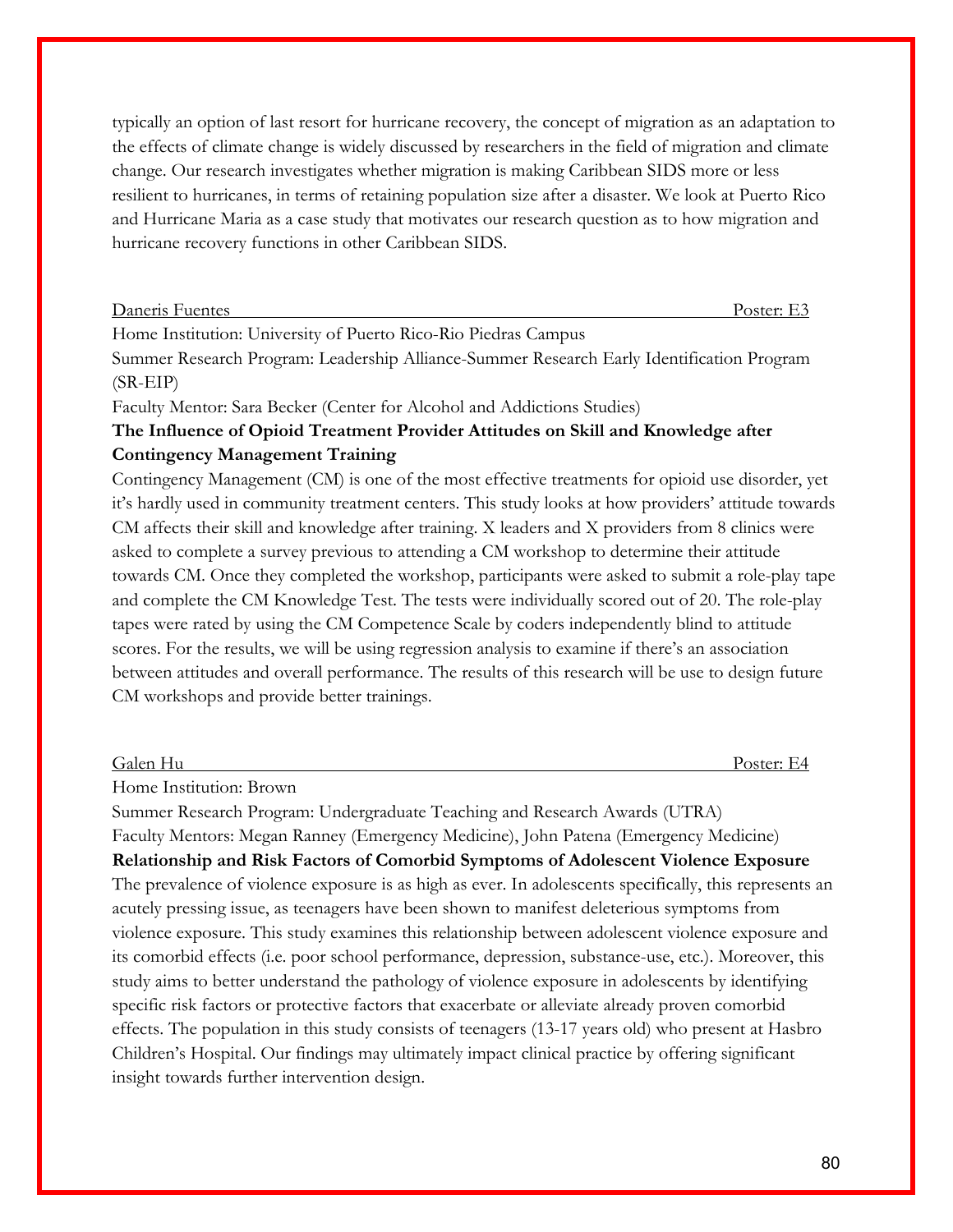#### Eric Ingram Poster: E5

Home Institution: Brown University

Summer Research Program: Undergraduate Teaching and Research Awards (UTRA) Faculty Mentor: Oriel FeldmanHall (CLPS Department)

#### **Mechanisms of Learning Under Social Uncertainty**

The dynamics of social and nonsocial learning are very different, and we investigate differences between the two environmental contexts. Our study tracks how sensitivity to uncertainty in participants can be investigated through the decisions they make in a trust game (social context) and a slot machine game (nonsocial context) where participants choose to give money to a partner or a slot machine. We aim to see if participants adapt to uncertainty faster in a game involving a human, or a machine. On another level, we investigate the differences between clinically healthy individuals, individuals with OCD, and those with general anxiety disorders (GAD). Eye tracking data is used to measure changes in dopaminergic signals associated with social and nonsocial learning.

Kelsie Lopez Poster: E6

Home Institution: Brown University

Summer Research Program: Undergraduate Teaching and Research Awards (UTRA)

Faculty Mentor: Roman Feiman (CLPS)

#### **How children learn that "some" means "not all", but "dax" doesn't**

How do children come to interpret abstract words, like "some" and "all"?" These words do not map to anything one could point to; instead, their meanings are abstract, picking out proportions of the nouns they combine with. One way to understand what someone means to say when using these words is to pay attention to the difference between similar sentences, such as, "I ate all of the cookies," versus "I ate some of the cookies." If children know what "all" means, they could infer that someone saying they ate some of the cookies did not eat "all" of them (if they had eaten all, they should have said so). We test children's ability to make these inferences in two experiments.

#### Emely Medina Poster: E7

Home Institution: Brown University

Summer Research Program: Undergraduate Teaching and Research Awards (UTRA) Faculty Mentor: David Rangel (Education)

## **The Complex Logics of Parenting in the United States: The Case of Mexican Immigrant Families**

Numerous studies have pointed to social class as the main driver of parents' educational practices (Lareau 2003; Calarco 2018). However, this large focus on social class may delimit our understanding of contextual influences on parenting. Drawing on interview data with working-class and poor Mexican-immigrant parents with elementary-aged children in San Antonio, Texas and Phoenix, Arizona, this paper examines the relative salience of social class on parenting practices and beliefs. Our interview data highlight the ways in which contextual factors such as legal status, language (in)accessibility, and hostile social contexts shape parents' interactions with schools,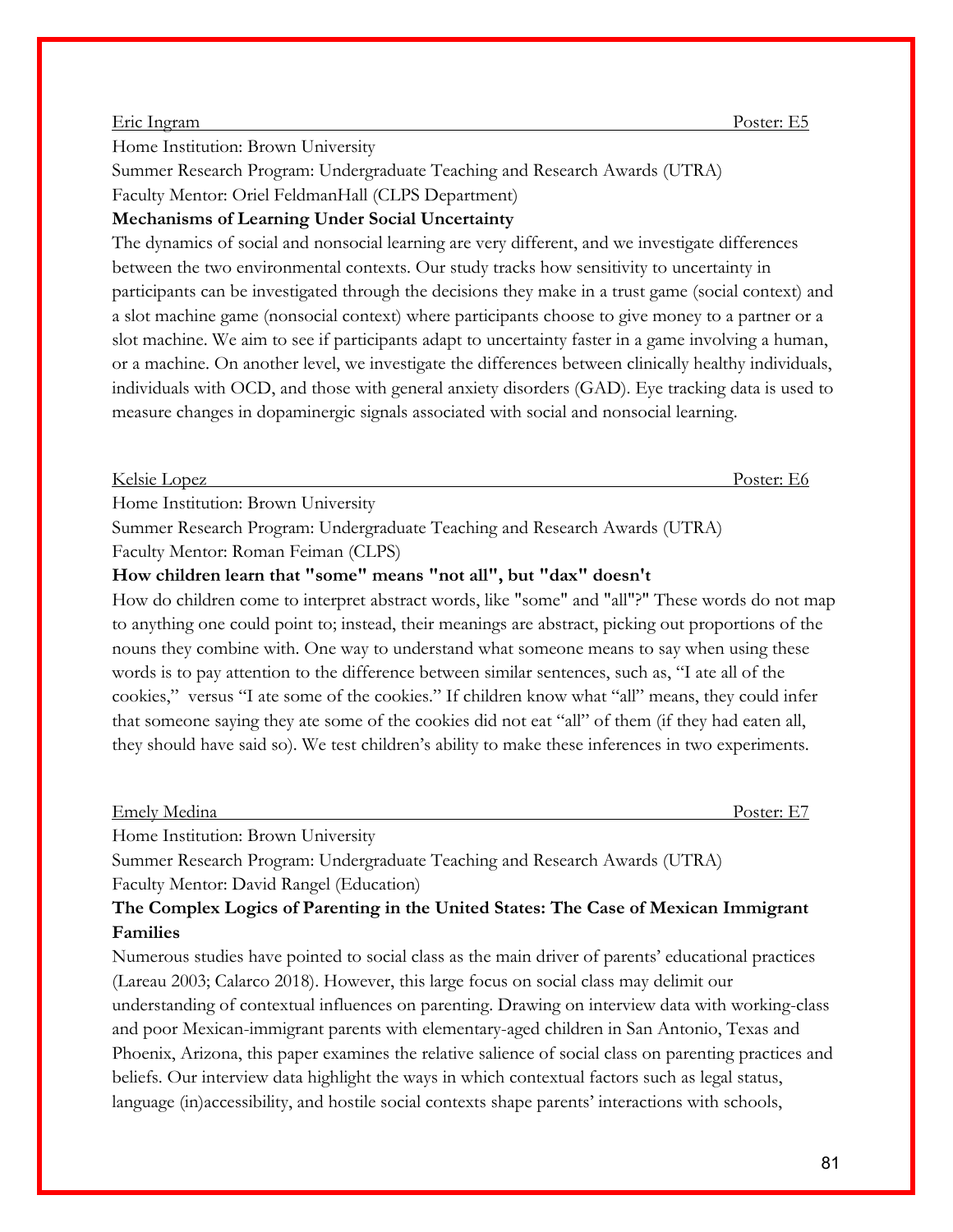teachers, and their children, above and beyond other factors such as social class.

#### Isabelle Moseley Poster: E8

Home Institution: Brown University

Summer Research Program: Undergraduate Teaching and Research Awards (UTRA) Faculty Mentor: Judson Brewer (Public Health)

## **Measuring the anticipated and actual reward value of food over the course of a novel mindful eating intervention**

Although traditional "forced restraint" approaches to dieting are ineffective in long-term weight loss maintenance, they remain the clinical standard. We propose a new approach to overcoming unhealthy eating habits, which utilizes mindful eating to change the reward value of unhealthy food. We hypothesize that if people pay attention to how unhealthy food makes them feel in their bodies, their and desire to eat it will decrease. To test this hypothesis, we will pilot a mindful eating intervention based on smartphone technology with two novel elements: (i) a mental simulation exercise asking participants to imagine eating the unhealthy food and feeling into their bodies before eating; (ii) multiple check-ins that encourage participants to feel into their bodies after eating.

| Emily Rehmet | $J$ octor $\cdot$ |
|--------------|-------------------|
|              |                   |
|              |                   |

Home Institution: Brown University

Summer Research Program: Undergraduate Teaching and Research Awards (UTRA) Faculty Mentor: Theresa Shireman (School of Public Health)

**Pharmaceutical Evergreening Practices Applied to Antipsychotics Increase Medicaid Expenditures**

In the last decade, several second-generation antipsychotic patents have expired, paving the way for lower-cost generic antipsychotic drugs in the Medicaid program. Medicaid is United States insurance for low-income individuals, disproportionately providing coverage for people with serious mental illness. A study based on 2011 data forecasted that generic antipsychotics would reduce Medicaid expenditures to \$1,882 million. We examined this forecast using the CMS Medicaid Drug Spending Dashboard. In contrast to the projection, we found that antipsychotic expenditures increased 134% or \$736 million to \$4,412 million. Their projection was off because of the emergence of new branded products and patent protection efforts by the brand name pharmaceutical firms. These evergreening practices have substantial implications for public expenditures of antipsychotics.

| <u>James Sylvester-Costello</u> |  |                                         |                                                                 |  |  |  |  |  |  |  | Poster: E10 |
|---------------------------------|--|-----------------------------------------|-----------------------------------------------------------------|--|--|--|--|--|--|--|-------------|
|                                 |  | Home Institution: CUNY Brooklyn College |                                                                 |  |  |  |  |  |  |  |             |
|                                 |  |                                         | $\mathbf{r}$ and $\mathbf{r}$ and $\mathbf{r}$ and $\mathbf{r}$ |  |  |  |  |  |  |  |             |

Summer Research Program: Leadership Alliance-Summer Research Early Identification Program (SR-EIP)

Faculty Mentor: Scott Frickel (Institute at Brown for Environment and Society (IBES)) **Are Industrial Sites and Green Spaces Spatially Related?**

Are today's parks and playgrounds sitting atop what were once industrial sites? Most studies of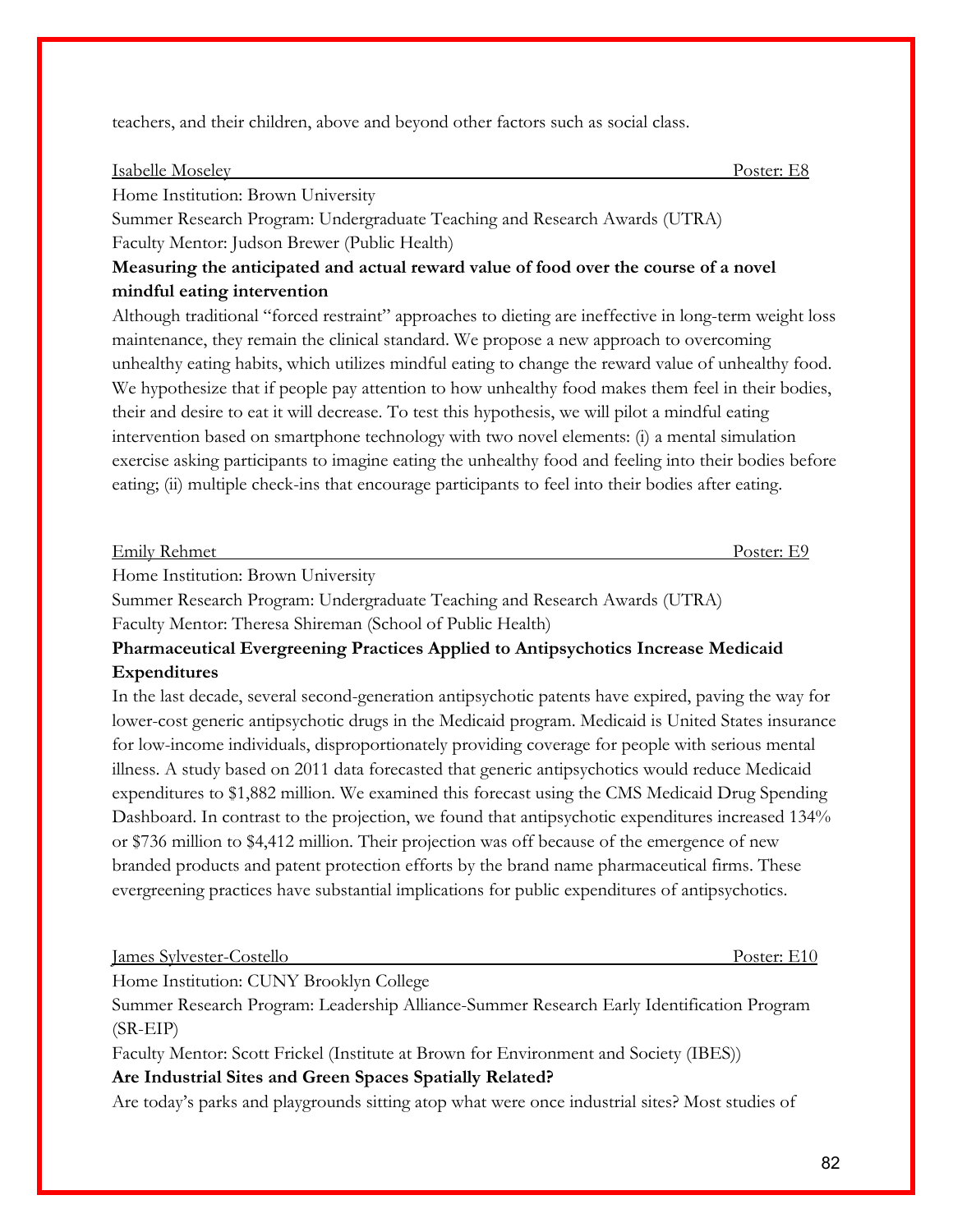urban parks has been conducted on the history of specific parcels of land, but less is known about general trends in urban land use.Urban land use patterns, especially when analyzed in conjunction with changes in demographics, can reveal the histories of our cities.

Our research utilizes historic records for Providence, Rhode Island collected from almanacs and city directories to establish yearly counts and locations of industrial sites. Contemporary park locations are then overlaid atop all historic industrial sites in ArcGIS. We predict that spatial analyses will show a significant positive relationship between historic industrial sites and contemporary parks.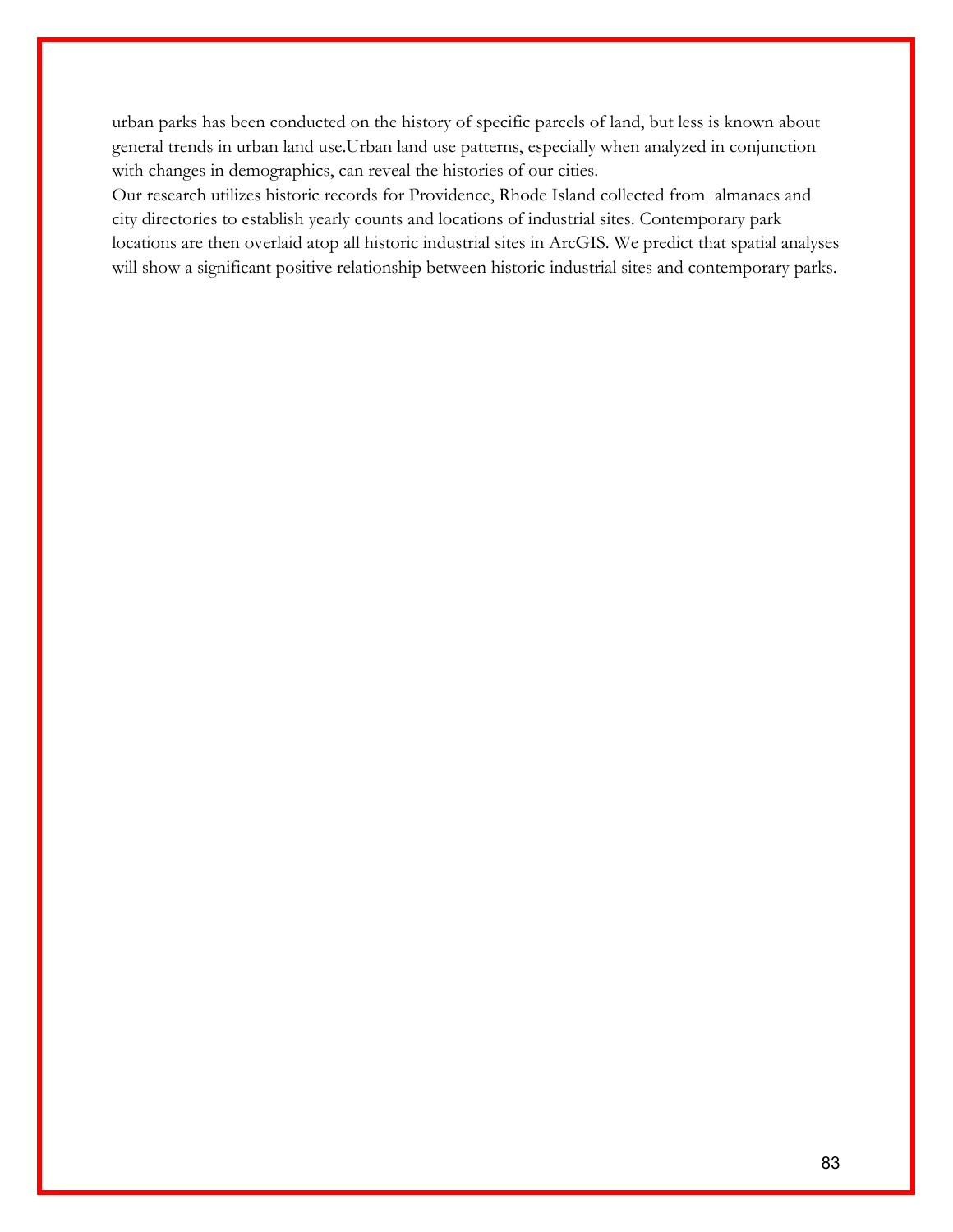## STUDENT TEAMS

#### Abdullah Ahmed, James Fife, Fatemeh Radaei Poster: E11

Home Institution: Brown University

Summer Research Program: Independent Research Project

Faculty Mentor: Carsten Eickhoff (Biomedical Informatics)

**Predicting delirium phenotypes and early motor recovery in stroke patients using generative machine learning models.**

Delirium is frequent after acute stroke, and likely hinders recovery and increases future disability. However, delirium is commonly under-diagnosed using standard medical screening practices. We aim to tackle this challenge by developing generative machine learning models of sensor-based activity measurements that will be able to diagnose and categorize delirium phenotypes (hyperactive, hypoactive, or mixed), then correlate and predict early motor recovery and long-term functional outcomes after stroke. A prospective study will be conducted on 40 acute hemorrhagic stroke patients with unilateral weakness who are admitted to Rhode Island Hospital over 12 months period. Daily delirium assessment will be conducted by expert clinicians using a standard protocol. Data from these assessments will be compared and correlated to data obtained from wearable sensors, called wrist actigraphs, that will be worn continuously on patients' affected and unaffected limbs.

David Baek, Shi-Yo Chen Poster: E12

Home Institution: Brown University

Summer Research Program: Undergraduate Teaching and Research Awards (UTRA)

Faculty Mentor: Debasree Banerjee (Pulmonology and Critical Care)

#### **The Effects of Ramelteon on Sleep and Delirium in ICU Patients**

We will conduct a randomized double-blind controlled trial, comparing the effects of an FDAapproved melatonin receptor agonist, Ramelteon, versus a placebo on sleep quality and incidence of delirium in ICU patients using Richards-Campbell Sleep Questionnaire (RCSQ), Actigraphy, and Confusion Assessment Method.

Caitlin Barrett, Gillian Melikain Poster: E13

Home Institution: Brown

Summer Research Program: LINK

Faculty Mentor: Dioscaris Garcia (Molecular pharmacology, physiology & biotechnology) **Determining Endotoxin Content and Bacterial Colonization using a Rapid Visualization Assay** 

Yearly 2 million fracture fixation devices are implemented during orthopaedic procedures. The infection rates for these devices can range from 2% for closed fractures up to 30% for open fractures (Trampuz 2006). Such infections can extend hospital stays, increase costs and decrease

84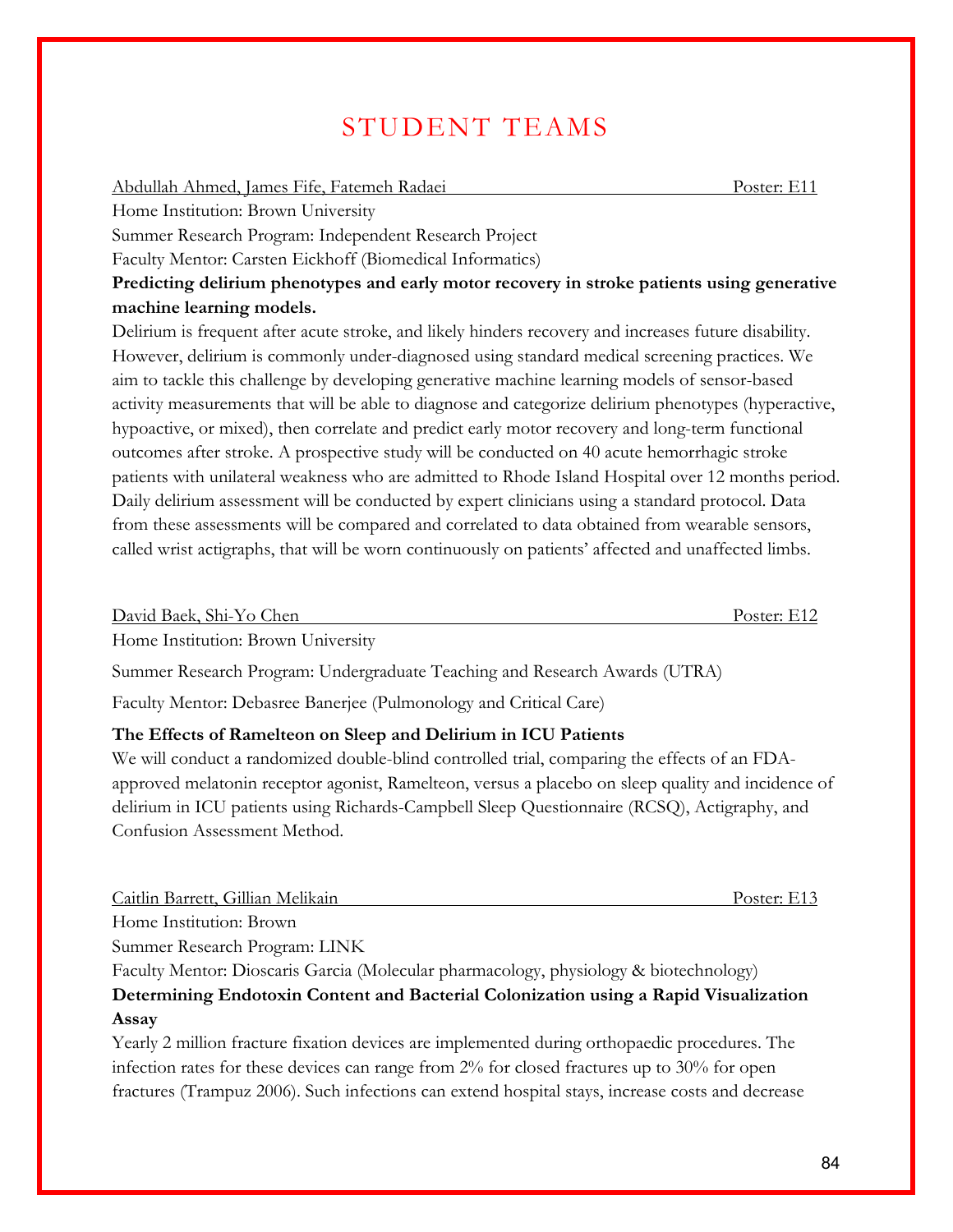quality of life. Many of these infections are complicated further by endotoxin virulence factors released after the death and lysis of gram-negative bacterial cells (Pier 2007). This study validates a rapid visualization assay which utilizes fluorescently conjugated antibodies, and Confocal Laser Scanning Microscopy (CLSM) to detect bacterial presence and allow for determination of endotoxin content and bacterial colonization on surgical explants, tissue, and synovial fluid in 30 minutes.

|  | Haley Barthel, Alexander Zhao |  |
|--|-------------------------------|--|
|  |                               |  |

Poster: E14

Home Institution: Brown University

Summer Research Program: Undergraduate Teaching and Research Awards (UTRA) Faculty Mentor: Jamila Siamwala (Molecular Pharmacology, Physiology, and Biotechnology) **Sleeping Beauty to the rescue Pulmonary Arterial Hypertension**

Pulmonary arterial hypertension (PAH) is a cardiovascular condition resulting in high blood pressure in the pulmonary arteries and is associated with right ventricular remodeling due to increased pressure and lack of capillaries. In injury, capillarization and angiogenesis are important for improvement. The goal of this project is to use the SB gene transfer system to overexpress the macrophage mediated VEGFA production and to increase

angiogenesis with the ultimate aim of improving capillarization the failing RV of PAH patients. We hypothesize that overexpression of macrophage derived VEGFA will increase endothelial cell migration and tube formation and restore RV function in PAH.

Matthew Berg, Rebecca Mathew, Deniz Bayazit, Ariel Rotter-Aboyoun Poster: E15 Home Institution: Brown

Summer Research Program: CS Undergraduate Researcher

Faculty Mentor: Stefanie Tellex (Computer Science)

## **Grounding language to landmarks: improved drone instruction following in outdoor environments**

Outdoor environments present unsolved challenges for translating the ambiguity of colloquial language to commands the robot can understand. Existing approaches to this problem are limited because they require training a language model for the landmarks of a particular environment before the robot can understand commands referring to those landmarks. To improve such understanding, we present a framework that parses references to landmarks, then uses cosine similarity to ground landmark phrases in natural language commands to landmarks in a predefined semantic model of the world. We intend to test our framework both in simulation and with the Skydio R1 drone, aiming to demonstrate our approach enables untrained users to control a robot in large outdoor environments with unconstrained natural language.

Aliosha Bielenberg, Charlie Steinman Poster: E16 Home Institution: Brown University Summer Research Program: Undergraduate Teaching and Research Awards (UTRA)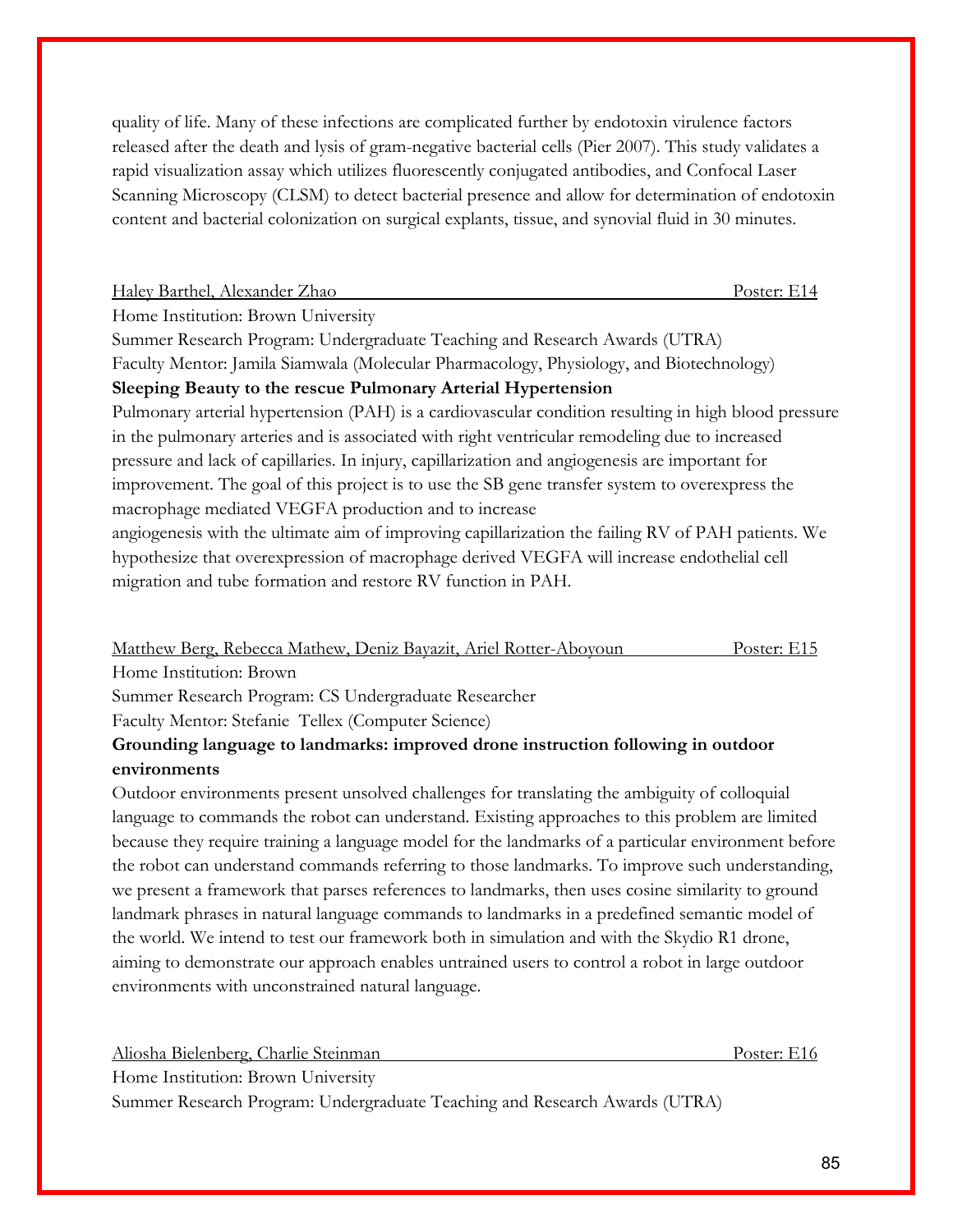Faculty Mentors: Michele Hayeur Smith (Haffenreffer Museum of Anthropology), Soumen Mallick (Earth, Environmental, and Planetary Sciences)

## **Archaeological Investigations of the Eastern North Atlantic Trade and Globalizing Economic Systems**

We undertake a comparative examination of archaeological textiles as evidence of women's labor in the Norse colonies of the North Atlantic and extend these investigations into the eastern North Atlantic's urban settings where North Atlantic textiles were traded and consumed, and from which European cloth reached the North Atlantic islands. Our research methods focus on isotopic signatures of wool from both North Atlantic locations as well as textiles samples from Northern European urban contexts, which we examine using laboratory methods to determine where sheep were grazed as they absorbed strontium isotopes into their bones, teeth and wool.

Jenna Ellington, Siddhi Deshpande Poster: E17

Home Institution: St. Francis College

Summer Research Program: Leadership Alliance-Summer Research Early Identification Program (SR-EIP)

Faculty Mentors: Euy-Myoung Jeong (Cardiology ), Olin Liang (Cardiology)

## **Cloning of RUNX1 and SOX17 CRISPR-Knockout Lentivirus Vector and Virus Protein Expression in Mammalian Cells**

Pulmonary Hypertension (PH) is an incurable disease characterized by increased vascular resistance in the lungs. Previous studies indicate that dysfunctional endothelial to hematopoietic transition contributes to its pathogenesis. The CRISPR knockout oligomers were selected from Exon 1 region of Runx1 and Sox17, using online tools CHOPCHOP and E-CRISP. The oligomers were then prepared for insertion by PNK phosphorylation and CRISPR knockout cloning of Runx1 and Sox17 with a lentiCRISPR V2 plasmid vector. The LentiCRISPR-V2 vector was prepared through BSMBI vector digestion, gel purification and elution. Cloning will be verified through gene sequencing. We hypothesized a greater expression of endothelial mammalian cells by the pluripotent bone marrow cells after knock-out of the Runx1 gene with CRISPR knockout and overexpression of Sox17.

| Kimberlyn Ellis, David Garcia | Poster: E18 |
|-------------------------------|-------------|
|                               |             |

Home Institution: Brown University

Summer Research Program: NIH-PREP

Faculty Mentors: Abigail Peterson (Molecular Biology, Cell Biology, and Biochemistry), Phyllis Dennery (Molecular Biology, Cell Biology, and Biochemistry)

## **Persistent Effects of a Short Hyperoxic Exposure in Neonatal Mice**

Underdeveloped lungs account for a significant contribution to the morbidity of prematurity. Preterm infants often require supplemental O2 (Hyperoxia) as an important life-saving modality of respiratory support. One unfortunate consequence of supplemental O2 therapy, however, relates to its adverse effects on lung development, often manifested as bronchopulmonary dysplasia (BPD)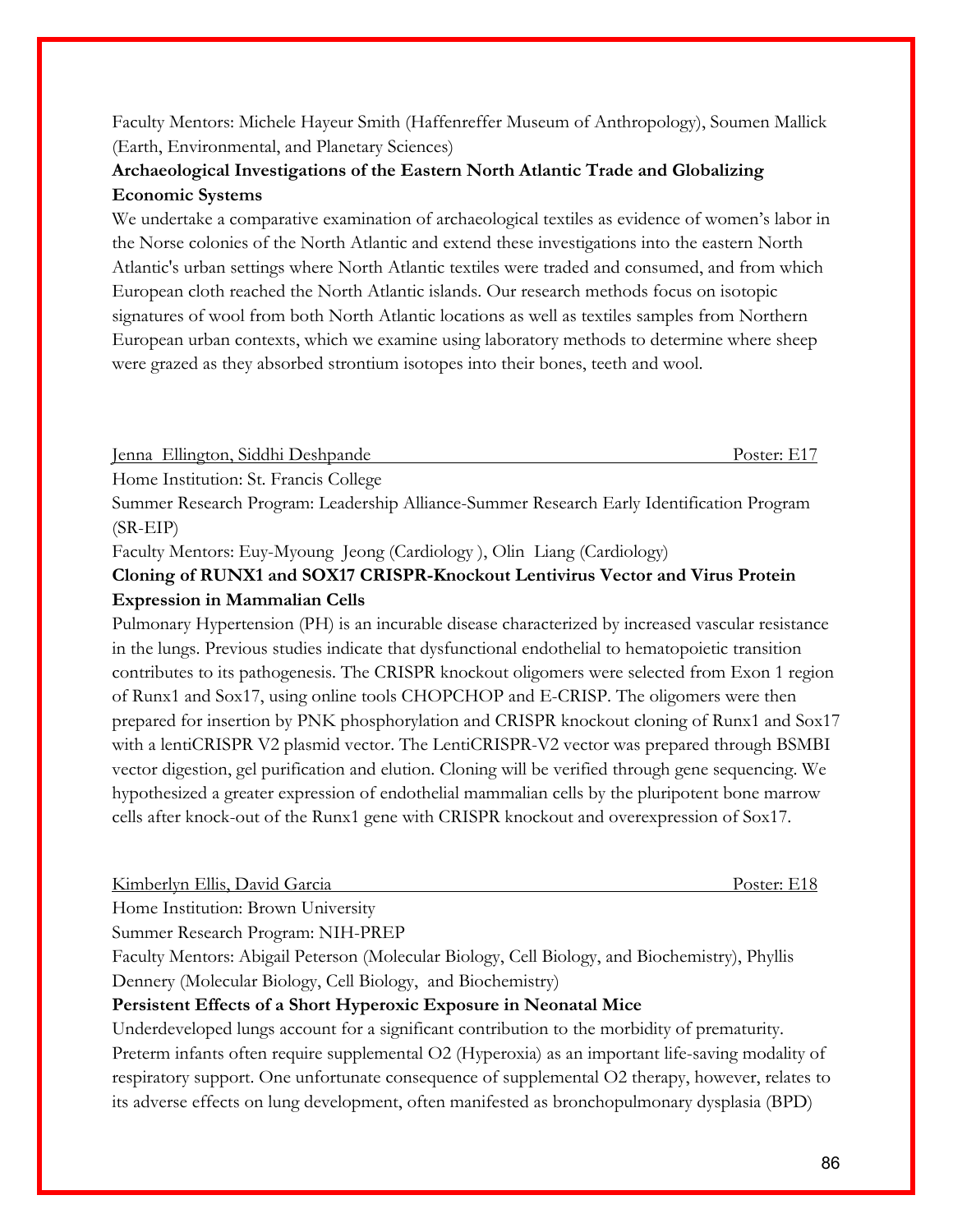and various wheezing disorders. Our previous examinations in cultured mouse lung epithelia cells (MLE-12) have shown that hyperoxic exposure leads to long term functional and morphological abnormalities even after a short (4 hour) exposure. We seek to create a comparable in vivo model so as to evaluate whether there are persistent changes in the respiratory epithelial cells post-hyperoxic exposure. This will provide translational insights into the pathophysiology of BPD.

#### Jessica Eskander, Elaine Tran Poster: F1

Home Institution: Brown University

Summer Research Program: Undergraduate Teaching and Research Awards (UTRA) Faculty Mentor: Paul Greenberg (Ophthalmology)

## **Prevalence of Preoperative Medical Consultations in Cataract Surgery Patients**

Despite the low risk of cataract surgery, it is associated with high use of preoperative consultations (office visits to non-ophthalmologists prior to surgery). In this retrospective study, I investigated the rate of preoperative consultations for cataract surgery patients at the Providence VA Medical Center (2014-2018). As veterans have a significantly higher disease burden than other U.S. patient populations, we hypothesized that the prevalence of preoperative consultations would be greater than the rate of 52% reported in previous studies using Medicare claims data. However, this study found that only 4.22% of cataract surgery patients received preoperative consultations, excluding anesthesia. Our results underscore the need for further study (examining charts) to confirm the rates of preoperative consultation reported using Medicare claims data.

| Andrea Gilmore, Ryan Bain          | Poster: F <sub>2</sub> |
|------------------------------------|------------------------|
| Home Institution: Brown University |                        |

Summer Research Program: Undergraduate Teaching and Research Awards (UTRA) Faculty Mentors: Dioscaris Garcia (Department of Physiology, Biotechnology, and Molecular Pharmocology), Christopher Brown (University of Orthopedics)

## **An Analysis of the Antimicrobial Effects of a Silver Carboxylate Coating on Multi Drug Resistant Serratia marcescens on Orthopedic Biomaterials**

A rising contributor of hospital acquired infections is opportunistic pathogen Serratia marcescens, a gram-negative bacterium commonly associated with orthopedic wounds, specifically in the spine. The use of silver as an antimicrobial agent has received attention for its ability to combat biofilm formation through its long lasting release and low incidence of antibiotic resistance (Rabin, N. 2015). This project will test the antibiotic-resistance capabilities of Serratia marcescens through the use of an antimicrobial silver carboxylate coating.

Three spinal implant biomaterials, Polyetheretherketone titanium, and stainless steel are coated with various concentrations of a titanium dioxide–polydimethylsiloxane coating with increasing amount of ionic silver neodecanoate. Implants are inoculated onto orthopedic biomaterials with a 107 CFU/ml concentration of S. Marcescens and analyzed for colonization.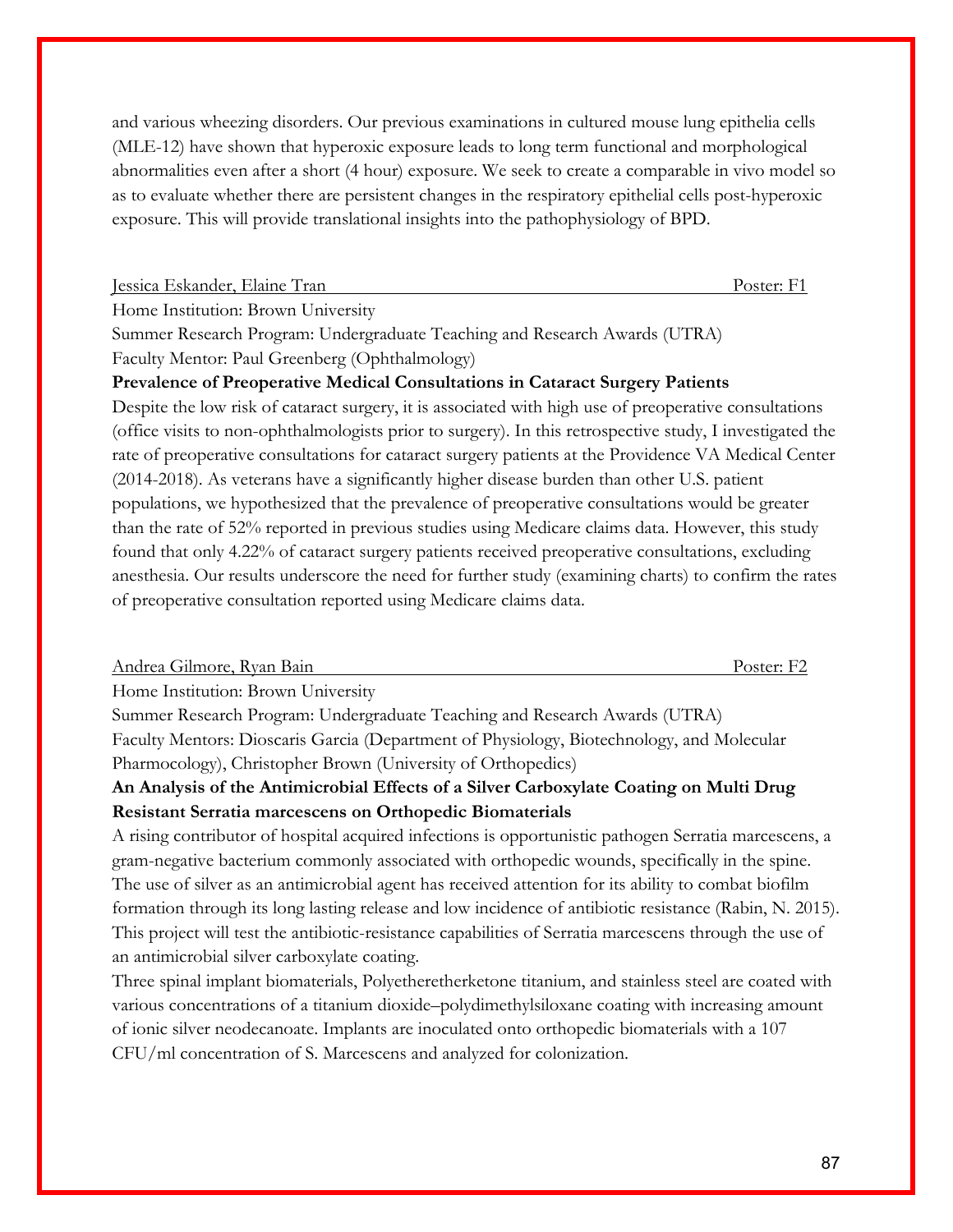#### Claire Hawkins, Natalie Rugg, Lexie Ekstrom Poster: F3

Home Institution: Brown University

Summer Research Program: Space Grant/NASA, Undergraduate Teaching and Research Awards (UTRA)

Faculty Mentor: Ian Dell'Antonio (Physics)

## **Dark Matter Interactions in Galaxy Clusters**

The presence of dark matter within a galaxy cluster distorts the observed shape of elliptical galaxies behind the cluster in an effect called weak gravitational lensing. We are measuring this shape distortion of elliptical galaxies behind a series of nearby galaxy clusters to investigate the distribution of dark matter in these galaxy clusters. Our goals are to contribute to the ongoing project of measuring and mapping dark matter and to compare the distribution maps of dark matter, galaxies, and x-ray emitting gas in these galaxy clusters to learn more about the extent to which dark matter is self-interacting.

Jacquelin Ho, Lizmaylin Ramos Poster: F4

Home Institution: Brown

Summer Research Program: Undergraduate Teaching and Research Awards (UTRA)

Faculty Mentor: Carlos Aizenman (Neuroscience)

## **Identifying the physiological basis for abnormal behavior arising in X. laevis tadpoles reared in deprived environments**

Natural experience results in congruent information from different sensory modalities arriving in the brain, and natural statistics shape how individual cells in the brain are tuned to different combinations of multisensory stimuli. I manipulated rearing environments so that this congruency between sensory modalities is altered. I then tested various processes that rely on effective multisensory integration (MSI) to see if they are altered. Previous behavioral assays to determine whether rearing environment affects multisensory integration in the Xenopus laevis tadpole model saw significant differences in schooling behavior. This project seeks to understand how changes on the neuronal network or subcellular level can lead to these observed behavioral changes and explain this neurodevelopmental phenomenon.

Jessie Jing, Catherine Liao Poster: F5

Home Institution: Brown University

Summer Research Program: Undergraduate Teaching and Research Awards (UTRA)

Faculty Mentor: Jin Li (Education Department)

## **European American and Chinese Immigrant Children's Learning Beliefs and Related Socialization at Home**

This three-year longitudinal study has four goals: what learning beliefs European and Chinese immigrant children have and how they are socialized at home, how they come to hold their learning beliefs, how Chinese immigrant children adapt to home and mainstream socialization, and how children's beliefs influence their learning and achievement.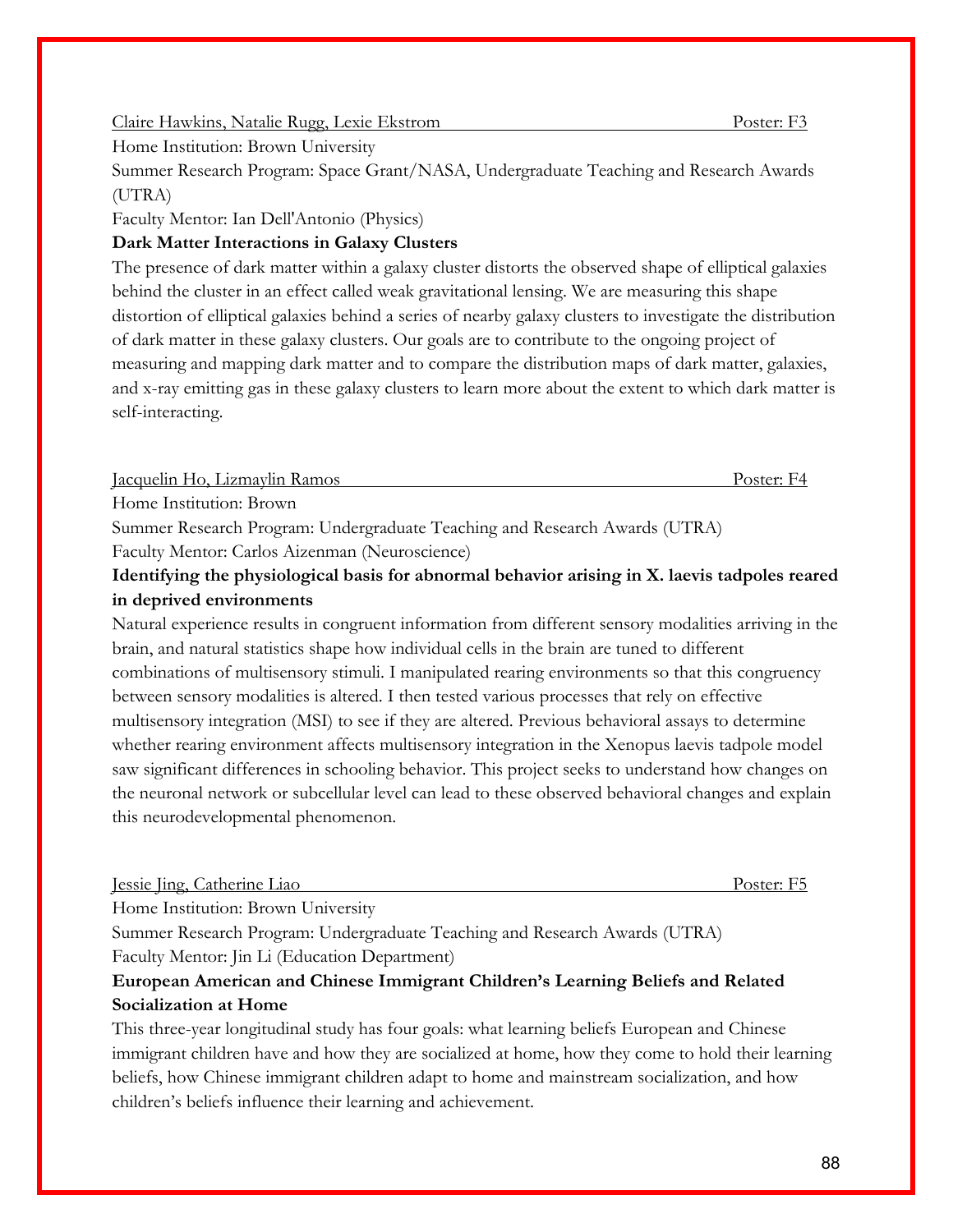Three groups were followed in the study, each consisting of 100 individuals: middle-class European Americans (non-immigrants), middle-class Chinese immigrants, and low-income Chinese immigrants. The study followed these children starting at the age of 4 for three consecutive years using ten different methods of data collection. These methods included parent interviews, motherchild conversations, story completion, children's achievement tests, mother-teaching child, mother diary, mother survey, and teacher ratings of children's learning and social adjustment.

Maria Kloiber, Nediyana Daskalova Poster: F6

Home Institution: St. Olaf College

Summer Research Program: HCI REU

Faculty Mentor: Jeff Huang (Computer Science)

**Using an Automated Self-Experimentation System to Encourage Health Behavior Changes** Mobile applications for sleep tracking have become popular, less-invasive alternatives to traditional sleep studies (Behar et al., 2013). However, most existing applications display summary statistics without guiding users to pursue their health goals, and are often not validated for use by those with diagnosed sleep disorders (Choi et al., 2018). We use the diary study methodology to examine the experience of veterans—a population with high rates of sleep disorder diagnoses and barriers to accessing traditional healthcare—using an app that directs users through self-experiments to identify behavior changes that can improve their sleep (Mysliwiec et al., 2013; Misra-Hebert et al., 2015). We also conducted non-directed interviews to investigate methods of visualizing self-experiment data to maximize the results' motivational effects. Overall, our study provides insight to how automated health tracking systems can be made more effective for a wider variety of users.

## Halle Purdom, Livia Belman-Wells, Christian Landis, Prince Ncube, Axel Weber Poster: F7,F8,F9 Home Institution: Brown University

Summer Research Program: Undergraduate Teaching and Research Awards (UTRA) Faculty Mentors: Angus Kingon (Engineering), Theodore Morse (Engineering)

# **Optical Engineering and Characterization of Novel Scintillating Detectors for X-Ray**

#### **Medical Imaging**

The two imperatives for medical X-ray imaging are higher resolution and reduced exposure time. Commonly, medical x-rays have a resolution of 75-100 microns due to the lateral spread of x-rays in the scintillation material used to convert the high energy light to detectable visible light. To increase resolution, we are developing a new optically engineered scintillator. We coated the inner walls of borosilicate glass capillary arrays with silver, then filled the capillaries with a scintillating material. Silver's low index of refraction creates total internal reflection inside the pores, eliminating lateral spread and increasing resolution to approximately 5 micrometers. To address exposure time, we infiltrated three scintillators; triphenylbismuth, cesium iodide and perovskites (CsPbBr3 and Cs4PbBr6), into the capillaries and measured the quantum efficiency.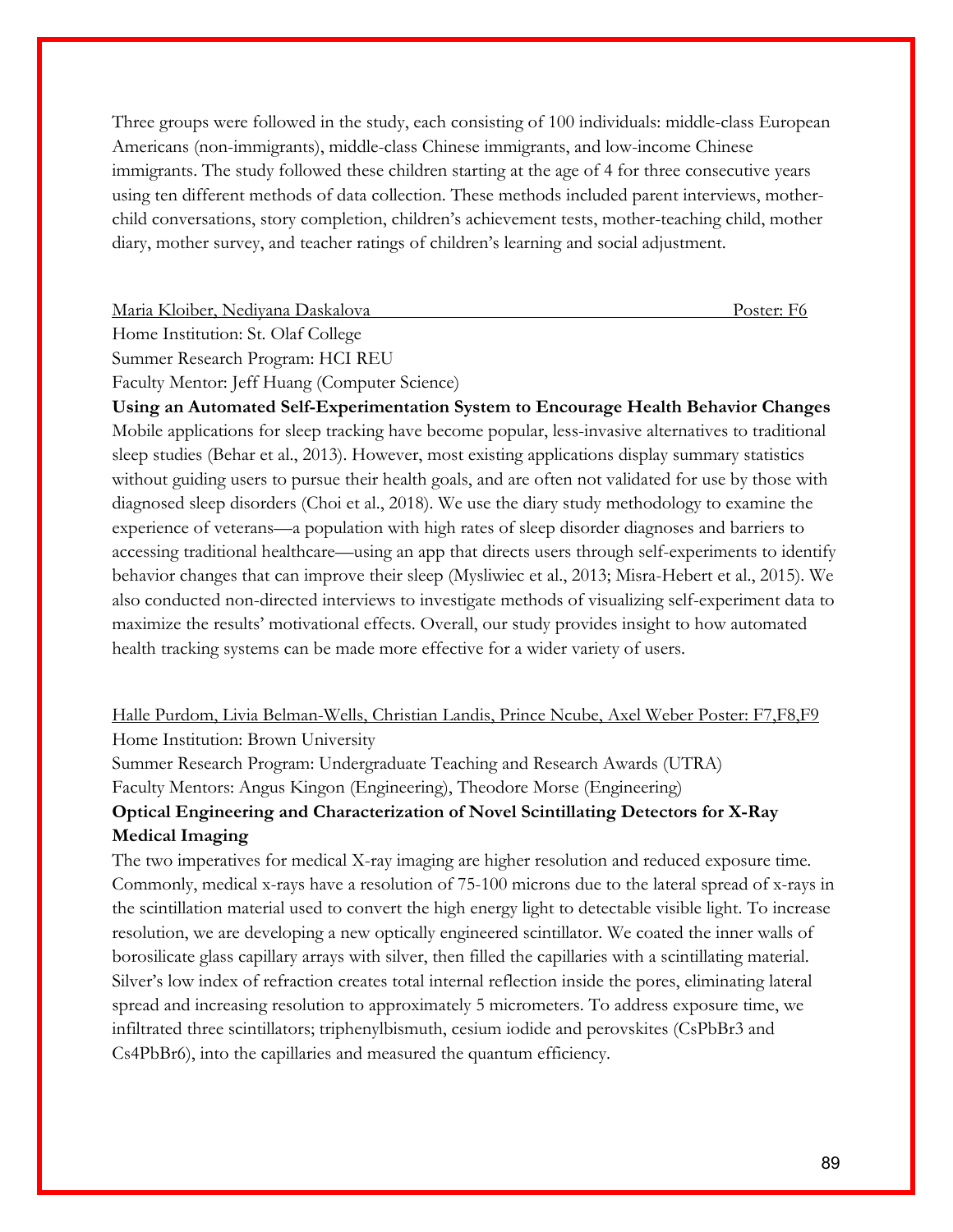#### John Rush, Wills Andersen, Kameron Medine Poster: F10

#### Home Institution: Brown

Summer Research Program: Undergraduate Teaching and Research Awards (UTRA) Faculty Mentor: Matthew Zimmt (Chemistry )

## **Constructing Ultra-High Resolution 2D Templates via Self-Assembly of Multicomponent Monolayers**

The goal of this TEAM UTRA project is to prepare three unique, yet complementary molecules that will self-assemble into complex molecule patterns when they absorb on a surface. Side chains with complementary shapes stabilize pattern assembly as they minimize chain energy when packing at the solution – graphite interface. Wills Andersen, Kameron Medine, and John Rush have been synthesizing three TPE molecules cores comprised of a combination of six side chains. These side chains ensure the three TPE cores assemble a highly organized packing pattern. In addition to the packing chains, two smaller templating chains can be placed on the center of each TPE which can have a number of different substituents including biologics such as amino acids/sugars, or nanoparticles.

Violet Sackett, Bria Metzger, Paige Torres, Terren Nunes Poster: F11

Home Institution: Brown University

Summer Research Program: Undergraduate Teaching and Research Awards (UTRA)

Faculty Mentors: Andrea Simmons (CLPS), Ruth Colwill (CLPS)

#### **CLPS 1195 - Life Underwater in the Anthropocene**

This summer, we are developing a laboratory course entitled "Life under water in the Anthropocene". The Anthropocene refers to Earth's current geological era and is defined by human impact on the planet's geology and ecosystems. It is imperative that we promote a widespread understanding of our impact on the environment, and freshwater ecosystems are some of the most biodiverse, valuable, and vulnerable on the planet. The course will utilize two aquatic model species, zebrafish and African clawed frogs. This summer is dedicated to developing protocols to investigate the impacts of human-sourced stressors like artificial noise and light, herbicides, and acidification; these experiments will provide a foundation for students to pursue their own authentic research projects in the fall.

| Poster: F12                                                                |
|----------------------------------------------------------------------------|
|                                                                            |
| Summer Research Program: Undergraduate Teaching and Research Awards (UTRA) |
|                                                                            |

Faculty Mentor: Rick Fleeter (School of Engineering)

## **Development of a robotic arm for nano-spacecraft**

Brown Space Engineering plans to build and launch a second CubeSat named PictoSat following the success of EQUiSat, Brown University's first satellite launched in May 2018. The primary payload of PictoSat will be a robot arm. The arm provides the capability for various engineering and outreach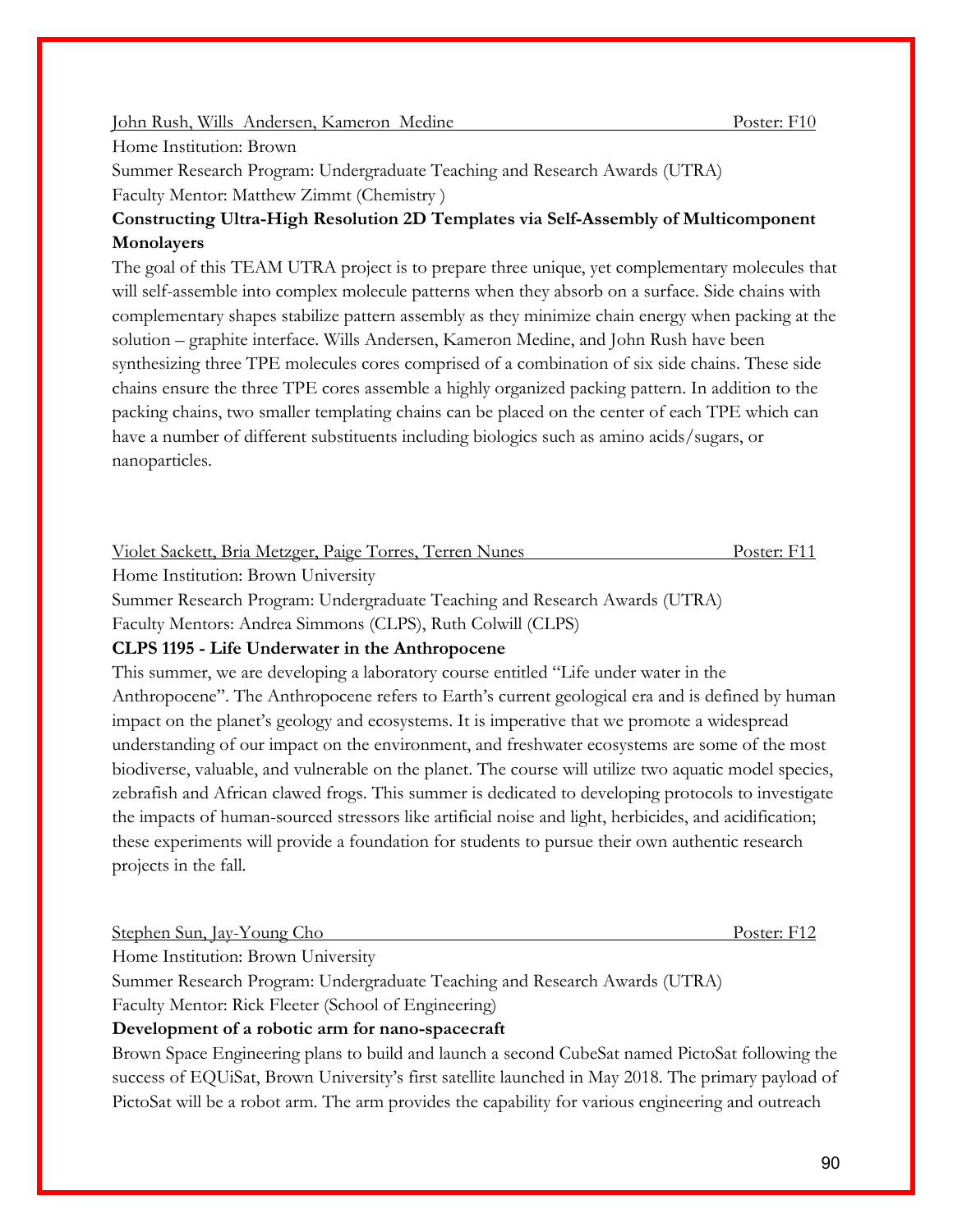missions, such as capturing and transmitting pictures and videos with a camera on the end of the arm, and both manually and semi-autonomously controlling the arm from the ground. This summer UTRA project aims to lay the groundwork for PictoSat's primary payload by designing a prototype robot arm and accompanying control and safety software that can be adapted for use on PictoSat.

Berke Turkay, Addie Harrison, Gil Parnon, Gisela Hoxha, Madison Russell Poster: F13

Home Institution: Brown University

Summer Research Program: Undergraduate Teaching and Research Awards (UTRA) Faculty Mentor: Bjorn Sandstede (Applied Mathematics)

**How do skin patterns develop on zebrafish fins?**

Zebrafish (Danio rerio) are fish that live in freshwater and have black stripes and yellow interstripes. Many of the mechanisms involved in determining skin patterns in zebrafish are still not well understood, but the increase in empirical research on zebrafish patterns provides us with ways to model zebrafish skin patterns more accurately. Studying the development of skin patters in zebrafish has significant implications in developmental biology, cancer and genetic diseases. This is an interdisciplinary research project that puts together knowledge from biology, chemistry and mathematics and has implications outside of mathematics and in technologies that could improve people's lives.

| Victoria Vafaee, Vivian Ling, Emily Papiez |  | Poster: F14 |
|--------------------------------------------|--|-------------|
|                                            |  |             |

Home Institution: Brown University

Summer Research Program: Undergraduate Teaching and Research Awards (UTRA) Faculty Mentors: David Borton (Engineering), Vicki Colvin (Chemistry )

## **Antioxidant Nanoparticle Films for Improving Deep Brain Recording**

Brain recording electrodes have wide applications in clinical practice – these electrical sensors have been used to treat Parkinson's disease as well as movement disorders. However, the brain recognizes these chronically implanted electrodes as foreign bodies, stimulating an immune response involving reactive oxygen species (ROS) that leads to the development of scar tissue and the death of neurons. Ceria nanoparticles have been shown to stop scar formation by shutting down the ROS generation process. By testing antioxidant capacity, toxicity, and localized drug delivery, we characterized both ceria itself and ceria in film.

Homer Walke, Sebastien Jean-Pierre Poster: F15

Home Institution: Brown

Summer Research Program: National Science Foundation

Faculty Mentor: Michael Littman (Computer Science)

## **Learning Trigger-Action Programs**

Smart devices for the home are increasing in popularity. Many devices allow users to control their behavior using trigger-action programming (TAP) or "if this then that" rules. However, TAP rules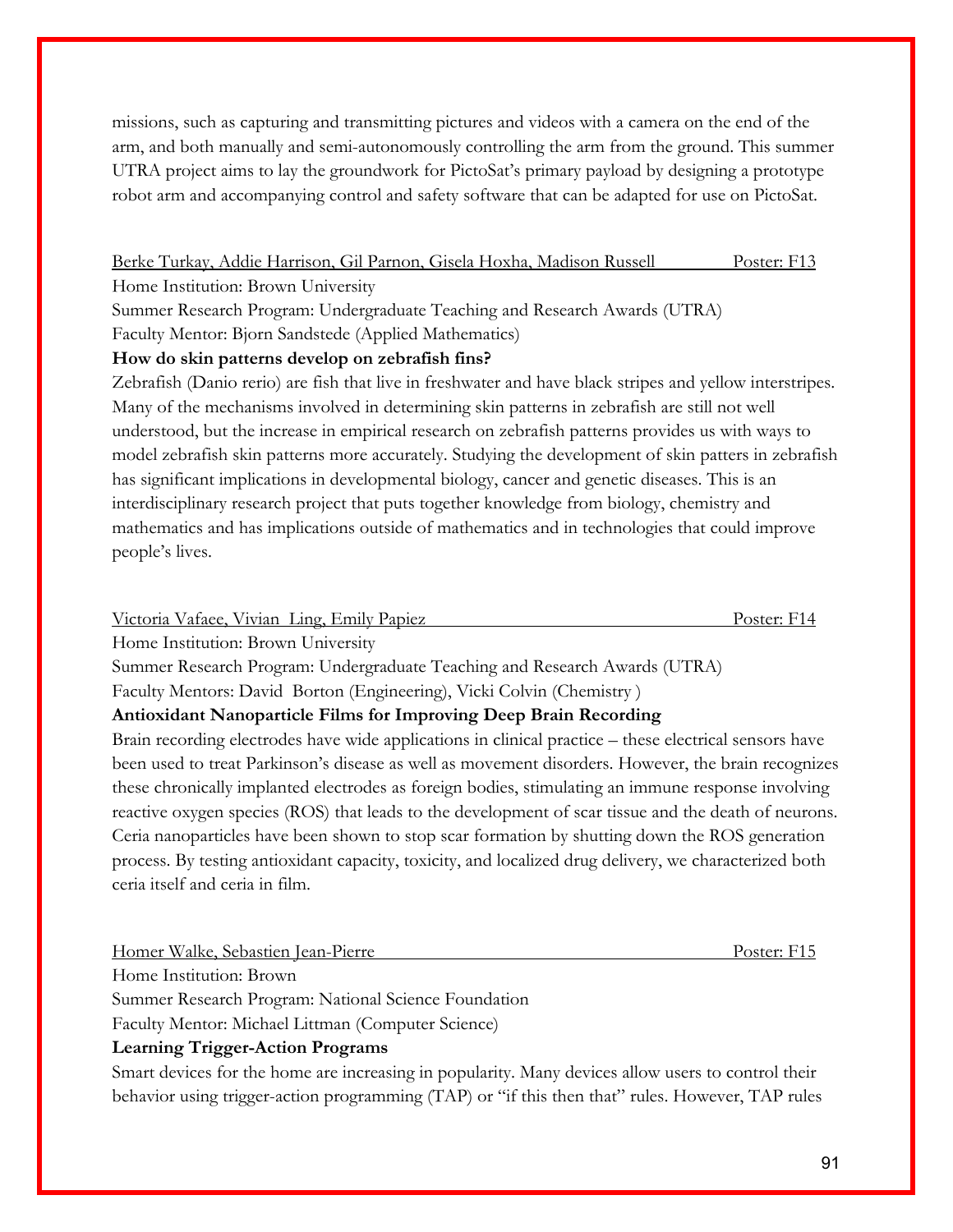written by users sometimes contain bugs that lead to undesired outcomes. We propose two techniques to learn TAP rules from the history of a user's interactions with their devices. First, we show that decision trees can predict a user's action based on conditions in the home and we provide a method to convert a decision tree into TAP rules. Then, we show how to convert the data generated by a user into a Markov decision process that can be solved to generate TAP rules.

Corinne Williams, Grace Fan **Poster: F16** Poster: F16

Home Institution: Brown University

Summer Research Program: Undergraduate Teaching and Research Awards (UTRA)

Faculty Mentor: Ugur Centintemel (Computer Science)

#### **Twitter Data Analysis to Track the Spread of Ideas**

Our work has focused on the spread of ideas related to instructional practice and content (such as sharing ideas and resources on how to teach math) and the spread of populist ideas about education standards as a vehicle for federal government control of local public schools. Our analysis has focused on tweets from 2012-2018, using basic text analysis and sentiment analysis to assess the systematic differences between tweets referencing the Common Core (i.e. the Common Core State Standards Initiative in education) and those referencing college and career readiness standards. We have been examining how the former term has become a target and vehicle for populist antipathy and the latter term has become a vehicle for sharing information on.

Julia Windham, Nam Do Poster: F17 Home Institution: Brown Summer Research Program: Undergraduate Teaching and Research Awards (UTRA) Faculty Mentor: Ellie Pavlick (Computer Science) **Diagnosing mental well-being from language use on social media** This project aims to synthesize current medical research with data-driven techniques to: understand the relationship between teenage mental health and social media; classify mental disorders using

social media text and image data; and distinguish between self-diagnoses of disorders and colloquial uses of mental health keywords online.

Yiheng Xie, Cintia Barbosa DeCastilho Poster: F18

Home Institution: Brown University

Summer Research Program: Undergraduate Teaching and Research Awards (UTRA)

Faculty Mentor: Robert Hurt (Engineering)

#### **Inter-layer adhesion energies of 2D nanomaterials**

Emerging nanomaterial including graphene oxide, molybdenum disulfide, molybdenum diselenide and manganese dioxide have potential applications in the semiconductor industry, filtration and wearable technologies. However, these materials' inter-layer bonding energies have rarely been studied. Our research focuses on measuring the inter-layer adhesion energies of these materials and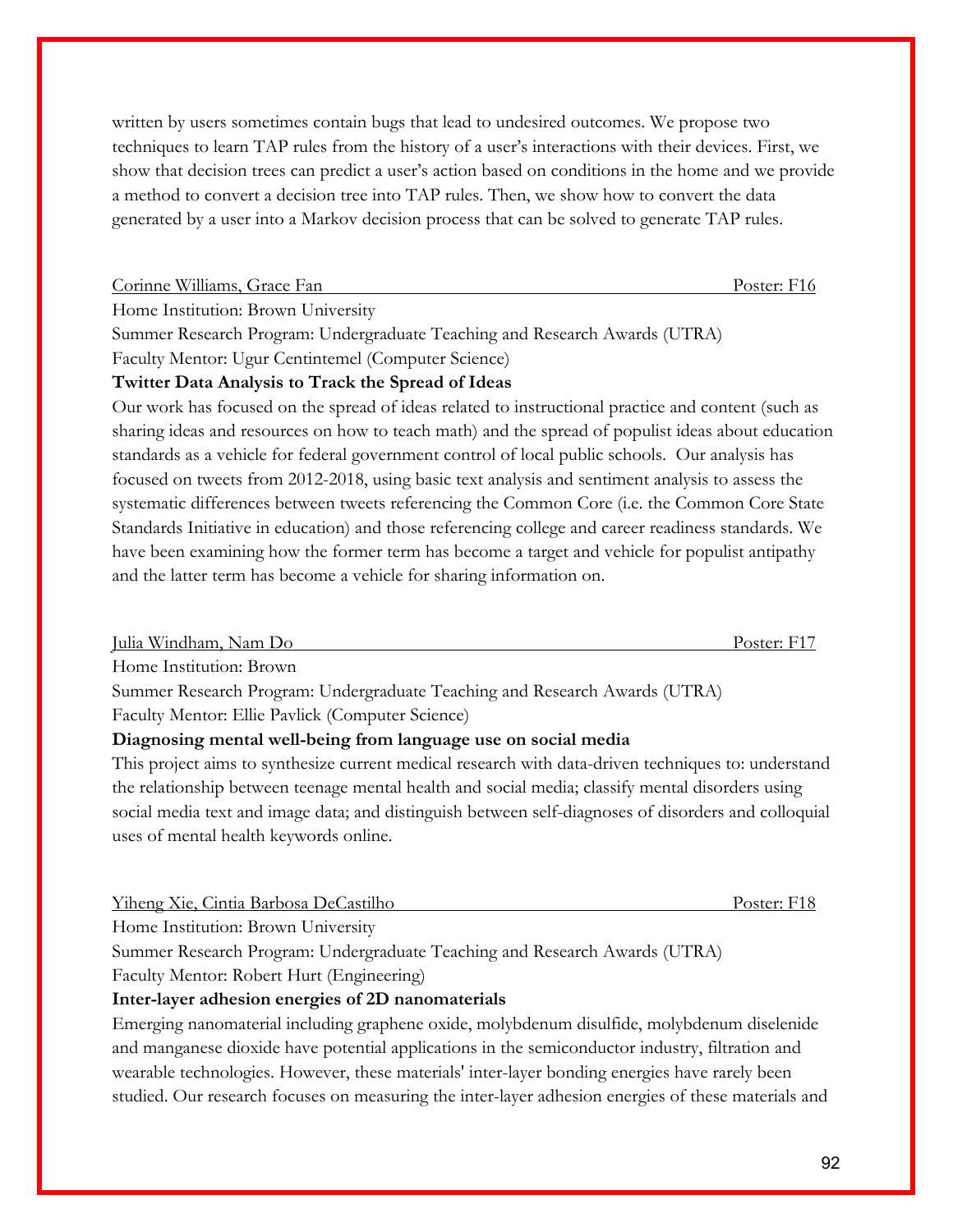subsequently improve their mechanical performance by introducing a variety of chemical additives. Samples are prepared by mechanical exfoliation and the adhesion energies are measured through lapshear test. These results will lend insight into the durability of these materials in industry applications.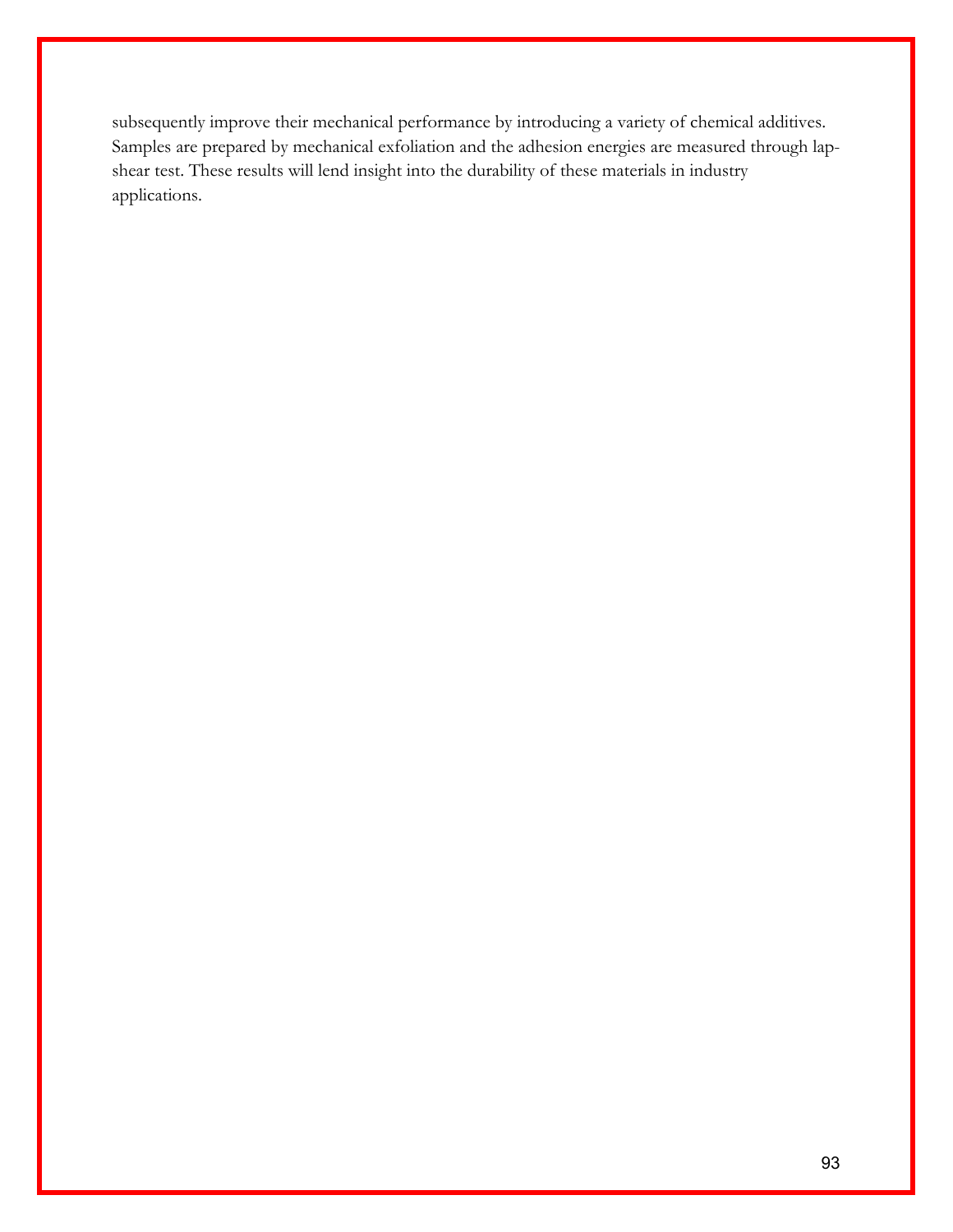# Generous support for the undergraduate summer research presented in this symposium has been provided by:

Allen Student Research Grant

## BP-ENDURE

## CRA-W DREU

DiMase Summer Research Fellowship

Directed Research Experience for Undergraduates

Huntington's Disease Society of America

Incorporated Research Institutions for Seismology (IRIS)

Leadership Alliance-Summer Research Early Identification Program (SR-EIP)

## LINK

Mellon Mays Undergraduate Fellowship

National Science Foundation (NSF)

## NIH-PREP

Presidential Scholars Program

Research Experience for Undergraduates (REU)

Space Grant/NASA

Undergraduate Teaching and Research Awards (UTRA)